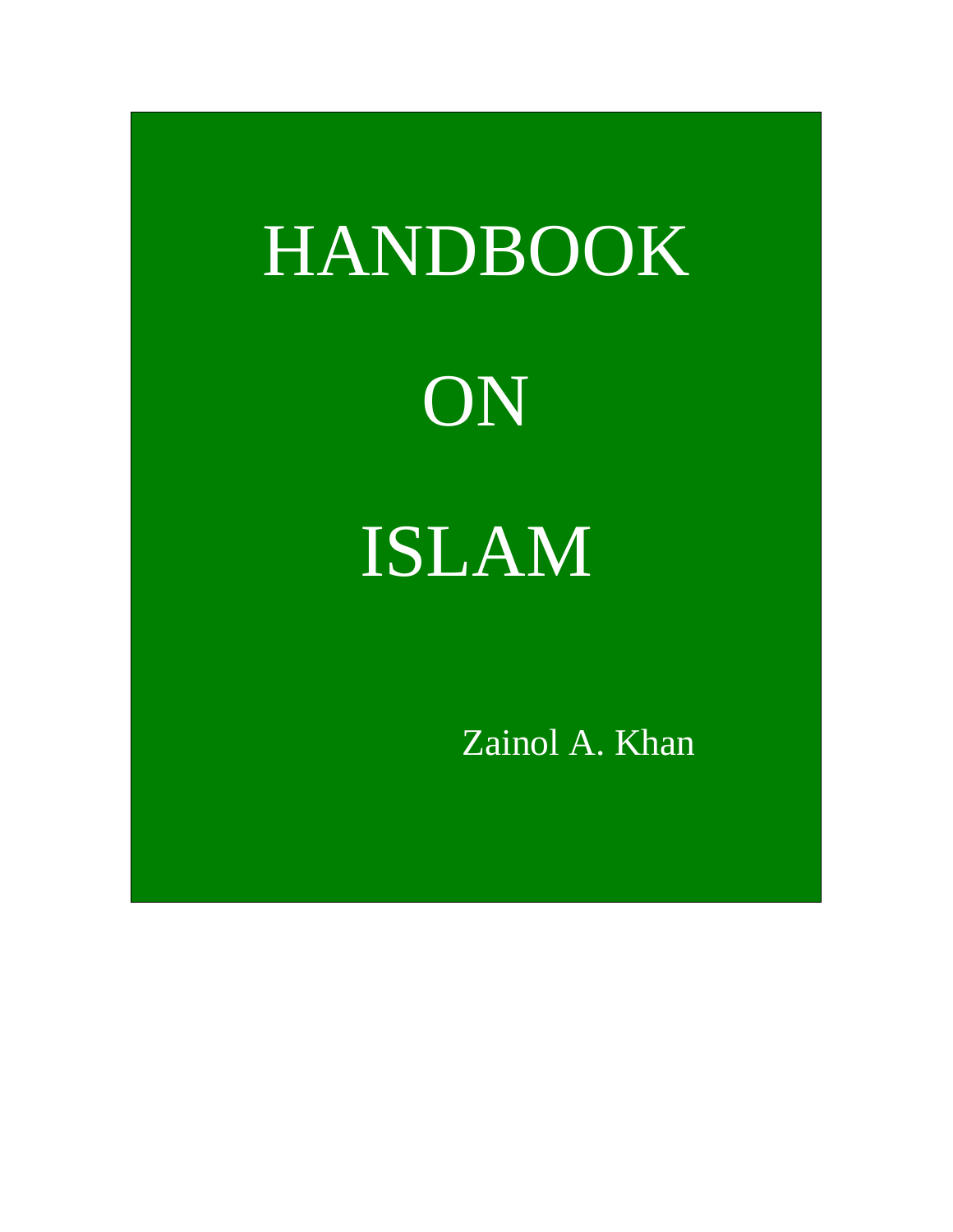Copyright by the Author 2001-

ISBN 976-8181o2-8 (pbk)

First Prisnting 2001 (2,000 copies) Reprinted 2005 (5,000 copies)

Published by



## The TACKVEEYATUL ISLAMIC ASSOCIATION

of Trinidad and Tobago Inc. Founded 1926 Incorporated 1931 1 Industrial Lane, Champs Fleurs, Trinidad, West Indies. Phone 868-662-2203/4. Fax 868-645-5268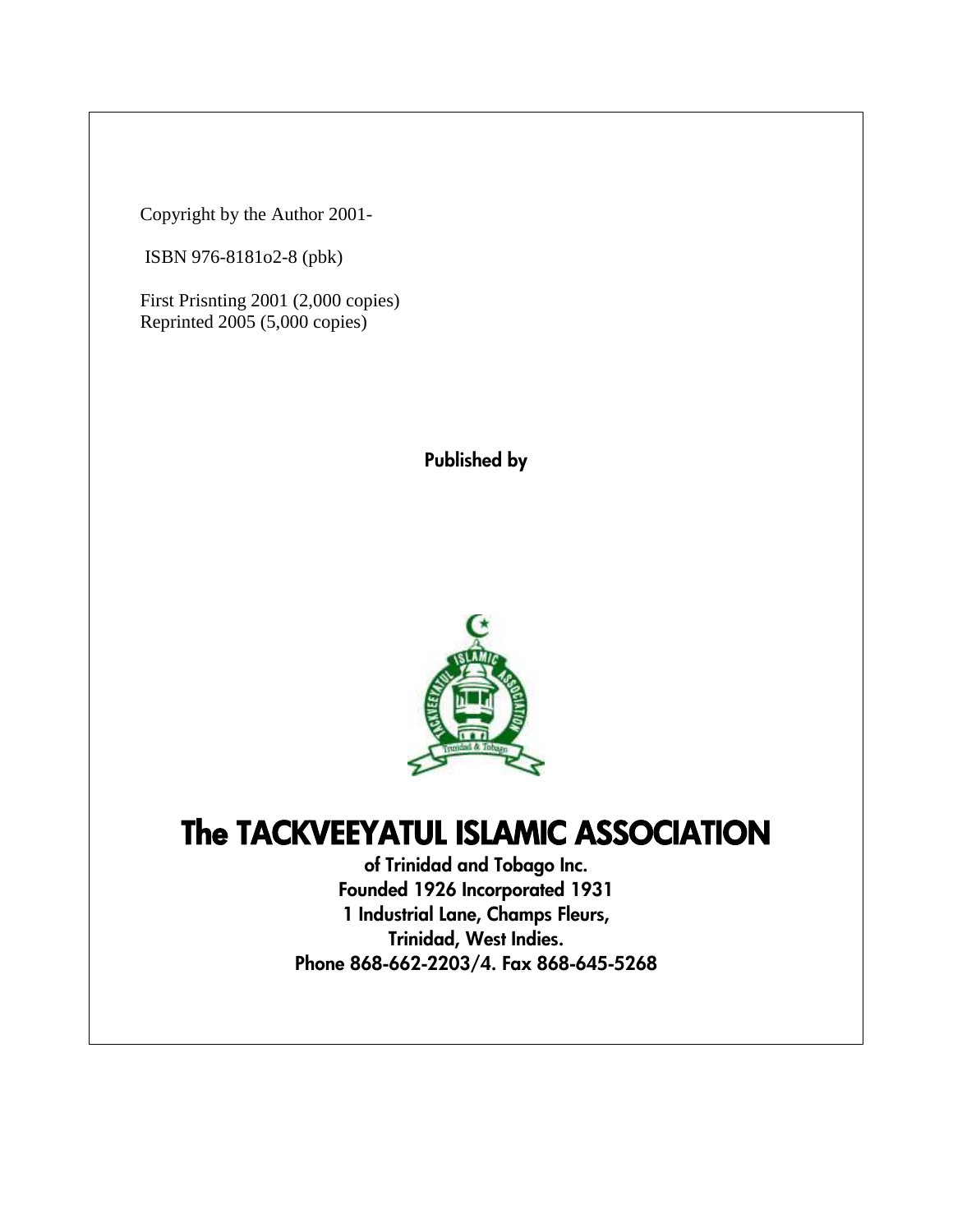# **CONTENTS**

| Preface        |                                                                                                |
|----------------|------------------------------------------------------------------------------------------------|
| Foreword       |                                                                                                |
| Glossary       |                                                                                                |
| $\mathbf{1}$   | <b>Imaan</b> (Faith)                                                                           |
| $\overline{c}$ | Arkaan Al-Islam - The Five Pillars, or Fundamental Principles, of Islam                        |
| 3              | The Declarations of Faith                                                                      |
| $\overline{4}$ | The Sources of Shariah (Islamic Law)                                                           |
| 5              | The Four Sunni Schools of Law                                                                  |
| 6              | The Sihah Sittah                                                                               |
| 7              | Al Qur'aan                                                                                     |
| 8              | Disposal of Verses of Al Qur'aan                                                               |
| 9              | Prophet Muhammad (S.A.W.) - Important Events in His Life.                                      |
| 10             | Daily Compulsory Salawaat (Prayers) Chart                                                      |
| 11             | Some other Salawaat                                                                            |
| 12             | <b>Salawaat For Travellers</b>                                                                 |
| 13             | <b>Zakaat</b>                                                                                  |
| 14             | <b>Intoxicants and Games of Chance</b>                                                         |
| 15             | Lawful and Unlawful Food                                                                       |
| 16             | <b>Muslim Manners</b>                                                                          |
| 17             | A Muslim's Dress                                                                               |
| 18             | Marriage: Prohibited Persons                                                                   |
| 19             | The Islamic Calendar                                                                           |
| 20             | The Five Sacred Nights                                                                         |
| 21             | Days of Voluntary Fasting                                                                      |
| 22             | <b>Zabah</b> - The Islamic Method of Slaughtering Animals                                      |
| 23             | <i>Qurbaani</i> – The Animal Sacrifice                                                         |
| 24             | At Birth                                                                                       |
| 25             | The Dying Person                                                                               |
| 26             | The Funeral Procession and the Cemetery                                                        |
| 27             | <b>Isaal Thawwaab</b> – Performing acts of ibadaat for the Spiritual Reward of                 |
|                | <b>Deceased Persons</b>                                                                        |
| 28             | Disposal of one's property                                                                     |
| 29             | <b>Relations with Non-Muslims</b>                                                              |
| 30             | <b><i>'Idda</i></b> – The period of waiting, by a woman, before re-marrying<br>after the death |
|                | of, or separation/divorce from, her husband                                                    |
| 31             | Jihaad                                                                                         |
| 32             | Special Masaajid                                                                               |
| 33             | The Two Sacred Cities                                                                          |
| 34             | The Economic System - Its Objectives                                                           |
| 35             | The <i>Masjid</i>                                                                              |
| 36             | <b>Islamic Festivals and Occasions</b>                                                         |
| 37             | The <b>Khulafaa' Ur-Raashiduun</b> – The Rightly Guided Caliphs                                |
| 38             | Al-Asharatul Mubash-shiriin – The Ten Persons who are assured of entering Paradise.            |
| 39             | $Bi' dah$ – Innovation in Islam                                                                |
| 40             | The Number Forty                                                                               |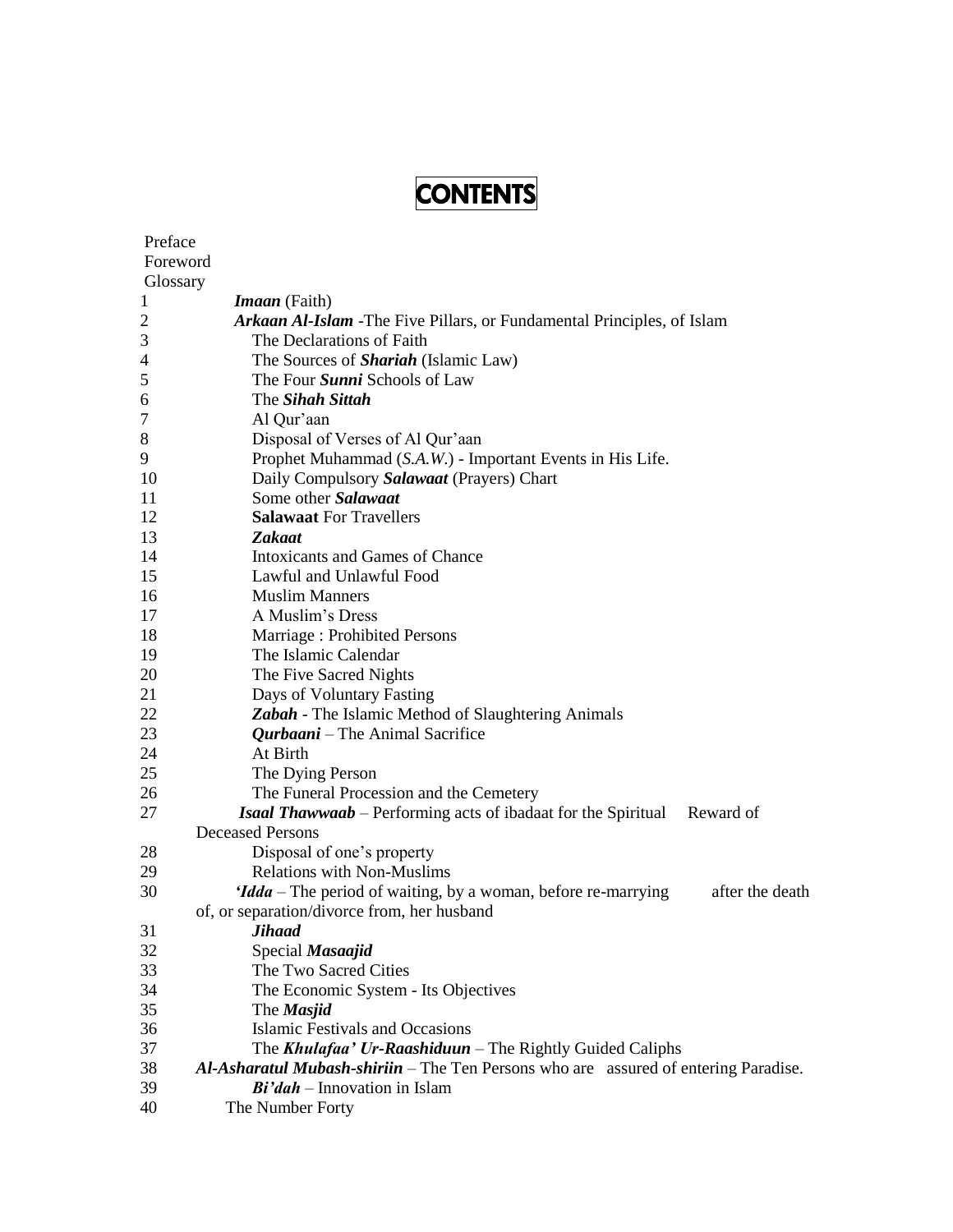Selected Bibliography

## **PREFACE**

#### *Bismillaahir Rahmaanir Rahiim* (In the name of God, Most Gracious, Most Merciful)

*Nahmaadul laahal "ally yul "adhiim, wa nusal-lii ""al aa Rasuulilhil Kariim* (We praise Allaah, the Sublime, the Majestic, and pray for Allaah"s Blessings on His Noble Messenger)

 This Book had its genesis in an Islamic *Tarbiyah* Programme, which I was responsible for orgainising a little over a decade ago. A few days before the Programme commenced the thought occurred to me that I should prepare a brief "Handout" on some of the elementary aspects of Islam to give to the participants so that they could have some reading matter for the Programme. Accordingly, one was quickly prepared which comprised the first nine articles in the Book in addition to a few Qaseedas and Chapters ;of Al Qur-aan..

 The "Handbook" was well received and it was suggested that I should publish it for wider circulation. After some consideration I agreed to do so but while revising the articles I felt that I should add a number of other subjects.. In addition, a few friends suggested that certain other topics be included.

This Book, as now presented, is intended to serve a two-fold purpose, namely, to:

- 1. bring to the attention of Muslims some of the teachings of Islam of which they may not be aware, (e.g."*Iddah*, the Laws of Inheritance), and
- 2 give non-Muslims an overview of some of the basic teachings of Islam.

 This Book is not intended to be a Book of *Fiqh* (Islamic Jurisprudence). Some of the subjects are intended to let Muslims especially be aware of the existence of laws regarding these matters, and they are advised to seek details thereof from suitably qualified persons.

 I was fortunate to have been able to obtain valuable advice from an Islamic scholar on most of the subjects on which such advice was needed. May Almighty Allaah reward him and also the two other persons who made invaluable suggestions which are incorporated in the Book,

 I pray that Allaah *Subhaanuhu wa Ta"ala* will accept this humble effort and that it will assist in some small measure. to give readers an understanding, or a better understanding, as the case may be, of the teachings and practices of our noble religion.

Zainol A.. Khan Lot 1, Private Road, Francis Street, St. Augustine, Trinidad, West Indies. Phone 868-663-5953 E-mail: zainol khan@hotmail.com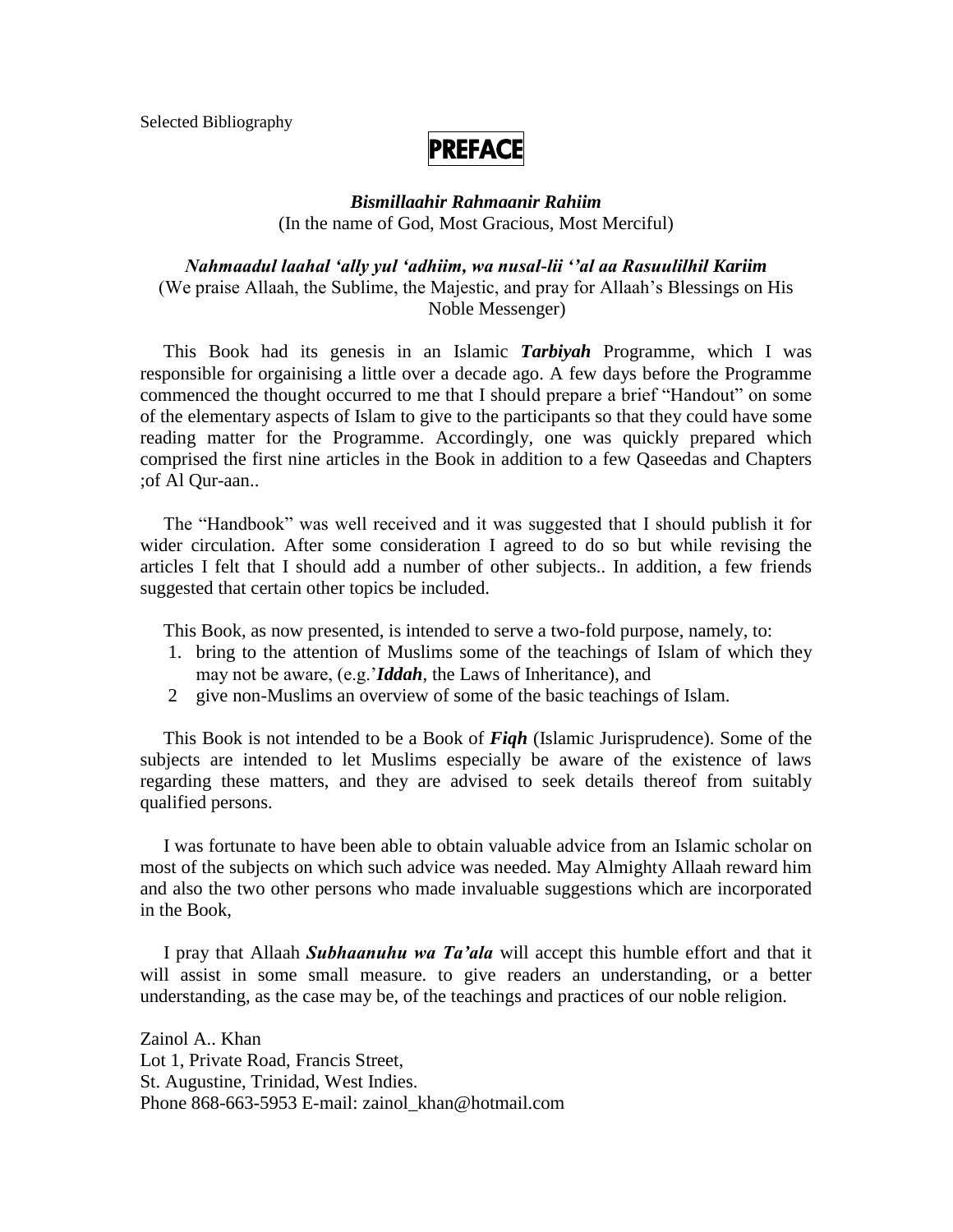1<sup>st</sup>. Ramadaan 1422 *A.H.* (17<sup>th</sup>. Nov.2001 C.E.)

## **FOREWORD**

by

The Ombudsman of the Republic of Trinidad and Tobago

 Haji Zainol A. Khan has produced another booklet which covers a wide spectrum of Islam in all its aspects. It contains all the import attributes and events, the history and account of important personalities who have graced the Islamic landscape. It is written in a terse and highly readable form and should be of great interest and value to the Muslim Community.

 The articles contained in this booklet, most of which are grounded in Al Qur-aan and the Ahadith, should serve as a reference work or handbook to the lay community and are of such a nature as to stimulate further research and study by scholars and those interested in widening their knowledge of the various subject matters contained therein.

On page 14, under the heading "**Muslim Manners",** appears the following, viz.:

"When seeking knowledge say:*Rabbizidni ilma(n).* O my Lord, increase me in knowledge.".

This pithy saying expresses the intention that the booklet seeks to convey.

(Justice) G. A. Edoo

 $24<sup>th</sup>$ . October, 2001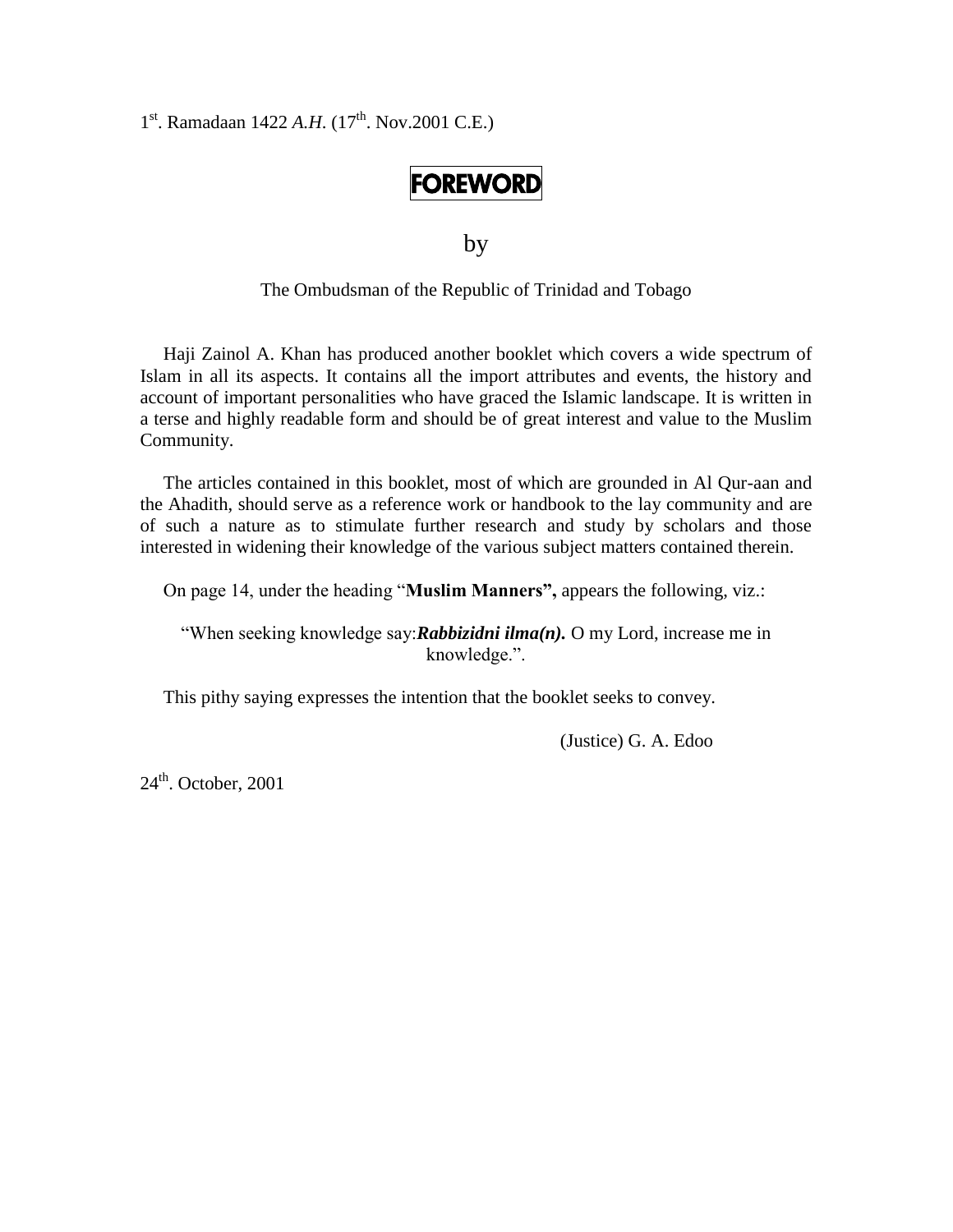## **GLOSSARY**

**A**

| Aadhaan           | The call to prayer. (This is called loudly to indicate that the time to |  |
|-------------------|-------------------------------------------------------------------------|--|
|                   | perform one of the five daily prescribed prayer is due.)                |  |
| Aashuuraa         | Tenth day of Muharram.                                                  |  |
| Aayah             | (Pl. <i>aayaat</i> ) A verse of Al Qur'aan                              |  |
| Al-Faatihah       | The first Suurah (Chapter in Al Qur-aan).                               |  |
| Al-Firdaus        | The highest Heaven.                                                     |  |
| <b>Ahadith</b>    | (sing. <i>Hadith</i> ) Sayings of the Holy Prophet Muhammad (S.A.W.).   |  |
| A.H.              | After the <i>Hijrah</i> (See Hijrah).                                   |  |
| <b>Al-Kauthar</b> | The Sacred Fount in Paradise.                                           |  |
| Allaah            | The proper name for the One and Only God.                               |  |
| 'Aqiiqah          | The ceremony at which a child is named.                                 |  |
| Asr, Salaah al-   | The late afternoon prayer.                                              |  |
| A.S.              | Alaihis Salaam (peace be upon him).                                     |  |
| 'Awrah            | That part of the body which must be covered.                            |  |
|                   |                                                                         |  |

#### **B**

*Bid"ah* (Pl. *Bid"aat*) An innovation in religion.

#### *C* C.E. Christian Era.

#### **D**

*Dhimmi* A non-Muslim residing in a Muslim State. *Du'a* Supplication to Allaah.

#### **E**

*Eid-ul-Adha* The Festival of the Sacrifice of Prophet Abraham (*A.S*.). *Eid-ul-Fitr* The Festival of the breaking of the Fast.

### **F**

| Fajr, Salaah al-      | The early morning or pre-dawn prayer.                              |
|-----------------------|--------------------------------------------------------------------|
| Fard                  | A duty which is compulsory on each and every Muslim.               |
| Fard 'ain             | A compulsory duty which must be performed by each Muslim           |
|                       | individually e.g. the five daily prayers.                          |
| <b>Fard Keffayyah</b> | A compulsory duty in respect of which the entire community is      |
|                       | absolved if carried out by a few e.g. the Janazah (funeral prayer) |

### **H**

| Haafiz  | (pl. <b>Huffaaz</b> ) A person who has memorised Al Qur'aan.             |
|---------|--------------------------------------------------------------------------|
| Haji    | (fem. <b>Hajin</b> ) A person who has performed the annual Pilgrimage to |
| Makkah. |                                                                          |
| Hajj    | The Annual Pilgrimage to Makkah, which is one of the five pillars of     |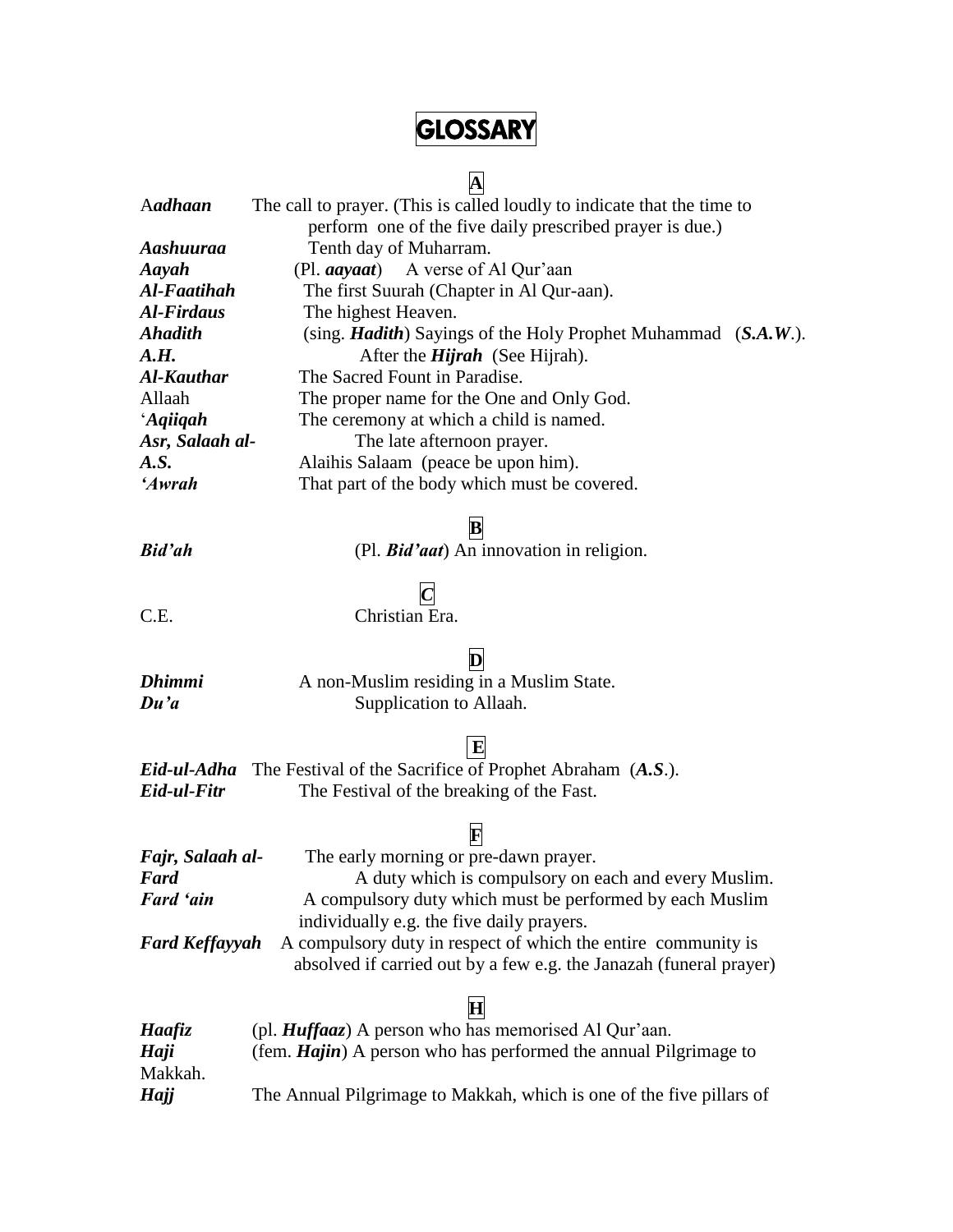|                  | Islam.                                                                                                                   |  |
|------------------|--------------------------------------------------------------------------------------------------------------------------|--|
| <b>Halaal</b>    | Lawful.                                                                                                                  |  |
| <b>Haraam</b>    | Unlawful, forbidden.                                                                                                     |  |
| <b>Hijrah</b>    | The migration of the Holy Prophet Muhammad (S.A.W.) from                                                                 |  |
|                  | Makkah to Yathrib (now Madinah) in the year 622 C.E. The Muslim<br>calendar commences from that time.                    |  |
|                  | Д                                                                                                                        |  |
| <b>Ibadaah</b>   | Worship.                                                                                                                 |  |
| <i>'Idda</i>     | The period of waiting (by a woman) before re-marrying after the<br>death<br>of, or separation/divorce from, her husband. |  |
| <b>Iimaan</b>    | Belief, faith.                                                                                                           |  |
| Imaam            | The person who leads the congregational prayer.                                                                          |  |
| Isha, Salaah al- | The later evening or night prayer.                                                                                       |  |
|                  |                                                                                                                          |  |

| ۰, |  |
|----|--|
|    |  |

|        | <b>Jamaadi-ul-Awwal</b> Fifth month of the Islamic calendar.         |
|--------|----------------------------------------------------------------------|
|        | <b>Jamaadi-ul-Akhir</b> Sixth month of the Islamic calendar.         |
| Jihaad | A struggle in the path of Allaah.                                    |
| Jizyah | A tax imposed on non-Muslims in an Islamic State when they are under |
|        | the protection of the State.                                         |

### **K**

*Ka"aba* The first house constructed for the worship of Allaah. It was originally built by Prophet Adam A.S. and has been reconstructed from time to time. It is a cubeshaped building situated in Masjid al-Haram in Makkah, Saudi Arabia.

*Khaliifaa"* (pl. *Khulafaa"*) Initially, the title given to the successors of the Holy Prophet Muhammad (*S.A.W*.). Eventually the word took on the meaning of the head of state of a Muslim nation.

*Khutbah* A sermon or speech, especially the Friday sermon

.

### **M**

| Maghrib, Salaah al | The prayer after the sun sets.                                                         |
|--------------------|----------------------------------------------------------------------------------------|
| <b>Makruuh</b>     | An improper act.                                                                       |
| <b>Manduub</b>     | An act which is recommended.                                                           |
| <b>Masjid</b>      | (Pl. masajid) A Muslim place of worship.                                               |
| <b>Mihraab</b>     | The niche or recess in one wall of a masjid which shows the                            |
|                    | direction to be faced when offering the prayer.                                        |
| Milad-un-Nabi      | The Holy Prophet Muhammad's birthday.                                                  |
| <b>Mubaah</b>      | An act which is permitted by Islamic Law but which has no                              |
| religious value.   |                                                                                        |
| <b>Mudd</b>        | A measure of two thirds of a kilo.                                                     |
| <b>Muharram</b>    | First month of the Islamic calendar.                                                   |
| <b>Mustahabb</b>   | An act which was sometimes performed by the Holy Prophet (S.A.W.).                     |
|                    | (While it is commendable to perform such an act there is no harm if it not performed.) |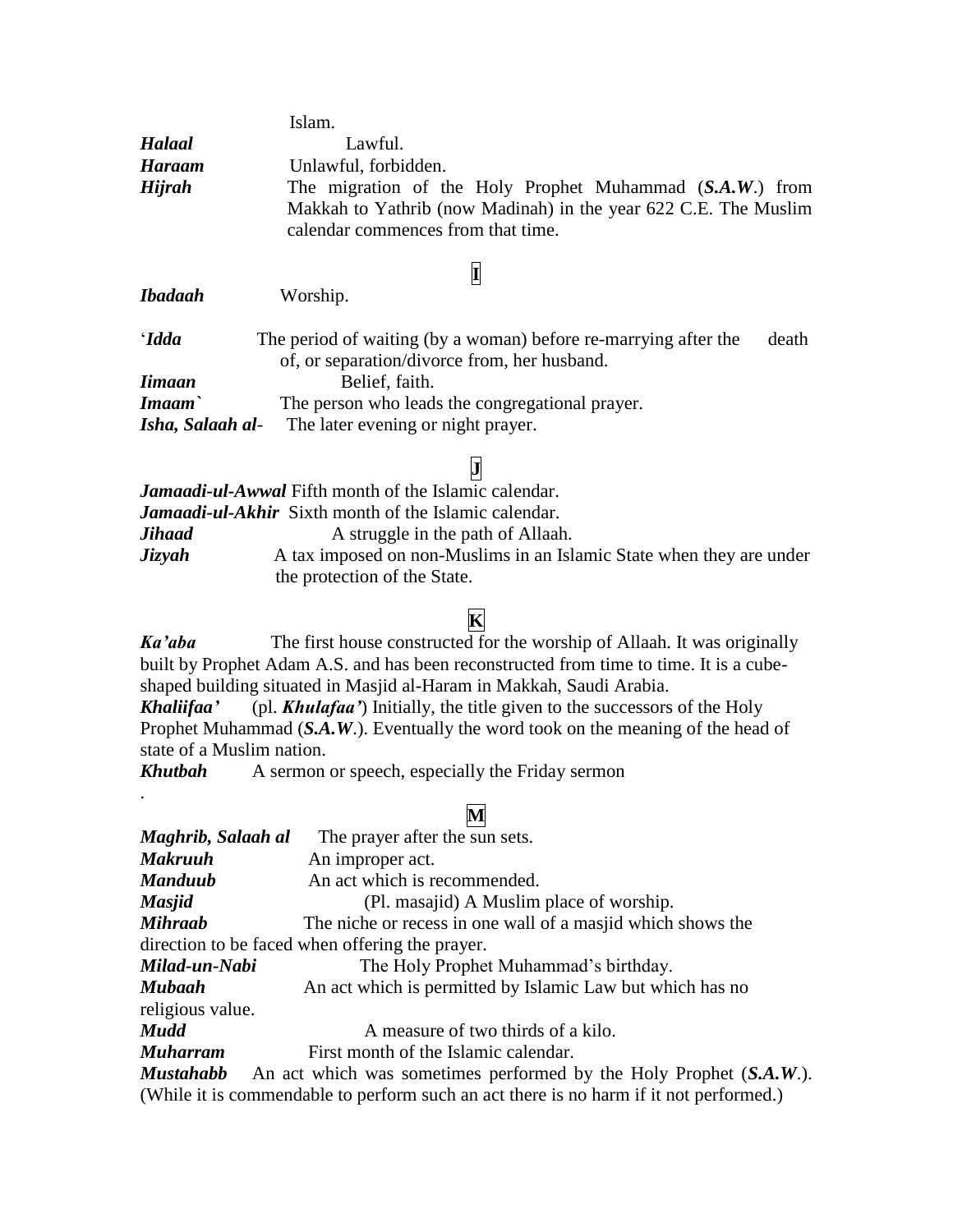### **N**

*Nafl* Optional, voluntary. *Nifaas* The bleeding which occurs in women after child-birth. *Nisaab* The minimum amount a person must possess before being liable to

# pay Zakaat.

## **P**

*Pennyweight* See troy.

## **Q**

*Qaadi* Judge.

Qaarii (Pl Qurraa) A person versed in reading Al-Qur-aan. Qiblah The direction Muslims face when offering prayer. This direction is towards the Ka"aba which is situated in the city of Makkah in Saudi Arabia.

## **Q**

Q*ur"aan* The Book of revelations from Allaah to the Holy Prophet Muhammad (*S.A.W*.).

### **R**

| <b>R.A.</b>   | Radhiallaahu 'anhu - May Allaah be pleased with him.                                 |
|---------------|--------------------------------------------------------------------------------------|
|               | <b>Radhiallaahu 'anha</b> - May Allaah be pleased with her.                          |
|               | Radhiallaahu 'anhuma - May Allaah be pleased with them, that is, any two persons.    |
|               | <b>Radhiallaahu 'anhum</b> - May Allaah be pleased with them, that is, more than two |
| persons.      |                                                                                      |
| Rabi-ul-Awwal | Third month of the Islamic calendar.                                                 |
| Rabi-ul-Akhir | Fourth month of the Islamic calendar.                                                |
| Rajab         | Seventh month of the Islamic calendar.                                               |
| Ramadaan      | Ninth month of the Islamic calendar. The month of compulsory                         |
| fasting.      |                                                                                      |
| Ribaa         | Usury.                                                                               |

### **S**

| Saa'e           | A measure equal to four mudds.                                              |
|-----------------|-----------------------------------------------------------------------------|
| Sadaqa          | Voluntary or optional charity (as opposed to <b>Zakaat</b> ).               |
| Sadaqa-tul-Fitr | A special charity on the occasion of <b>Eid-ul-Fitr.</b> It must be paid to |
|                 | the poor by persons on whom Zakaat is liable.                               |
| <b>Safar</b>    | Second month of the Islamic calendar.                                       |
| <b>Salaah</b>   | (Pl salaat) Prescribed prayer.                                              |
| S.A.W.          | <b>Sallallaahu 'Alaihi wa Sallam - May Allah shower His Blessings and</b>   |
|                 | Peace on him (that is, the Holy Prophet Muhammad).                          |
| <b>Seerah</b>   | The Holy Prophet Muhammad's life.                                           |
| <b>Shabaan</b>  | Eight month of the Islamic calendar.                                        |
| <b>Shahadah</b> | Declaration of faith.                                                       |
| Shar'iah        | Islamic law.                                                                |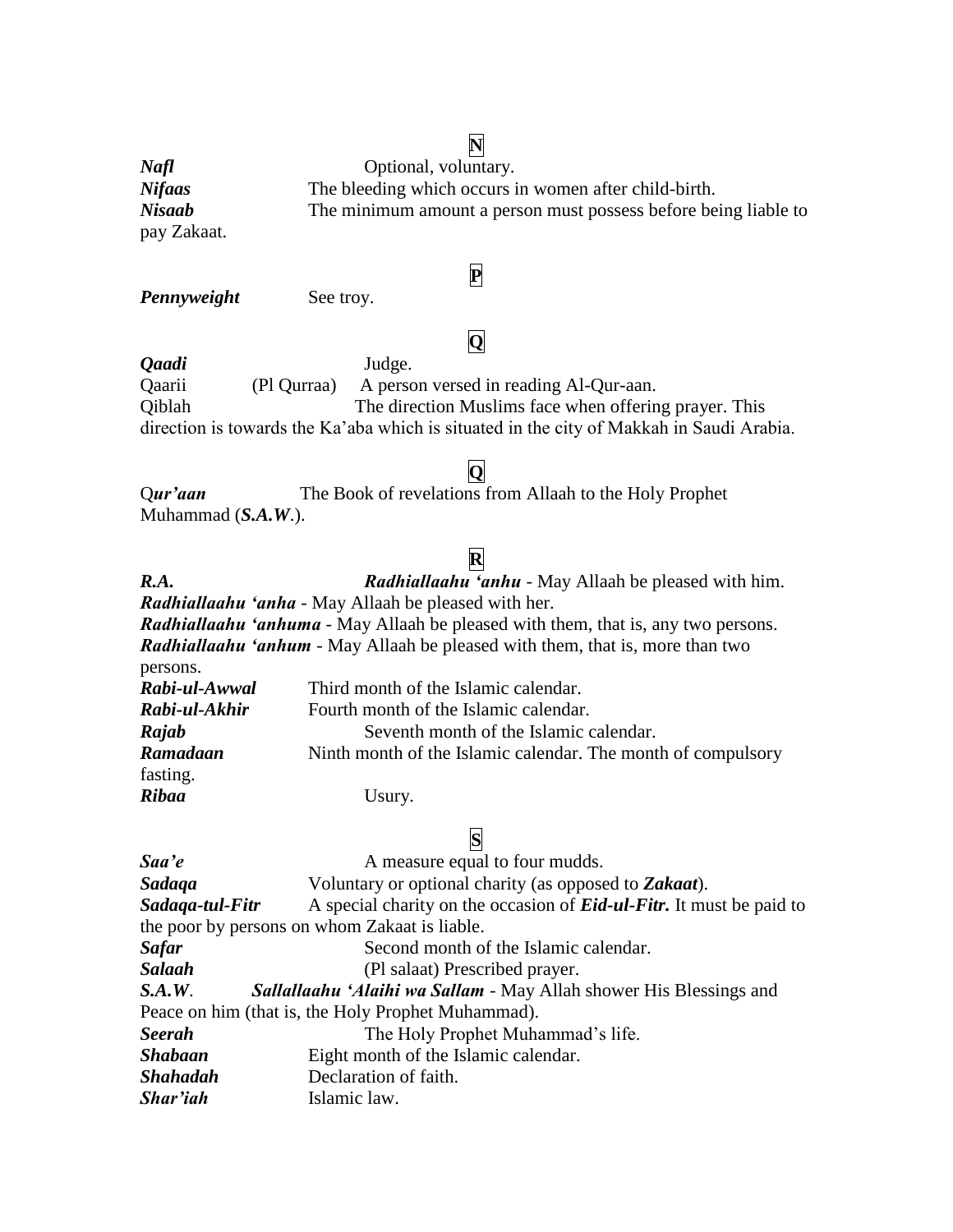**Saum** The Muslim fast which involves abstaining from food, drink, sexual relations etc. from the break of dawn until the sun sets. **Shawaal Tenth month of the Islamic calendar. Shirk** To worship any other than Allaah. *Sunnah* Sayings and practices of the Holy Prophet Muhammad (*S.A.W*.). *Sunnat Mu"akkadah* A stressed Sunnat (which should not be missed). **Sunnat Ghair** A Sunnat which is not stressed. However, there is *Mu"akkadah* great benefit in offering these **Suurah** A chapter of Al Qur-aan.

#### **T**

| <b>Taraweeh</b>                    | Optional prayer performed after the Isha prayer during the month of |
|------------------------------------|---------------------------------------------------------------------|
| Ramadaan.                          |                                                                     |
| <b>Tauhiid</b>                     | The unity or oneness of God.                                        |
| <b>Tawaaf</b>                      | Circumabulation of the Ka'aba (one of the rites in <i>Hajj and</i>  |
| 'Umrah).                           |                                                                     |
| Troy                               | System of weight used for precious metals (1 lb. = 12 oz. =         |
| 240 Pennyweights $= 5760$ grains). |                                                                     |

#### **U**

| 'Umrah | The lesser pilgrimage, which may be performed at any time in the year. |
|--------|------------------------------------------------------------------------|
| $U$ rs | Death anniversary.                                                     |

#### **W**

| <b>Waajib</b> | An obligatory act, just below the status of Fard.         |
|---------------|-----------------------------------------------------------|
| Waqf          | A trust or endowment established for a religious purpose. |

### **Z**

| Zabah                                                        | The Islamic method of slaughtering.                                                  |  |  |  |  |
|--------------------------------------------------------------|--------------------------------------------------------------------------------------|--|--|--|--|
| <b>Zakaat</b>                                                | The compulsory charity Muslims in possession of a <i>Nisaab</i>                      |  |  |  |  |
| must pay annually to certain prescribed category of persons. |                                                                                      |  |  |  |  |
| <b>Zawaal</b>                                                | The time at which the sun has reached its zenith.                                    |  |  |  |  |
| Zil Hajj                                                     | Twelfth month of the Islamic calendar.                                               |  |  |  |  |
| Zil Qada                                                     | Eleventh month of the Islamic calendar.                                              |  |  |  |  |
|                                                              | <b>Zuhr, Salaat al-</b> The daily compulsory prayer after the sun begins to decline. |  |  |  |  |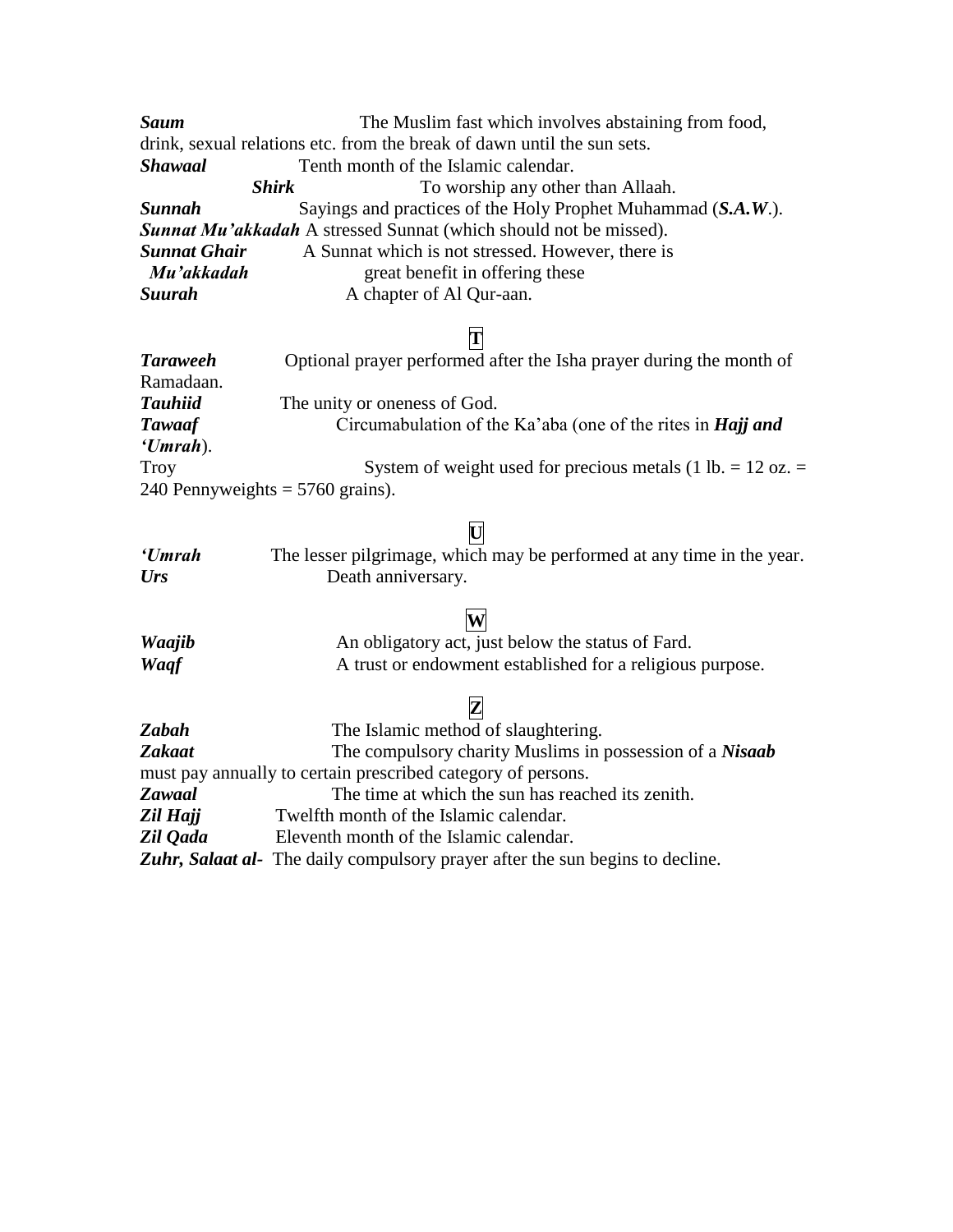## 1 *IIMAAN* (Faith)

#### *"It (Imaan) is that you believe in Allaah and His angels and His books and His Apostles and the Last Day and that you believe in predestination - in its good and in its bad"*." The Holy Prophet Muhammad (*S.A.W.)*

 "Islam" is an Arabic word which means "Peace". In religious terminology it means "**submission to the Will and Commands of Allaah (God)".** Islam consists of "*Iimaan"* (Faith) and "*Amal* " (deeds). Both go hand in hand.

"*Iimaan"* is also an Arabic word and means **"to believe in"**. In religious terminology it means "**to have a firm and sincere belief in the Cardinal Articles of Faith**". The Cardinal Articles of Faith, expressed in brief, are known as *Iimaan Mujmal* and, expressed in detail, are known as *Iimaan Mufas-sal.* (See below).

 A person who expresses belief in the Cardinal Articles of Faith is called a "*Mu"min*" while one who practises the principles of Islam (See Section 2) is called a "*Muslim"*.

#### *IIMAAN MUJMAL* **(FAITH IN BRIEF)**

*Aamantu bil-laahi kamaa huwa bi-asmaa-"ihii wa sifatihi wa qabiltu jamii-"a ahkaamihii.*

*"I affirm my faith in Allaah as He is with all His names and Attributes and I accept all of His Commands*."

#### *IMAAM MUFAS-SIL* **(FAITH IN DETAIL)**

*Aamantu Bil-laahi wa Malaa"ikatihee, wa Kutubihee, wa Rasuluhee, wal Yaumil Akhiree, wal Qadri Khairihee, wa Sharriee minal Lahi Ta"aalaa, wal Ba"athi Bad"al Mawt*.

*"I affirm my belief in Allaah and His angels and His Books and His Messengers and in the Day of Judgement and that all things, good or bad, are decided by Allaah, and in the Resurection that is, coming to life again after death*."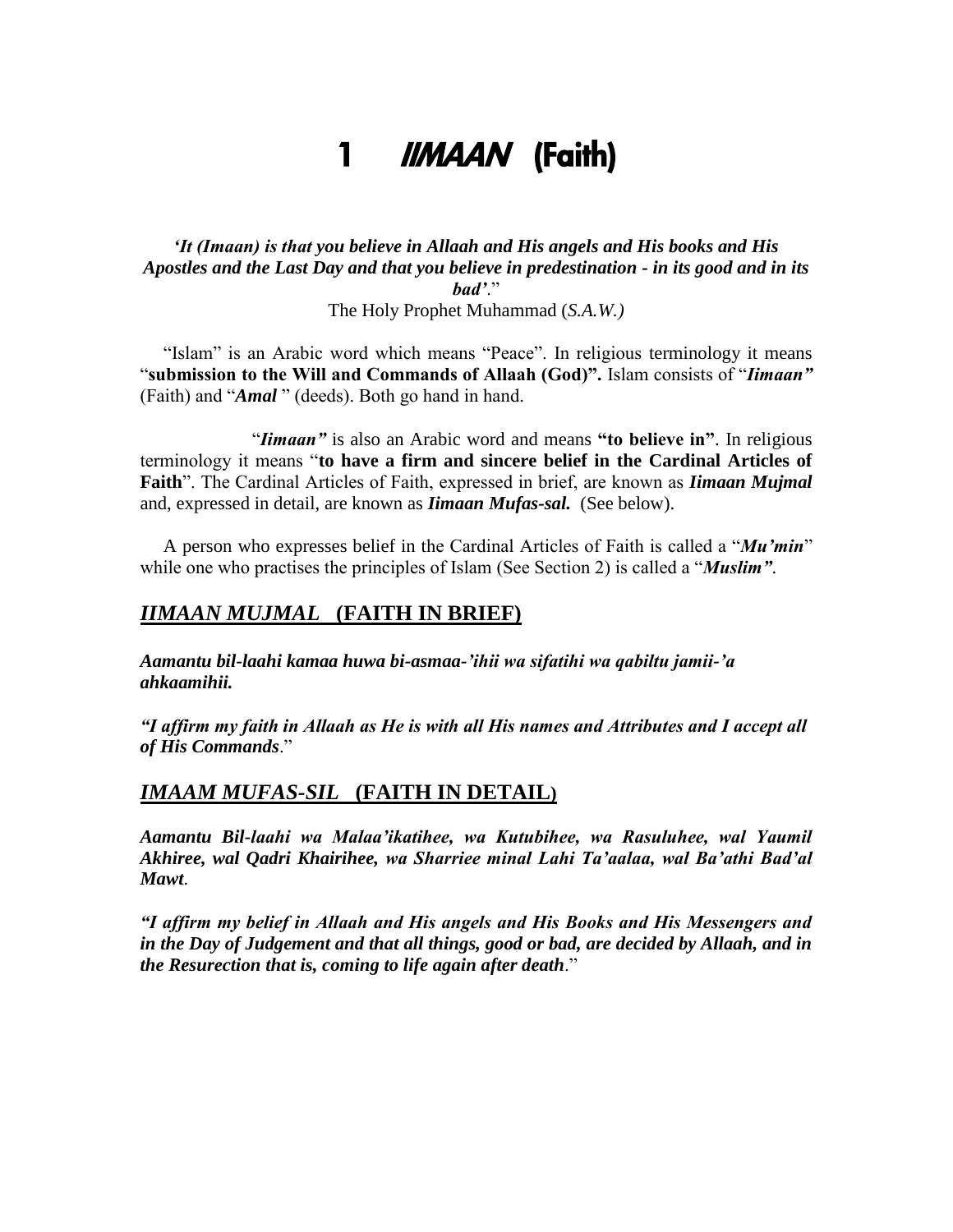# 2 ARKAAN AL-ISLAM:

#### **The Five Pillars, or Fundamental Principles, of Islam**

#### *"Islam is - that you attest that there is no God but Allaah and that Muhammad (S.A.W.) is the Messenger of Allaah, that you keep up prayer, pay poor-rate (Zakaat), keep fast of Ramadaan and make the pilgrimage of the House (1) provided that you have means of making journey to it."* The Holy Prophet Muhammad (*S.A.W*.) :

The five pillars, or fundamental principles, of Islam are as follows:

- (1) *Shahadah* the declaration of faith.
- (2) *Salaat*  performing the compulsory prayer five times a day
- (3) **Zakaat** paying the poor-rate
- (4) **Saum** fasting during the month of Ramadaan.
- (5) *Hajj* pilgrimage to Makkah.

Brief details of these are given below:

#### *SHAHADAH*

 This is the belief that there is none worthy of worship but Allaah and that the Prophet Muhammad (*S.A.W*.) is the last Messenger and Prophet.

#### *SALAAT*

 This is also called Namaaz (Urdu) and prayer. The five daily compulsory prayers are given below:

- Fajr
- *Zuhr* -
- *Asr*
- *Maghrib* -
- *Isha* -

The times during which the respective salawaat (prayers) must be performed and the details thereof are given in Section 10 of this Book.

### *ZAKAAT*

 This is a tax imposed on both males and females in a certain financial position for the benefit of the poor, needy, wayfarers, widows, orphans, etc. It is payable at the rate of two and one-half percent on certain monies, gold etc. The *zakaat* on animals and agricultural produce is calculated differently. (See Section 13 of this Book)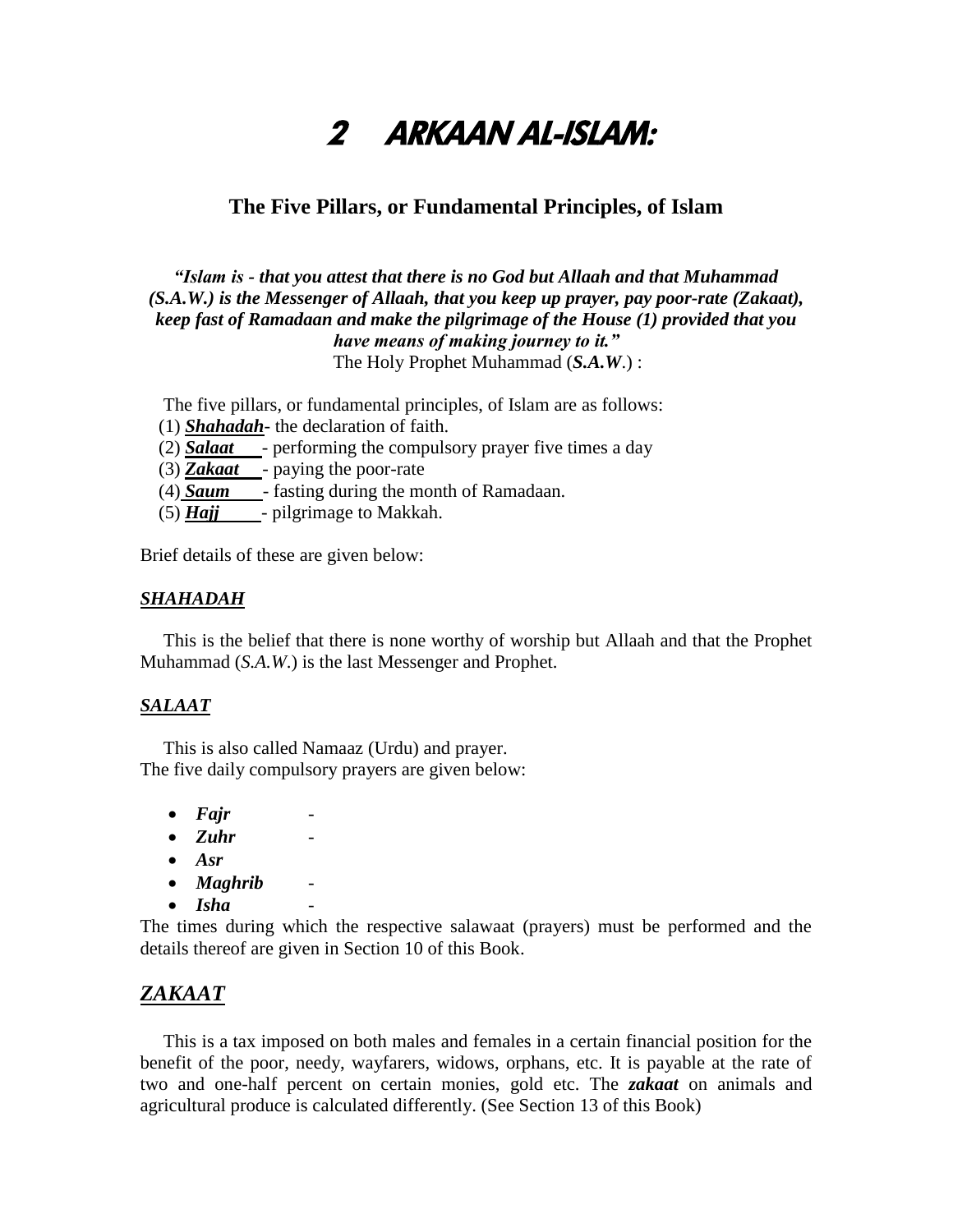#### *SAUM*

 Fasting during the month of Ramadaan, the ninth month of the Islamic Calendar, is compulsory on all Muslims except the infants, the insane, and invalids. It may be postponed under certain conditions (for example, if one is ill or on a journey). The fast begins with the break of dawn and ends at sunset. During that time no food or drink must be taken. In addition, one must abstain from all marital relations and, of course, evil thoughts, etc.

#### *HAJJ*

 The Hajj is compulsory at least once in one"s lifetime, if one is in a certain financial position. It is performed between the 8th. to 13th. of Zil Hajj, the last month of the Islamic calendar.

(1) House - the Holy Ka"aba in Makkah.

## 3 THE DECLARATIONS OF FAITH

 As explained in the previous Section, there are five pillars or fundamental principles of Islam. The first of these is the Declaration of Faith that is:

*Kalima-e-Tayyibah*. This is achieved by declaring and firmly believing the following:

 *"Laa ilaaha ill-Allaahu, Muhammad-ur-rasuululllaah."*

(*There is no Deity but Allaah and Muhammad is the Apostle of Allaah*.)

The following are some other forms of declaration:

#### *Kalimatush Shahaadat* **-- Declaration or Submission of Evidence**

*"Ash-hadu al Laa ilaaha ill-Allaahu wahda laa shareeka lahu wa "Ash-hadu anna Muhammadan "abduhoo wa rasuuluh."*

 *(I bear witness that there is no deity but Allaah, Who is one and has no partner, and I bear witness that Muhammad is His Servant and Apostle.)* 

#### *Kalimatut-Tamjeed* **-- Declaration of the Glory of Allaah**

*"Subhaan-Allaahi Walhamdu lillaahi wa laa ilaaha ill-Allaahu wallaahu Akbar, wa*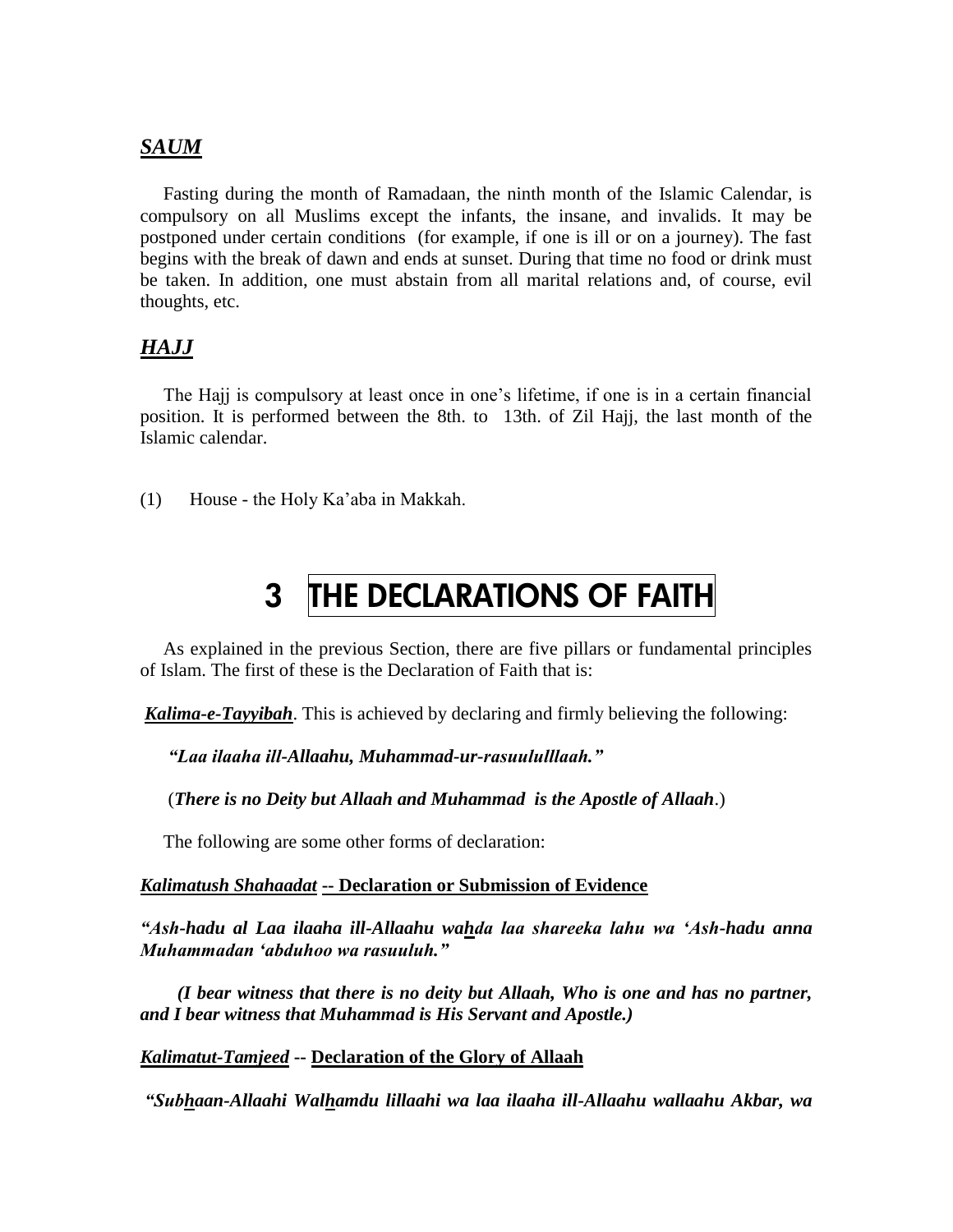*laa haula wa laa quwwata illaa billaahil "Aliyyil-"Azeem."*

 (*Glory be to Allaah and Praise; there is no deity but Allaah; Allaah is Most Great. There is no power, no might but from Allaah, the Most High, the Great.)*

#### *Kalimatut-Tauhiid* **– Declaration of the Oneness of Allaah**

*"Laa ilaaha ill-Allaahu wahdahu laa shariika lahu, lahul mulku wa lahul hamdu Yuhyee wa Yumeetu, biyadihil khairu wa huwa "alaa kulli Shai-in Qadeer."*

*(There is none to be worshipped but Allaah; He is One and has no partner., His is the Kingdom (of the whole Universe) and unto Him is due all Praise. He gives life and causes death, and in His Hand is all good, and He has power over all things.)* 

#### *Kalimatu-Raddil-Kufr***– Declaration**

*"Astaghfirullaaha Rabbee Min Kulli Zambin Aznabtuhoo "Amadan au Khataa"an Sirran Au "alaaniyatanw wa Atoobu ilaiyhi minazzam-billazee A"lamu wa minazzambillazee laa A"lamu Innaka Anta "Allaamulghuyoobi wa Sattarul "Uyoobi wa ghaffaaruzzunoobi walaa Haula walaa Quwwata illaa billaahil "Aliyyil "Azeem."*

I ask forgiveness of Allaah, Who is my Cherisher, for all the sins I committed knowingly or unknowingly, secretly or publicly and I repent towards Him of the sins which I am aware of and for the sins which I am not aware of. Undoubtedly You are the Best Knower of all unseen things and the Most Hider of the wrongdoings and the Best Forgiver of the sins; and there is no power, no might (of doing all actions whether good or evil) but with the help of Allaah, the Most Exalted, the Great.

#### *Kalimatu-Raddi-Kufr* **-- Declaration of the Refutation of Disbelief)**

*"Allaahumma innee a"oozu bika min an usrika bika shai"anw, wa anaaa a"lamu wa astaghfiruka limaa laa A"alamuinnuka anta"Allamul-ghuyuubi tubtu "anhuwa tabarr"atu "an kiulli diinin siwaadiin il-Islaamiwa aslamtuwa aquula laa ilaaha ill\_aLAllaahuM;uahhamd-usr-rasul-ullaah. bihee tubtu anhu wa tabarraa"tu minalkufri washshirki wal kizbi wal gheebati wal bid"ati wan nameemaati wal fawaahishi wal buh taani wa ma"asi kulli haa wa aslam tu wa aqoolu laa ilaaaha illallaahu Muhammad-ur-rasool-ullaah.* 

 *"(O Allaah! verily do I seek refuge in Thee from associating any partner with Thee knowingly; and I beseech Thy forgiveness for the sins which I am not aware of; verily Thou aart tehe lbest nkower of all secres. I repent for all the lsins and make myself proof against all teachings except the teachings of Islam. I lhave entered the fold of Islam, and I declare that:;There is no Deity but Allaah, and Muhammad is the Apostle of Allaah."* 

(Note: Transliteration and traaanslation from "Elementary Teachings of Islam".)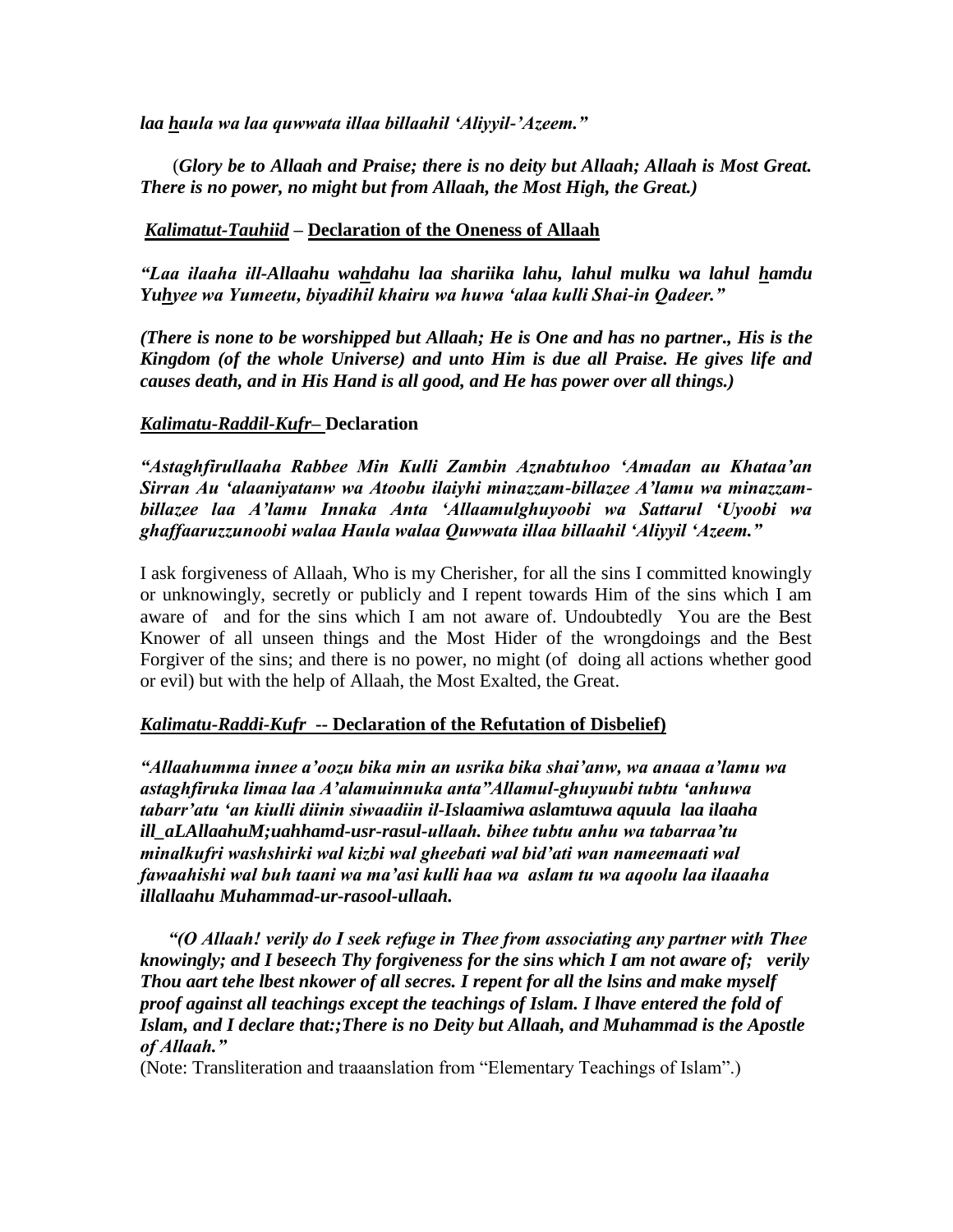# 4 THE SOURCES OF SHARIAH (ISLAMIC LAW)

 The sources of *Shariah* (Islamic Law) may be categorised as being primary or secondary.

There are two primary sources, namely:

 $(1)$  Al Qur'aan, and

(2) The *Sunnah*, that is, the sayings and actions of the Holy Prophet Muhammad (*S.A.W*.).

The major secondary sources are:

- (1*) Ijma* Consensus of opinion (of the Islamic scholars),
- $(2)$  *Qiyas* Analogy,
- (3) *Istihsaan* Public interest, and
- $(4)$  *<u>Urf</u>* Custom.

# 5 THE FOUR SUNNISCHOOLS OF LAW

There are four Sunni Schools of Law. These are as follows:

*Hanafi* - founded by Imam Abu Hanifah (80-150 *A.H.*). His real name was Nu'maan bin Thaabit bin Zuta bin Maah.

*Maaliki -* founded by Imaam Maalik bin Anas (94-179 *A.H*.).

*Shaafi"i -* founded by Imaam Muhammad Idris al-Shaafi"i (150-204 *A.H*.)

*Hanbali* - founded by Imaam Ahmad bin Muhammad bin Hanbal\* (164-241 *A.H*.)

Pronounced *Hambali* and Hambal respectively.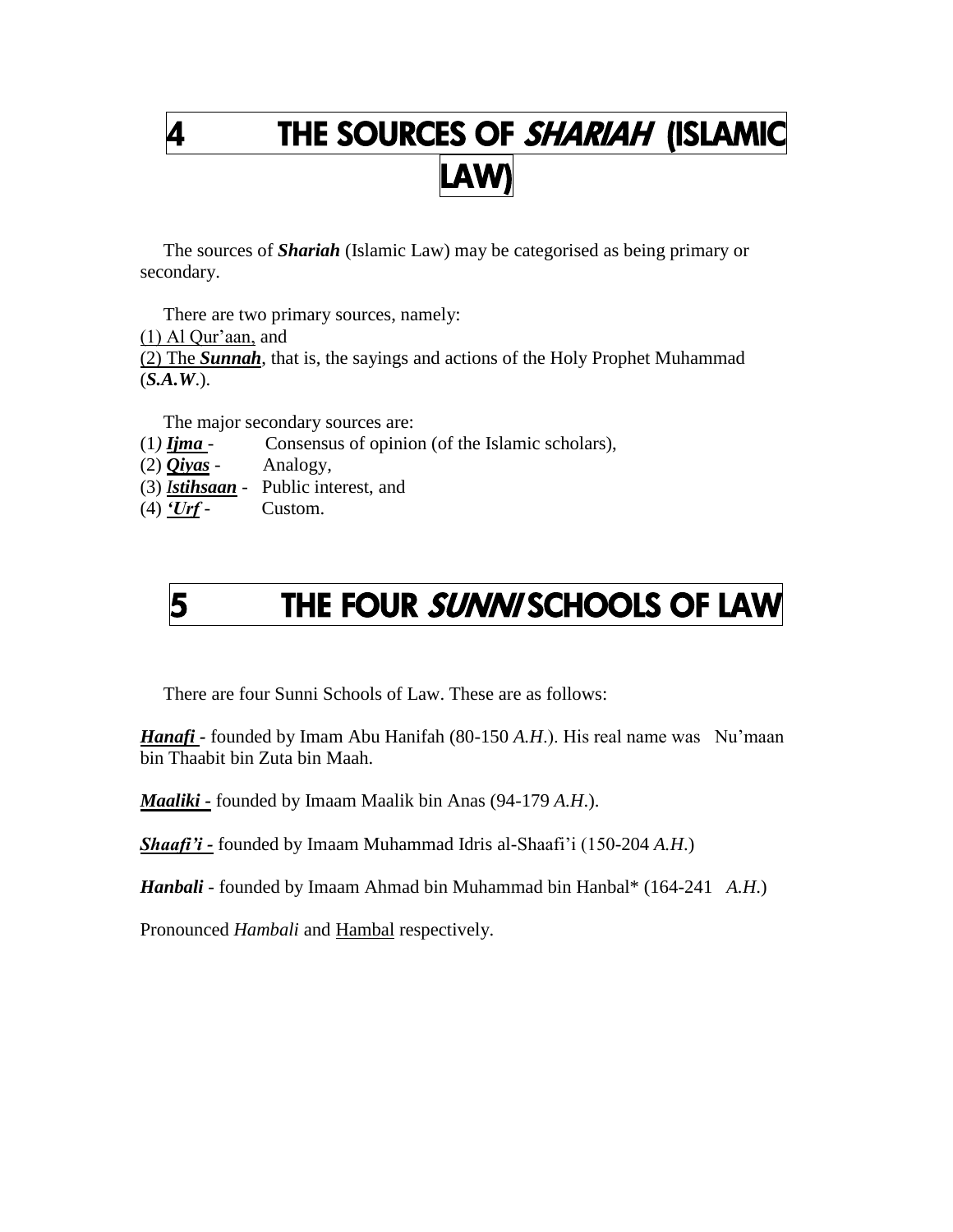## 6 THE SIHAH SITTAH

(The Six Authentic Collections of *Ahadith*)

 There are many collections of *Ahadith*, but six (6) of these are better known. These are:

(1) *SAHIH AL BUKHARI* - by Muhammad bin Ismail, better known as Imaam Bukhari (194 - 256 *A.H*.)

(2) *SAHIH MUSLIM* - by Abul Hussain Muslim-b al-Hajjaj al-Nishapuri, better known as Imaam Muslim (204 - 261 *A.H*.).

(3) *SUNAN ABU DUAD* - by Imaam Abu Duad (202 - 275 *A.H*.).

(4) *SUNAN IBN MAJAH* - by Imaam Muhammad b-Yezid (209 - 273 *A.H*.), better known as Imaam Ibn Majah

(5) *JAMI AL-TIRMIDH I*- by Muhammad bin Isa (209 - 279 *A.H*), better known as Imaam Tirmidhi

.(6) *SUNAN AN-NASAI* - by Abu Abd al-Rahmaan Ahmad b-al-Nasai (215 - 303 *A.H*.)

## 7 AL QUR'AAN

 AL Qur-aan is the final revealed Book of Almighty Allah/ Accprdomgly, in it iss is contain3d guidance for mankind in allaspets of his life. For example: spiritual,. Social, physical, political, lbusiness.

 The word "Qur"aan" is an Arabic word and comes from the root word "*Qara"a*", which means "to recite", "to read", etc. The word "Qur'aan" literally means "reading" or "recitation."

 Al Qur"aan was revealed to the Holy Prophet Muhammad *(S.A.W*.), the Final Messenger of Allaah, through the Angel Gabriel. Prophet Muhammad (*S.A.W*.) was born in Arabia in the year 570 C.E., in the city of Makkah.

 It was on the night of the 27th. of Ramadaan that the Angel Gabriel appeared to the Holy Prophet Muhammad (*S.A.W*.), then forty years of age, while the Holy Prophet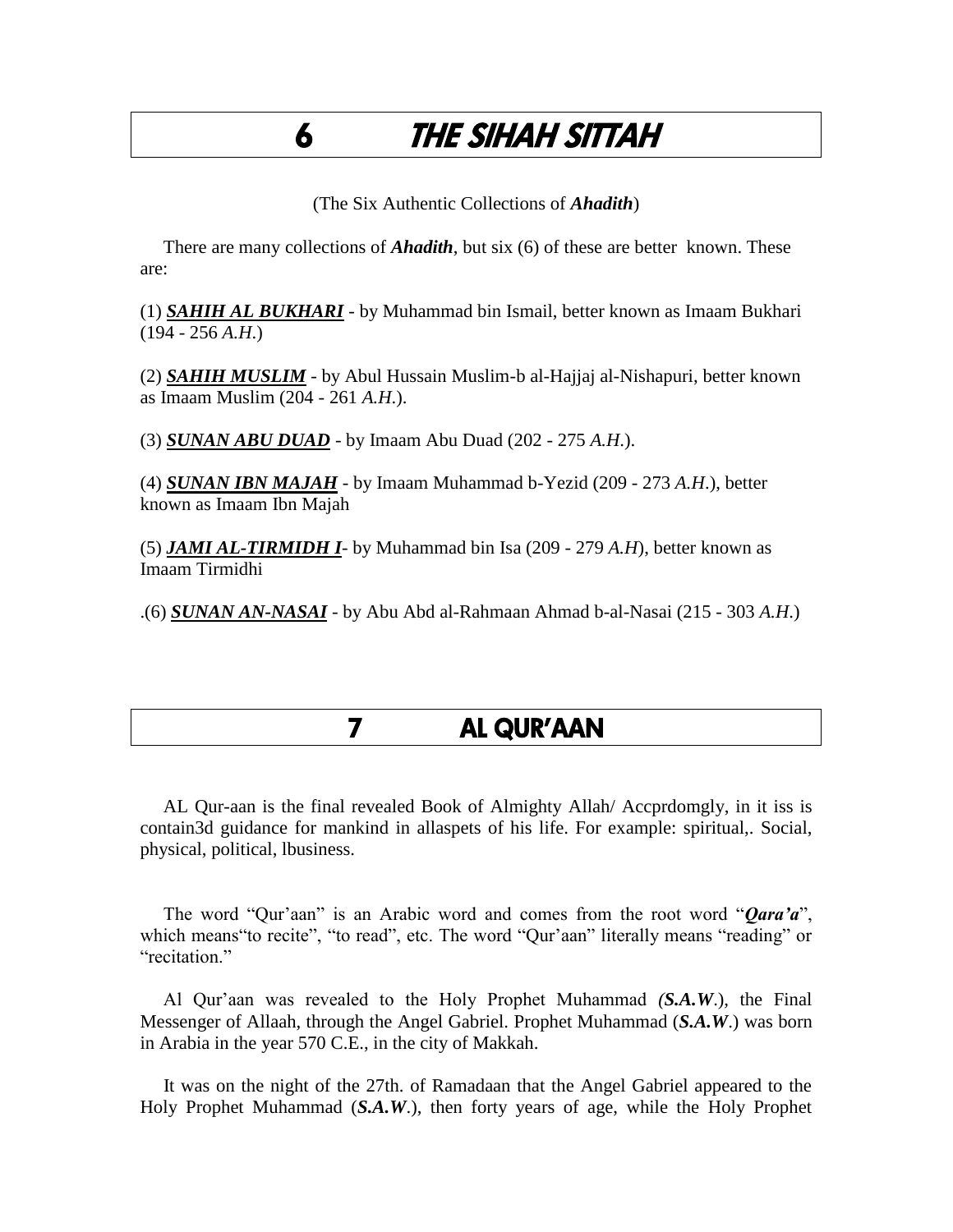(*S.A.W*.) was meditating, as he often did, in the Cave Hira on the outskirts of Makkah. The Angel said to the Holy Prophet *(S.A.W*.): "*Read*". The Holy Prophet (*S.A.W*.) said that he could not read (as he was unlettered). The Angel hugged the Holy Prophet **(***S.A.W*.) and again told him: "*Read*". The Holy Prophet (*S.A.W*.) again replied that he could not read. The Angel hugged the Holy Prophet (*S.A.W*.) a second time to the limit of his endurance. Then the Angel again told him: "*Read*". When the Holy Prophet (*S.A.W*.) replied that he could not read the Angel hugged then him a third time, again to the limit of his endurance. Then the Angel said:

#### *"Proclaim! (or Read!!) in the name of Thy Lord and Cherisher, Who created - Created man, out of a (mere) clot of congealed blood: Proclaim! And Thy Lord is Most Bountiful,- He Who taught (the use of the pen - taught man that which he knew not."* **(Al Qur"aan Ch. 96 V. 1 -5)**

 Prophet Muhammad (*S.A.W*.) repeated the words and felt as if he could never forget them. This was the first revelation of Al Qur"aan to mankind from Allaah. Revelations continued to come for the next twenty-three years until shortly before the Holy Prophet"s (*S.A.W*.) death at the age of sixty-three.

 The revelations were memorised by the companions of the Holy Prophet Muhammad (*S.A.W*.) and also written on parchment, stones, etc. No complete written copy of Al Qur"aan existed during the lifetime of the Holy Prophet (*S.A.W*.). During the short reign (two years and three months) of the first *Khaliifaa*", Hazrat Abu Bakr As-Siddique (*R.A.*), a number of *Huffaaz* (those who knew the complete Qur'aan by heart) were killed during the Battle of Yamaama. As a result, the *Khaliifaa*", at the persistent request of Hazrat "Umar (*R.A*.), ordered a complete copy of Al Qur"aan to be compiled. This was done and its authenticity attested to by the companions of the Holy Prophet (*S.A.W*.). Hazrat "Umar (*R.A*.) succeeded Hazrat Abu Bakr As-Siddique (*R.A*.) and, in turn, he was succeeded by Hazrat 'Uthmaan  $(R.A.)$ , who appointed a small committee to make a number of authenticated copies of Al Qur-aan. After verification, a number of copies was made and sent to different parts of the Muslim world. This is the text still in use today. Two of the manuscripts from the time of Hazrat "Uthmaan (*R.A*.) are still preserved – one at Topkap in Istanbul (Turkey) and the other at Tashkent (Russia).

 Al Qur"aan contains 114 chapters (*suurat*), 558 sections (*rukus*), and 6236 verses (*aayaat*). It is also divided into 30 parts (*Ajza*) and 7 stages (*manazil*), so that it can be conveniently completed in 30 days or 7 days, as the case may be. The longest *suurah* is *Al Baqarah* with 286 verses, while the shortest is *Al Kauthar* with 3 verses. Al Qur-aan should not be completely read in less than 3 days and its reading should be completed in 30 days.

 There are seven (7) ways of reciting Al Qur"aan (*Sab"ata Ahraf* - the 7 *Qirats*). Each of these ways is correct.

 In keeping with the practice of the Holy Prophet Muhammad (*S.A.W*.), the following du'a (supplication) should be made after recital of Al Qur'aan: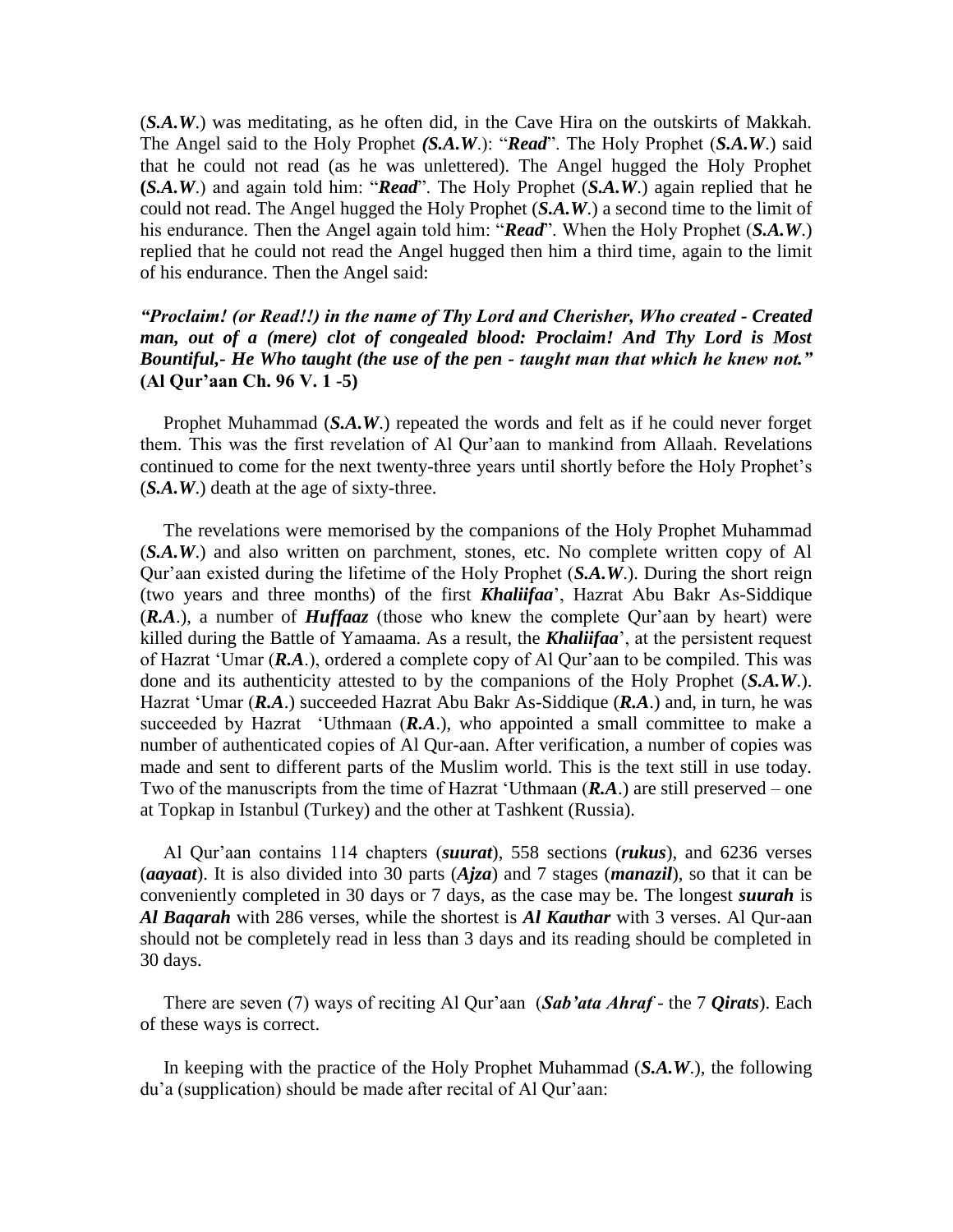*"Allaa-hummar-hamnii bil-Quraanil-"Aziim; waj-"alhu lii "Imaa-manw-wa Nuuranwwa hudan-wa Rahmah; war-zuqnii Tilaa-watahuuu "aanaaa-"al-layli wa "aanaaasa- "an-nahar; waj-"alhu lii Hujjatany-yaa Rabbal-"aalamiin, bi-haqqi Nabiy-yika Muhammadin Sal-lal-laahu "alay-hi wa Sallam."*

*"O Allaah! Confer Thy Grace o n me through the Magnificient Qur"aan; make it for me a Book of instruction and evidence, light, guidance and mercy. Grant me the honour of reciting it day and night and make it an argument and proof for me, O Lord and Sustainer of all the worlds, through the gracious instrumentality of Muhammad, Thy Prophet,- May Allaah shower peace and blessings on him."*

 There are fourteen (14) aayat or verses (known as "*Aayaatul-Sajdah*") after each of which prostration must be made. These are given below:

| (Chapter)Aayat | (Verse)                 |     |  |
|----------------|-------------------------|-----|--|
| (7)            | <b>Araaf</b>            | 206 |  |
| (13)           | Ra'd                    | 15  |  |
| (16)           | <b>Nahl</b>             | 50  |  |
| (17)           | $Al$ Isra 109           |     |  |
| (19)           | <b>Maryam</b>           | 58  |  |
| (22)           | Hajj                    | 18  |  |
| (25)           | Furgaan                 | 60  |  |
| (27)           | <b>Naml</b>             | 26  |  |
| (32)           | Sajda                   | 15  |  |
| (38)           | Saad                    | 24  |  |
| (41)           | Haa-Miin                | 38  |  |
| (53)           | Najm                    | 62  |  |
| (84)           | <i><b>Inshigaag</b></i> | 21  |  |
| 96)            | <b>I</b> graa           | 19  |  |
|                |                         |     |  |

 Today, after 1400 years, Al Qur"aan still exists in its original form. Besides the hundreds of millions of copies in existence, it is also known by heart by scores of thousands of *huffaaz* (singular: haafiz). If all the copies of Al Qur"aan are destroyed, it will still therefore not be lost to mankind. Over twelve hundred million people, or twenty percent of the world"s population, follow the teachings of Al Qur"aan.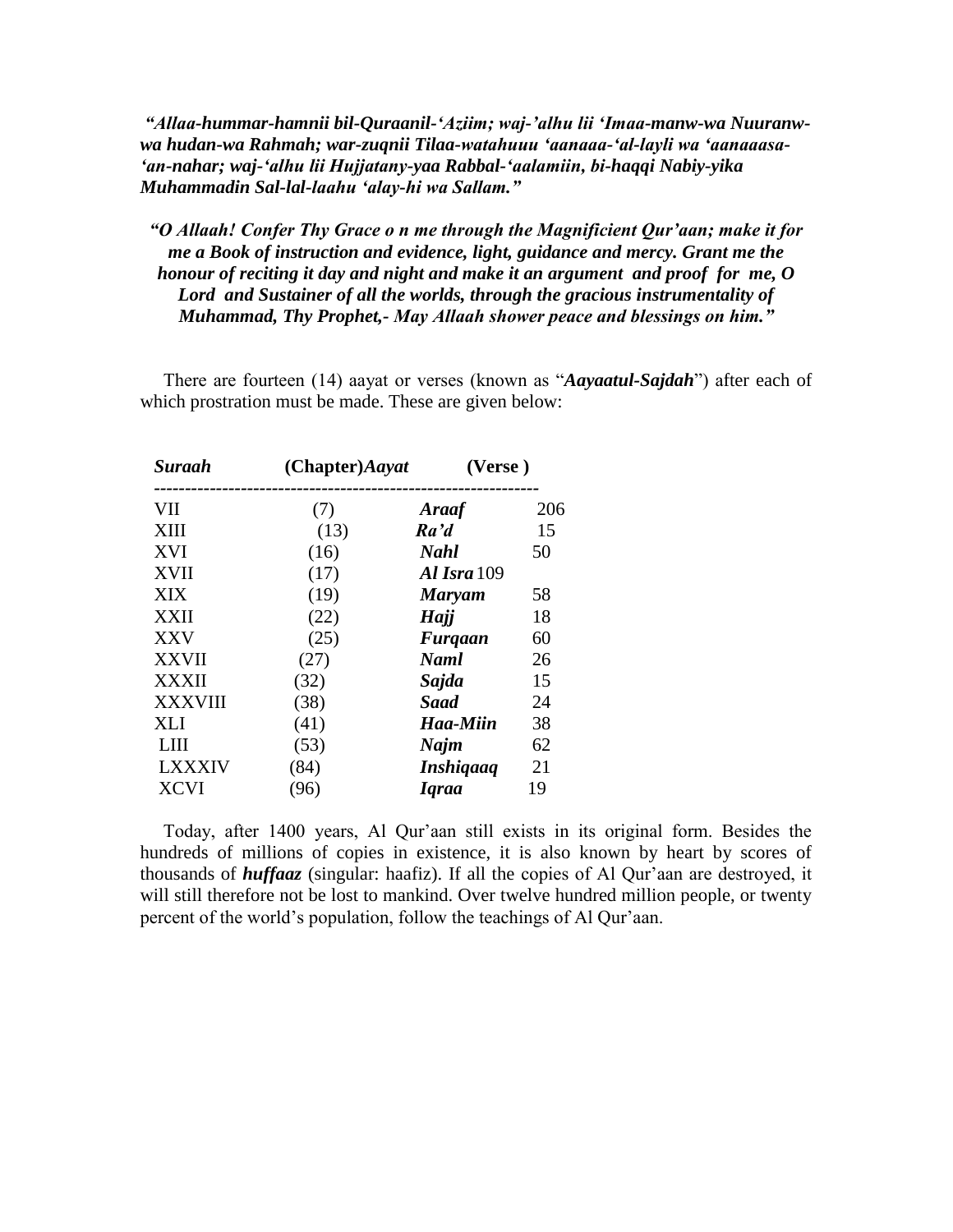## DISPOSAL OF VERSES OF AL QUR'AAN

 Al Qur"aan, as is well known, contains all the revelations of Almighty Allaah to the Holy Prophet Muhammad (*S.A.W*.). The book and the verses thereof, especially in the original Arabic language, should accordingly be treated with great care and respect.

 Al Qur"aan, or verses of it, should not be left lying on the floor or taken to the toilet. They should at all times be kept above ground level.

 Should it become necessary to dispose of any copy of Al Qur"aan, or verses of this Holy Book, which are printed in the Arabic language, this must be done preferably by throwing the printed matter in a river or in the sea. Should this not be possible, the material may be buried. On no account must Al Qur"aan or material containing verses of it in the original Arabic language be burnt, thrown in the garbage, or in a drain.

 Some persons, because of lack of knowledge, include verses of Al Qur"aan (in the Arabic language) on handbills, wedding invitations, etc. The practice should be stopped as the recipients of the above will more than likely be unaware of the correct methods of disposal..

# 9 PROPHET MUHAMMAD (S.A.W.)

#### **Some Important Events in His Life**

1. **Monday 12th.** *Rabi-ul-Awwal* **570 C.E**.

Born in the city of Makkah in Arabia. His father Abdullah, died six (6) months before he was born.

#### **2. 576 C.E.**

His mother, Bibi Aaminah, died. He was then left to the care of his paternal grandfather, Abdul Muttalib.

#### **3. 578 C.E.**

His grandfather, Abdul Muttalib, died. He was then left to the care of his paternal uncle, Abu Talib.

#### **4. 582 C.E.**

He accompanied his uncle, Abu Talib, on a business trip to Syria. While on sthe journey aChristian priest, Bahirah, saw young Muhammad (*S.A.W*.), who was then only twelve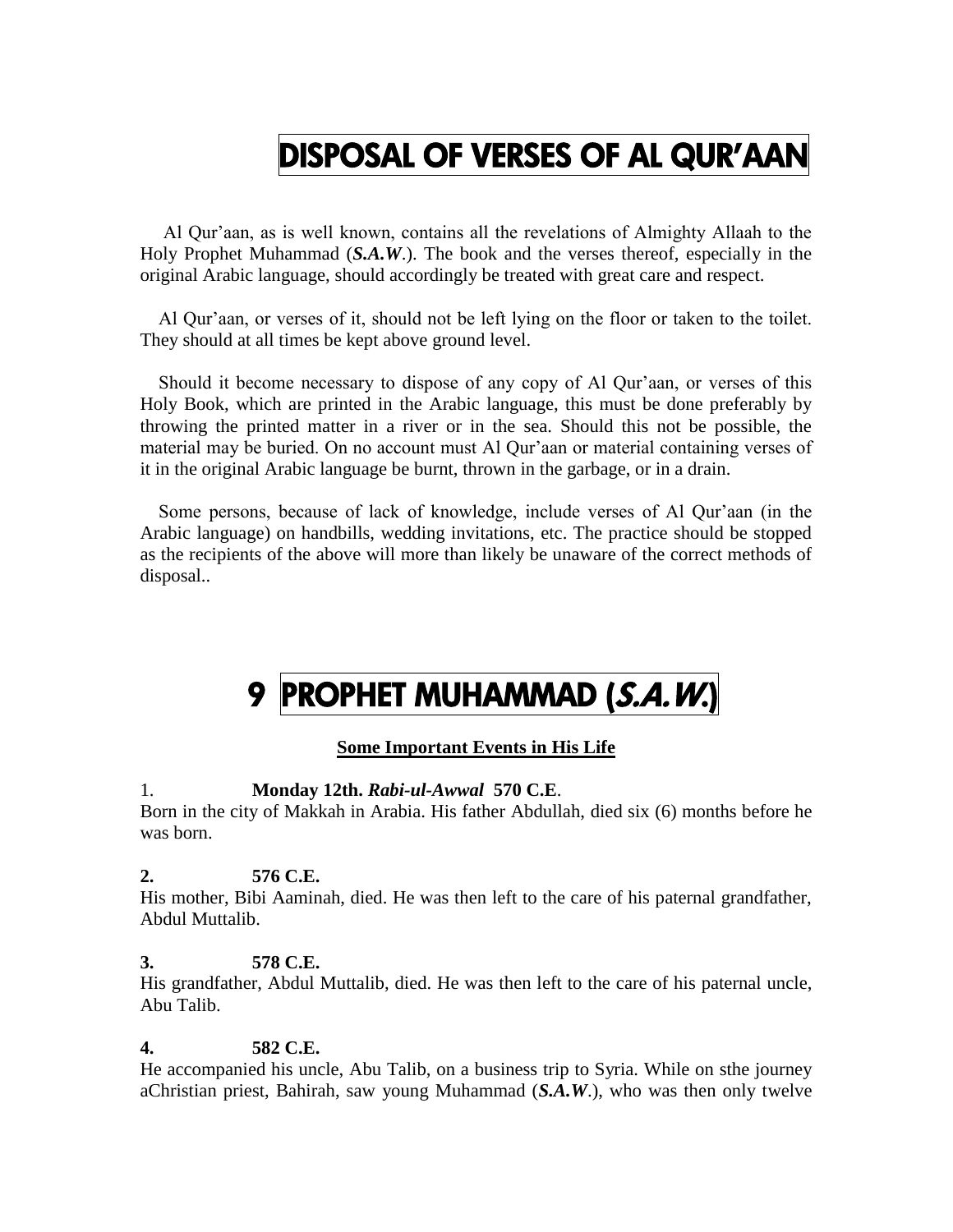years old, and immediately recognised him as the person destined to be the last prophet. Bahirah told Abu Talib of his belief and urged him to take special care to ensure that no harm befell the youth.

#### **5. 585 C.E.**

He participated in the Battle of Fujjar which was fought between two tribes. He did not.take part in the actual fighting, but assisted by collecting arrows etc. He was one of a number of persons who, following cessation of fighting, formed a committee called *Hilful-Fudul* with the objective of assisting the needy. He became a very active member of this committee.

#### **6. 595 C.E.**

He married Bibi Khadiijah (*R.A*.), a forty year old widow, whose business he had been managing for about a year.

#### **7. 610 C.E.**

He received the first revelation of Al Qur'aan (Chapter 95 Verses 1-5) through the Angel Gabriel while meditating in the Cave of Hira, as he had been doing quite often.

#### **8. 615 C.E**

Fifteen Muslims (eleven men and four women) migrated to Abyssinia (Ethiopia) to escape persecution from the Makkans.

#### **9. 620 C.E.**

His uncle, Abu Talib, and his wife, Bibi Khadiijah (*R.A*.), both died. This year is referred to as "The Year of Sorrow" because of these two sad events.

#### **10. 27th. Rajab 621 C.E.**

The *Mir"aaj* (Ascension) to the presence of Almighty Allaah took place.

#### **11. 621 C.E**.

Twelve persons from Yathrib (now Madinah), who had gone to Makkah to perform the pilgrimage, accepted Islam and made an agreement with the Holy Prophet (*S.A.W*.). These persons had heard of Islam from six others who had travelled to Makkah the previous year to perform the pilgrimage. These six persons had accepted Islam after hearing the Holy Prophet (*S.A.W*.) preach. The agreement reached is known as the **First Covenant (or Pledge) of** *Al-"Aqabah.*

#### 1**2. 12th. Rabi-ul-Awwal 622 C.E. (1 A.H.)**

The Holy Prophet (*S.A.W*.) arrived in Yathrib, now known as Madinah, after migrating from Makkah. This is known as the *Hijrah* and the Islamic calendar begins from this date.

#### **13. 624 C.E.**

The *Qiblah* (direction in which Muslims face when praying) is changed by Allaah"s command from *Masjid-ul-Aqsa* in Jerusalem to the Holy Ka"aba in Makkah.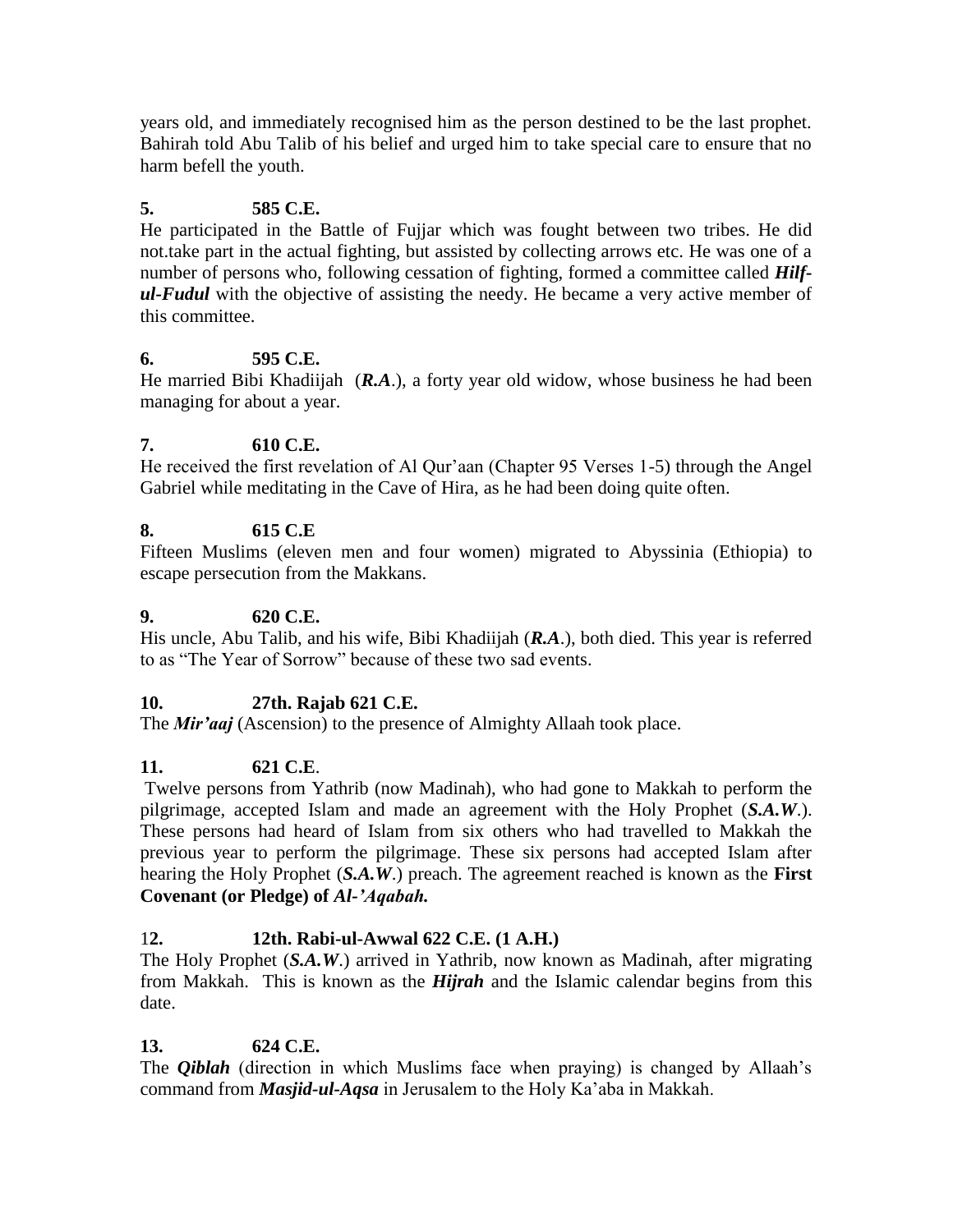#### **14. 624 C.E.** (2 *A.H.*)

The Battle of Badr took place. Three hundred and thirteen Muslims defeated one thousand Makkans.

#### **15. 625 C.E.** (3 *A.H.*)

The Battle of Uhud took place. Seven hundred Muslims defeated three thousand Makkans.

#### **17. 627 C.E. (5** *A.H***.)**

The Battle of *Al-Ahzaab* (the Trench) took place. Three thousand Muslims defeated ten thousand Makkans.

#### **18. 628 C.E.** (6 *A.H.*)

The Truce of *Hudaibiyah* was signed. This Truce was signed after the Holy Prophet *(S.A.W*.), accompanied by thirteen hundred of his followers, decided to perform the Lesser Pilgrimage (Umrah) in Makkah. They were camped at Hudaibiyah, which is just outside Makkah, when the Makkans informed them that they could not proceed further. After discussion, an agreement was reached that the Muslims would not be allowed to enter the city that year but could do so from the following year. The agreement was for a ten-year period.

#### **19. 630 C.E. (Ramadaan 8** *A.H***.)**

The Makkans broke the Truce of Hudaibiyah. The Holy Prophet (*S.A.W*.) marched with an army on Makkah but found little resistance. Makkah was thus captured.

#### **20. 632 C.E. (Zil-Hajj 10** *A.H***.)**

The Farewell Address was given at Mount Arafaat by the Holy Prophet (*S.A.W*.) when he performed the Hajj (Pilgrimage).

#### **21. 632 C.E. (12th. Rabi-ul-Awwal 11** *A.H***.)**

The Holy Prophet Muhammad (*S.A.W*.) passed away in Madinah at the age of sixty-three years

# 10 DAILY COMPULSORY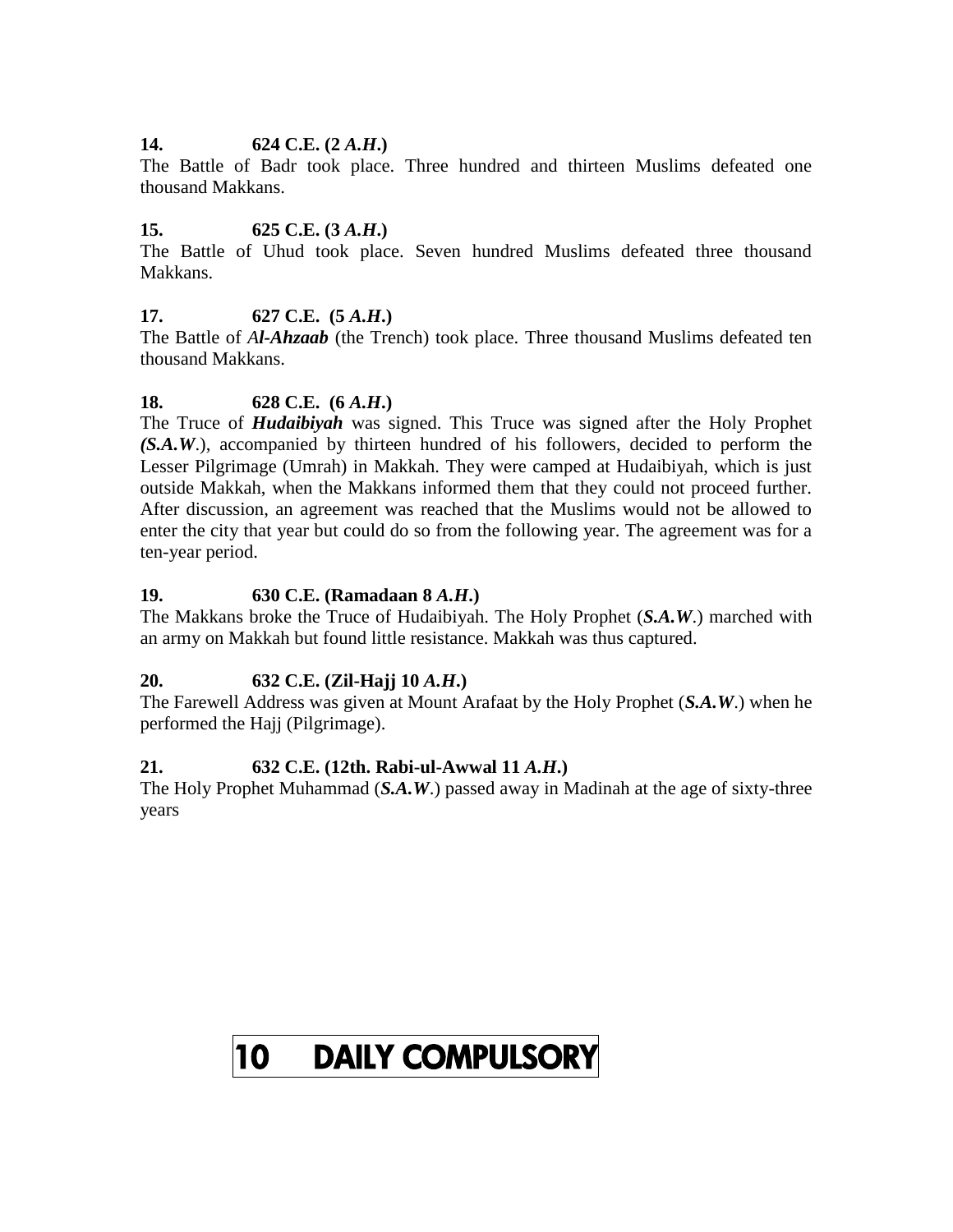| <b>SALAAT</b><br>(PRAYER)   | <b>TIME</b>                                                                                                                                                                                                                                                                                                                          | <i>SUNNAT FARD</i>                           |                         | <b>RAKAATS</b><br><i>SUNNAT</i>    |                               | <b>NAFL WITR NAFL</b> |   |
|-----------------------------|--------------------------------------------------------------------------------------------------------------------------------------------------------------------------------------------------------------------------------------------------------------------------------------------------------------------------------------|----------------------------------------------|-------------------------|------------------------------------|-------------------------------|-----------------------|---|
| <b>FAJR</b><br>(Morning)    | Between the break<br>of dawn and sunrise                                                                                                                                                                                                                                                                                             | $\overline{2}$<br>Mu'akkadah                 | $\overline{2}$<br>Aloud |                                    | $=$                           |                       |   |
| <b>ZUHR</b><br>(Noon)       | Between the declin-<br>ing of the sun and the<br>time the length of the<br>person or object is<br>double the length of<br>the person or object<br>plus the shadow at the<br>sun's zentith.                                                                                                                                           | 4<br>Mu'akkadah                              | 4<br>Silent             | 2<br>Mu'akkadah                    | $\overline{2}$                |                       |   |
| <b>ASR</b><br>(Afternoon)   | Between the times im-<br>mediately after the last<br>limit of the Zuhr sal-<br><i>aat</i> till the sun begins<br>to set. (This prayer<br>should be observed<br>before the sun turns<br>pale}. If, however, one<br>is late, the salaat<br>should not be missed<br>but may ; be offered<br>even if the sun has<br>already lurned pale. | $\overline{4}$<br><b>Ghair</b><br>Mu'akkadah | 4                       | Silent                             |                               |                       |   |
| <b>MAGHRIB</b><br>(Evening) | Between soon after<br>sunset till the dis-<br>appearance of the<br>twilight. (It is better to<br>offer this salaat as soon<br>as the correct time starts.                                                                                                                                                                            |                                              |                         | 3<br>(First 2)<br>aloud)           | 2                             | $\mathbf{2}$          |   |
| <b>ISHA</b><br>(Night)      | Between the disappearance<br>of the twilight to the break<br>of dawn. (This salaat must<br>be offered before the mid-<br>dle of the night.)                                                                                                                                                                                          | 4<br>(Ghair<br>Mu'akkadah                    |                         | $\overline{4}$<br>(First<br>aloud) | $\overline{2}$<br>Mu'akkadah) | $\overline{2}$        | 3 |

#### **NOTES:**

- (1) *Salaat* must not be raed at the following times:
	- when the sun is rising
	- when the sun is at its zenith (high point)
	- when the sun is setting

(**2**) No *Nafl salaat* can be read between the time one reads *Asr* and the time for *Maghrib*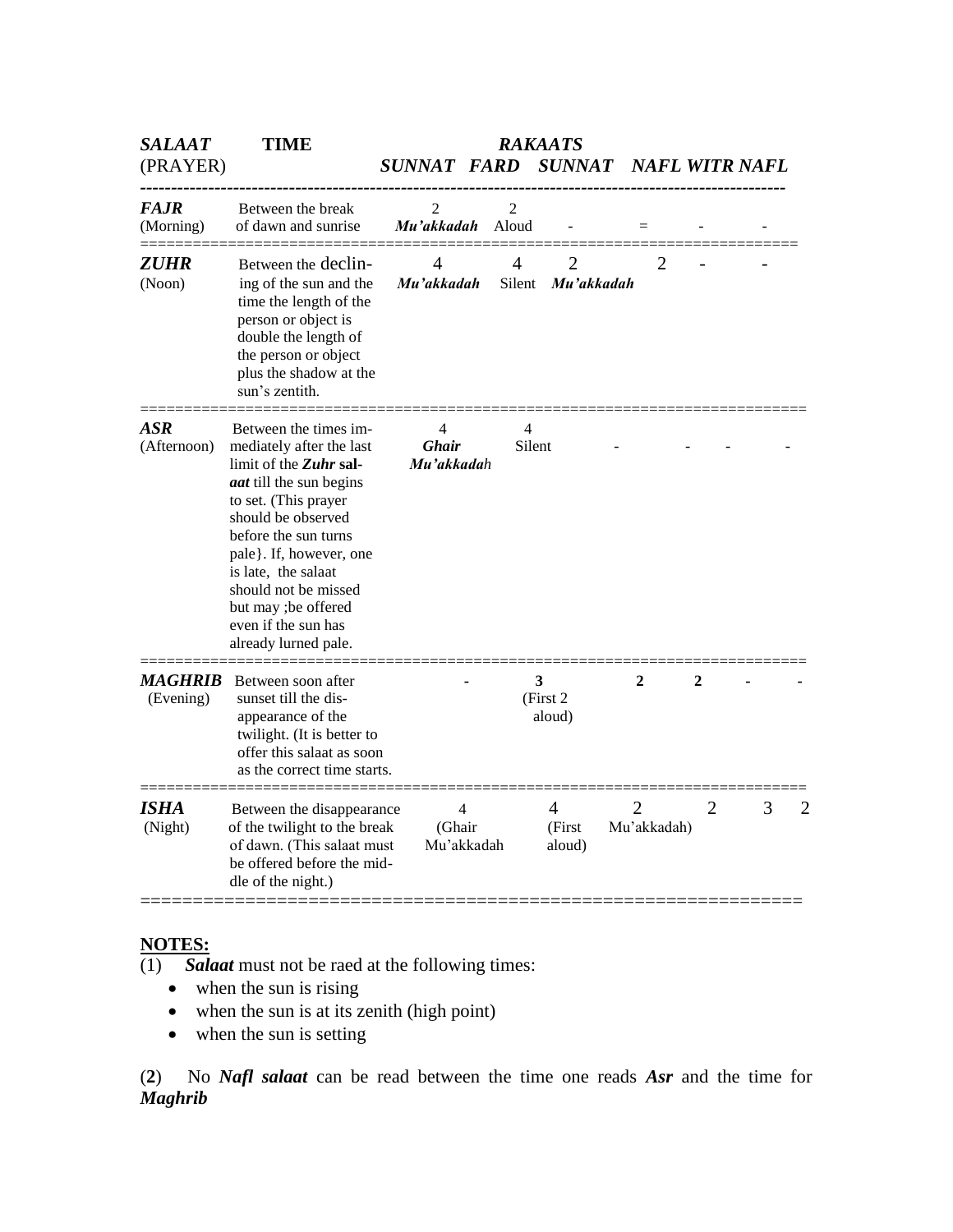**(3)** *Sunnat Mu"akkadah* means a stressed *Sunnat* and these should not be missed

(4) *Sunnat Ghair Mu"akkadah* means a *Sunnat* that is not stressed. There is great benefit in offering these

## **11 SOME** *NAFL* **(Voluntary)** *SALAWAAT*

#### *Ishraq*

Two or four (in twos) *rakaats* – when the sun has well risen extending to one hour thereafter.

#### *Zuha* or *Chast* Four *rakaat*s (in twos)- from about 10.00 a.m. to 11.00 a.m.

.

*Awwabeen* Six *rakaats* (in twos) from after *Maghrib* to *Isha Waqt*.

#### *Tahajjud*

Four to twelve r*akaats* (in twos) from after midnight until about one hour forty minutes before sunrise.

*Al-Khauf* Two *rakaats* – said in time of war.

*Al-Istikharah*

Two r*akaats* – prayer for success said before going to sleep (or also after sunrise).

#### *Al-Khusuf*

Two **r***akaats* performed at time of eclipse of the moon.

#### *Al-Istisqa*

Two *rakaats* – said in times of drought.

#### *Tahiyaatul Masjid*

Two *rakaats* performed on entering any *masjid*.

#### *Tahiyaatul Wudu*

Two *rakaats* performed after completing *Wudu***.**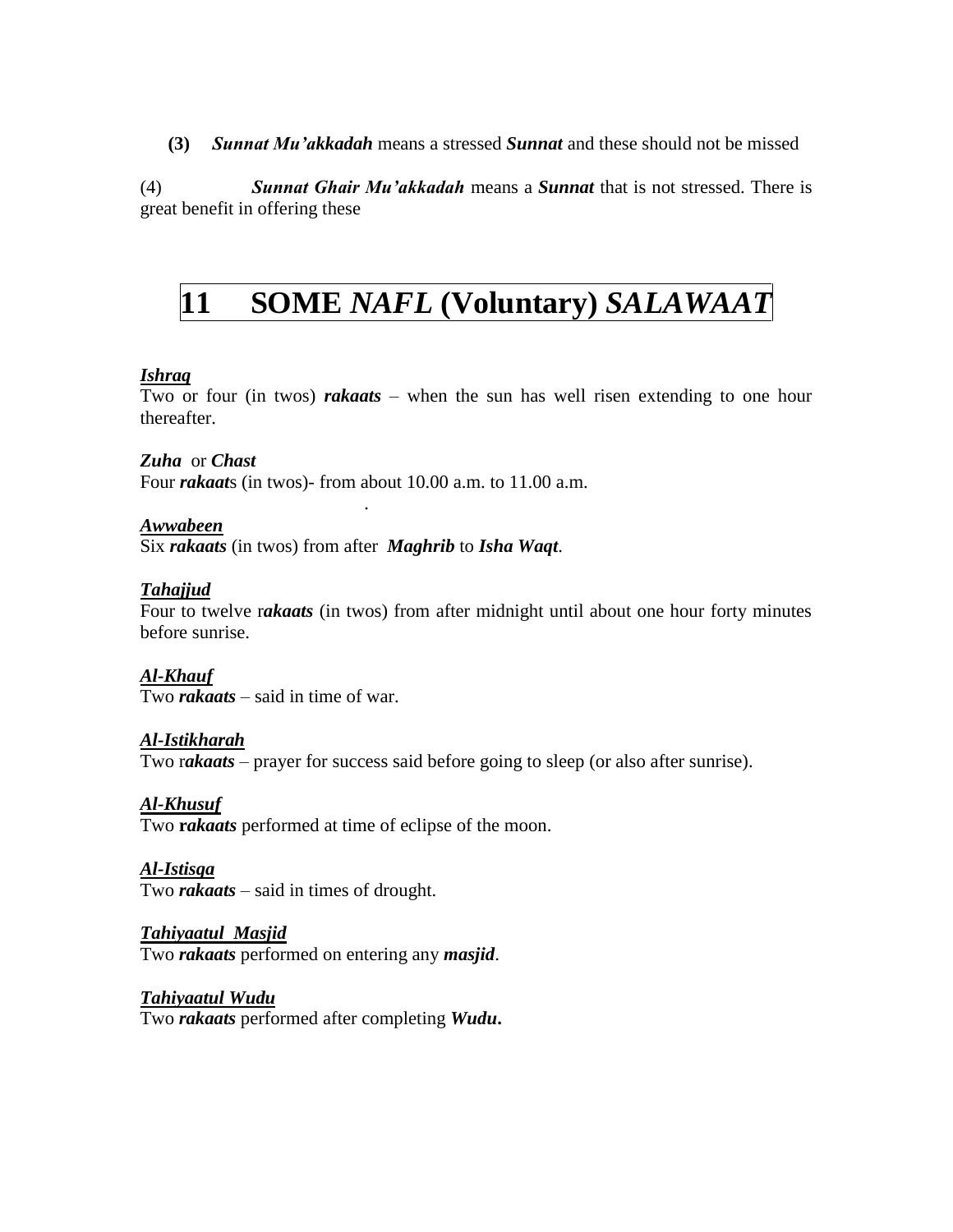# 12 SALAWAAT FOR TRAVELLERS

*"When ye travel through the earth, there is no blame on you if ye shorten your prayers, for fear the unbelievers may attack you: for the unbelievers are unto you open enemies."*  (Al Qur"aan Ch. 4 V. 101)

 A traveller (*musafir*) is here defined as a person who is undertaking a journey for a distance of forty-eight (48) miles or more from the boundary of the town in which he resides.

 Such a person becomes a *Musafir* (traveller) as soon as he/she leaves the boundaries of his/her hometown and will continue to be a *Musafir* until he/she either returns to the hometown or reaches a place where he/she intends to stay for fifteen (15) days or more.

A traveller as defined above must offer:

(1) two (2) *rakaats Fard* for *Zuhr*, *Asr* and *Isha salawaat* instead of four *rakaats* each,

(2) two (2) *rakaats Sunnah salaat* in *Fajr* and also the three *Witr*,

(3) the normal four (4) *rakaats* for the *Zuhr*, *Asr* and *Isha salawaat* if any of those is offered behind an *Imaam* who is **not** a traveller.

(4) two (2) *rakaats Fard* as indicated at (1) above, if he acts as *Imaam* and, after the salutation, announce to the congregation that he is a traveller so that the non-travellers can complete the remaining two (2) *rakaats* individually.

The technical term for shortening the prayer is *Qasr.*

 A traveller is recommended, if he/she has the time and the opportunity, to also offer all the *Sunnat* and *Nafl salawaa*t without any shortening.

## 13 ZAKAAT

*"Alms are for the poor and the needy, and those employed to administer the (funds): for those whose hearts have been (recently) reconciled (to Truth); for those in bondage and in debt; in the cause of God; and for the wayfarer: (thus is it) ordained by God. And God is full of knowledge and wisdom."*  (Al Qur"aan Ch. 9 V. 60)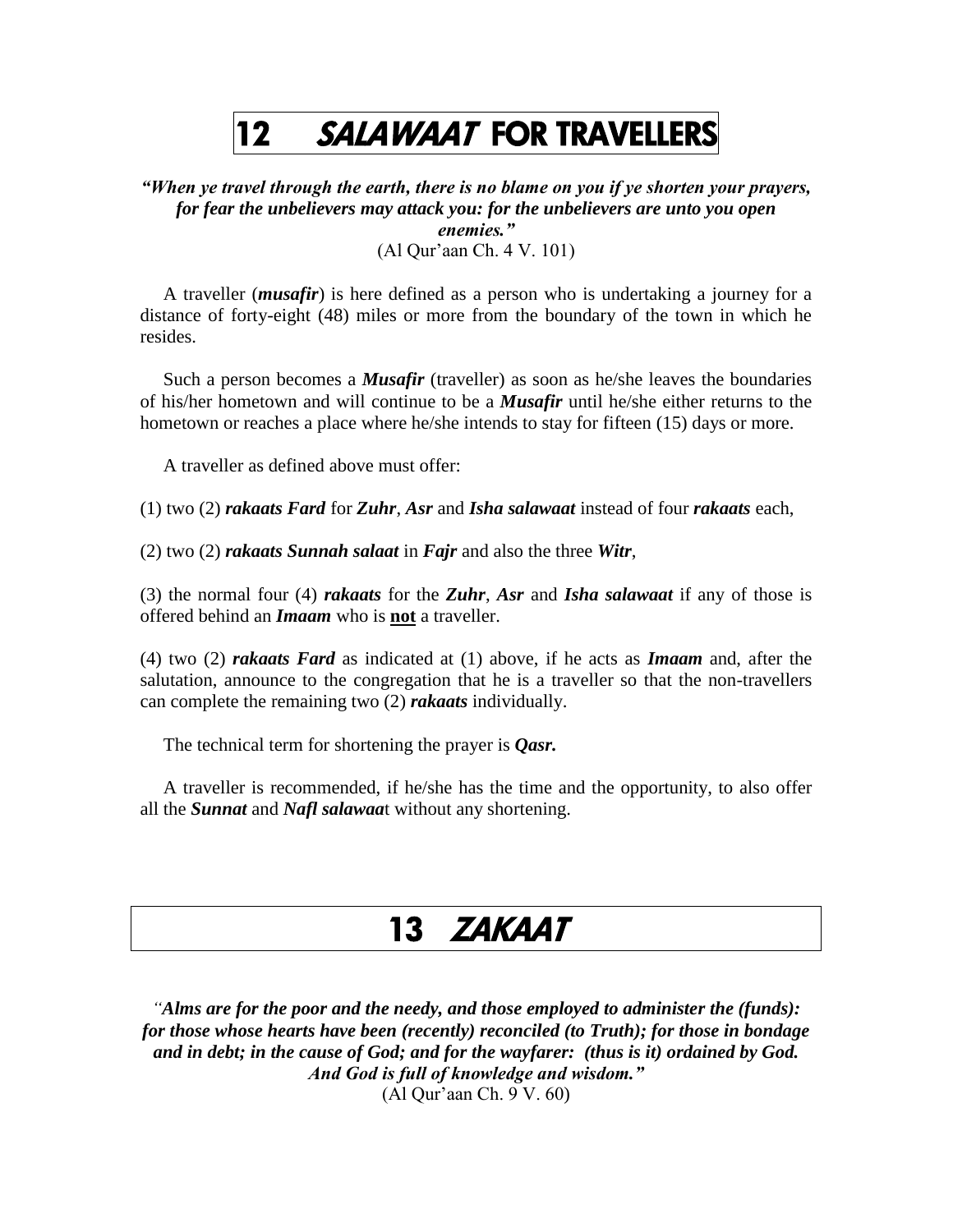*Zakaat* is one of the five pillars of Islam and its importance may be emphasized by the fact that on many occasions in Al Qur"aan where we are urged to "**keep up prayer**" we are also urged to pay the poor rate.

Zakaat is not to be confused with tax (income, value added, land, etc.). Almighty Allaah nas ordained that persons in a certain financial position must pay Zakaat. Almighty Allaah has also specified the categories of persons to benefit ltherefrom (Se below).

*Zakaat* is payable annually on gold, silver, money and merchandise if a person is:

- (a) a Muslim, and an adult, and sane, and free, and
- (b) in possession of a *nisaab* of gold (2.725 troy oz.) or silver (19.125 troy oz.), or the value thereof, whichever is the lower.

 Using the value of gold is now more beneficial to the poor and needy and the *nisaab* at the end of *Jamaadi-ul-Akhir* 1426 *A.H*. (beginning of August 2005 C.E.) was \$7,300.00 T.T.

The *nisaab* must be surplus to one's debts. If anyone possesses the nisaab at the beginning and at the end of the year but does not possess it for a period of time during the year, *zakaat* is still payable. The practice has been to calculate zakaat during the month of Ramadaan but this could be changed to suit one"s convenience. *Zakaat* is payable on gold and silver jewellery, but not on rubies, pearls and diamonds.

 *Zakaat* is also payable on animals, agricultural produce, and, in certain cases, on minerals. These areas are not dealt with in this booklet as they affect a small minority. Affected persons should seek advice in these areas..

 The categories of persons to whom *zakaat* is payable are eight in number and are specified in the Vvrse from Al Qur'aan quoted above. The following clarifications are made thereon:

- The needy (*faqir*) one who owns property less than the value of a nisaab.
- The indigent (*miskin*) one who has no property.
- *Zakaat* collectors officials engaged in the collection and distribution of *zakaat*.
- Winning over hearts to Islam no longer applicable
- Ransoming of slaves not applicable now
- Assisting debtors persons who are in debt and own property less than their debt.
- In the way of Allaah-*jihaad* for religion or educational scholarships..
- Wayfarers travellers (rich and poor) who may be in temporary need..

*Zakaat* cannot be paid to the following persons:

- 1. One"s ascendants (parents, grandparents, etc.).
- 2. One"s descendants (children, grandchildren etc.).
- 3. One"s spouse.
- 4. A non-Muslim.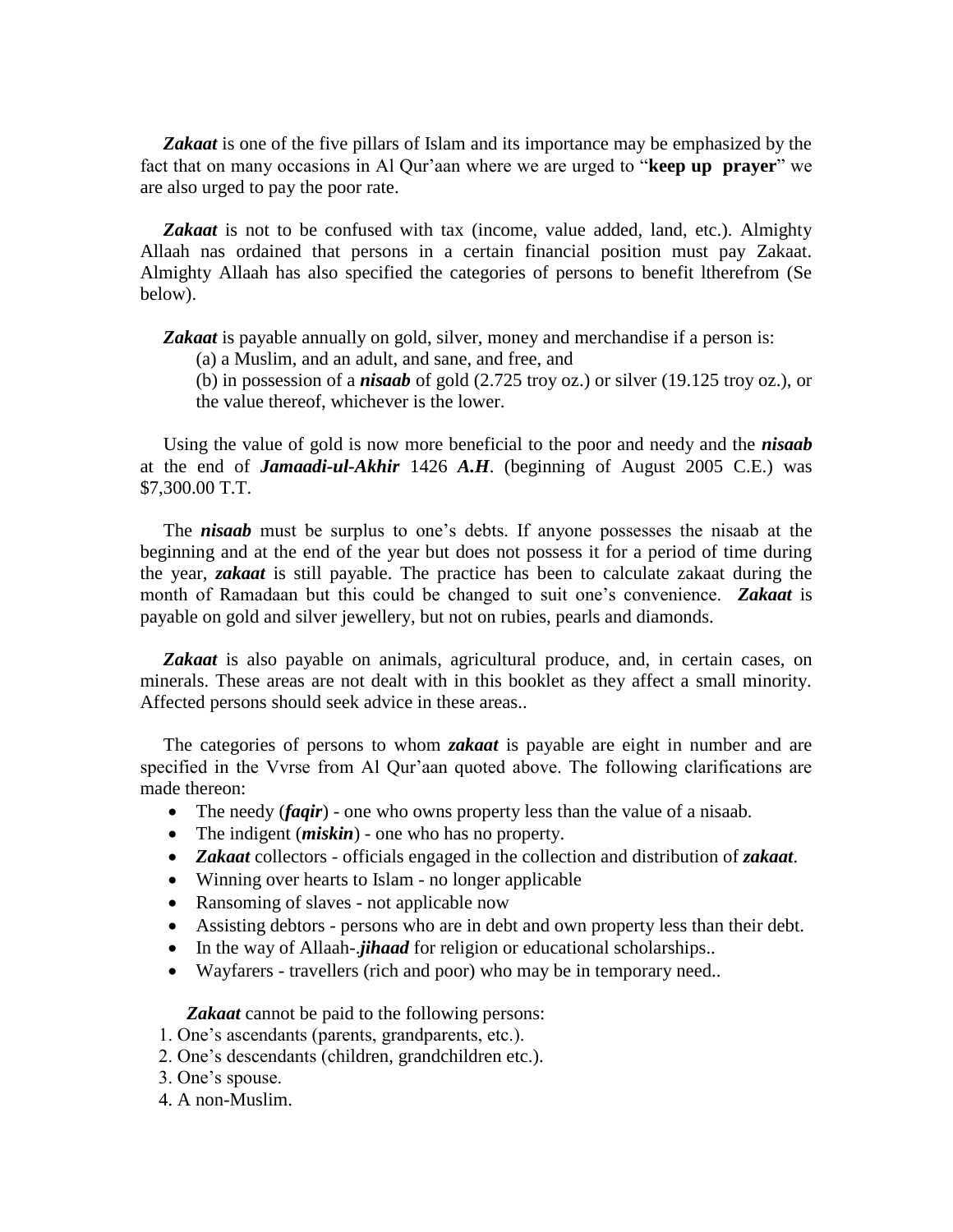- 5. One who must pay *zakaat.*
- 6. One"s employees as part of their salaries.
- 7. Descendants of the Holy Prophet Muhammad (*S.A.W*.)

*Zakaat* cannot be used for constructing *masaajid*, or for one's burial expenses.

*Zakaat* should preferably be paid to persons in one's village, town or city, unless a person has a relative (entitled to receive *zakaat*) living elsewhere.

 A *Neyyat* (intention) must be made before one pays one"s *zakaat*. A person must also pay *zakaat* due in the previous years if for some reason this was not done.

 Forms for calculating one"s *zakaat* are available from a number of local Muslim organisations.

*(NOTE: One should oabtain detailed information with respect to one"s particular circumstances from one"s Imaam or other person knowledgeable on the subject.)*

## **14 INTOXICANTS**

*"O ye who believe! Intoxicants and gambling, (dedication of) stones, and (divination by) arrows, are an abomination, - of Satan"s handiwork: eschew such (abomination), that ye may prosper.*

*"Satan"s plan is (but) to excite enmity and hatred between you, with intoxicants and gambling, and hinder you from the remembrance of God, and from prayer: will ye not then abstain?"*

 Intoxicants and games of chance are *haraam* (forbidden) for Muslims as can be seen from Ch. 5 V. 93-4 of Al Qur"aan quoyed above. Intoxicants include not only drinks such as wine, rum and whisky, but also drugs such as cocaine, marijuana etc.

 As regards gambling, games of chance such as lottery, sweepstakes, raffles, Lotto, and Scratch, all fall under this category and are thus prohibited for Muslims.

 Muslims must not use any money derived from either sale of intoxicants or by winning a game regarded as a game of chance for themselves, their families, construction/ upkeep of *masaajid* etc. Such earnings must be given away for charitable causes.

The Holy Prophet Muhammad (*S.A.W*.) said:

*"When a man puts into his stomach a morsel which is forbidden, his prayers are not*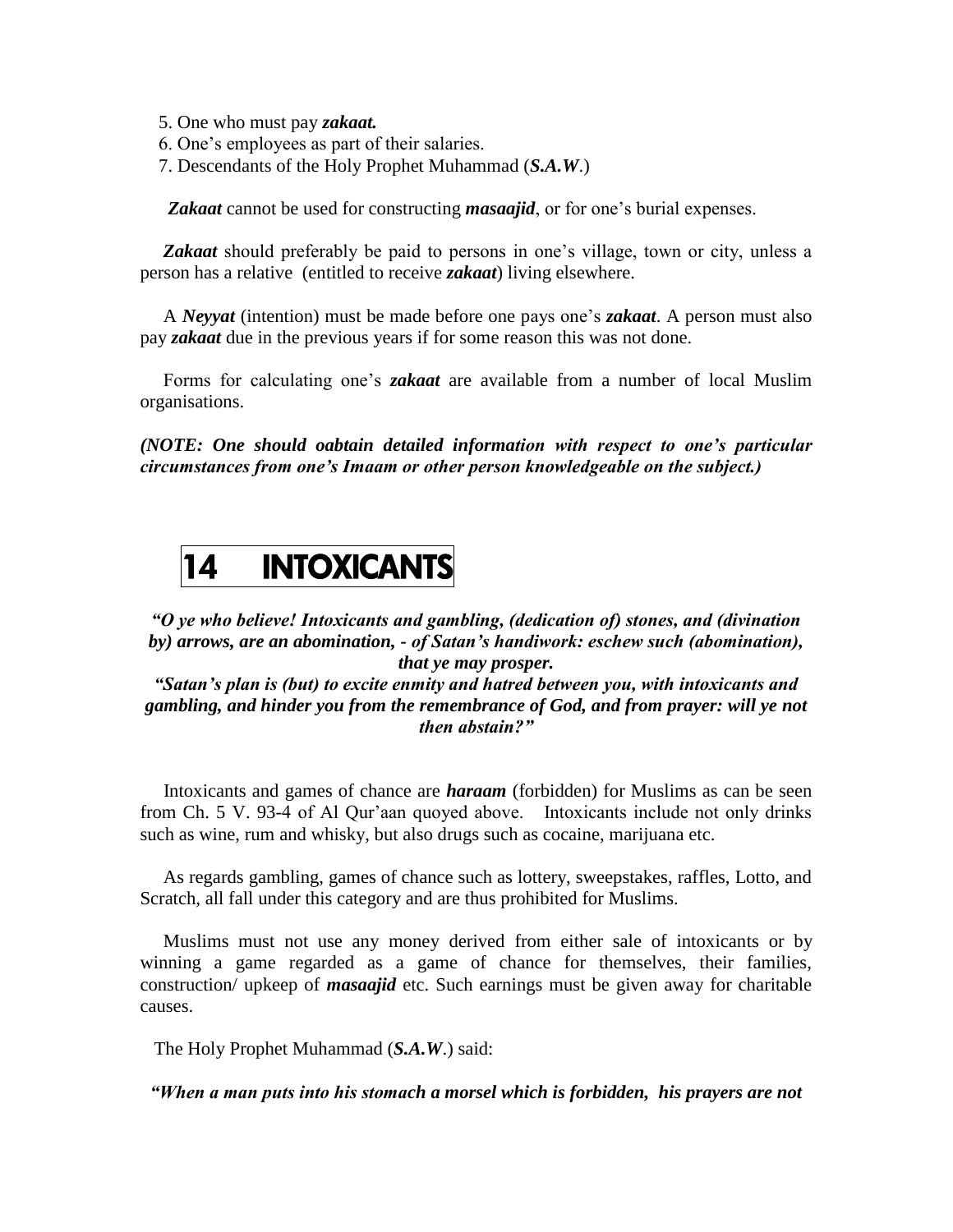*accepted for forty days, and a servant of Allaah whose body in nourished by usury or by what is forbidden becomes more deserving of Hell-fire."*

Consequently, Muslims must not take part in any games of chance.

## 15 LAWFUL (*HALAAL*) AND UNLAWFUL (HARAAM) FOOD AND DRINK

All food, except those that have been prohibited, are lawful. The following verses from Al Qur'aan instructs Muslims as to what they must not eat and drink:

*"O ye people! Eat of what is on earth, lawful and good; and do not follow the footsteps of the Evil One, for he is to you an avowed enemy."* (Ch. 2 Verse 168)

"*He hath only forbidden you dead meat, and blood, and the flesh of swine, and that on which any other name hath been invoked besides that of God. But if one is forced by necessity, without wilful disobedience, nor transgressing due limits, - then is he guiltless. For God if Oft-Forgiving, Most Merciful*." (Ch. 2 V. 173)

*They ask thee concerning wine and gambling, Say: "In them is great sin, and some profit, for men; but the sin is greater than the profit."*…." (Ch. 2 V 219)

*"Forbidden to you (for food) are: dead meat, blood, the flesh of swine, and that on which hath been invoked the name of other than God; that which hath been killed by strangling, or by a violent blow, or by a headlong fall, or by being gored to death; that which hath been (partly) eaten by a wild animal; unless ye are able to slaughter it (in due form); that which is sacrificed on stone (altars); forbidden also is the division (of meat) by raffling with arrows; that is impiety*…" (Ch. 5 V 4)

The articles of food and drink which are unlawful for a Muslim have been categorized by the late Maulana Abdul Aleem Siddiqui as follows:

- "All kinds of intoxicating wines, liquors and spirits,
- Flesh of swine and all wild animals that employ claws or teeth for killing their victims, e.g. tigers, leopards, elephants, wolves etc. and all birds of prey,
	- Rodents, reptiles, worms etc.,
	- Flesh of dead animals that are otherwise sanctioned as legitimate,
- Flesh of animals and birds (sanctioned) that are not slaughtered or slain in the prescribed manner,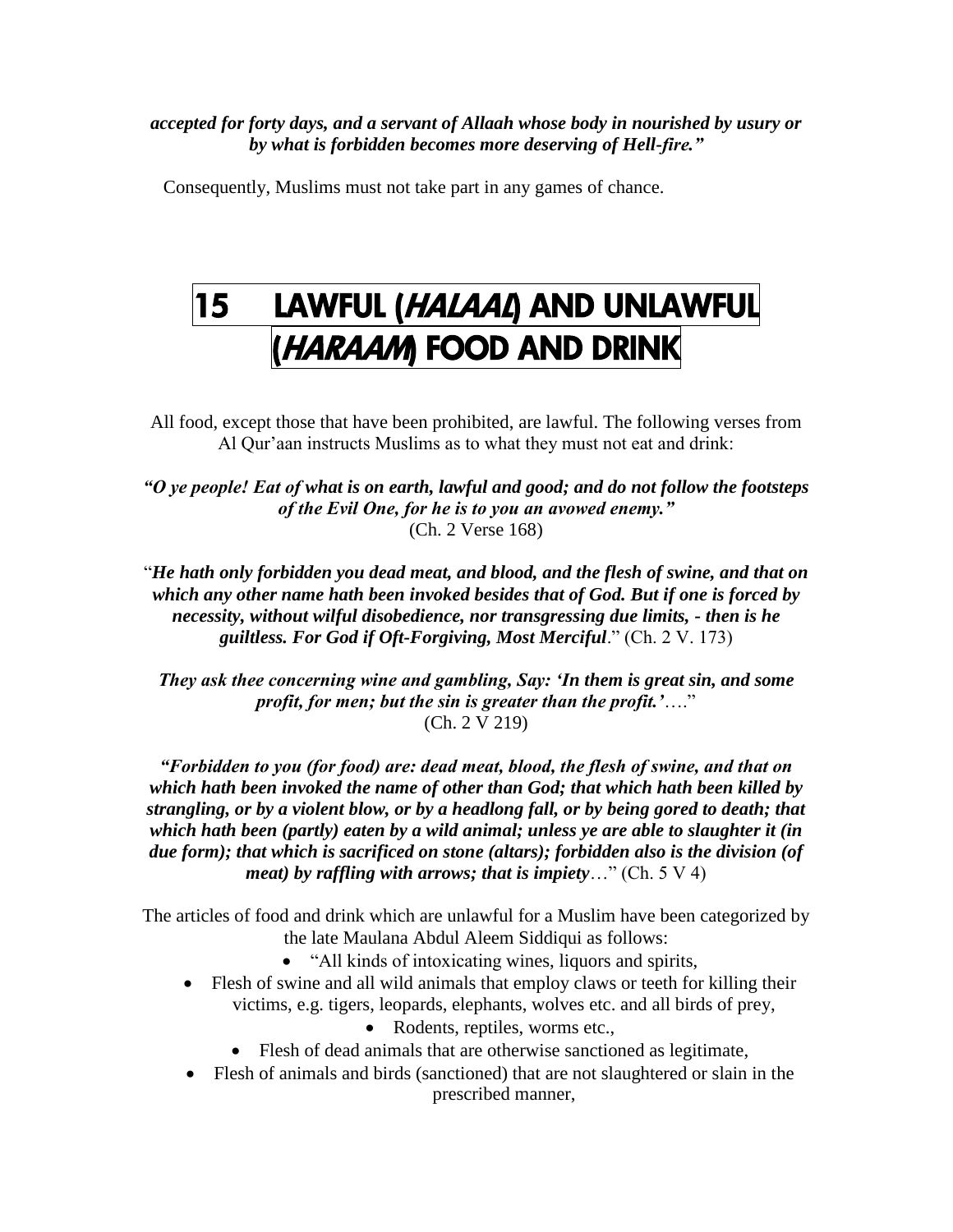Flesh of animals that are offered as sacrifice to idols". (Elementary Teachings of Islam)

The injunctions of Al Qur"aan quoted above are quite explicit. However, if one is forced to eat *haraam* (unlawful) food out of necessity, the following conditions must be borne in mind:

• one must be in a helpless state and one's life must depend on eating it, for example, extreme hunger or, in the case of illness, eating the food is the only

remedy;

- the only reason for eating is on account of extreme necessity,
- one should not eat or drink more that is absolutely necessary.

It must be emphasized that the flesh of an animal is only *halaal* (lawful) if it is killed by a Muslim or "People of the Book",who must also be familiar with, and follow, the Islamic method of slaughtering (See Section 22 entitled "*Zabah").* As regards animals slaughtered by "People of the Book", the meat thereof would be *haraam* (unlawful) if a name other than Allaah's' is called.

## 16 MUSLIM MANNERS

 Manners form a very important part of a Muslim"s life because they reflect his personality. Some important ones are given below.

 Before beginning to do anything, say: "*Bismillaahir Rahmaan ir Rahiim* "- "In the name of Allaah, Most Gracious, Most Merciful".

 When you meet another Muslim, say: "*Assalaamu Alaikum"* – "Peace be with you".

 When someone greets you with the words ""*Assalaamu Alaikum*", reply as follows: *Wa `alaikum-us-Salaam* – "Peace be with you also". You may add the words "*Wa Rahmatullaahi wa Barakatuhu*"- "and may His Mercy and His Blessings be on you".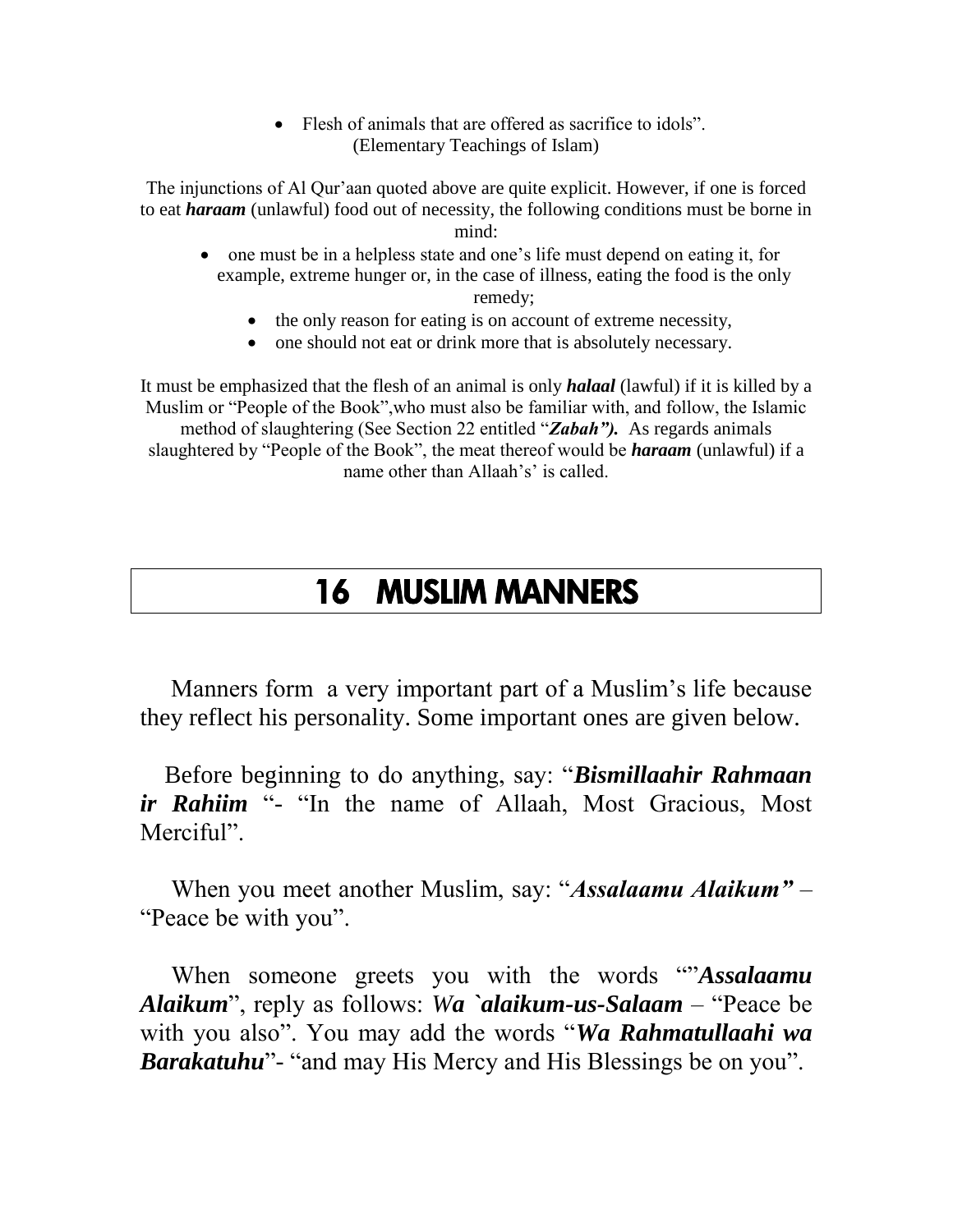When speaking about doing anything in the future, say: "*Inshaa Allaah"* – "Allaah willing".

 On hearing good news, or of something good, say*: "Subhaan Allaah"* – "Glory be to Allaah".

 When thanking someone, say: "*Jazaak Allaah"* – "May Allaah reward you".

 When someone is leaving to go on a journey, say: "*Fi Amaanillaah"* – "May Allaah protect you:.

When feeling happy about one's achievement, on hearing good news, or when one is extracted from difficulties, say: "*Al Hamdulillaah"* – "All Praise is due to Allaah".

 When giving charity, say: "*Fii sabii lillaah"* – "In the way of Allaah".

On committing an evil act, or on remembering one's sins: say: "*Astaghfirullaah*" – "I seek Allaah's forgiveness".

 On hearing of an incident or something new, on being successful in achieving something, say: "*Maa Shaa Allaah"* – "Whatever Allaah has been pleased to do".

 On being confronted with some fear, say: "*Laa Haula wa laa quwatta illa billaah"* – "There is no power and no might except that which refers to Allaah".

 On hearing bad news, on hearing of a death, say*:" Inna lillaahi wa Innaa ilaihi raajiuun"* – "To Allaah we belong and to Him is our eventual return".

 When under great stress or grief, say: "*Laa ilaaha illaa anta subhaan-aka innii kuntu min-az za-limiin"* – "There is no deity except Thee. Be Thou glorified! Lo! I have been a wrongdoer".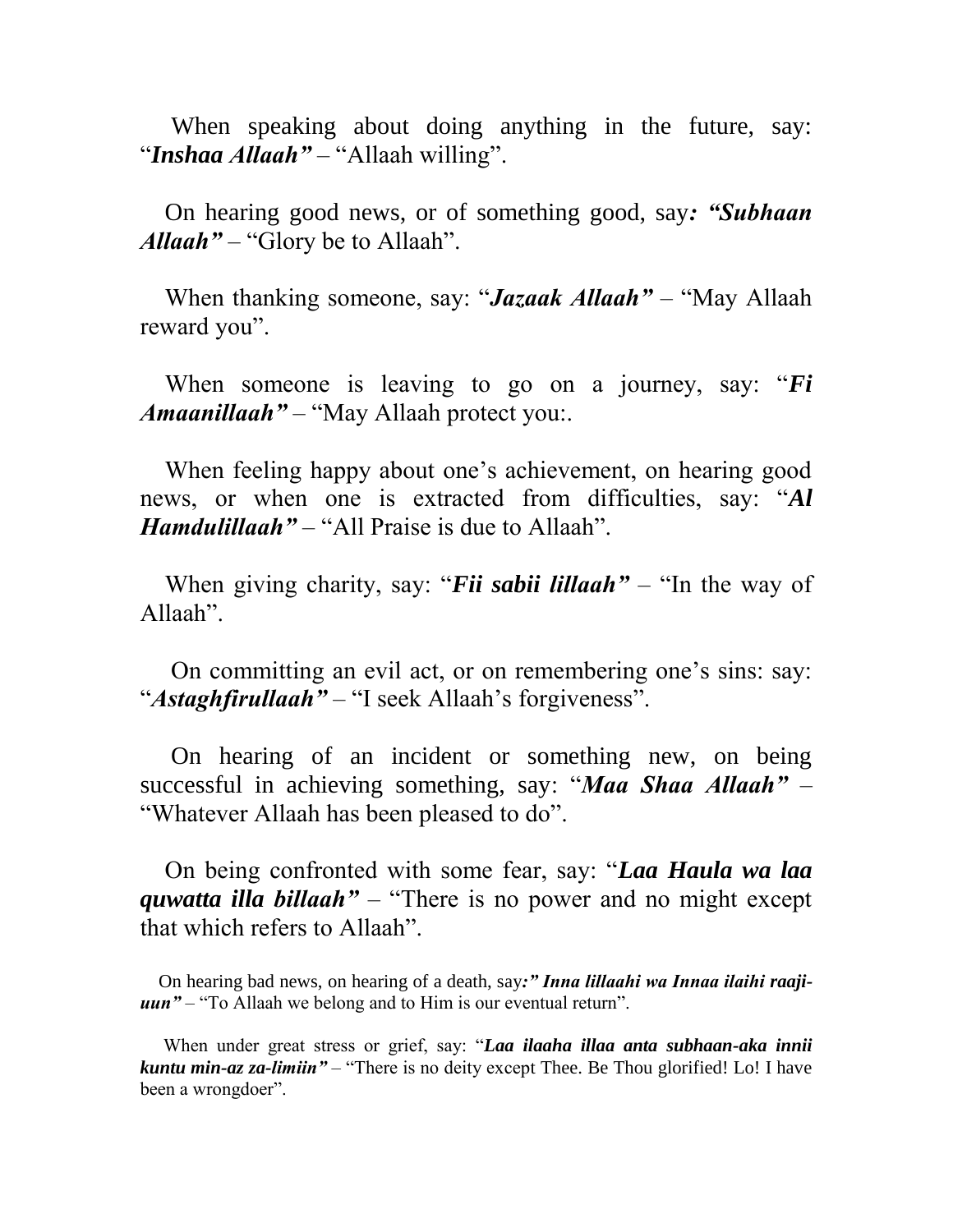When in distress, say: "*Ya Haiyyu ya Qaiyoomu birahmatika astaghe*esu" – "O Thou Living Eternal One! Unto Thy Mercy do I appeal".

When pleasantness occurs, say: "*Fata Baarakallaah"* - "Blessed be Allaah".

 When unpleasantness occurs, when an evil thought comes to your mind, say:*Na"oozu billaah"* – "We seek refuge with Allaah"

When participating in prayer, say: "*Aameen"* – "Be it so".

When seeking knowledge, say "**Rabbi zidnii ilma(n)**" - "O my Lord Increase me in knowledge".

 When wearing new clothes, say: "*Alhamdu lillaah-il-ladhii kasaani maa uwarii bihii "auratii wa atajammalu bihii fii hyaatii"* – "Praise be to Allaah Who clothed me with that wherewith I cover my shame, and wherewith I adorn myself in my life".

When a problem appears, say: "**Tawak kaltu Al-Allaah**" – "I put my trust in Allaah".

When in pain and distress, say: "*Ya Allaah* "–"O Allaah".

 When visiting the sick, say: "*Allaahumma adh-hibil baa"sa Rabb an Naasi ishfihi wa antash-Shaafii laa shifaa illa shifa-a illa, shifa uka, shifa"an laa yughaa diru saqaama" "* – "O Allaah! Remove this pain. O Lord of mankind, grant health to this person. You are the Healer. There is none from whom we expect recovery save You alone. Grant such recovery that this illness may be completely uprooted ".

On sneezing, say: "*Al Hamdulillaah"* – "All Praise is due to Allaah".

 On hearing someone sneeze, say: - "*Yarhamuk Allaah"* – "May Allaah have Mercy on thee".

 On hearing "*Yarhamuk Allaah*" the one who sneezes replies*: "Yahdeek Allaah"* – "May Allaah lead thee on the path of guidance".

When taking oath, say: "*Wal-laahi*" - "I swear by Allaah".

 When beginning a meal, say: "*Bismillaah wa ala Barakatillaah"* – "In the name of Allaah and with the Blessings of Allaah".

 At the end of a meal, say: "*Alhamdu lillaahil- ladhii at`amanaa wa saqaanaa wa ja- `alanaa min-al Muslimiin"* – "Praise be to Allaah who fed us, and gave us drink, and made us Muslims".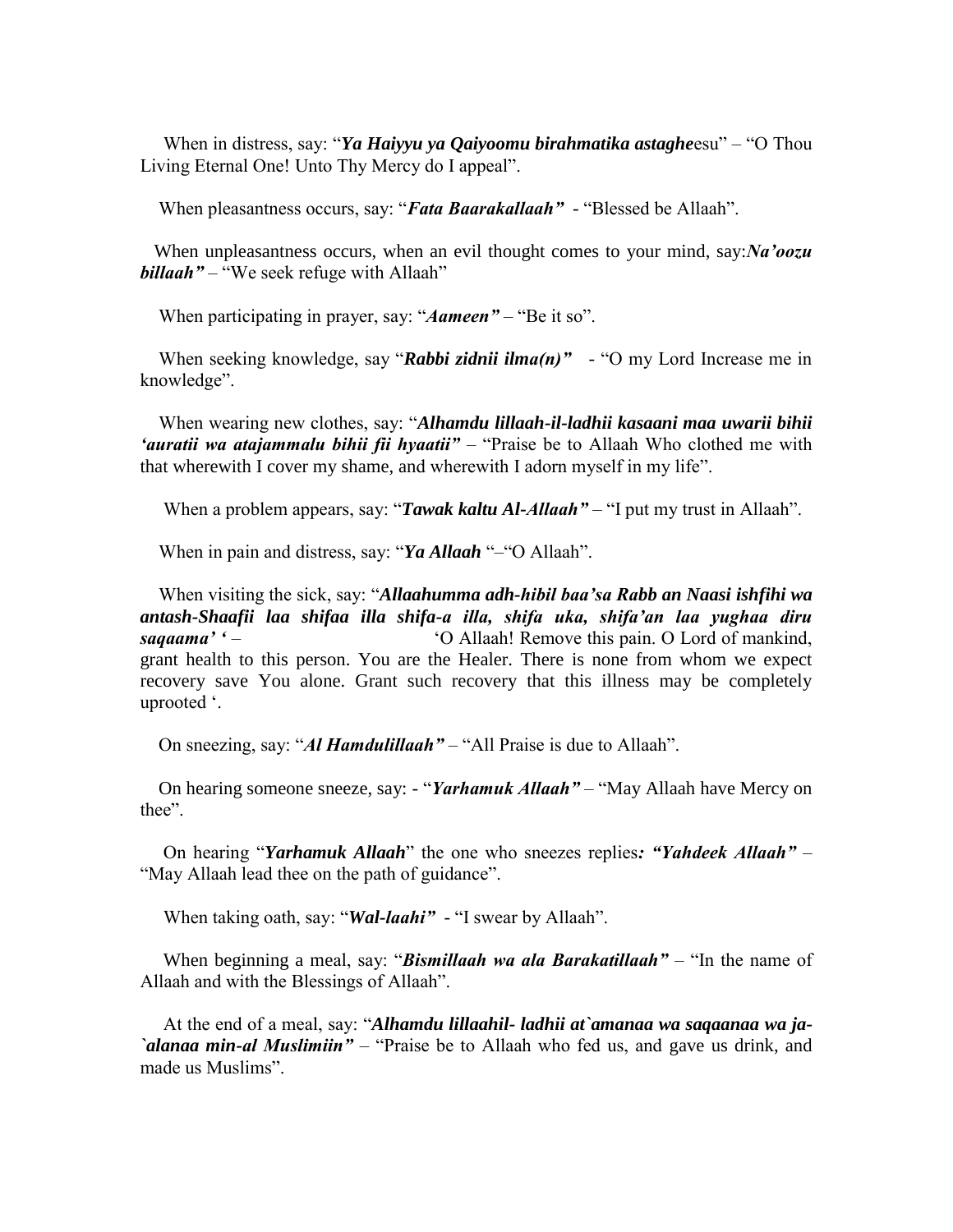At the beginning of a meeting, say: "*Allaahumma al him na ma rashida o moorina wa a"aznaa min suroori anfusina"* – "O Allaah, bestow upon us guidance in our affairs and save us from our evil desires".

 At the end of a meeting, say: "*Subhaanalaahi wa bi hamdihi Subhaa Kalla humma wa bihamdika. Ash-hadu al-laa ilaaha ilaa anta astaghfiroka wa atubu ilaik"* – "Glory be to Allaah and with His Praise. O Allaah, Glory be to You and with Your Praise. I testify that there is no deity but You. I seek Your forgiveness. I turn towards You".

 On going to bed, say: "*Allaahumma bismeka amootu wa ayhaa"* – "O Allaah, in Thy name do I die and live".

 On awakening, say: "*Alhamdu lil lahil ladhii ahyaanaa ba"ada maa amaatanaa wa ilaihin nushoor"* – "All Praise to Allaah, He Who revived us to life after giving us death, and to Him we shall have to return".

 On entering a Masjid, say: "*Allaahummagh fir lii dhunuubii waf-tah lii abwaaaba* rahmatika" – "O Allaah! Forgive me my sins and open for me the doors of Thy Mercy".

 On leaving a Masjid, say: "*Allaahummagh fir lii dhunuubii waftah lii abwaaaba fadlika wa Rahmatika"* – "O Allaah! Forgive me my sins and open for me the gates of Thy Mercy".

 On visiting a cemetery, say: *Assalaamu "alaikum ahlad-diyaari min-al mo"miniina wal muslimiina wa innaa inshaa Allaahu bikum laahiquuna as"alullah lanaa wa lakum-u-"afiyah* – Peace be on you, O pious and faithful inmates of this habitation. Allaah willing, we shall soon join company with you. We pray to Allaah, for our sake and for your sake, that He may protect us from His Torture and Wrath.

### 17 A MUSLIM'S DRESS

 Islam lays down certain requirements for the dress of Muslims, as it does in all other aspects of our lives. In this respect, Almighty Allaah says in Ch.2 4 V. 30-31 of Al Qur'aan:

"*Say to the believing men that they should lower their gaze and guard their modesty; that will make for greater purity for them; and God is well acquainted with what they do.*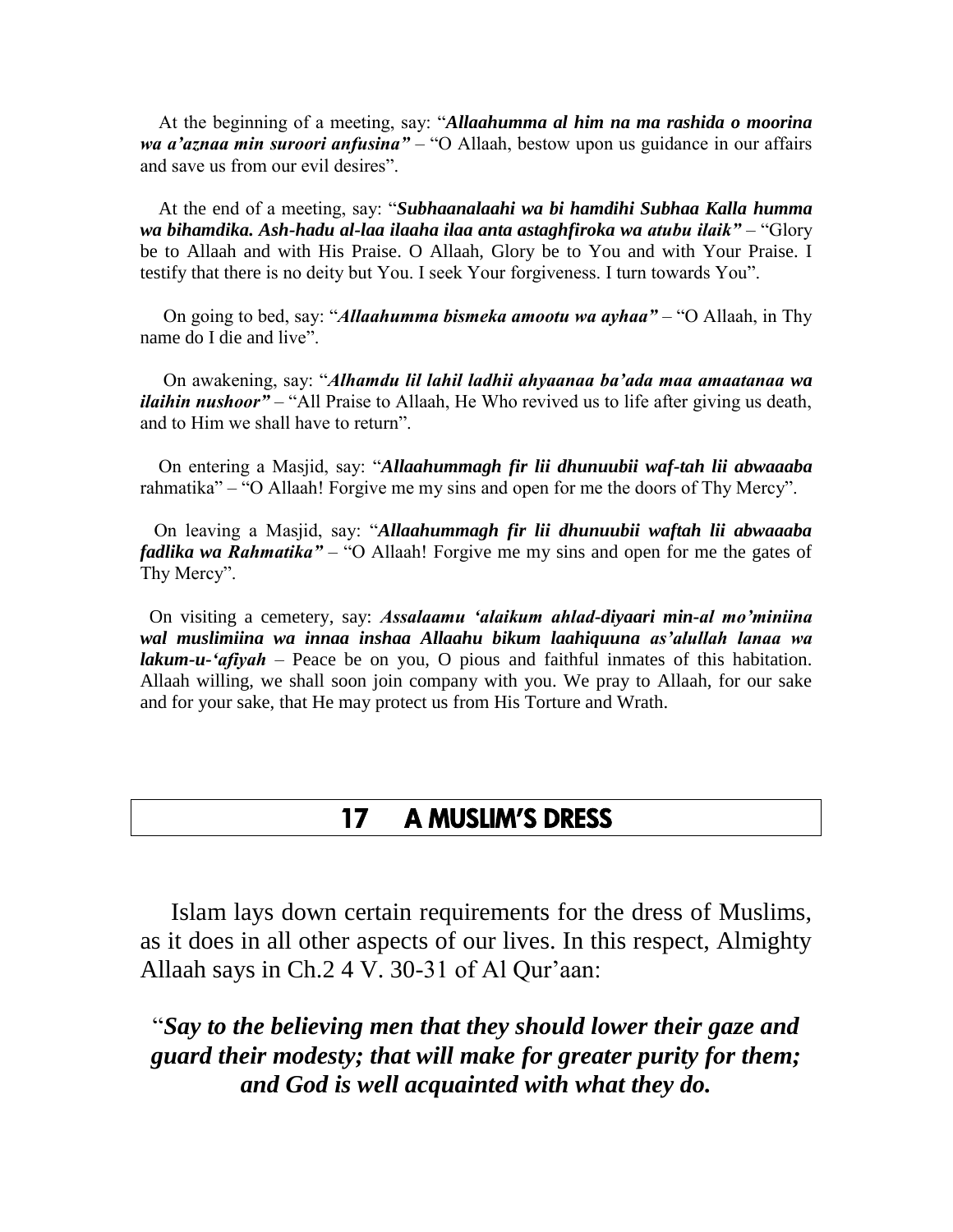*"And say to the believing women that they should lower their gaze and guard their modesty; that they should not display their beauty and ornaments except what (must ordinarily) appear thereof; that they should draw their veils over their bosoms and not display their beauty except to their husbands, their fathers, their husbands" fathers, their sons, their husbands" sons, their brothers" or their brothers" sons, or their sisters" sons, or their women, or the slaves whom their right hands possess, or male servants free of physical needs, or small children who have no sense of the shame of sex; and that they should not strike their feet in order to draw attention to their hidden ornaments. O ye believers! Turn ye all towards God, that ye may attain bliss."*

 Before discussing this matter further, one must understand the meaning of the term *"awrah"*. This refers to that part of one's body that must be covered at all times, except under certain expressed circumstances. The 'awrah' is different for the male and the female and it must be fully understood that if any part of the "*awrah*" becomes uncovered during *salaat* (*namaaz* or prayer) then that *salaat* is not valid.

The 'awrah' in the case of females is the whole body, except the face, feet and hands. In the case of males, the *"awrah"* is that area of the body from the navel to just below the knees. With respect to men, one should also follow the norms of the society, have some consideration for others, and follow the *Sunnah* of the Holy Prophet Muhammad (*S.A.W*.). One should therefore also cover the upper part of the body and also one"s head.

It is to be pointed out that:

- a male may expose all his body, except his "*awrah*", to another male,
- a female may expose any part of her body, except from the navel to the knees, to another woman.

 In addition, the following requirements must be met with respect to the dress of both males and females:

- The clothes must be loose enough so that the shape of the woman's body, or "*awrah"* in the case of a man, cannot be seen;
- The material used must be thick enough so that the colour of the skin cannot be seen;
- The clothes should be designed in such a way so as not to attract attention to the woman"s beauty or, in the case of men, to the men"s stature.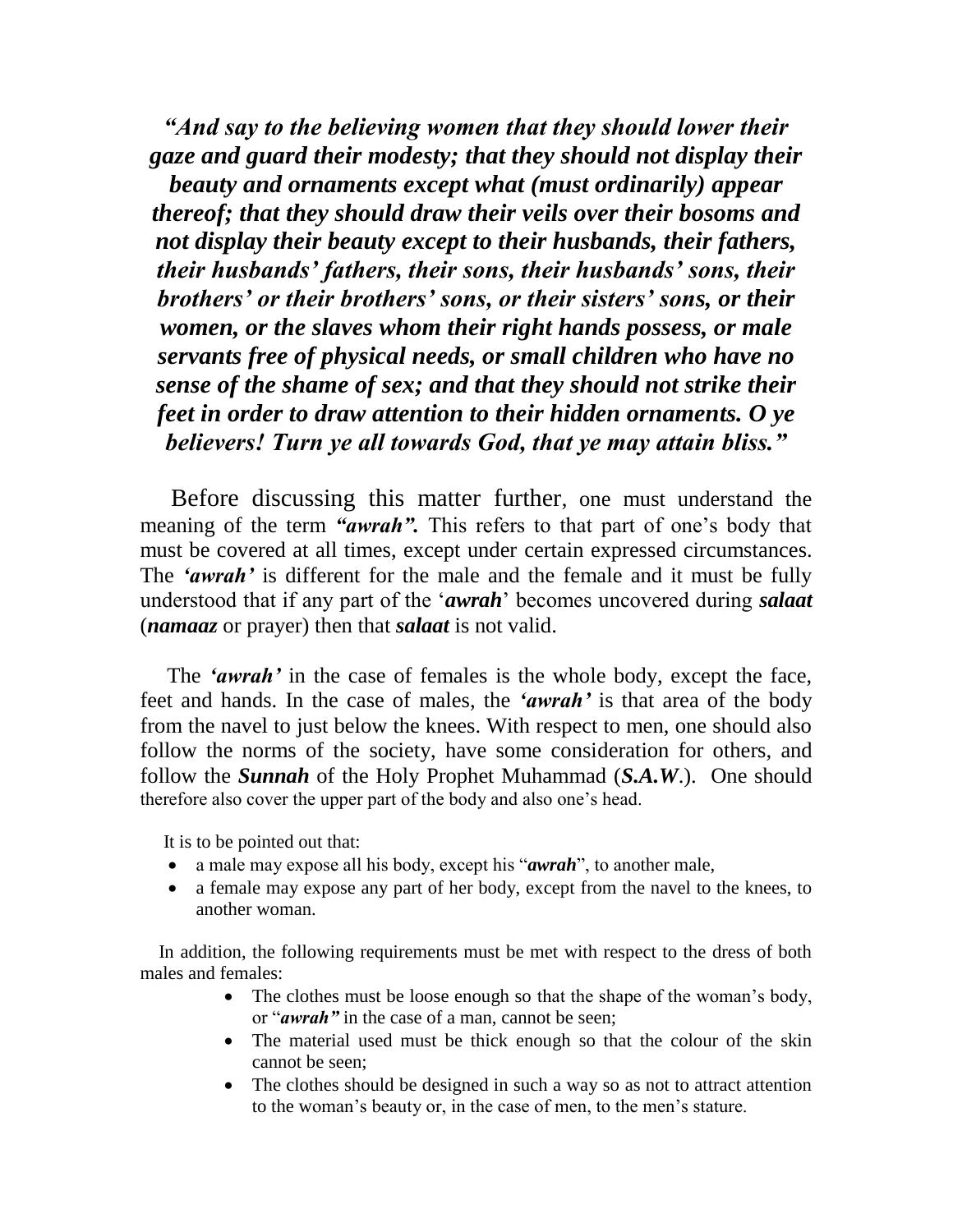The following *Ahadith* are also relevant to the subject under discussion:

#### **"***Gold and silk are lawful to the women of my Ummah and forbidden to the men".*

#### *"Allaah"s Messenger cursed the man who puts on women"s clothes and the women who put on men"s clothes"*

#### *"Eat and drink and give sadaqah and wear (good clothes) as long as these do not involve excess or arrogance."*

Finally, it must be stated that:

- it is haraam for men to wear clothing of pure red or saffron, and also of silk, and
- men are prohibited from wearing ornaments of gold or silver, except signet rings, girdles and sword.

### **18 MARRIAGE: PROHIBITED PERSONS**

*"Prohibited to you (for marriage) are: - your mothers, daughters, sisters; father"s sisters, mother"s sisters; brother"s daughters, sister"s daughters; foster-mothers (who gave you suck), foster sisters; your wives" mothers; your step-daughters under your guardianship, born of your wives to whom you have gone in, - no prohibition if you have not gone in; - (those who have been) wives of your sons proceeding from your loins; and two sisters in wed-lock at one and the same time, except for what is past; for God is Oft-Forgiving Most Merciful;-"*

Al Qur"aan Ch. 4 V. 23

 The above verse is based on the assumption that the male proposes. If a woman proposes, however, the injunction will apply *mutatis mutandis.* The verse will accordingly read: "Prohibited to you (for marriage) are: -"Your fathers, sons, brothers..."

The following must be noted:

"Mother" includes grandmother, great grandmother (maternal and paternal),

"Daughter" includes grand daughter, great granddaughter etc.,

"Sister" means full or half sister,

"Father's sister" includes grandfather's sister etc.,

"Mother's sister" includes grandmother's sister etc.,

"Foster-mothers" and "foster sisters" includes foster-mothers, sisters etc.

"Two sisters in wedlock" includes aunt and niece together. This does not apply to a deceased wife's sister if the wife has died.

A Muslim is not permitted to marry an idolatress, for Allaah says in Al Qur"aan:

#### *"Do not marry unbelieving women (idolaters), until they believe; a slave woman who believes is better than an unbelieving woman, even though she allures you. Nor marry*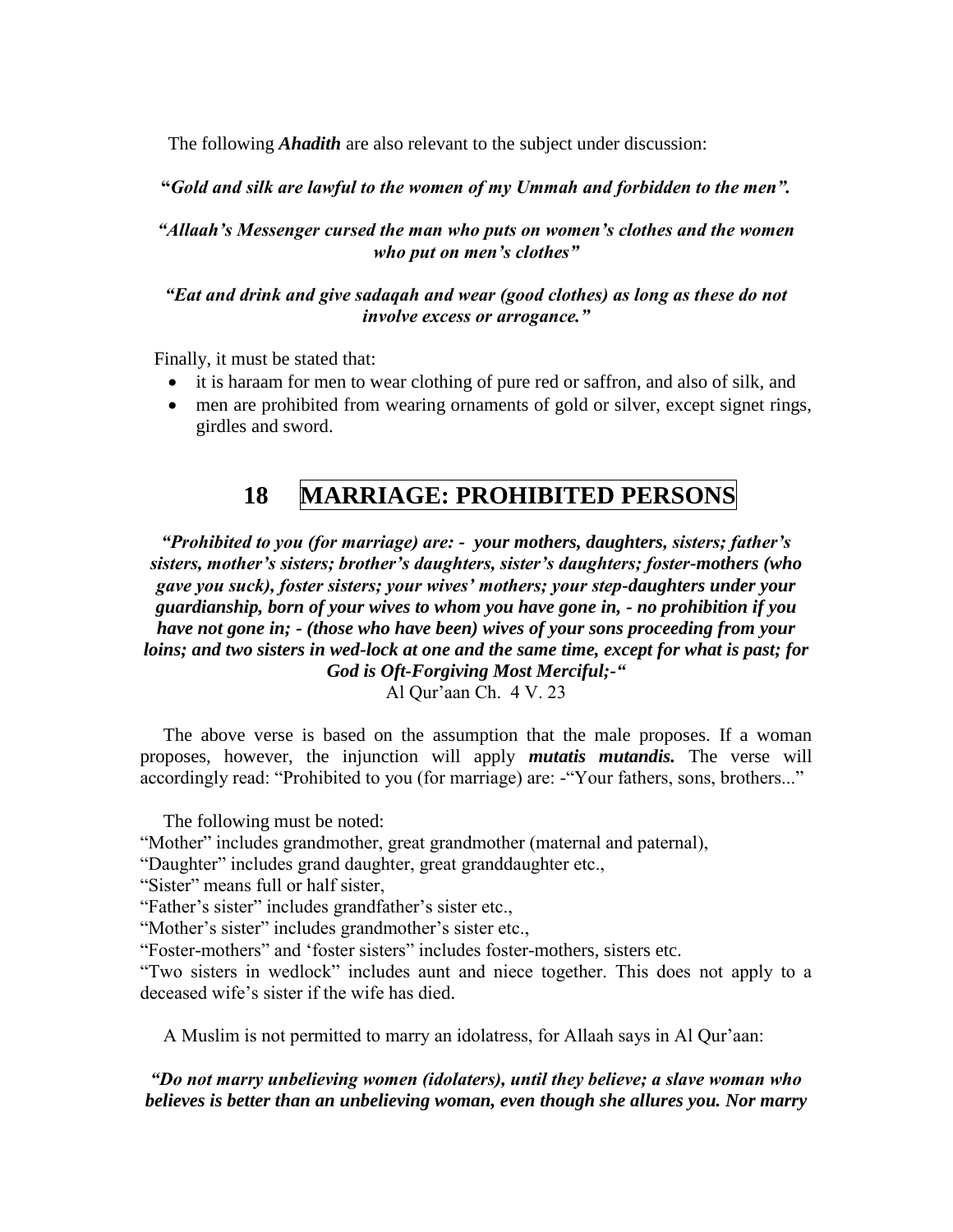#### *(your girls) to unbelievers until they believe: a man slave who believes is better than an unbeliever, even though he allure you."* (Ch 2 V. 221)

 A Muslim male is not permitted to marry any female who was ever married to his father (or grandfather, great grandfather, etc). for Allaah says in Al Qur'aan:

#### "*And marry not women whom your fathers married, - except what is past ; it was shameful and odious,- an abominable custom indeed." (Ch. 4 V.22)*

 However, a Muslim male can marry a woman of *Ahl al-Kitaab* (People of the Book), that is, a Christian or a Jew) but a female Muslim is not allowed to marry a man of *Ahl al-Kitaab*. In this connection, Almighty Allaah says in Ch. 5 V. 5 of Al Qur"aan:

*"This day are (all) things good and pure made lawful unto you. The food of the People of the Book is lawful unto you and yours is lawful unto them. (Lawful unto you in marriage) are (not only) chaste women who are believers, but chaste women among the People of the Book, revealed before your time, - "*

## 19 THE ISLAMIC CALENDAR

#### *"The number of months in the sight of God is twelve (in a year) – so ordained by Him the day He created the heavens and the earth; of them four are sacred: that is the straight usage."* Al Qur"aan Ch. 9 V. 36

 Muslims follow a lunar, as opposed to a solar, calendar. Thus the Islamic month is either 29 or 30 days. In order to determine the beginning of a new month, one must look for the new moon after sunset on the 29th. day of the current month. If the new moon is seen, that signifies the new month has started. If the new moon is not seen after sunset on the 29th. day of the month then that month has to complete a full 30 days. There is no need to look for the new moon after sunset on the next day.

 The Islamic year has twelve (12) months. Being lunar, the Islamic year is approximately eleven days (twelve in a leap year) shorter than the solar year. In this way, each of the twelve months gradually rotates over a period of thirty two and one half years through all the seasons: wet and dry in the tropical countries; and spring, summer, autumn and winter in the temperate.

 The twelve months in the Islamic year, with some of the important events occurring therein, are given below:

#### **1***. Muharram*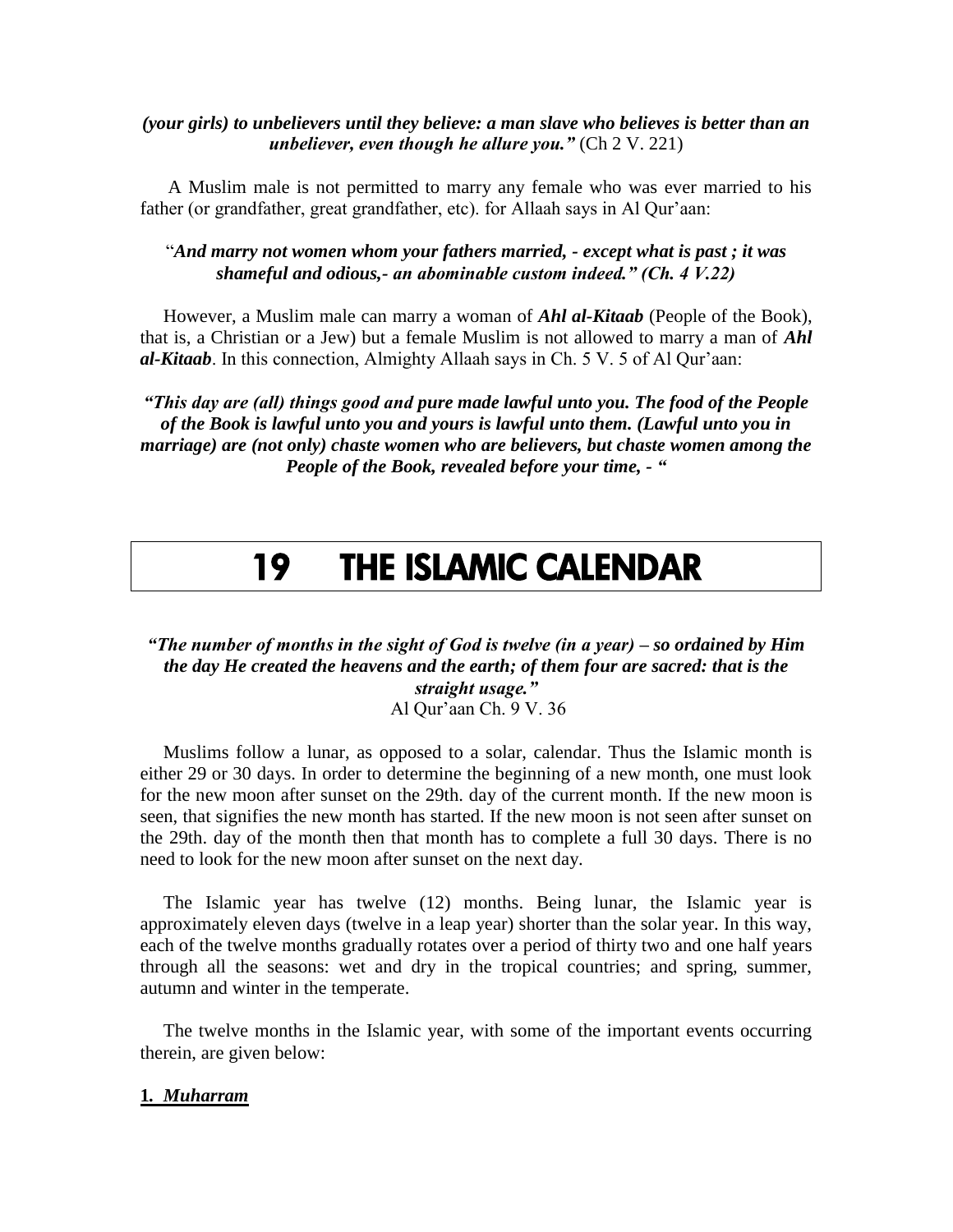1st. *Urs* (death anniversary) of Hazrat "Umar Al-Faaruuq, the second Khaliifaa". 10th. Night of *Aashuuraa*

#### **2** *Safar*

#### **3.** *Rabi-ul-Awwal*

12th. Birthday of the Holy Prophet (*S.A.W*.). Also his death anniversary.

#### **4** *Rabi-ul- Akhir*

#### **5***. Jamaadi-ul-Awwal*

#### **6***. Jamaadi-ul-Akhir*

2.nd. Urs of Hazrat Abu Bakr As-Siddique (*R.A*.), the first Khaliifaa".

#### **7. Rajab**

1st. (night) One of the five sacred nightsdurng which a believer"s prayer is accepted. 27th. *Mir"aaj un Nabi* (Ascension of the Holy Prophet Muhammad *S.A.W*.)

#### **8.** *Shabaan*

15th. (Night) *Shab-e-Baraat* - One of the five sacred nights during which a believer"s prayer is accepted.

#### **9.** *Ramadaan*

The compulsory month of fasting.

21st. *Urs* of Hazrat Ali (*R.A*.), the fourth Khaliifaa". 27th. *Laila-tul-Qadr* -one of the five sacred nights during which a bekuever"s prayer is accepted.

#### **10.** *Shawaal*

1st. (night) One of the five sacred nights during which a believer"s prayer is accepted.

(day) Festival of *Eid-ul-Fitr*

#### **11.** *Zil Qada*

**12.** *Zil Hajj*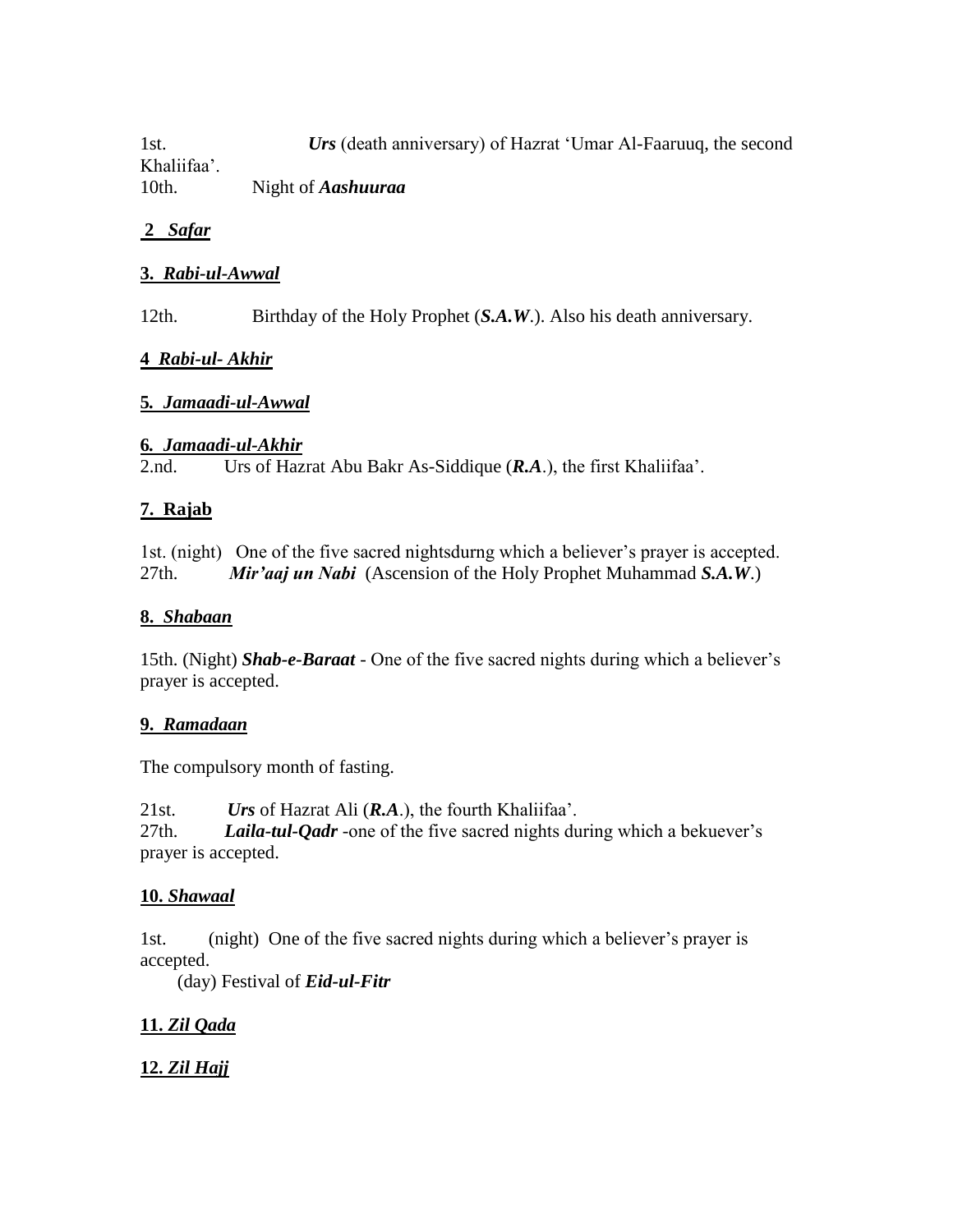9th. (day) Day of *Arafaat.*

10th. (night) One of the five sacred nights during which a believer's prayer is accepted.

10th. (day) Festival of *Eid-ul-Adha*

16th. Urs of Hazrat "Uthmaan Al-Ghani (*R.A*.), the third *Khaliifaa"*.

 Four of the Islamic months are sacred and fighting is prohibited during them. Those months are: *Muharram, Rajab, Zil Qada* **and** *Zil Hajj.* 

 The letters "*A.H*.", which means "After the Hijrah", denotes the Islamic era. It was initiated by Hazrat "Umar (*R.A*.), the second *Khaliifaa*", and is dated from the day the Holy Prophet Muhammad (*S.A.W*.) arrived in Madinah after migrating from Makkah.

NOTE 1

The Islamic "day" begins when the sun has set and ends when the sun is about to set. The Islamic "day" therefore starts with the night.

#### NOTE 2

Midday in Islam is not twelve noon. It is that time which is halfway between sunrise and sunset. To illustrate, let us assume that sunrise on a particular day is 5.54 a.m. and sunset on that same day is 6.30 p.m. The full length of the day is therefore 12 hours and 36 minutes. Half the day is therefore 6 hours 18 minutes. Midday, from the Islamic point of view is therefore sunrise (5.54 a.m.) plus 6 hours 18 minutes, which is equal to 12.12. p.m. Perhaps a better term would be "middle of the day.

# 20 THE FIVE SACRED NIGHTS

There are five sacred nights in the Islamic year during which a believer's supplications are accepted by Almighty Allaah. These are as follows:

- 1st. of *Rajab*,
- 15th of *Shabaan (Shab-e Baraat*),
- 27th. of *Ramadaan* (*Laila-tul-Qadr*),
- 1st. of *Shawwal* (*Eid-ul-Fitr*), and
- 10th. of *Zil Hajj* (*Eid-ul-Adha*).

(One should remember that the night precedes the day. See Section. 18).

 One should endeavour to spend the whole of each of these nights (or as much of each as possible) in various acts of devotion such as reading nafl salaat, reading *Al Qur"aan*, *Zikrullaah* etc.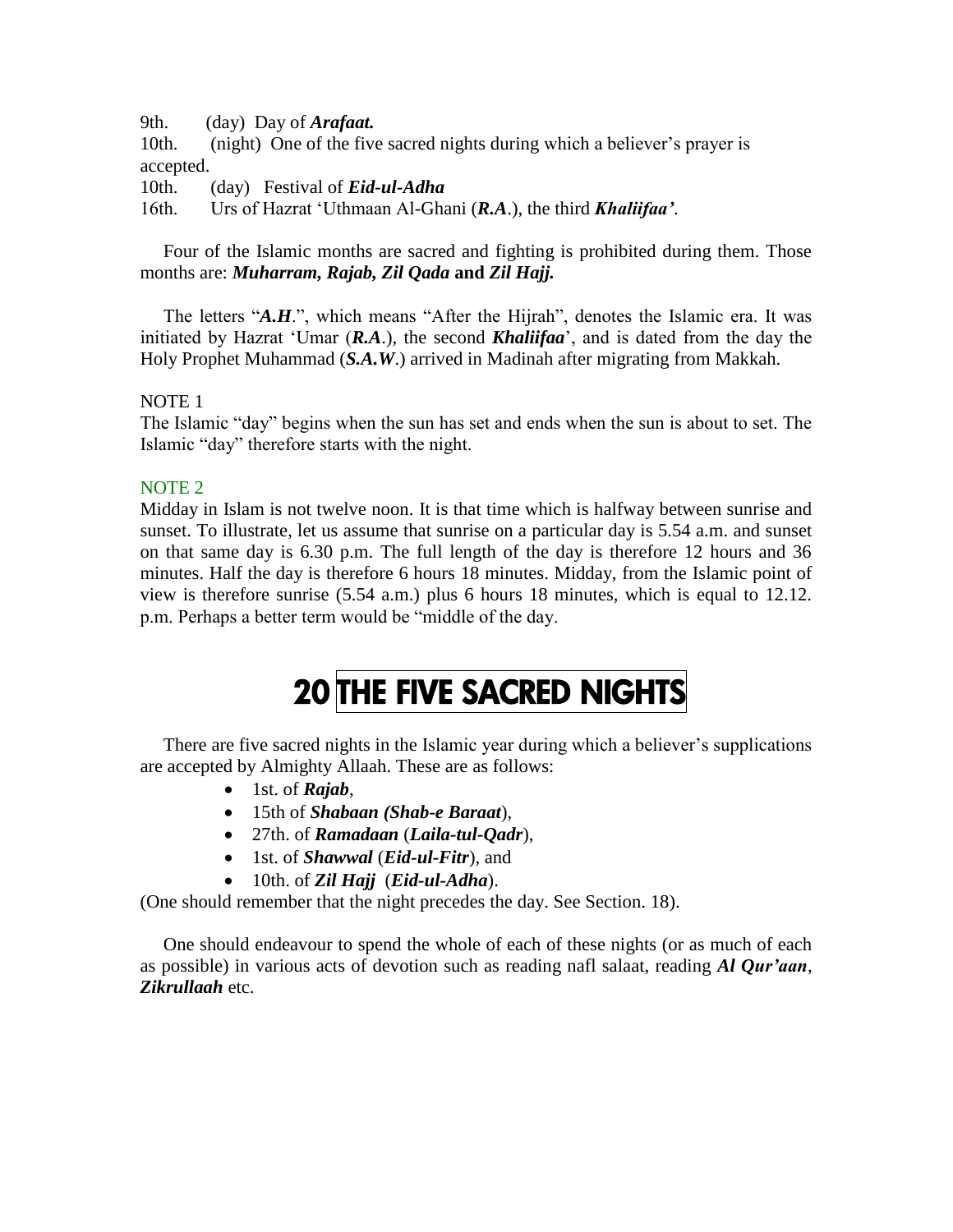# 21 DAYS OF VOLUNTARY FAST

A Muslim may keep voluntary fast on any day he likes **except:**

- The days of the two *Eids*.
- The three days of *Tashriq* (that is, the 11th., 12th. and 13th. of *Zil Hajj*.

The day, or days, immediately before the month of Ramadaan commences, except as indicated below.

The following *Ahadith* refer:

"*There is no fast on two days-Fitr and Al-Adha."*

#### *"The days of Tashriq are the days of eating and drinking and the remembrance of Allaah."*

#### *"Nobody is to commence fasting a day or two before Ramadaan; however, if a person has been fasting on a particular day, he may."*

In addition, the following rules should be observed:

- one should not fast continuously without any break,
- Friday should not be chosen specially as a day on which to fast.

Abu Hurairah reported that the Messenger of Allaah said:

#### *"Don"t specialise the Friday night among the nights for standing (in prayer), and don"t specialise Friday amongst the days for fasting except which he is accustomed to fast."*

 The Holy Prophet Muhammad (*S.A.W*.) performed voluntary fasts regularly on certain days of the year. These days are given below:

- the 10th. of *Muharram* (Day of *Aashuuraa*) . (As the Jews also fasted on the 10th. of *Muharram*, it is recommended that one should, in addition, also fast on either the  $9^{\text{th}}$ .. or  $11^{\text{th}}$ .. of that month.)
- the  $1<sup>st</sup>$ .. to the  $10<sup>th</sup>$ .. of **Zil Hajj**
- the 9<sup>th</sup>. of *Zil Hajj* (Day of '*Arafaat* for those **not** performing the *Hajj*)
- *Ayyaam Baid* (The White Days, that is, the  $13^{th}$ ..,  $14^{th}$ .. and  $15^{th}$ .. of each lunar month)
- *Shawwal* (six days in this month, preferably the  $2<sup>nd</sup>$ , to  $7<sup>th</sup>$ .)
- $\bullet$  the 13<sup>th</sup>.. to 15<sup>th</sup>. of *Shabaan*
- the  $25<sup>th</sup>$ .. and  $26<sup>th</sup>$ .. of **Rajab**
- Mondays and Thursdays

The following are some relevant *Ahadith:*

*"We have a greater right on Prophet Moses (A.S.) than you, and so we shall also fast*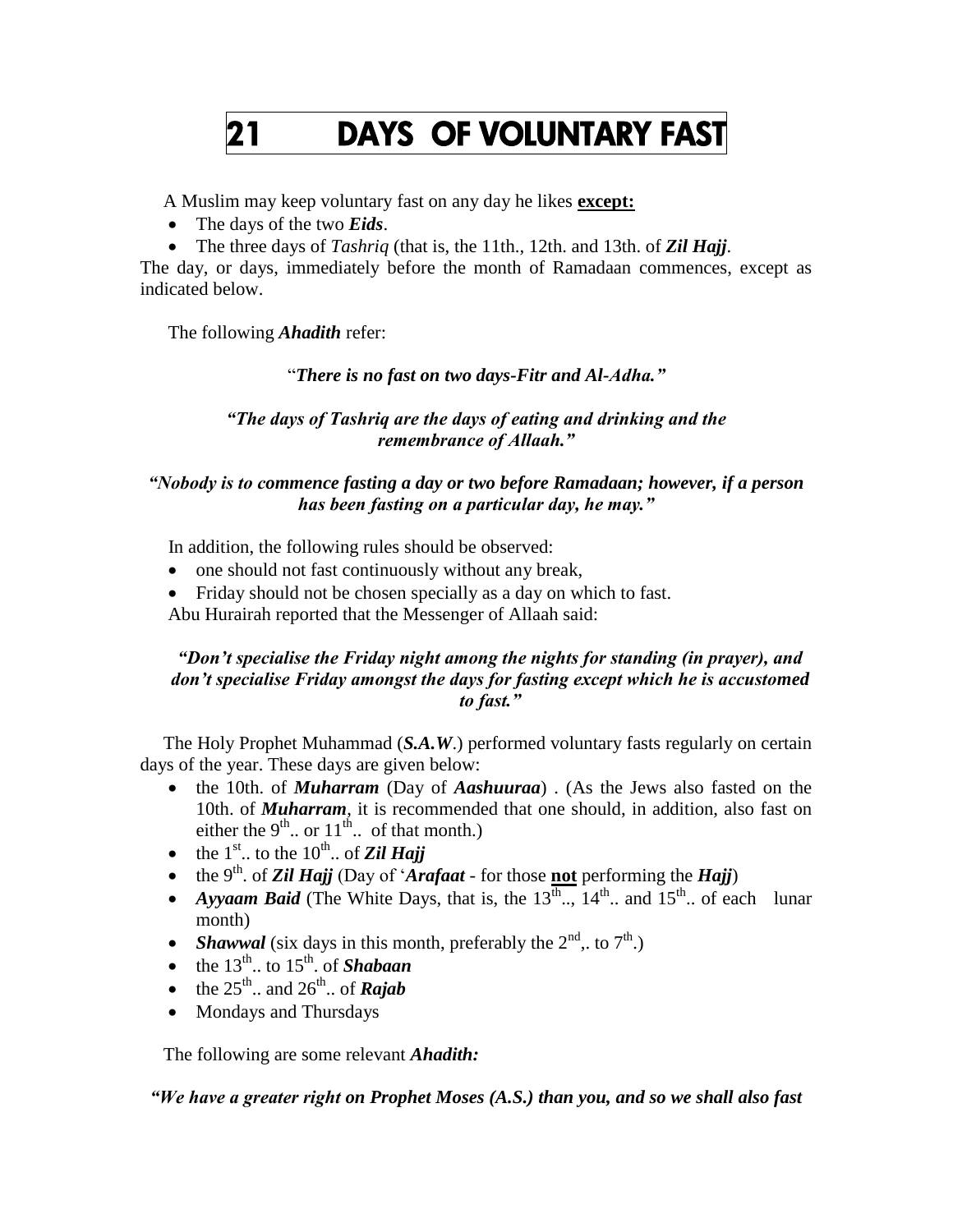*on this day (that is, Aashuuraa)."*

*"The worship performed in the first ten days of Zil Hajj carries the highest rewards in the sight of Allaah; the Fast observed on each of these days merits the reward of fasting the whole year, and the voluntary prayer offered in each of these nights merits the reward of the voluntary prayers of Laila-tul-Qadr."*

*"I hope from Allaah that He will accept the fast of the Day of "Arafaat as expiation (for sins) of both the previous and the coming year."*

*"O Abu Zarr! When you fast three days out of a month, fast on the 13th.., 14th. and 15th.days."*

*"Whoever fasts Ramadaan and then makes it follow the six days of Shawwal, it becomes like the fasting of the whole Year."*

*"Actions are presented on Monday and Thursday. So I like that my actions should be presented while I am fasting."*

## 22 ZABAH

### THE ISLAMIC METHOD OF SLAUGHTERING ANIMALS

 All animals lawful for food, except camels, must be slaughtered by performing *Zabah*. *Zabah* must be performed in the name of Allaah while saying *Tasmia*, that is, "*Bismillaahi Allaahu Akbar*." A Muslim must perform it, and the person must be acquainted with the procedure. Idolaters, or people who associate others with Allaah, cannot perform t;he *Zabah*. However, a man, a woman, a child or a feeble-minded person may perform it.

*Zabah* is of two kinds, namely:

(a) by choice (*Ikhteari*) - cutting the throat above the breast, or

(b) out of necessity (*Iztiraree*) - causing a wound to be made on any part of an animal"s body.

 The latter method is very rarely used and must only be performed if it is not practical to use the first method.

 The person performing the *Zabah* should ensure that the animal does not suffer unnecessarily. Accordingly, the cutting instrument to be used should be sharpened in advance, and out of the presence of the animal.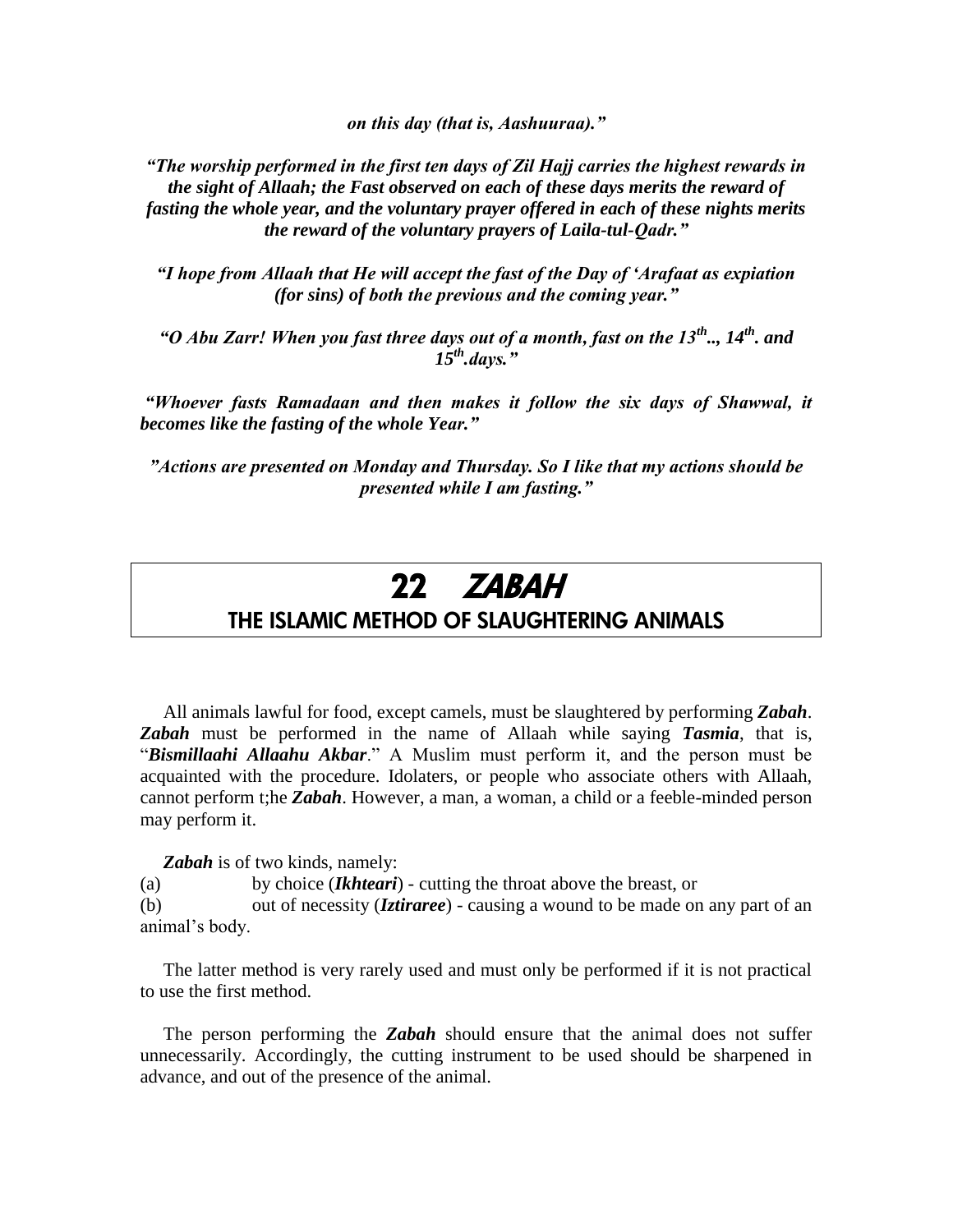The animal or bird should be placed on the ground with its face towards the Ka"aba, the *Tasmia* recited, and the throat then cut.

 The place for cutting the animal is between the throat and the head of the breastbone (libba) as this allows for the blood to flow easily when a cut is made in that area. The following parts of the animal must be cut horizontally:

(a) the windpipe,

(b) the gullet, and

(c) the two jugular veins.

In making *Zabah*, it is abominable to:

(1) throw the animal and then sharpen the knife,

(2) allow the knife to reach the spinal marrow,

(3) cut off the head of the animal,

(4) break an animal"s neck while it is in the process of dying.

 As regards camels, the Islamic method of slaughtering is called *Nahre*: that is, spearing the animal in the hollow of the throat (this is the area where the relevant vessels of the animal are combined).

 One is permitted to hunt with guns, bow and arrows, trained hunting animals (e.g. dogs, falcons). The *tasmia* should be pronounced at the time the gun or arrow is fired, or the hunting animal is released. If the bird or animal is still alive after being shot or caught, then *Zabah* must be performed.

 As regards fish, *Zabah* is not necessary. However, if the fish has died in the water and has been found floating, the flesh thereof is *haraam* (unlawful).

## 23 QURBAANI: THE ANIMAL SACRIFICE

*Qurbaani*, as used in this Section, refers to the ritual slaughter of a designated animal as an act of worship between the period  $10^{th}$ , to  $12^{th}$ . of **Zil Hajj**. It is a **Sunnah** of Prophet Ibraahiim (Abraham) –*A.S*.- and symbolises his intention of obeying the command of Allaah, as given in a true dream, to sacrifice his (then only) son Ismaa-iil (Ishmael *A.S*.).

Of *Qurbaani*, Allaah says in Al Qur'aan:

*"It is not their meat nor their blood, that reaches God: it is your piety that reaches Him: He has thus made them subject to you, that ye may glorify God for His guidance to you: and proclaim the Good News to all who do right."* (Ch. 22 V. 37)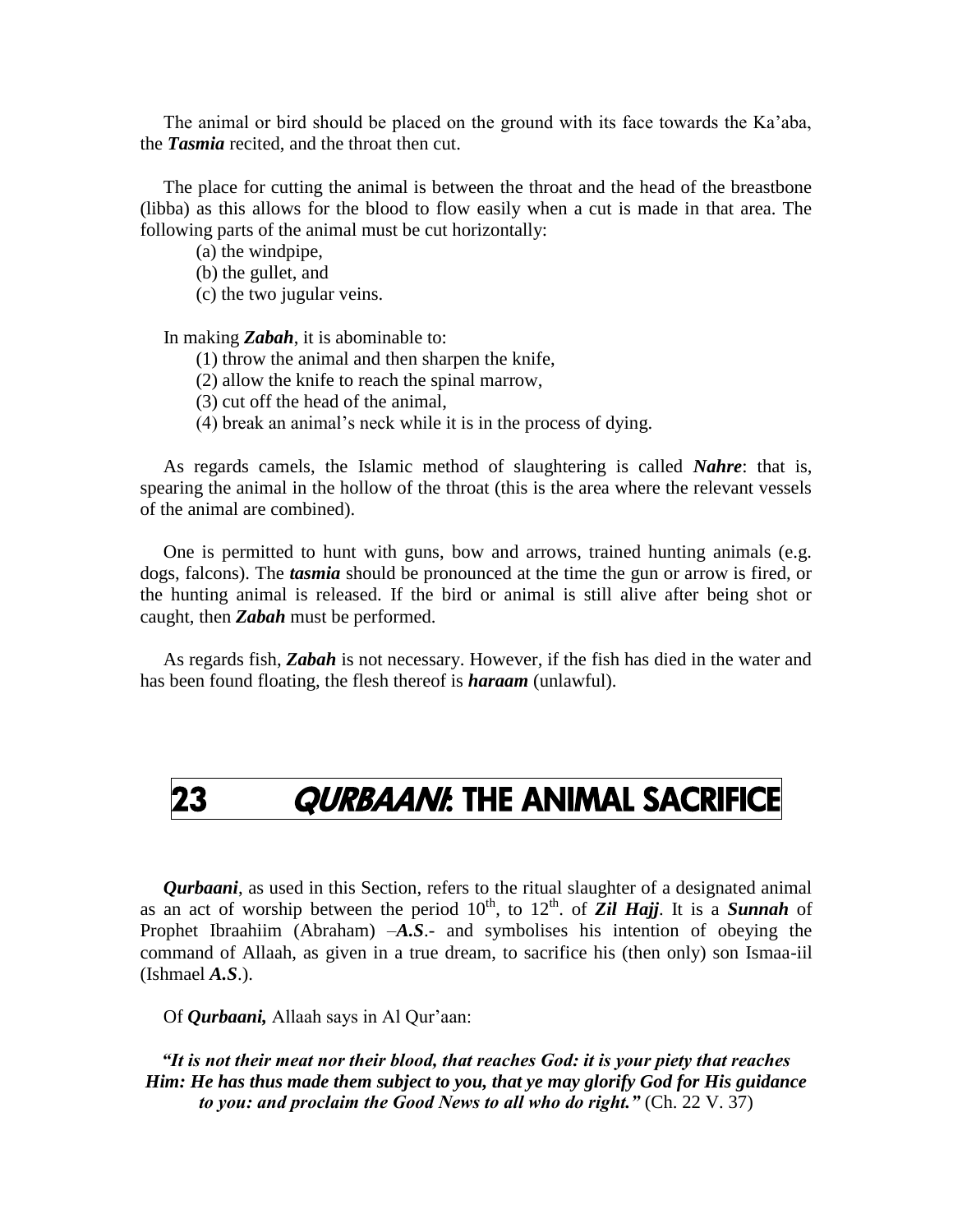*Qurbaani* is *wajib* (obligatory) on all Muslims (male and female) who have to pay Zakaat (see Section 13 entitled Zakaat). It must be performed after the special *Eid-ul-Adha* congregational prayer on the l0th,. **Zil Hajj**, but it can be deferred to the  $11<sup>th</sup>$  or  $12<sup>th</sup>$ , of that month.

 Animals that can be sacrificed are goats, sheep, cows, buffaloes and camels. Goats and sheep must be at least one (1) year old; cows and buffaloes, two (2) years; and camels, five (5) years. Male or female animals may be sacrificed. All animals should, of course, be healthy and, except in certain cases (e.g. born without horns), free from physical defects. A goat or sheep can be sacrificed by only one (1) person, while up to seven (7) persons may join in sacrificing a buffalo, camel or cow, providing they have the same intention. In the case of a buffalo, camel or cow, the minimum to be taken is one (1) full share, although a person may take more than one (1) share in an animal.

 Persons intending to perform *Qurbaani* are recommended not to cut any hair or nails from their persons from the beginning of *Zil Hajj* until the *Qurbaani* takes place. This is, however, not compulsory.

 Persons performing *Qurbaani* should also assist in felling the animal, and should preferably slaughter the animals themselves. If they cannot do the above, they should endeavour to assist in the slaughtering, or at least be present when this is being performed. The *Qurbaani* is, however, valid even if they are absent.

 *Qurbaani* meat should be divided into three equal parts and shared as follows:

- (1) One part for one"s family,
- (2) One part for one"s relatives and friends, and
- (3) The third part for the poor.

 However, if one wishes one may distribute all the meat. It is to be pointed out, however that if a person dies and has willed that *Qurbaani* should be made on his or her behalf from his or her wealth, then all the meat should be distributed to the poor. It should be noted that *Qurbaani* meat may be distributed to non-Muslims.

 No part of the animal must be sold. The skin and the hooves must either be utilised personally, given in charity, or be buried. The person who slaughters the animal must not be given any part of the animal as payment for his services.

 *Qurbaani* may be made on behalf of deceased persons and is one of the avenues through which their souls can receive rewards after passing away from this world.



The following are the requirements upon the birth of a child and in the early years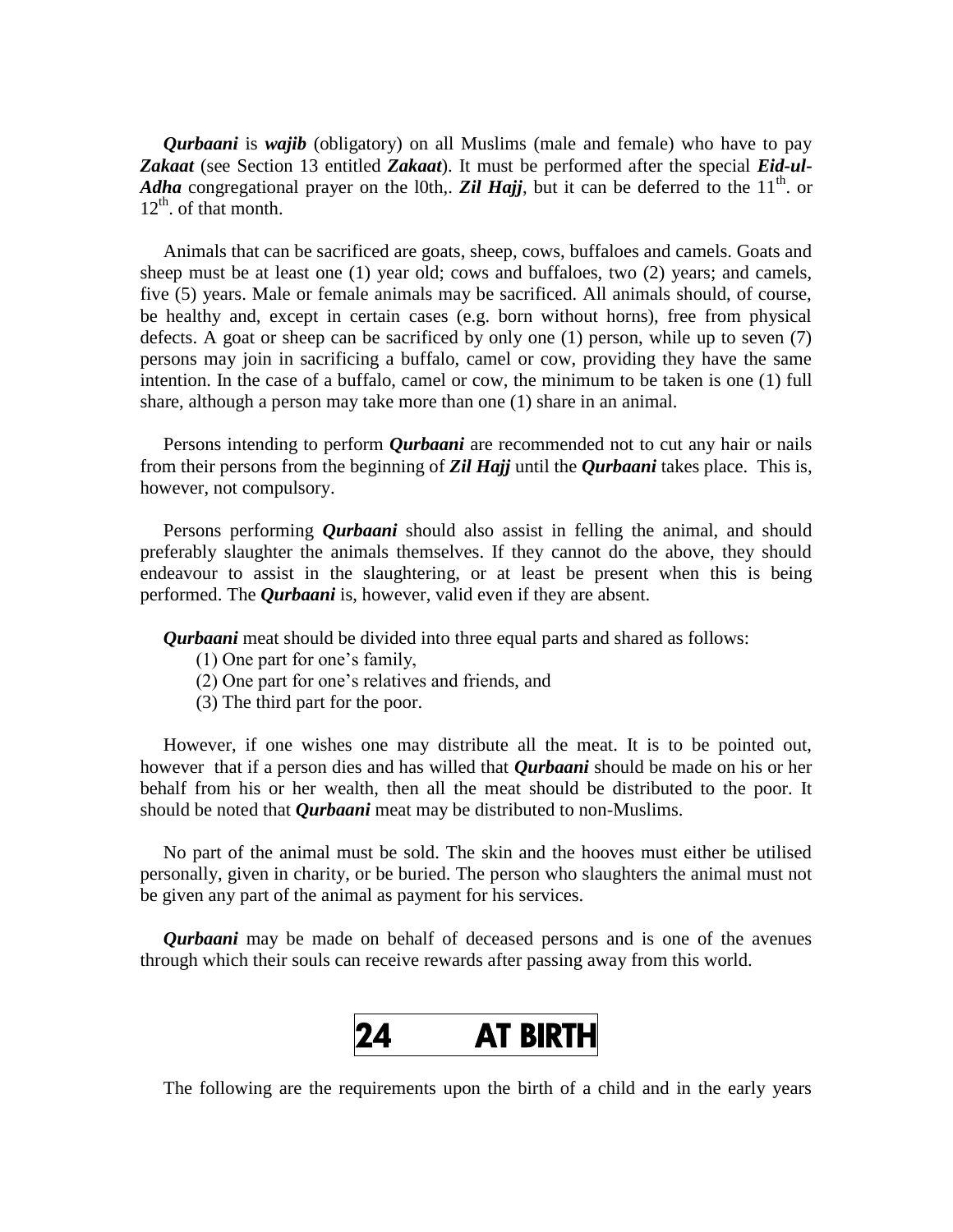#### thereafter:

- 1 The child should be bathed properly immediately after birth.
- 2. The *adhaan* and the *aqaama*t should be sounded in the right and left ear respectively at the earliest opportunity.
- 3. It is recommended that the following *du"a* be said:

#### "*O Allaah! I seek with your protection for him (her) and his (her) descendants from the cursed Shaitan*."

- 4. *Tahnik* should be performed. The procedure is as follows: a learned Muslim or a pious member of the family should soften a date in his mouth and place a little of it on the palate and tongue of the baby. If a date is not available, a touch of honey should be placed in the baby"s mouth with a finger.
- 5. After performing *Tahnik*, the following *du"a* should be made:

#### *"I seek Allaah"s security by Allaah"s perfect words against the evil of every devil and reptile, and against the evil of every malicious eye."*

- 6. On the seventh day (remember the night precedes the day in Islam) the child"s head should be shaved and the weight in gold or silver, or the equivalent thereof, should be given in charity. The baby"s hair must be disposed off by burial.
- 7. Also on the seventh day *"Aqiiqah* should be made for the baby and he/she should be given a proper Islamic name.
- 8. The object of *"Aqiiqah* is to safeguard the child from sickness and evil influences. If *Aqiiqah* cannot be made or is not made on the seventh day then it should be done as early as possible thereafter.
- 9. The procedure for "*Aqiiqah* is to slaughter two sheep or goats (for a male) and one (for a female) and either distribute the meat to relatives, friends and the needy or invite them to partake of a meal in which the meat of the animal(s) is used. However, if one cannot afford two animals for a male then one will suffice. As in the case of *Qurbaani* (Section 23 of this Book) all the meat may also be given away.
- 10. If the seventh day falls within the period one must make *Qurbaani* or if the *"Aqiiqah* is delayed till the *Qurbaani* period, the *"Aqiiqah* may be included in the shares of the cow being slaughtered for *Qurbaani*. In this event, two shares must be taken for a male and one for a female. (The conditions applicable in relation to the suitability of animals for *Aqiiqah* are the same as those for *Qurbaani* - See Section 23 of this Book).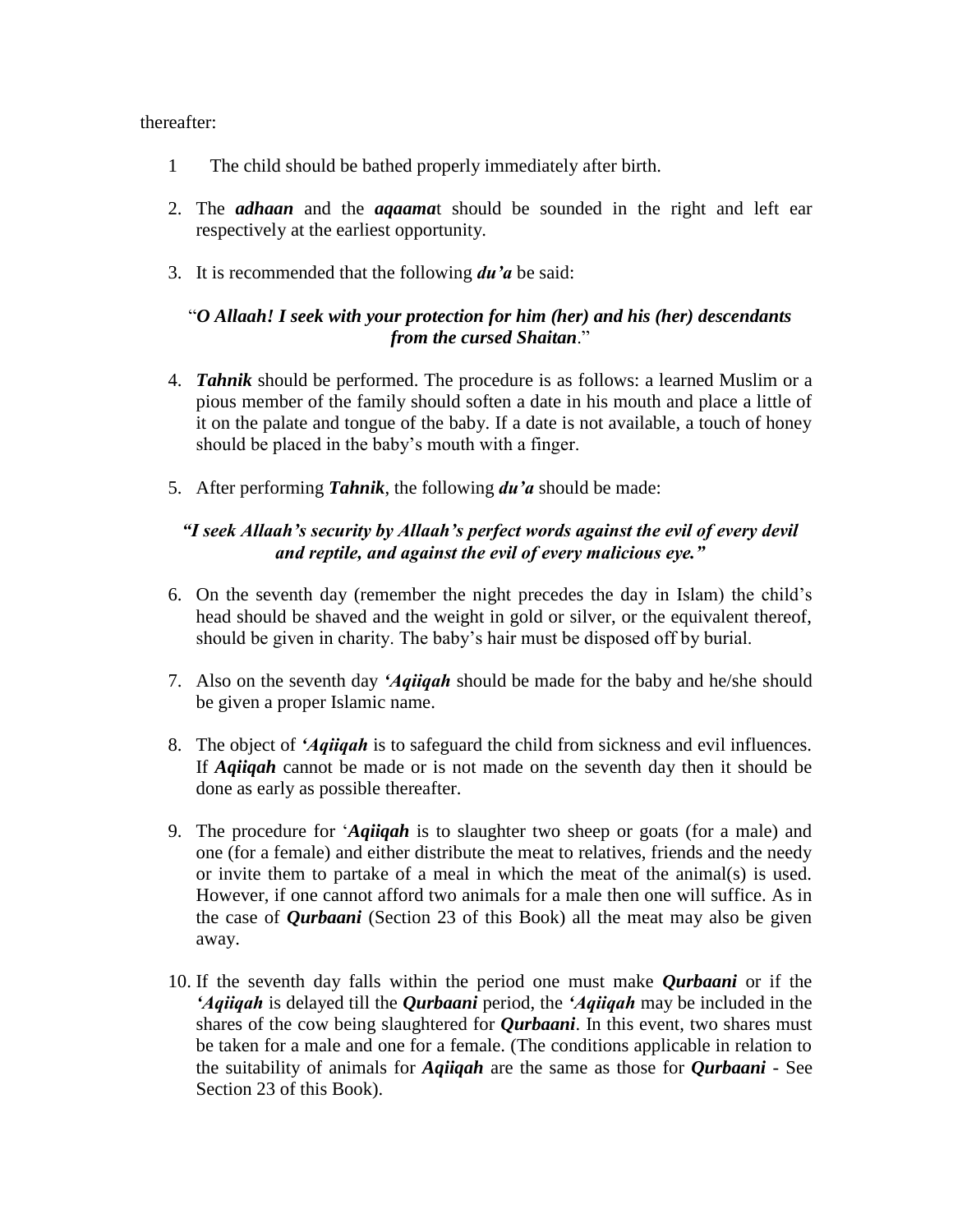- 11. In naming the child, one should ensure that a proper Islamic name is given and that it is spelt, as far as possible, properly.
- 12. One should find out the meaning of the name and in addition should not name babies after Allaah. While it is desirable that one of Allaah"s name such as *Rahmaan* (Gracious) is used one should prefix such a name by the word *Abdur*  (the servant of), that is *Abdur-Rahmaan*.
- 13. The male baby should also be circumcised on the seventh day or as soon as possible thereafter.
- 14. The baby should be breast-fed for two years, if possible. The mother should say "*Bismillaah*" before beginning to feed the baby.
- 15. Care should be taken to ensure that the baby does not partake of *haraam* foods.
- 16. The parents should ensure that the clothing the baby wears are in accordance with those prescribed by the *Shariah* (Islamic Law). (See Section 17).
- 17. The baby should be taught the first *Kalimah* as soon as he/she begins to talk.

The following are some relevant *Ahadith* in connection with the above matters:

. Narrated Abu Musa:

#### *A son was born to me and I took him to the Prophet who named him Ibraahiim, did Tahnik for him with a date, invoked Allaah to bless him, and returned him to me. (The narrator added: That was Abu Musa"s eldest son)."*

Abu Darda reported that the Messenger of Allaah said:

*"You will be called on the Day of Qiyamah by your names and the names of your father, so keep good names."*

# 25 THE DYING PERSON

The following procedure should be adopted when a person appears about to die:

1. The person should be made to turn on the side and face the Qiblah. In addition, the person"s head should be raised. (None of these should be done however if the person has difficulty when any of them is being done.)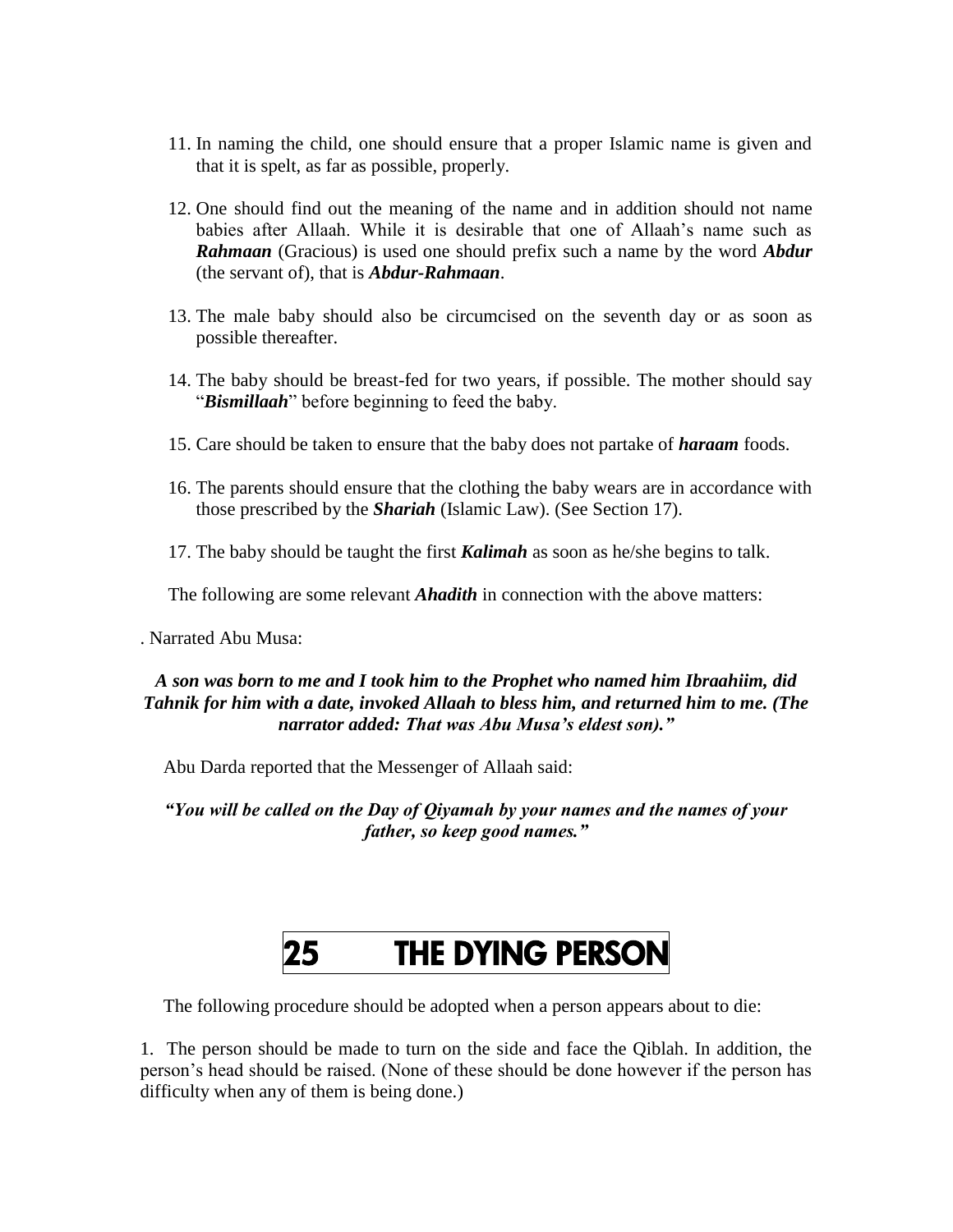2. Those present should continuously repeat the *Kalimah "Laa ilaaha-ill*-*Allaah Muhammadur Rasuulullaah*" in a low voice.

3 The dying person should be encouraged, but not forced, to repeat the *Kalimah*.

4 When the dying person repeats the *Kalimah* once, those present should stop saying it.

5 If the dying person talks of some worldly matter after saying the *Kalimah*, efforts should be made to get the person to say it again, without forcing the person to do so.

6 *Suurah Yaasiin* should be recited in the person"s presence.

7 Incense should, if possible, be burned near the person.

8 When the person has passed away:

- (i) the eyes should be closed;
- (ii) the mouth should be closed and a bandage tied from under the
- chin to over the head in order to keep the mouth from re-opening,
- (iii) the arms and legs should be  $+$  straightened.

9 The mouth should be closed and a bandage tied from under the chin to over the head in order to keep the mouth from re-opening;

- 10 The arms and legs should be straightened.
- 11 The following du"a should be made by the person closing the eyes of the deceased:

#### *"Allaahumma yassir "alaihi amrahuu wa sahhil "alaihi maa ba"dahuu wa as"kdhu biliqaa"ika waj"al maa kharaja ilaihi khair-am mimmaa kharaja "an- hu".*

#### *(O Allaah! Make his affair light for him, and render easy what he is going toface after this, and bless him with Thy vision, and make his new abode better for him than the one he has left behind.")*

12 One may shed tears over the death of a person, but one is not permitted to tear one"s hair, beat one's breast or perform similar acts.

13 Only good words should be said about the deceased.

14 Arrangements should then be made for ghusl (bathing of the body which must be performed by close relatives), *Janaza* (funeral prayer) and burial at the earliest possible opportunity.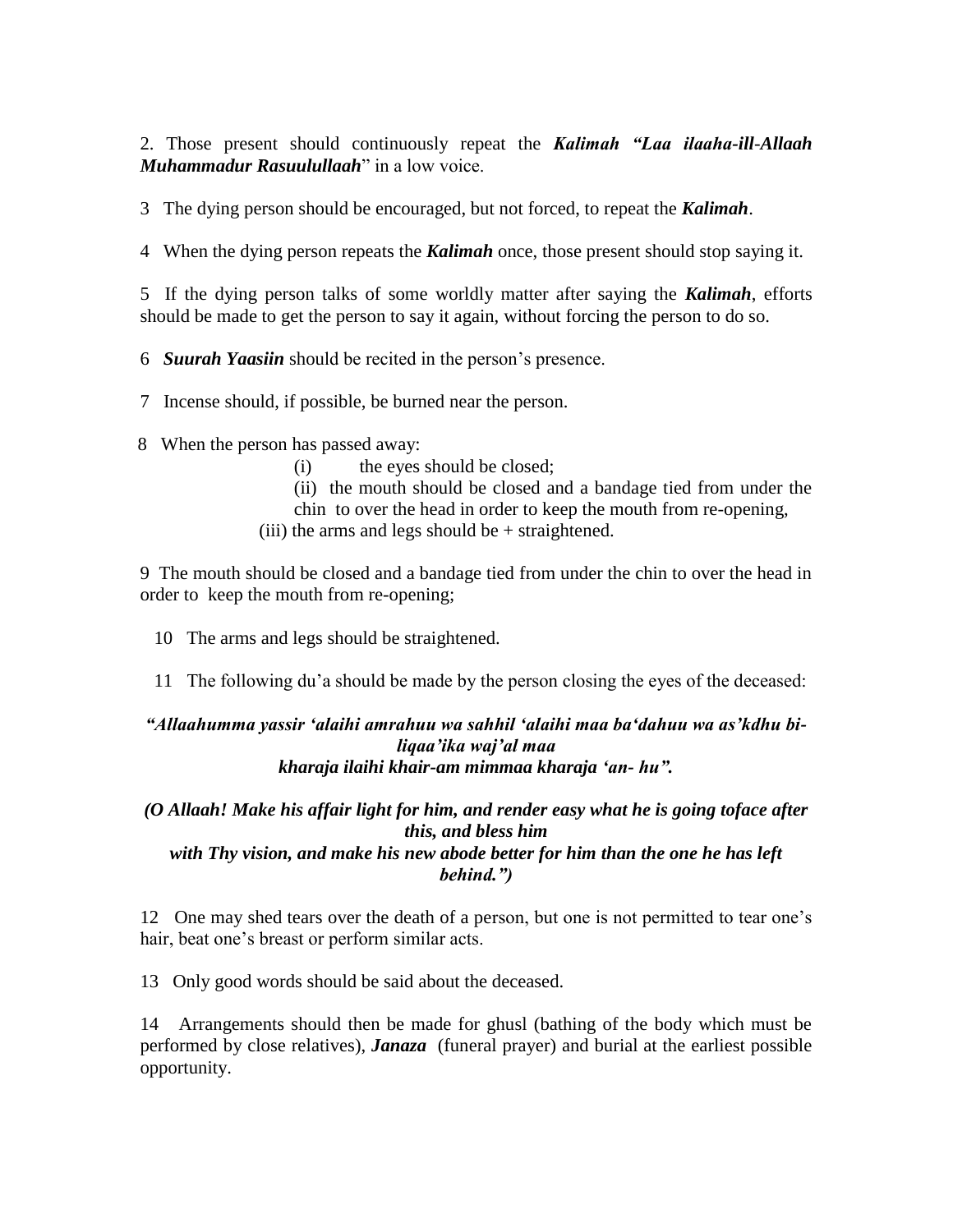## 26 THE FUNERAL PROCESSION AND THE CEMETERY-

### Some Notes

*"Whoso follows the bier of a Muslim out of faith and hope for reward and remains with it till he says funeral prayer over it, and then finishes its burial, certainly he will return with reward of two Qirats\* every Qirat is like Uhud: and who says his prayer over it and returns before it is buried, he will certainly return with one Qirat."* (The Holy Prophet Muhammad – *S.A.W*.)

 The deceased person should be buried as early as possible. Four persons,shoud caarythe body unless there are circumstances which preclude this. The procedure for lifting the bier to the shoulders is as follows:

- lift the front of the bier, place it on your right shoulder, and then walk ten steps;
- lift the back of the bier, again on your right shoulder, then walk ten steps;
- then lift the other front of the bier, this time on your left shoulder, and walk ten steps.
- finally, lift the other back of the bier on your left shoulder and walk ten steps.

In this way one would have walked forty steps with the bier and, in accordance with a tradition, be forgiven forty of one"s major sins.

 Those following the procession should preferably walk. Those walking should do so at a swift pace. In this connection the Messenger of Allaah said:

#### *"If it was pious, you will be taking good in advance to it (piety); and if it was other than that, you will be putting off evil from your shoulders."*

It should be pointed out that women are not permitted to follow the funeral procession.

 Those following the bier should recite *Kalimah Shahadah* while on the way to the cemetery: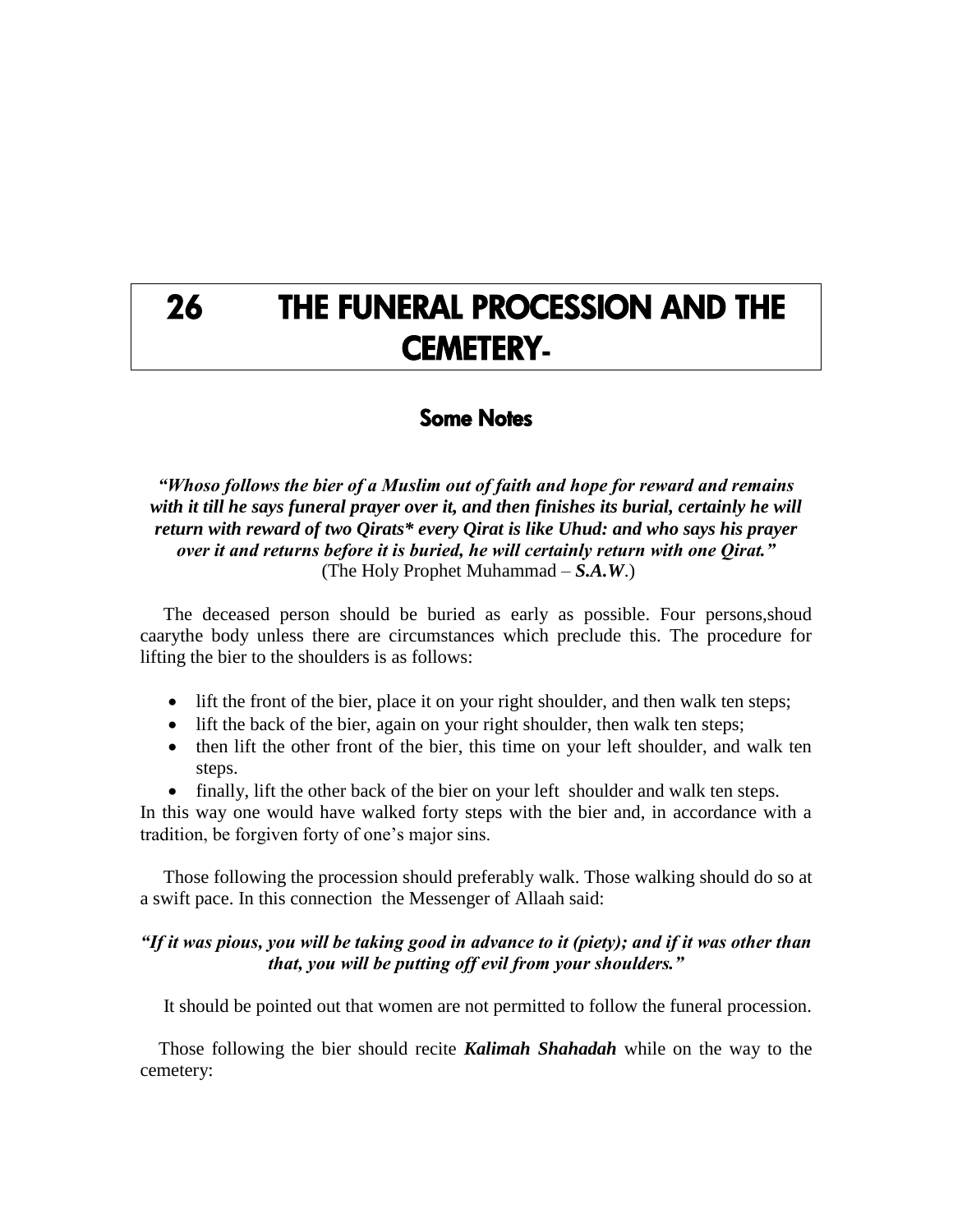#### "*Ash-shadu an laa ilaaha ill-Allaah wahdahu laa sharika lahu wa ash-hadu anna Muhammadan "abduhu wa Rasooluh".*

#### *I bear witness that there is no deity but Allaah, Who is One and has no partner, and I bear witness that Muhammad (S.A.W.) is His servant and Apostle.*

 Before burial, the bier should be placed on the side of the grave nearer to the *Qiblah* (or Ka"aba – see below), so that the persons lowering the bier would not face the Qiblah when doing so.

Before covering the grave the head should be turned in the direction of the Ka"aba.

 The persons lowering the corpse into the grave should recite the following du"a while doing so:

#### *"Bismillaahi wa bil-laahi wa"alaa millati Rasuulillaah*."

#### *(In the name of Allah and with Allaah [we bury] according to the way of the Prophet of Allaah.)*

 If the deceased is a woman, then a sheet should be used to cover the body while it is being lowered in the grave. In lowering the body, the feet should be kept higher than the head.

Before covering the grave the head should be turned in the direction of the Ka"aba.

 Filling of the grave should start from the head-side. One should assist in filling the grave by throwing three handfuls (using both hands) of dirt in it while reciting Chapter 20 Verse 155 of Al Qur-aan. The procedure is as follows:

- Say: *"Minhaa khalaqnaakum" (From the earth did We create you) and throw the first handful;*
- Then say: *"Wa feehaa nueedukum" (And unto it shall We return you*) and throw the second handful;
- Finally, say: "*Wa minhaa nukhrijukum taa ratan ukhra" (And from it shall We bring you out once again*) and then throw the third handful.

 The grave, when filled, must be made high at the centre like the back of a camel. It should then be sprinkled with water three times (starting from the head), following which a green branch should be planted on it.

Verses 1 to 5 of *Suurat-ul Baqarah* ("*Alif Laam Miim Zaalikal kitaab*" to "*Humul muflihuun*") should then be read at the head side of the grave, and Verses 285 and 286 of the same Surah *("Aamanar Rasuulu"* to *"Fansurnaa alal qawmil kaafiriin*") read at the foot-side. A final *du"a* should then be offered by those present.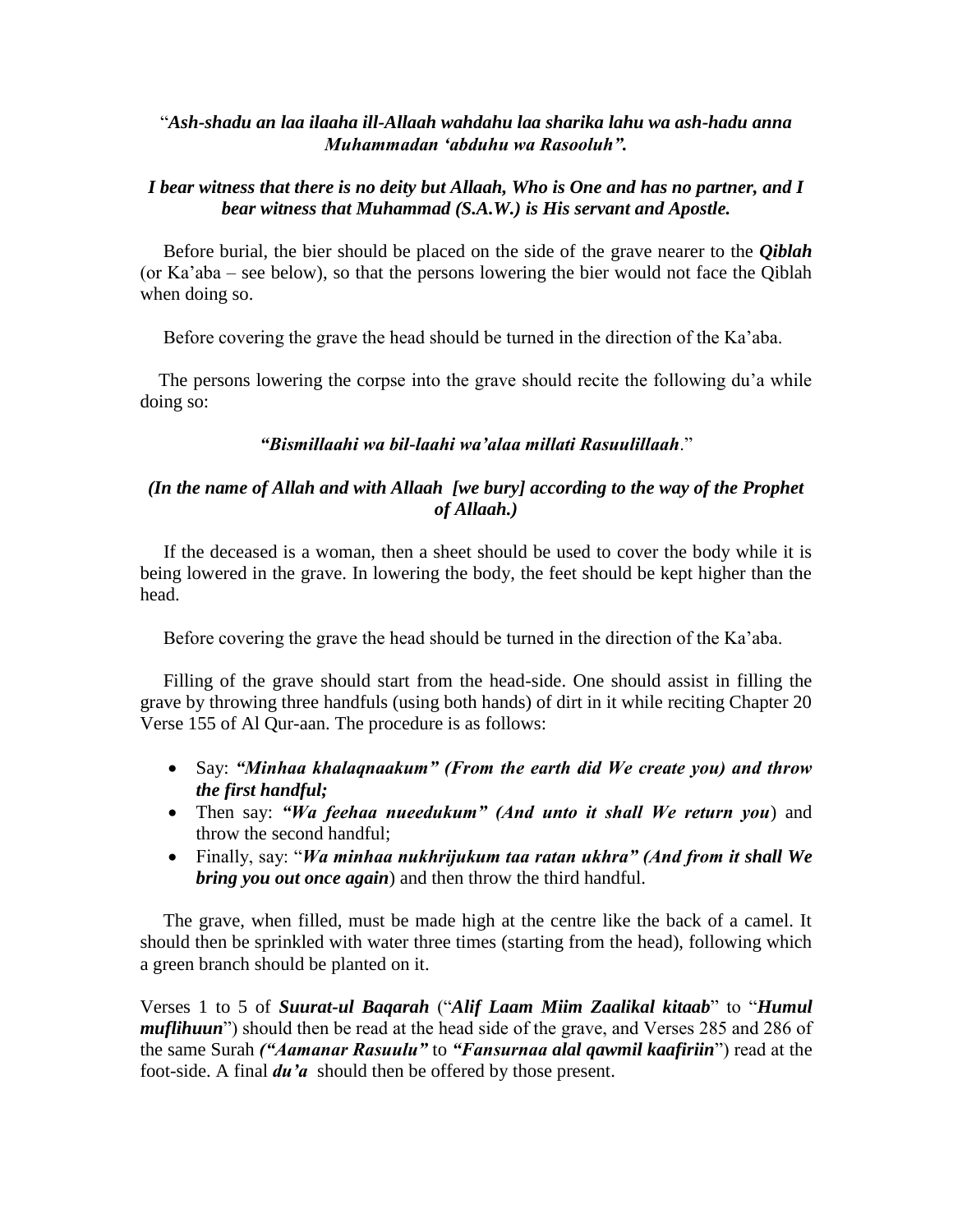Finally, it must be noted that the grave must not be plastered, neither should any structure be built over it.

\*Qirat- in this context means a great reward.

## 27 IISAAL THAWAAB - Performing Acts of *Ibadaat* for the Spiritual Reward of Deceased Persons

 *Shariah* (Islamic law) permits for certain acts to be performed for the benefit of deceased persons. Among such acts are: offering *du'a*; reading Al Qur'aan; giving voluntary charity; offering optional prayers and optional fasts; performing *Hajj, Umrah, Qurbaani.*

 In order to send the reward of the act for the benefit of the deceased, one should first perform the act. One should then make supplication to Almighty Allaah to convey the reward to be derived from the particular act of worship to the soul of the deceased (naming him/ her or them as the case may be). This is done in the expectation that Almighty Allaah, in His Infinite Grace and Mercy, will accept the supplication.

One should note that, with respect to voluntary acts of worship for deceased persons:

- If one sends the reward of the act to more than one soul, Almighty Allaah does not divide the reward among the different souls but rather gives each soul the full benefit of the reward.
- Almighty Allaah.also rewards the person who is performing the act of worship for the benefit of the deceased soul.

The following are some relevant *Ahadith*:

 (a) *A man said: "O Prophet of God! my mother is dead; will my giving alms for her profit her?" The Prophet said: "Yes." The man said: "I have an orchard, and I make thee to witness that I give it in alms for her."*

 (b) *"When a man dies, his works also stop, except three: acts of charity which are continued, knowledge by which (all) profit, and a righteous issue who prays for him."*

(c) It is reported by Abdullah-b-Abbas that the Holy Prophet *(S.A.W*.) said:

*"A dead man in the grave is not but like a drowning man seeking for help, waiting for a call which should reach him from his father, or mother, or brother, or a friend. When it (call) reaches him, he becomes dearer to him than this world and what is therein: and the Almighty Allaah certainly admits (rewards) like mountains for the inmates of graves out of the invocations of the inmates of the world: and verily the gift*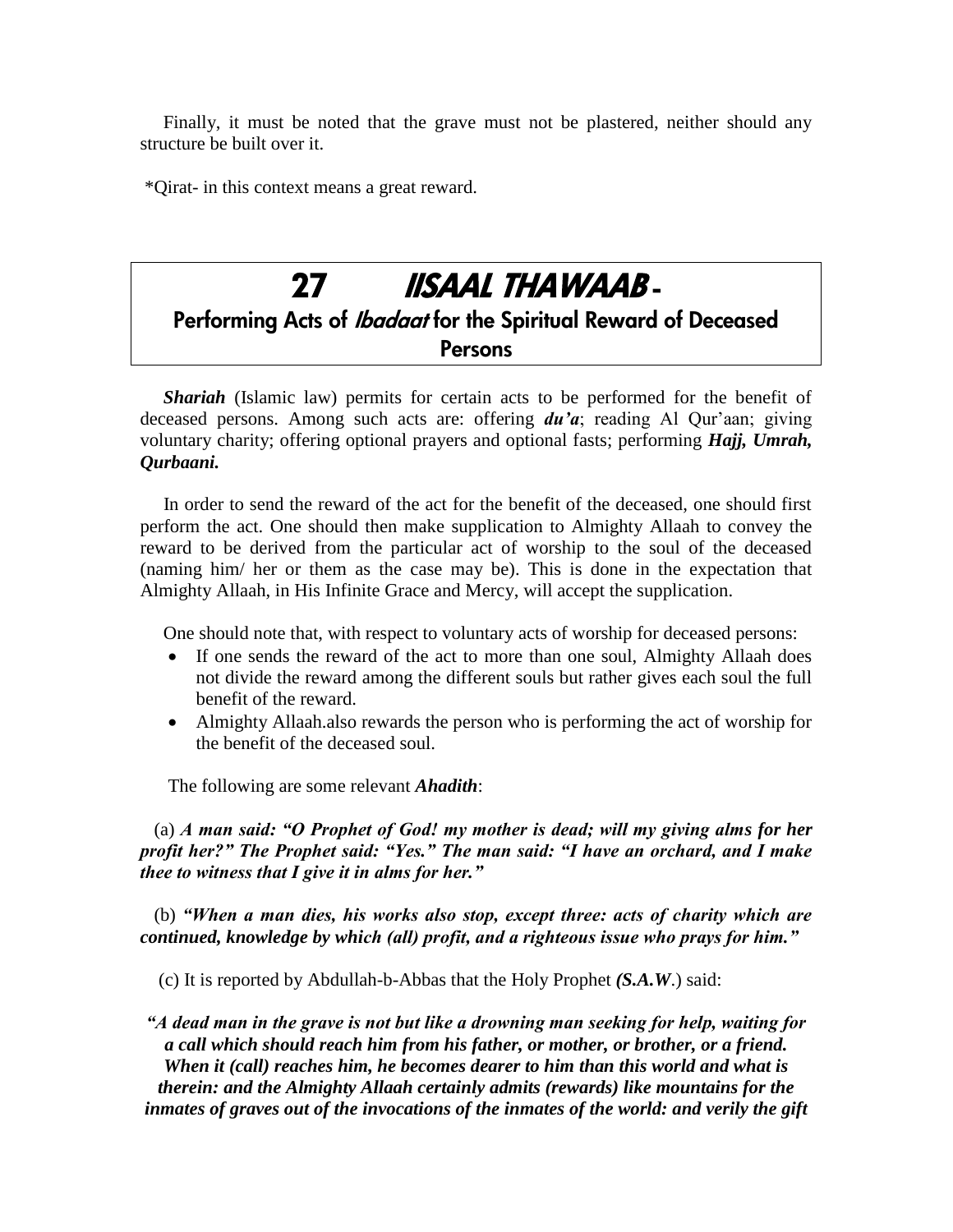## 28 DISPOSAL OF ONE'S PROPERTY

 In the matter of the disposal of one"s property, Islam has laid down specific rules (as in so many other aspects of man"s life). The following quotations from Al Qur"aan give an indication of how a person's property must be disposed of:

"*From what is left by parents and those nearest related there is a share for men and a share for women, whether the property be small or large, - a determinate share."* Ch. 4 V. 7

*"God (thus) directs you as regards your children"s (inheritance): to the male, a portion equal to that of two females: if only daughters, two or more, their share is two-thirds of the inheritance; if only one, her share is half. For parents, a sixth share of the inheritance to each, if the deceased left children; if no children, and the parents are the* 

*(only) heirs, the mother has a third; if the deceased left brothers (or sisters) the mother has a sixth. (The distributions in all cases is) after the payment of legacies and debts. Ye know not whether your parents or your children are nearest to you in benefit. These are settled portions ordained by God; and God is All-Knowing, All-Wise. In what your wives leave, your share is a half, if they leave no child; but if they leave a child, ye get a fourth; after payment of legacies and debts. In what ye leave, their share is a fourth, if ye leave no child; but if ye leave a child, they get an eight; after payment of legacies and debts. If the man or woman whose inheritance is in question, has left neither ascendants nor descendants, but has left a brother or a sister, each one of the two gets a sixth; but if more than two, they share in a third; after payments of legacies and debts; so that no loss is caused (to any one). Thus it is ordained by God; and God is All-Knowing, Most Forbearing."* Ch. 4 V. 11-12

 It is not possible to go into this matter in detail due to the limitations of space. One should therefore consult one"s Imaam or other knowledgeable person for full details. However, it should be noted that the property of a deceased person must be disposed of in the following order:

- payment of funeral expenses,
- payment of debts, and
- payment of bequests/s to a maximum of one third of the total assets.

 It should also be noted that certain persons, (e.g. a murderer) cannot benefit from the property of a deceased Muslim and that there are certain provisions with respect to the inheritance of property as a result of differences in religion and differences of domicile.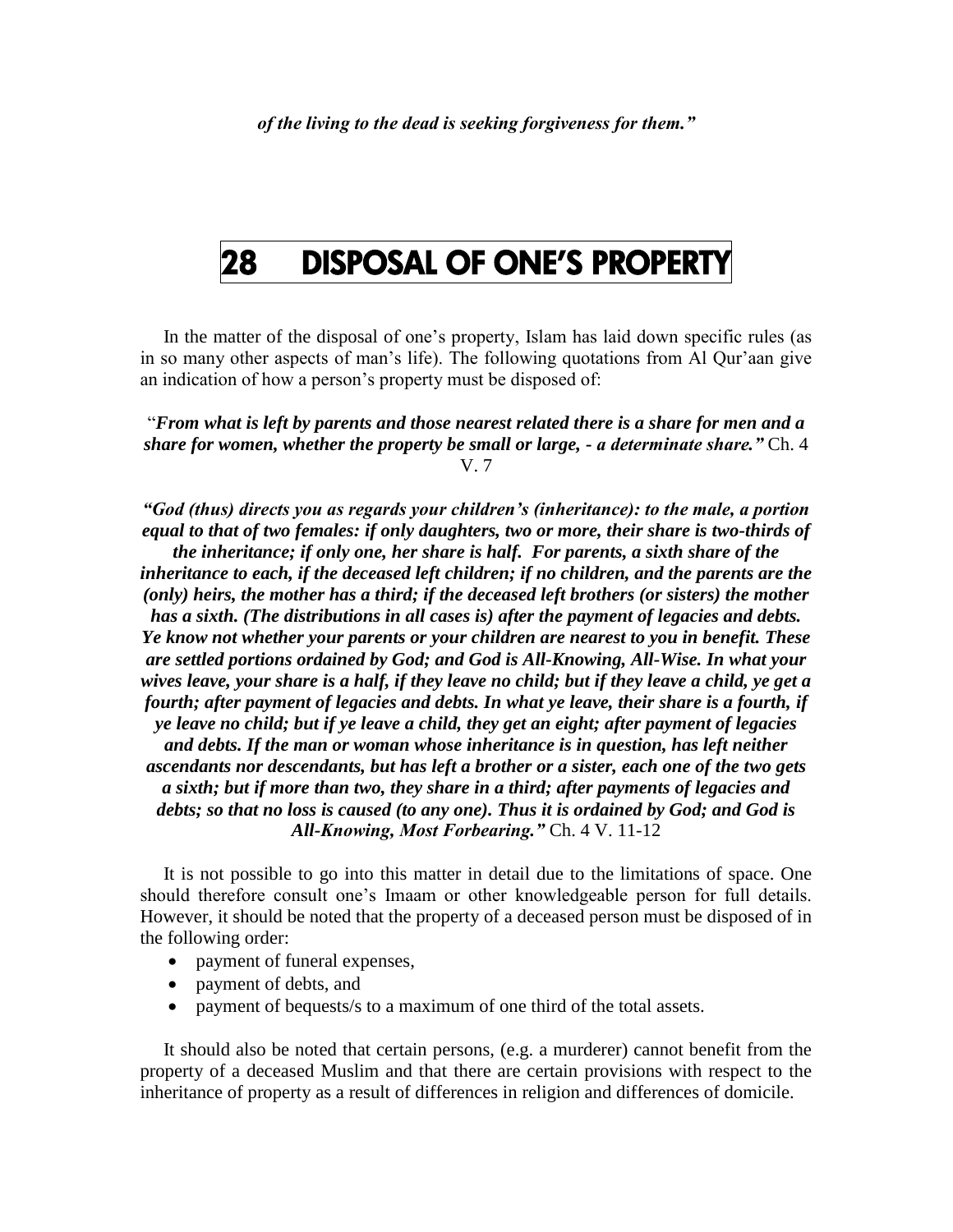## 29 MUSLIM/NON-MUSLIM RELATIONSHIP

*God forbids you not, with regard to those who fight you not for (your) Faith nor drive you out of your homes, from dealing kindly and justly with them: for God loveth those who are just.*

*"God only forbids you, with regard to those who fight you for your Faith, and drive you out of your homes, and support (others) in driving you out, from turning to them (for friendship and protection). It is such as turn to them (in these circumstances), that do wrong."* Ch. 60 V. 8-9

 The above verses show clearly that Muslims must deal "kindly and justly" with non-Muslims unless the latter seek to destroy Islam. If they are opposed to Muslims, then it is wrong for Muslims to be on friendly terms with them.

 Some persons refer to he verse quoted below to show that Muslims should not have friendly relations with non-Muslims under any circumstances:

*"O ye who believe! Take not the Jews and the Christians for your friends and protectors: they are but friends and protectors for each other. And he amongst you that turns to them (for friendship) is of them. Verily God guideth not a people unjust."* (Ch. 5 V. 54)

 It should be noted that the verse was revealed in connection with those who made war on the Muslims and is therefore conditional.

 However, even if the non-Muslims show hostility towards Islam, Muslims should bear in mind that some of them may become Muslims at some future date and thus treat them without undue hostility. In this connection Allaah says in Al Our'aan:

*"It may be that God will grant love (and friendship) between you and those whom ye (now) hold as enemies. For God has power (over all things); and God is Oft-Forgiving, Most Merciful."* (Ch.60 V.7)

And the Holy Prophet Muhammad (*S.A.W*.) said:

*"Hate your enemy mildly; he may become your friend one day."*

It must be pointed out that, in a Muslim state, the non-Muslims (*dhimmies*) enjoy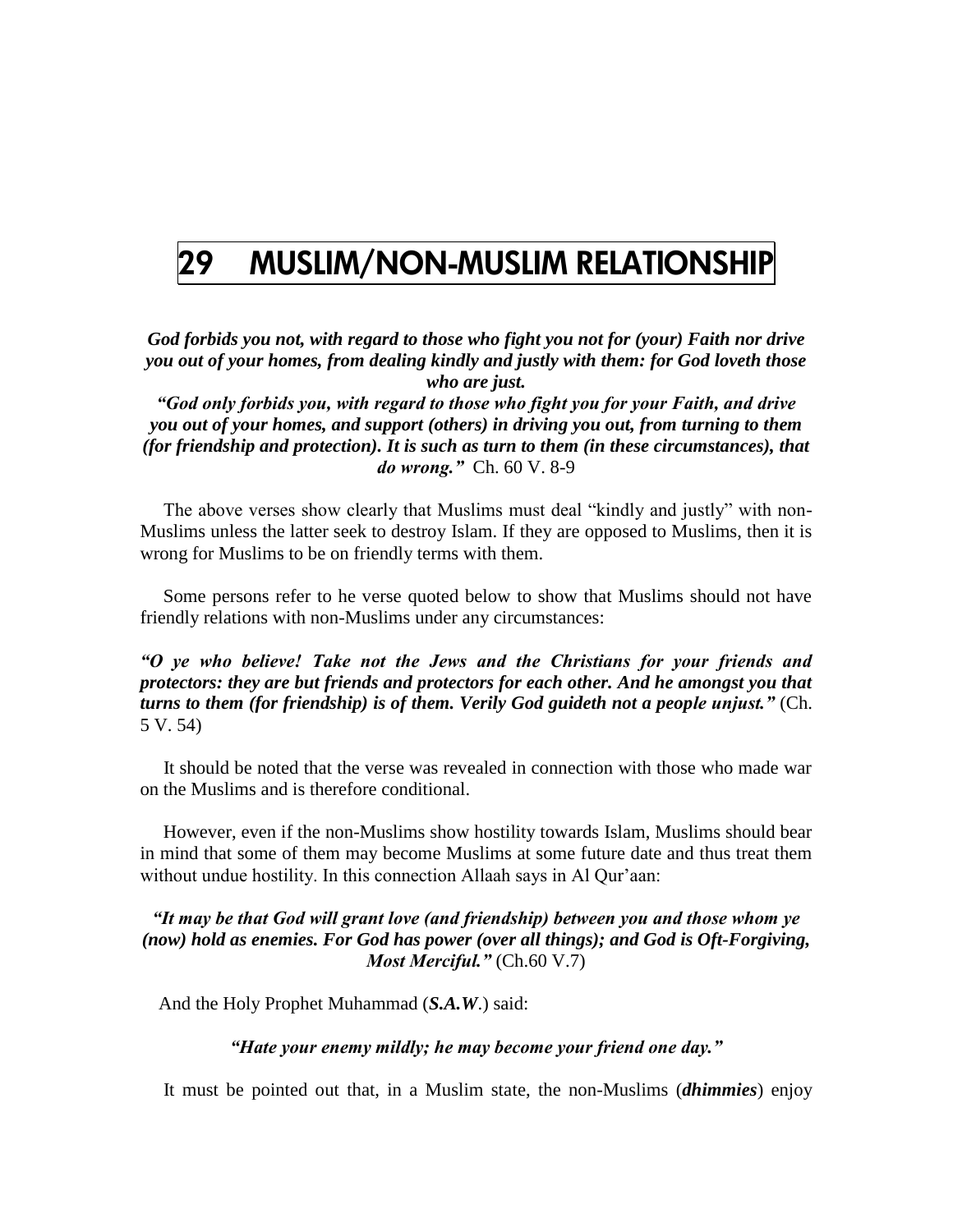special privileges according to *Shariah* (Islamic Law). They are guaranteed freedom of movement and religious worship, and freedom from external threats. In the event that the Muslim State goes to war the *dhimmies* can either chose to join the army, or to refrain from doing so. In the latter case they must pay a special tax called *Jizyah*.

## 30 'IDDAH–

## The period of waiting, by a woman, before re-marrying after the death of, or separation/divorce from, her husband.

 The term *"iddah* in *Shariah* (Islamic Law) means the period of time a woman must wait to re-marry after the death of her husband or after being separated/divorced from him. The "*iddah*, among other things, serves to protect the widow or divorcee as at the expiration of the period of the "*iddah* it will be known if the woman is pregnant for her former or deceased husband, as the case may be, or not. In the case of divorce proceedings, it also allows for conciliation between husband and wife before the divorce is made final.

The duration of *"iddah* depends on the particular circumstances and are as follows:

- a. In case the marriage is not consummated:- none;
- b. In the case of a pregnant woman: until the birth of the child;
- c. A widow four months and ten days (from the time the husband dies);
- d. A woman who is no longer menstruating three months; and
- e. A woman who is still menstruating three menstruations.

 There are certain restrictions on the movement, dress etc. of a woman during the period of "iddah. For example, she must not::

- wear ornaments, make-up and perfume,
- wear colourful or attractive clothing,
- leave the home except under certain special circumstances,
- cover her face (as the one who has adopted *Ihram* for performing the Hajj or Umrah).

 It is beyond the scope of this booklet to go into the restrictions in detail. The widow or the divorcee should accordingly seek advice on this matter from the Imam or other knowledgeable person.

The following are some injunctions taken from Al Qur'aan on the subject:

#### *"Divorced women shall wait concerning themselves for three monthly periods. Nor is it lawful for them to hide what God has created in their wombs, if they have faith in God*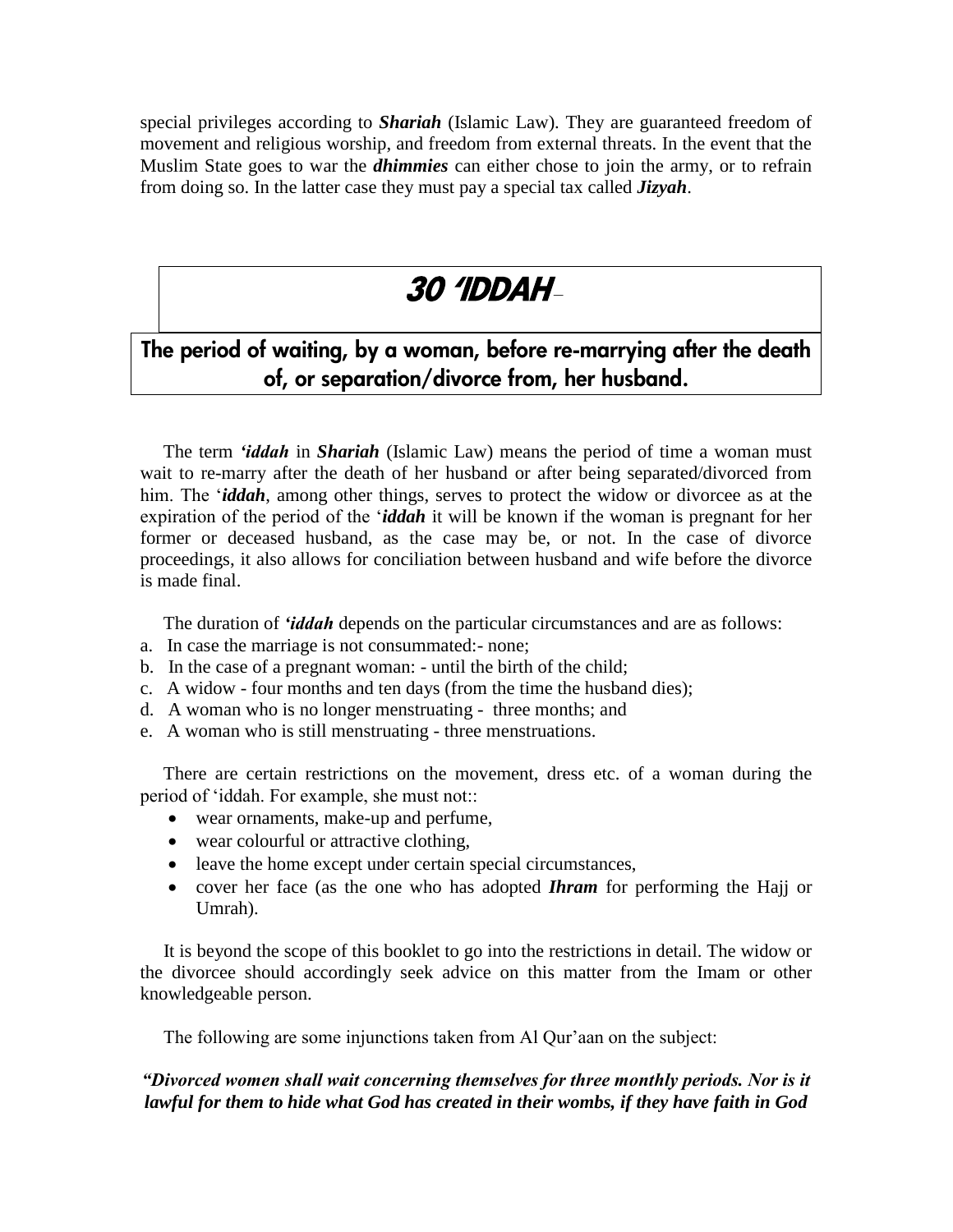*and the last day. And their husbands have the better right to take them back in that period, if they wish for reconciliation. And women shall have rights similar to the rights against them, according to what is equitable; but men have a degree (of advantage) over them. And God is Exalted in Power, Wise."* (Ch. 2 V. 228)

"*If any one of you die and leave widows behind, they shall wait concerning themselves four months and ten days: when they have fulfilled their term, there is no blame on you if they dispose of themselves in a just and reasonable manner. And God is well acquainted with what you do."* (Ch. 2 V. 234)

*"O ye who believe! When you marry believing women, and then divorce them before you have touched them, no period of "Iddat have ye to count in respect of them: so give them a present, and set them ffree in a handsome manner."* (Ch.33 V. 49)

*"O Prophet, when ye do divorce women, divorce them at their prescribed periods, and count (accurately) the prescribed periods, and fear God your Lord: and turn them not out of their houses, nor shall they (themselves) leave, except in case they are guilty of some open lewdness. Those are the limits set by God: and any who transgresses the limits of God, does (verily) wrong his own soul: thou knowest not if perchance God will bring about thereafter some new situation.*

*"Thus when they fulfil their term appointed, either take them back on equitable terms or part with them on equitable terms; and take for witnesses two persons among you, endued with justice, and establish the evidence (as) before God…."* (Ch.65 V. 1-2)

*"Such of your women as have passed the age of monthly courses, for them the prescribed period, if you have any doubts, is three months, and for those who have no courses (it is the same): For those who carry life (within their wombs), their period is until they deliver their burdens: and for those who fear God, He will make their path easy*." (Ch.65 V. 4)

# 31 *JIHAAD*

*"Those who believe, and suffer exile and strive with might and main, in God" s cause with their goods and their persons, have the highest rank in the sight of God: they are the people who will achieve (salvation).*" Al Qur'aan Ch. 9 V. 20

 *Jihaad* is an Arabic word and comes from the word *Al-Jahd*, which means "a struggle or striving" (Doi).

Prof. Syed Ali Ashraf defines "*Jihaad*" as: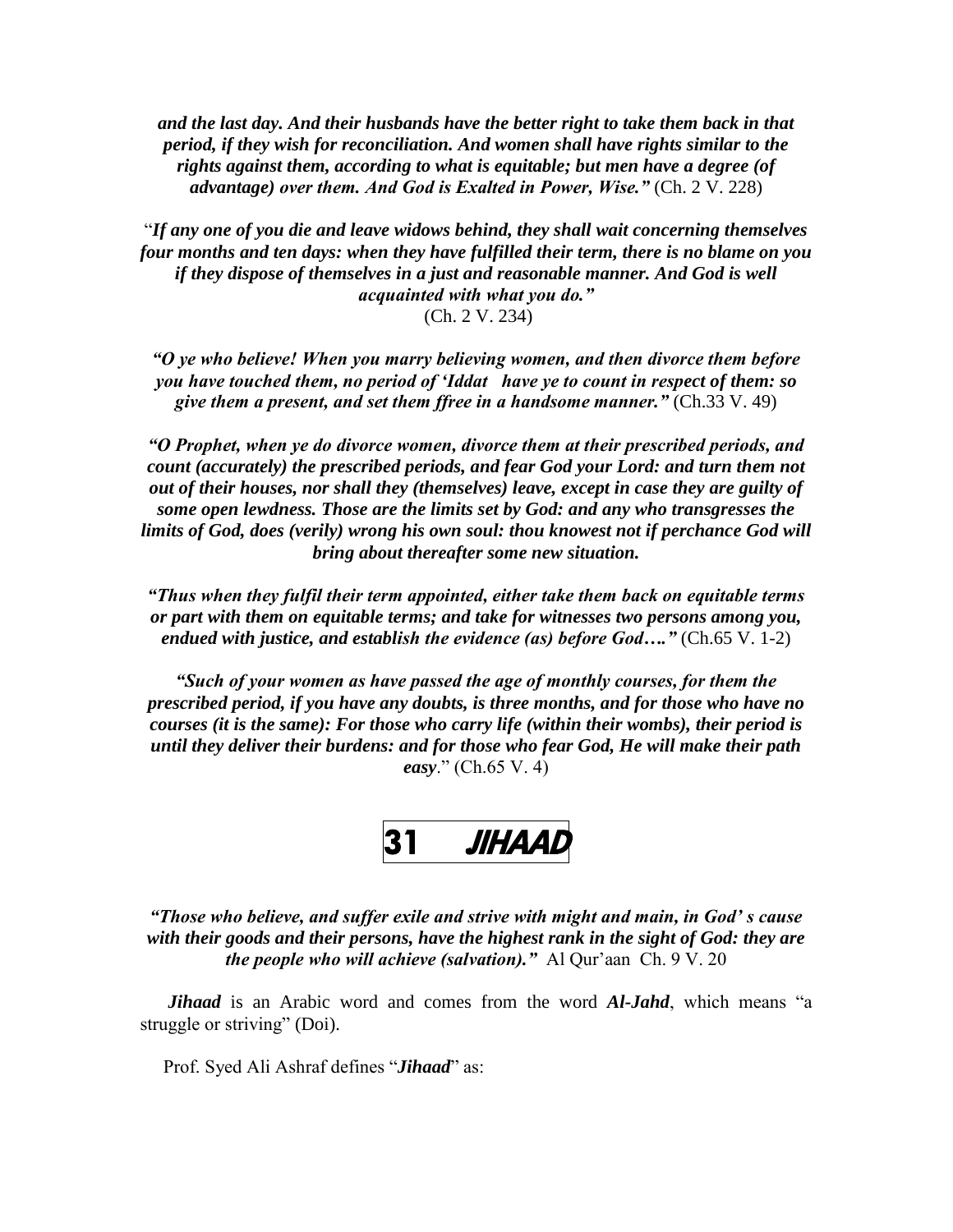#### *"Literally, effort or striving - a struggle in the path of Allaah (God). It is both an internal struggle aimed at self-purification and external, for the purification of the society."*

(A Glossary of Islamic Terms- The Islamic Academy, Cambridge, England)

 *Jihaad* may be either non-physical or physical in nature. The non-physical *Jihaad* is considered in Islam to be the "greater" *Jihaad*, while the physical is considered to be the "lesser".

#### **The Greater** *Jihaad*

 Satan is constantly present and endeavouring by all means to discourage or prevent man from performing the commands of Allaah. There is therefore a constant struggle (*Jihaad*) within him as he has to be fighting and striving to keep Satan at bay. In this connection, as they returned from one the their victorious battles, the Holy Prophet Muhammad (*S.A.W*.) told his companions:

*"We have returned from the lesser struggle to the greater struggle."*

*"What is this?"* **t**hey asked. The Prophet replied thus

#### "T*he Jihaad (struggling or striving against our nafs (baser) self. that is the Jihaad-I-Akbar (the greater struggle)".*

Commenting, Maulana Rumi (*R.A*.) says:

#### *"that is to say we were at war against formal adversaries: now we draw up our ranks against the armies of thought, so that good thoughts may defeat evil thoughts and drive them out of the kingdom of the body. This is indeed the greater struggle and the greater battle.*"

#### **The Lesser** *Jihaad*

 A Muslim also has the duty of fighting all evil forces in the society, such as drugs, alcoholism, immorality, etc. This must be done through non-violent means. A Muslim must not take the initiative in using force, but God gives him the right to protect himself if first attacked. This right was given when the Makkans continued to persecute the Muslims although they had migrated to Madinah in order to perform their religious obligations without fear. In this connection, Almighty Allaah says in the AlQur"aan:

"*To those against whom war is made, permission is given (to fight) because they are wronged; - and verily God is Most Powerful for their aid; - (they are) those who have been expelled from their homes in defence of right - (for no cause) except that they say, "Our Lord is God"..."*

(Ch. 22 V. 39-40)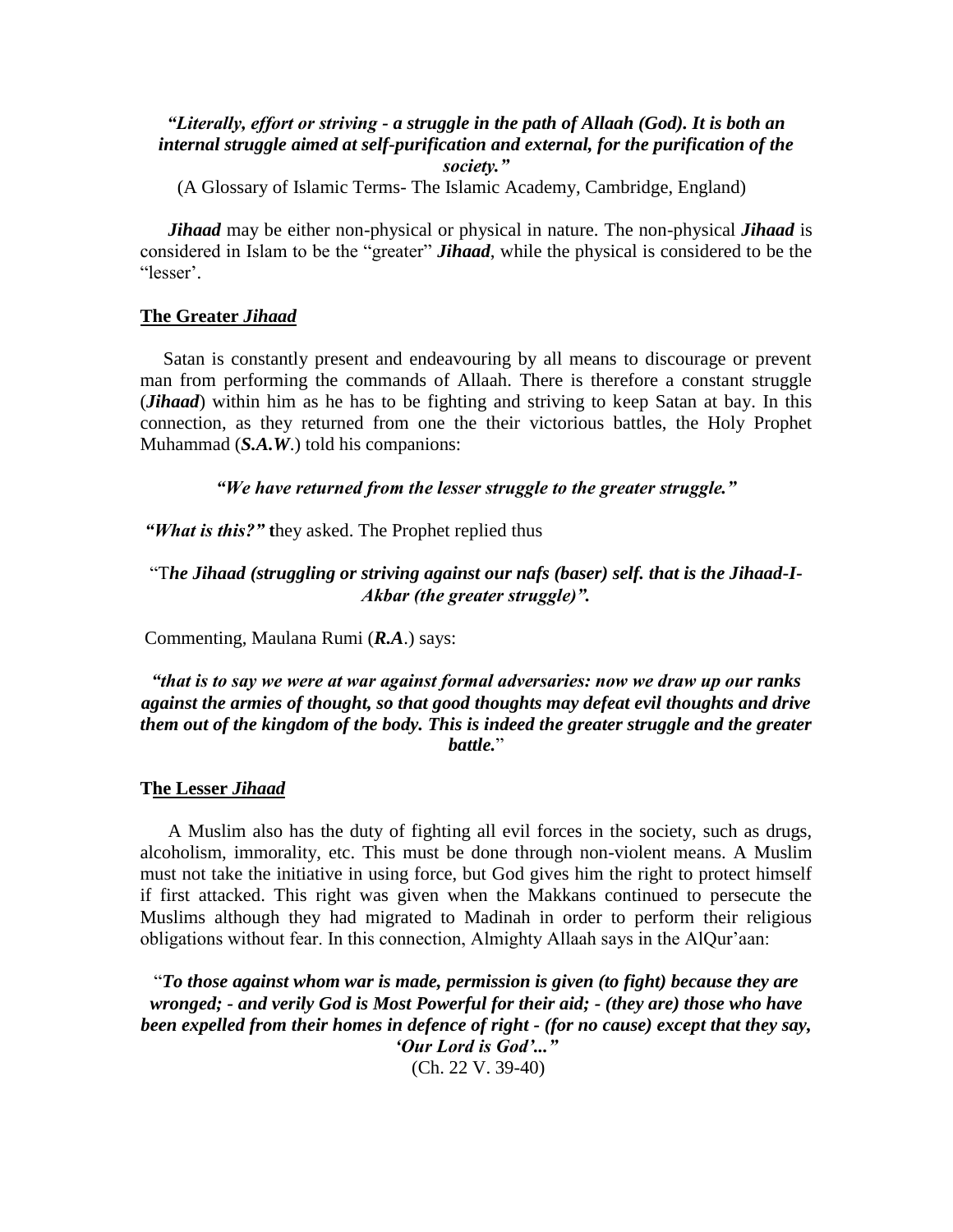If, however, the enemy ceases to fight, the Muslims must also do so for Allaah commands in Al Qur"aan:

*"But if they cease, God is Oft-Forgiving, Most Merciful."* (Ch. 2 V.192)

 This physical *Jihaad* is, in the words of the Holy Prophet (*S.A.W*.), "*the lesser Jihaad".*

 Prof. Syed Ali Ashraf in his book entitled "Islam: Teacher"s Manual" puts the matter succinctly when he wrote:

*"Jihaad is a moral struggle against the forces of evil. This internal struggle is expressed externally through verbal and intellectual protestation and by fighting against evil forces. But when Muslims are physically attacked because they profess Islam, physical struggle against evil forces is permitted. One cannot resort to arms for political, economic, territorial or national gains, but Muslims can fight for victory for the truth when there is aggression against truth. Muslims gladly lay down their lives then because they believe in the reward that will be theirs in heaven.*

*"Even this fighting is restricted by the Qur"aan by allowing the use of force in retaliation or reprisal to the extent and nature of the aggression committed."*

Finally, the Holy Prophet Muhammad (*S.A.W*) stated:

*"Fulfil the obligations for this is the best Jihaad (striving in the way of Allaah), renounce the prohibitions for this is the best Hijra (migration) and mention the names of Allaah for you can do nothing better than engage much in the praise of Allaah."*

# 32 SPECIAL MASAAJID

"*Drive no camels except to three mosques - the Sacred Mosque, the remote mosque (of Jerusalem) and this mosque of mine."* (The Holy Prophet Muhammad -*S.A.W*.)

 There are three sacred shrines in Islam. These are, in order of importance, *Masjid al Haram* in Makkah, *Masjid Al Nabawi* in Madinah and *Masjid-ul-Aqsa* in Jerusalem. In addition there are two other of special importance, namely *Qubaa Masjid* and *Masjid Al Qiblatain.*

#### *MASJID AL HARAM* **(THE SACRED** *MASJID***)**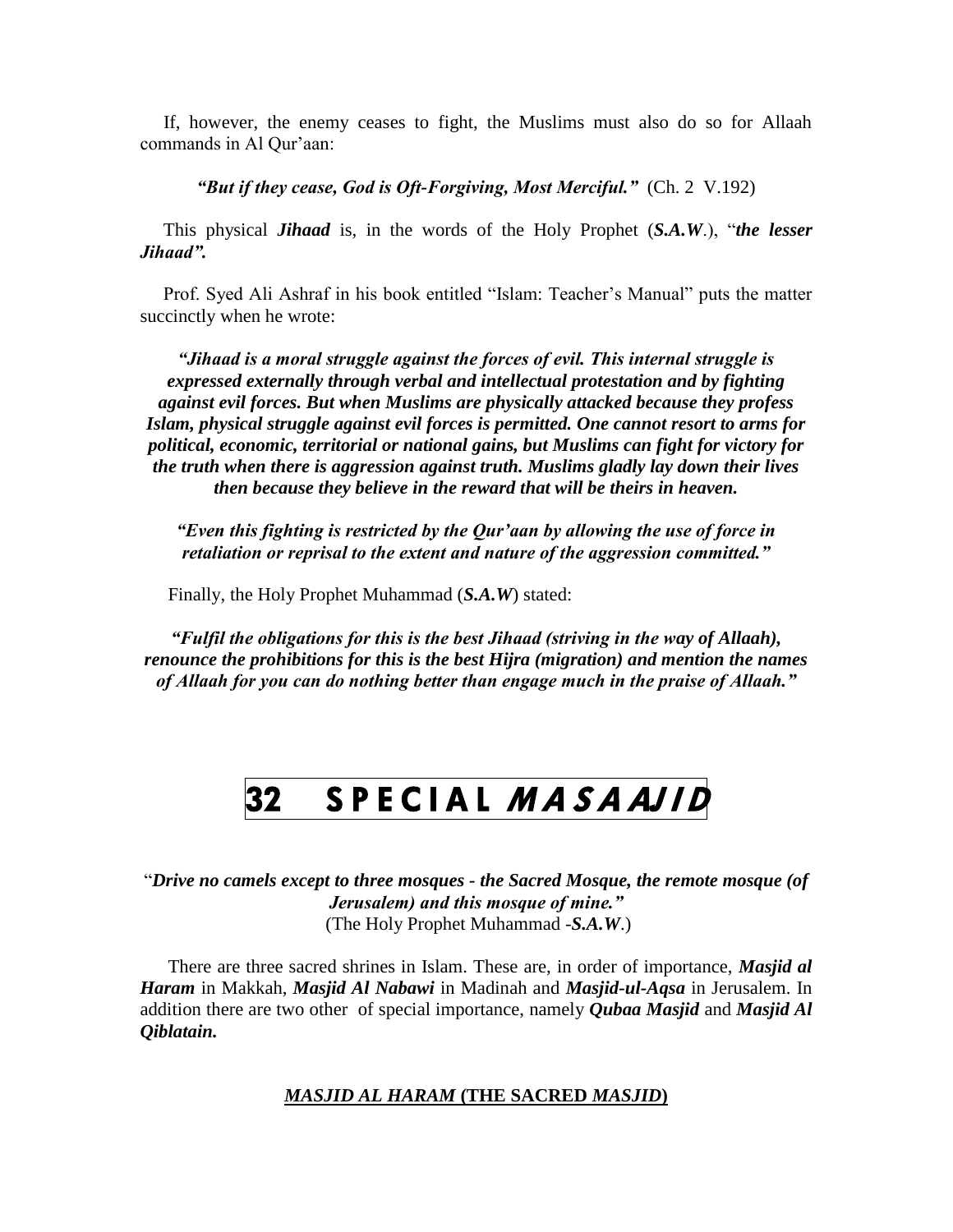*Masjid al Haram* is the most sacred shrine for Muslims. It is also the foremost of the three *masaajid* for which a Muslim may set out. It is situated in Makkah Al Mukarammah. There are only two other shrines, namely, *Masjid Al Nabawi* in Madinah and *Masjid-ul Aqsa* in Jerusalem. The reward for performing salaat in *Masjid al Haram* is 100,000 times that obtained for performing at one"s home.

 *Masjid al Haram* consists of the following:

#### **The Mataaf**

This is a paved, uncovered area and is the main place for performing *tawaaf*, (circumambulation of the Holy Ka"aba). *Salaat* is also read on it.

#### **The** *Masjid* **Proper**

This is on the periphery of the *Mataaf*. It has been extended and renovated from time to time and is now a two-storey building with a flat roof. The *masjid* can accommodate over half a million worshippers. It must be noted however that during the Hajj season the *masjid* is unable to accommodate all the worshippers. As a result tens of thousands of pilgrims are forced to read *salaat* on the streets surrounding the masjid. *Hijr Ismaa-"iil*

This is a small space in the courtyard near the north-western side of the Holy Ka"aba. It is separate from the Holy Ka"aba and marks the places where Hazrat Ismaa-"iil (*A.S*.) and his mother, Haagar, were buried.

#### *Muqam-e-Ibraahiim* **(the Station of Ibraahiim** *A.S***.)**

This is the stone which Prophet Ibraahiim (*A.S*.) mounted from time to time while constructing the Holy Ka"aba. The print of one of his feet is on this stone, which lies in the *Mataaf*, a few yards from the Holy Ka"aba.

#### *Zam Zam* **House**

This building houses outlets for water from the spring known as Zam Zam. This spring has been in existence since the time of Prophet Ibraahiim (*A.S*.). and has been a constant source for water for the millions of pilgrims who visit the Holy Ka'aba every year.

#### **The** *Masa"a*

This is the place between the two small hills Safa and Marwa by the side of the *Masjid* round the Holy Ka"aba. It was between these two hills, now covered with a two-storey building, that Haagar ran seeking water for her young babe Ismaa"iil (*A.S*.) when the well of Zam Zam started gushing forth water. Persons performing the Hajj and Umrah must run seven times between these mounts. In this connection.Almighty Allaah says in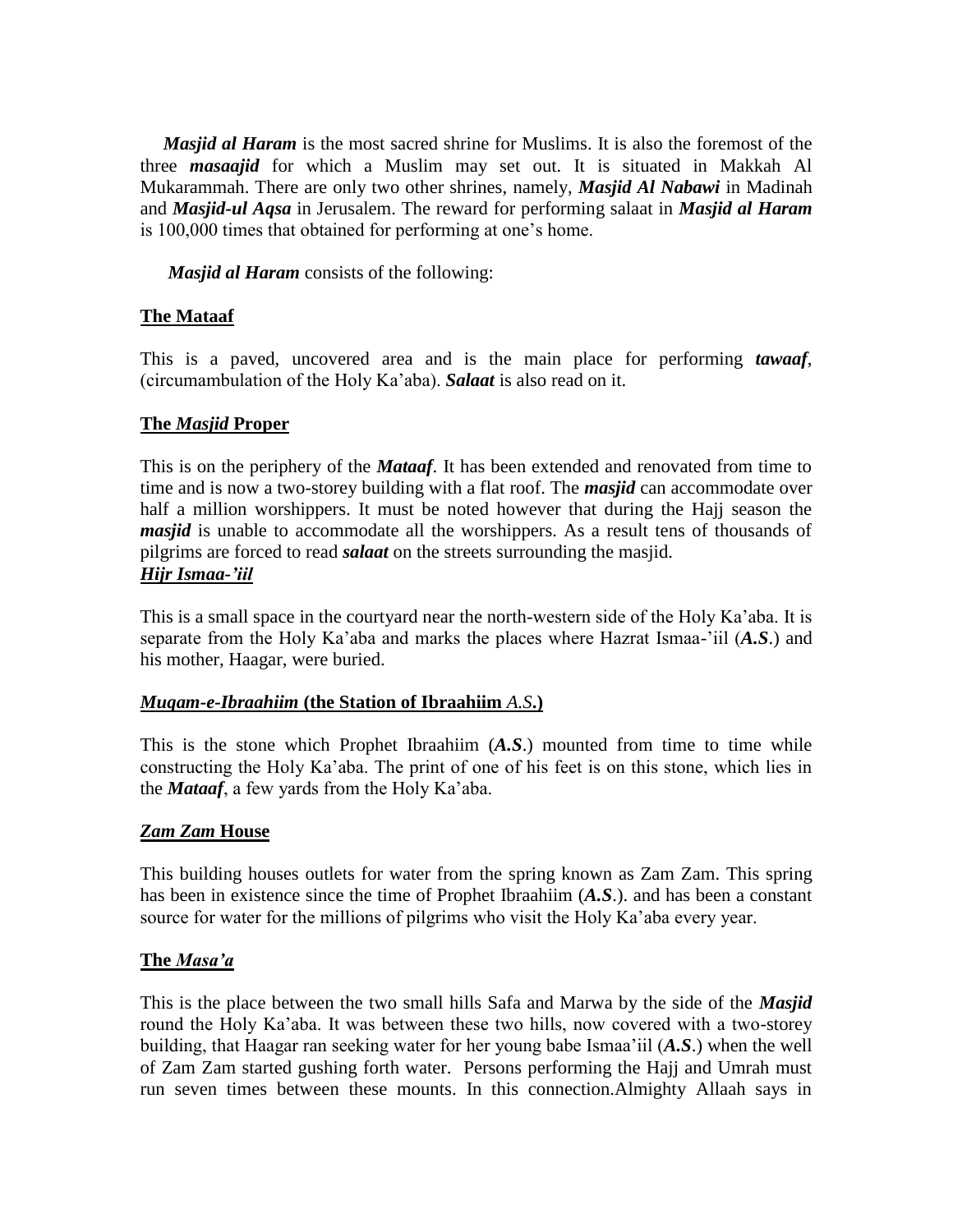Chapter 2 Verse 158 of Al Qur"aan:

#### "*Behold! Safa and Marwa are among the Symbols of God. So if those who visit The House in the season or at other times, should compasx them round, it is no sin in them*…."

#### **The Holy Ka"aba**

The Holy Ka"aba is the first house built for the worship of Almighty Allaah. In this connection Almighty Allaah says in Al Qur"aan:

#### *"The first House (of worship) appointed for men was that at Bakka; full of blessing and of guidance for all kinds of beings;* In it are Signs manifest, (for example) the Swtation of Abraham: whoever enters it *attaissecurity; pilgrimage thereto is a duty men owe to God - those who can afford the journey, but if any deny faith, God stands not in need of any of His creatures."* Ch. 3 V. 96-97

The Holy Ka"aba is also referred to in Al Qur-aan as *Baitul Atiq* - ;the Ancient House – (Ch. 32 Verse 29 and *Baitul Ma"mur* –a House of Frequent Visit –(Ch. 52 Verse 14). It is a near cube-shaped building standing in the near centre of the Courtyard and each of its four corners face one of the points of the compass.

All Muslims, refgardless of what part of the world in which they live, turn in the direction of the Holy Ka"aba when offering *salaat* (prayer). It must be emphasized that Muslims do not worship the Holy Ka"aba but only face its direction when offering the *salaat*. One must face somewhere while praying, and facing the Holy Ka"aba symbolizes not only the unity of Muslims throughout the world but also the Islamic concept of *Tauhiid* (Unity of Almighty Allaah).Those who have been fortunate to read salaat in the Holy Ka"aba must remember the concentric lines of worshippers offering their prayers around it in the courtyard. Extend this, therefore, to Muslims all over the world and envisage the concentric lines of Muslims around the world.

The Holy Ka"aba was originally built by Prophet Adam (*A.S*) but this structure was destroyed during the Great Flood during the time of Prophet Nuuh (Noah) *A.S*, Some four thousand five hundred years ago, Almighty Allaah instructed Prophet Ibraahiim (*A.S)*. to rebuild the structure and directed him where to find it. In this connection, Almighty Allah says in Ch. 22 V, 26 of Al Qur-aan:

#### *" Behold! We gave the site to Ibraahiim, of the Sacred House, saying: Associate not anything (in worship) with Me, and sanctify My House, for those who compass it round, or stand up, or bow, or prostrate themselves (therein in prayer)"*

Prophet Ibraahiim (*A.S*.) accordingly rebuilt the Holy Ka"aba and was assisted by his son Isma-iil in this respect. During the course of the construction Hazrat Ibraahiim (*A.S*.) sent Isma-iil to get a suitable stone to lay in lthe eastern corner of the building. Isma-iil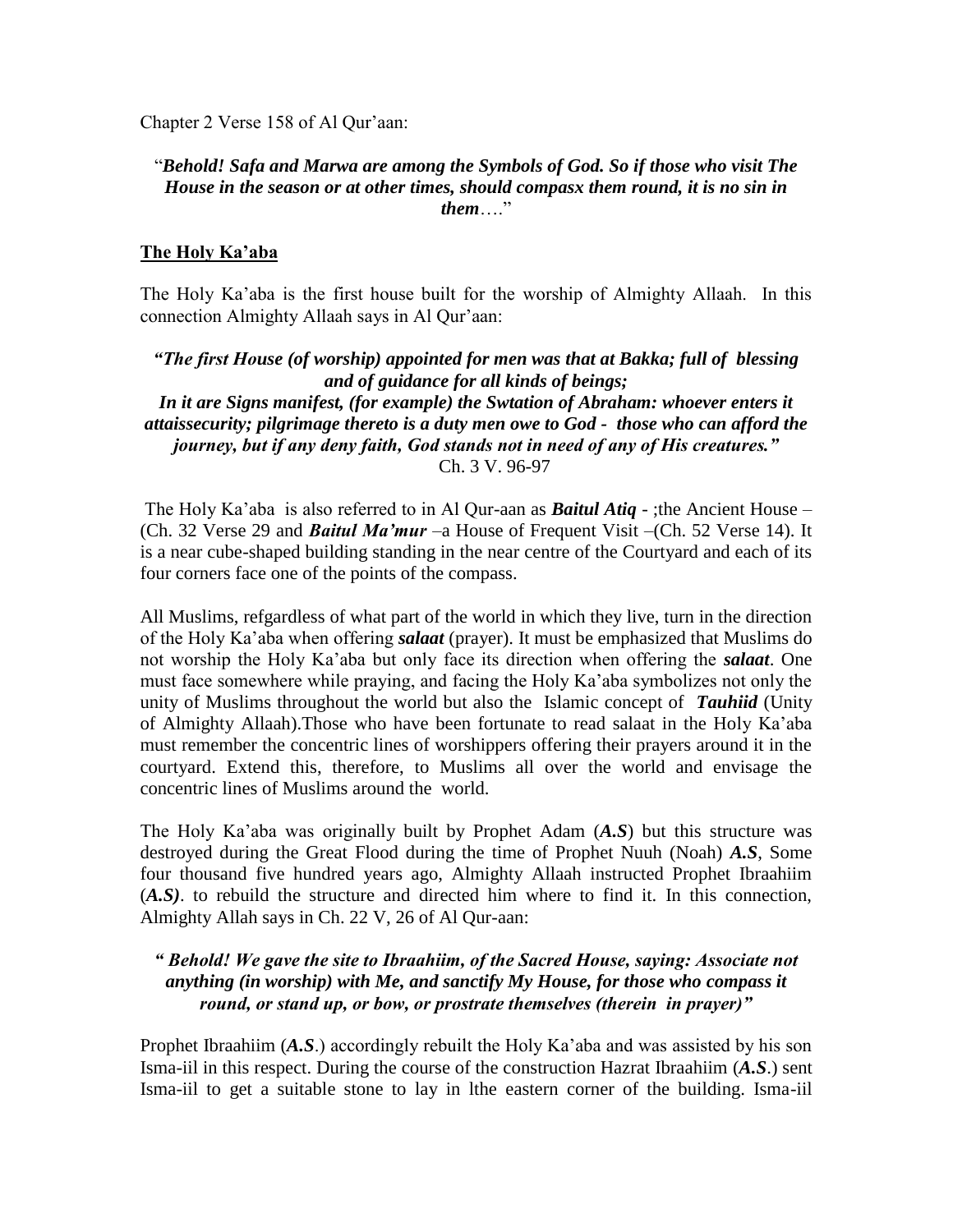accordingly proceeded to the nearby hill of Abu Qubays and there met an angel who gave him a stone to take to his father. Of this stone the Holy Prophet Muhammad (*S.A.W*.) said that:

#### *"it desended from Paradise whiter that milk, but the sins of the lsons of Adam made it black."*

This stone l\is called "*Al Hajar al Aswad*" (the Black Stone) and is embedded in the eastern corner of the building. It is about twelve inches in diameter and is surrounded by a silver border.. It is the point from which the *"tawaaf"* (circumambulation) of the Holy Ka"aba commences.

After the Holy Ka"aba was rebuilt Almighty Allaah instructed Prophet Ibraahiim (*A.S*.) to institute the Hajj (pilgrimage) in the following words:

#### "*And proclaim the pilgrimage among men: they will come to thee on foot and (mounted) on every kind of camel, lean on account of journeys through deep and distant mountain highways;*

*Thatlthey may witness the benefits (provided) for them, and celebrate the name of Allaah, through the days appointed over the cattle which He has provided for them (for sacrifice): then eat ye thereof and feed the distressed ones in want."*

The Holy Ka"aba has been renovated and restored over the centuries. As it stands today, the building rests on a marble base and measures 40 feet in length, 35 feet in width and 50 feet in height. It is constructed of grey stone, cut from the hills of Makkah. The interior of the building is empty, except for three wooden pillars, which support the roof, and the silver lamps hanging from the roof. *Salaat* is not usually read inside it. There is only one entrance into the building.

The Holy Ka"aba is draped witrh a *Kiswah* (apparel), which is made of black silk. A 34 inch (94 cm) belt runs around the bottom of the upper third of the *Kiswah*. Qur-aanic verses are inscribed with gold-coated silver threads on this belt. Certain verses of Al Quraan are also inscribed below the belt and on the corners of the *Kiswah*.

## *MASJID AL NABAWI* **(THE HOLY PROPHET"S**  *MASJID***)**

 *Masjid Al-Nabawi* is one of the three sacred *masaajid* in Islam (the other two being *Masjid al Haram* in Makkah and *Masjid al-Aqsa* in Jerusalem). It is also one of the three *masaajid* for which a Muslim may set out (*Masjid al Haram* and *Masjid al Aqsa* being the first and third, respectively).

 The *Masjid* is situated in Madinah and was the second to be constructed in the history of Islam. It was built by the Holy Prophet Muhammad (*S.A.W*.) and his companions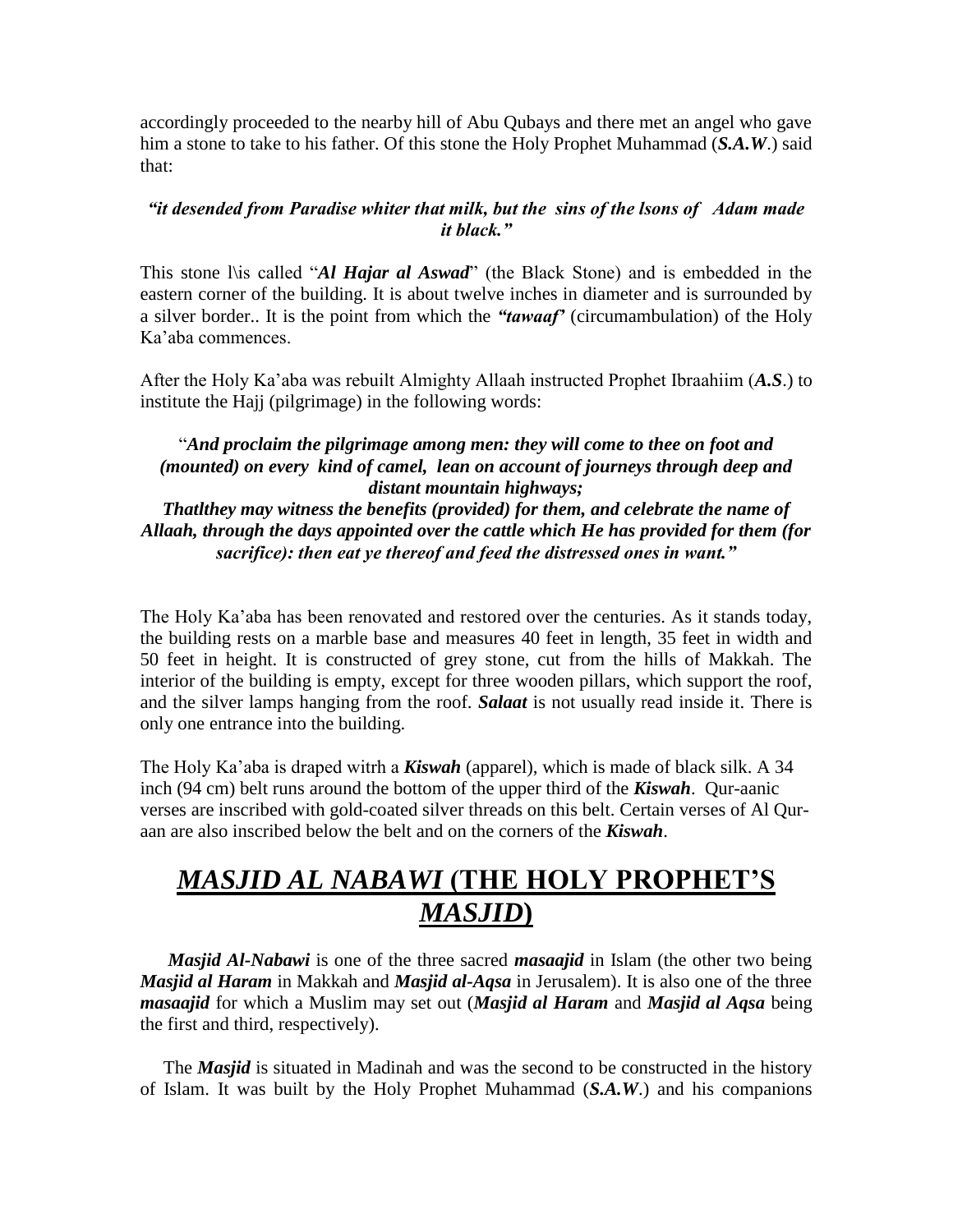shortly after the Holy Prophet (*S.A.W*.) migrated to that city, which was then called Yathrib.

 The Holy Prophet"s quarters were constructed adjoining the *masjid* and he is buried there. The now extended *masjid* includes the Holy Prophet's grave, and those of the first *Khaliifaa"* (Hazrat Abu Bakr As-Siddique (*R.A*.), who is buried next to him), and also that of the second *Khaliifaa"* (Hazrat Umar Al-Faaruuq (*R.A*.).

 The original *masjid* has been renovated, extended and refurbished over the centuries. Very extensive expansion has taken place over the last three decades and the **masjid** proper can now accommodate about 270,000 worshippers.

 The reward for performing *salaat* in *Masjid al Nabawi* is equivalent to 50,000 times that obtained for reading in one"s home. In addition to performing *salaat* in the *masjid* one should note the following sayings of the Holy Prophet (*S.A.W*.) and act accordingly:

- One who visits my grave, my intercession for him becomes obligatory.
- One who performs *Hajj* and visits my grave after my lifetime it is like he has visited me in my lifetime.
- One who performs *Hajj* and does not visit my grave, he remains unfaithful towards me.
- One who offers forty consecutive *salaat* in my *masjid* will have immunity from hell.

### *MASJID –UL-AQSA*

 This *masjid* is also called *Bait-ul Muqaddas* (the Holy Home) and *Al* S*aqrah* (the Rock). It is located in Jerusalem and is the third of the three *masaajid* for which a Muslim may set out. It was built by Prophet Sulaiman (Solomon) *A.S*. The term "furthest" is used in describing it as it was once the most westerly place of worship known to the Arabs.

 The *masjid* was the first *Qiblah* for Muslims until the command from Almighty Allaah came in the year 2 *A.H*. to turn in the direction of the Holy Ka"aba in Makkah when reading *salaat*. (See *Masjid Al Qiblatain* below).

 The Holy Prophet (*S.A.W*.) ascended to heaven from this *masjid* on the occasion of his Mir'aaj.

### **QUBAA MASJID**

Almighty Allaah refers to *Qubaa Masjid* in Al Qur'aan as follows:

" *There is a mosque whose foundation was laid from the first day on piety; it is more worthy of thy standing forth (for prayer) therein. In it are men who love to be purified:*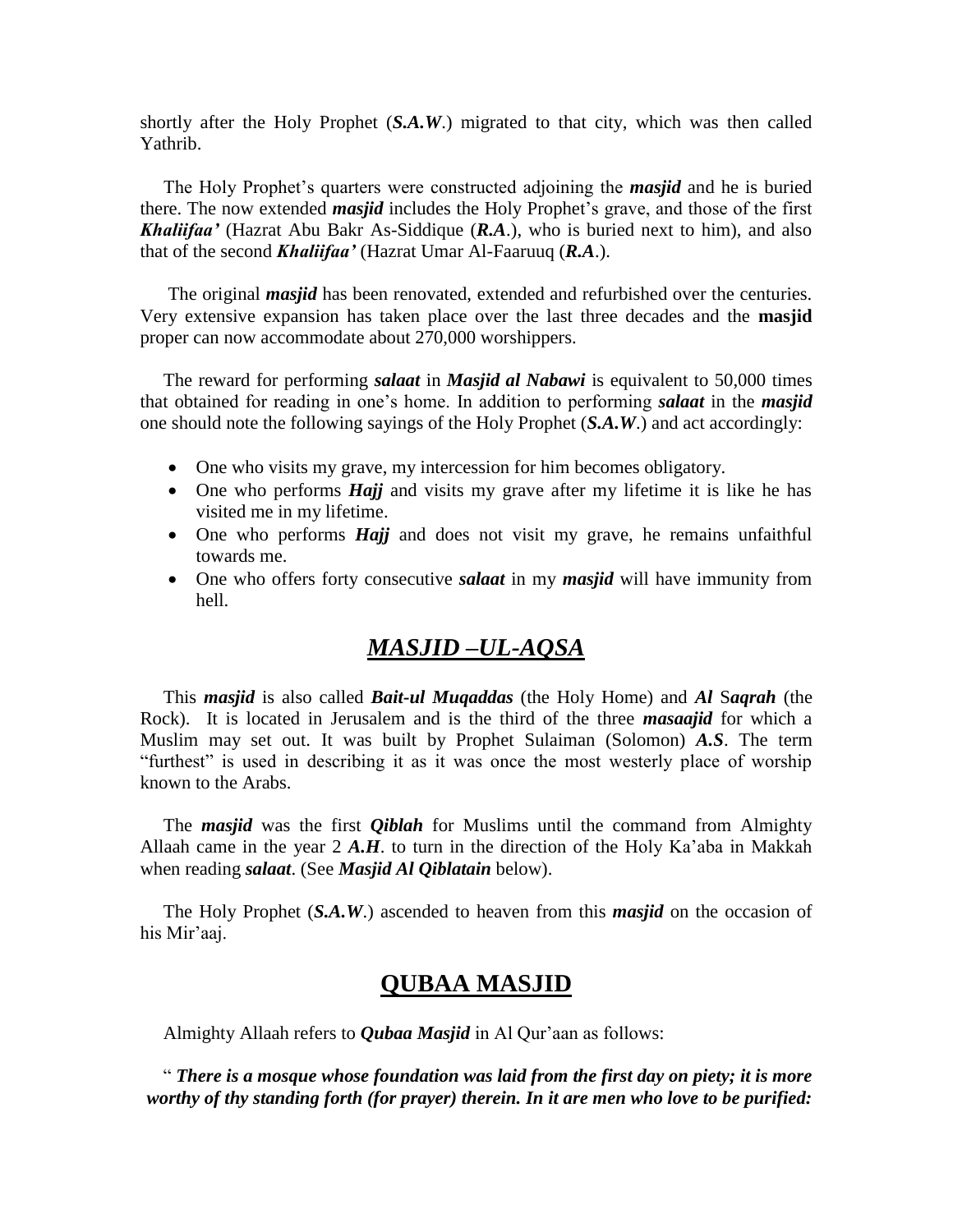*Qubaa Masjid* was the first *masjid* to be constructed by the Holy Prophet Muhammad (*S.A.W*.). Qubaa is now a suburb of Madinah. The foundation of the *masjid* was laid by the Holy Prophet Muhammad (*S.A.W*.) during the four days he spent in Qubaa, before entering Madinah proper, on the occasion of the *Hijrah*. This *masjid* is referred to as the *masjid* of "Piety" (*Taqwa*) and the *masjid* of the "Power of Islam" (*Quwat ul-Islam*).

### *MASJID AL QIBLATAIN*

*Masjid Al Qiblatain* is situated in Madinah and is distinguished by the fact that there are two *qiblahs*. At the inception of Islam the *qiblah* for Muslims was *Masjid ul-Aqsa* in Jerusalem, and Muslims accordingly faced that direction when offering *salaat*. However, one day in the year 2 *A.H*. while the Holy Prophet (*S.A.W*.) was offering *Zuhr salaat* in this *masjid*, he received the command from Almighty Allaah halfway through the prayer to change direction to the Holy Ka"aba. He accordingly shifted to face that direction in obedience to the command. A second *mihraab* (niche) was subsequently built in the direction of the Holy Ka"aba but the first was left intact. This *masjid* has also been extended and refurbished from time to time.

## **33 THE TWO SACRED CITIES**

### **MAKKAH AL-MUKARRAMAH and MADINAH AL-MUNAWARRAH**

#### **MAKKAH AL- MUKARRAMAH (The City of Knowledge)**

#### *"For me, I have been commanded to serve the Lord of this City, Him who has sanctified it and to whom (belong) all things: and I am commanded to be of those who bow in Islam to God's Will-"* Al Qur'aan Ch. 27 V. 91

 The Holy City of Makkah owes its sanctity to the fact that the *Masjid al Haram* and the Holy Ka"aba are situated within its boundaries. The Holy Prophet Muhammad (*S.A.W*.) said of the City:

*"Allaah made this city sacred since He created the heavens and the earth."*

On one occasion the Holy Prophet (*S.A.W*.) addressed Makkah thus:

#### *"By Allaah, thou art certainly the chosen land of Allaah and the dearest land of Allaah in Allaah"s sight."*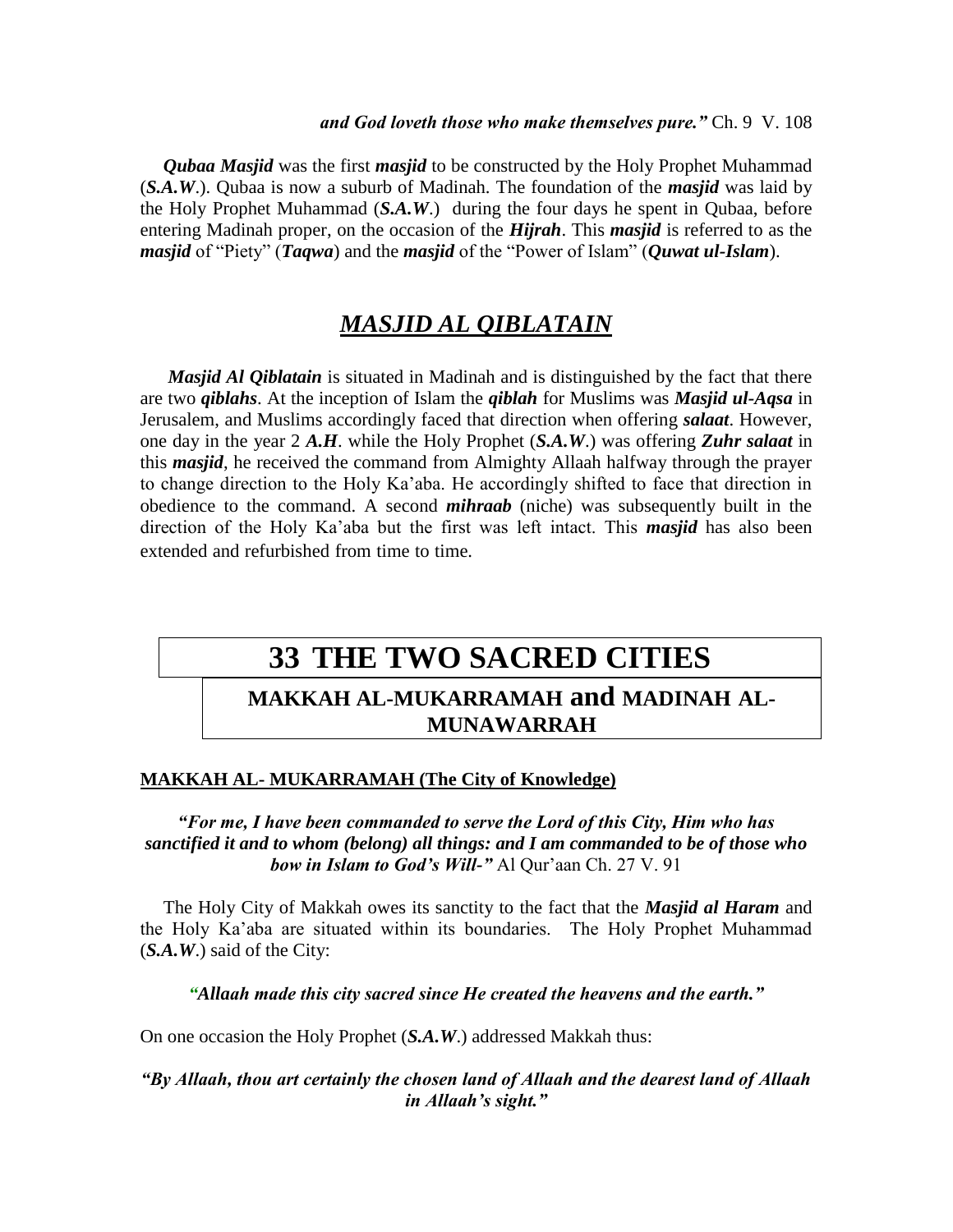And Prophet Ibraahiim (*A.S*.) prayed as follows:

*"O my Lord! Make this city one of peace and security: and preserve me and my sons from worshipping idols.*

*"O my Lord! They have indeed led astray many among mankind; he then who follows my (ways) is of me, and he that disobeys me,- but Thou art indeed Oft-Forgiving, Most Merciful.*

*"O our Lord! I have made some of my offspring to dwell in a valley without cultivation, by Thy Sacred House; in order, O our Lord, that they may establish regular Prayer;: so fill the hearts of some among men with love towards them, and feed them with Fruits, so that they may give thanks.*" Al Qur'aan Ch. 14 V. 35-7

 Allaah forbade the entry of non-Muslims in that city as the following verse of Al Qur"aan shows:

*"O ye who believe! Truly the Pagans are unclean; so let them not, after this year of theirs, approach the Sacred Mosque. And if ye fear poverty, soon will God enrich you, if He wills, out of His Bounty, for God is All Knowing, All-Wise."* Ch. 9 V. 28

 The city has also been made secure against aggression by non-Muslims, for Almighty Allaah says in Al Qur"aan:

"*By the Fig and Olive, and the Mount of Sinai, and this City of security...."* Ch.95 V. 1- 3

 Almighty Allaah ;has made the city has been made both sacred and secure and the following are prohibited:

- Killing or fighting, except in self-defence.
- Hunting or killing animalls, except for Qurbaani (sacrifice).
- Cutting plants and trees.
- Uprooting grass.
- Generally, doing anything which is injurious to life, whether it be that of man, animal, plant etc.
- Bearing arms.
- Frightening anyone.
- Hoarding or monopolizing food.

#### *MADINAH AL MUNAWARRAH* **(the City of Light)**

 Madinah was called Yathrib at the time of the Holy Prophet (*S.A.W*.). With the advent of Islam its name was changed to Madinah al Munawarrah (the City of Light). It is however commonly referred to as Madinah.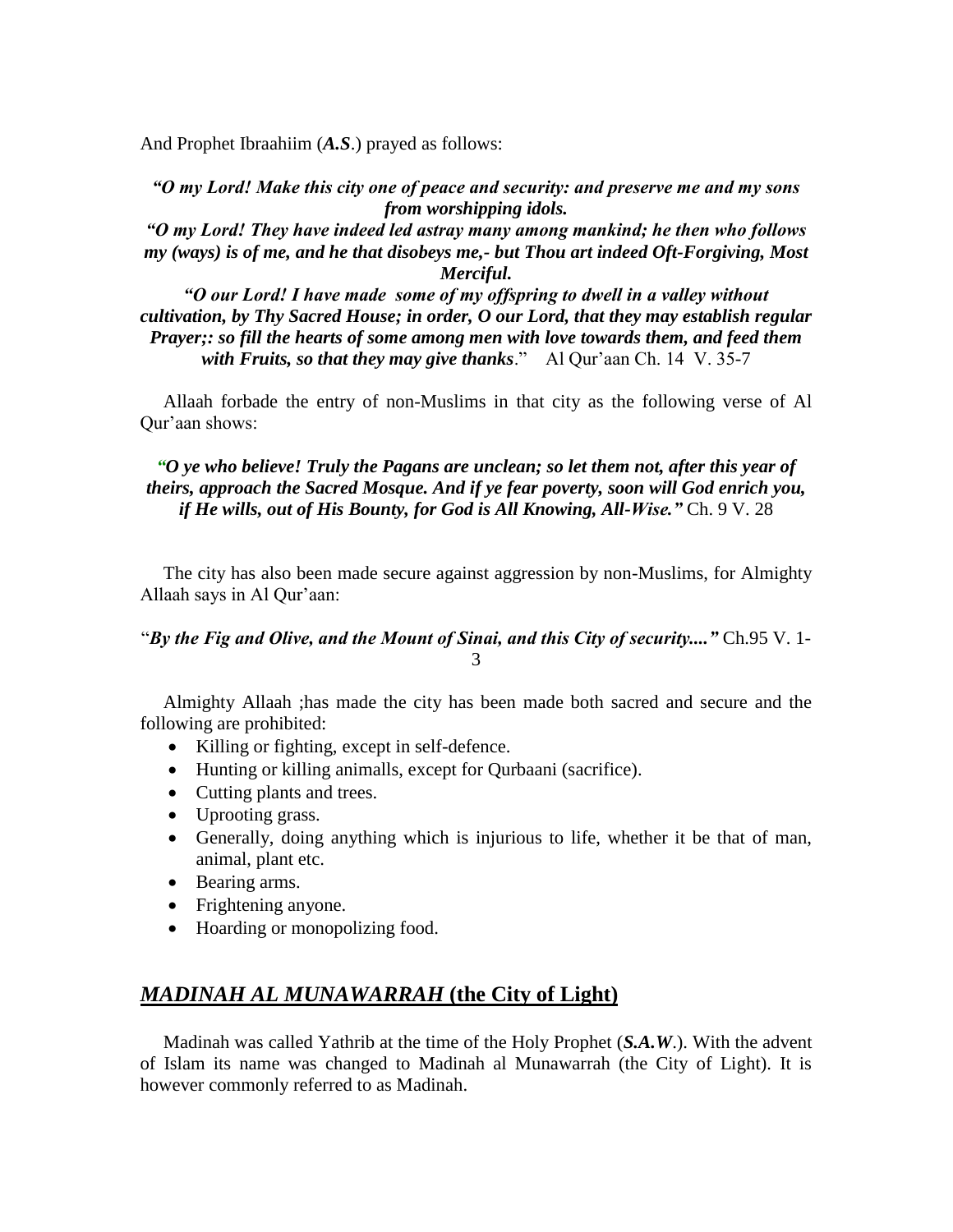Muslims have been commanded by the Holy Prophet Muhammad (*S.A.W*.) to respect both the city and its inhabitants. In the fruits, dates and dust of the city are cures for diseases. The city will stand as an intercessor for anyone who keeps its honour, or any who dies in it, or who bears its hardships and trial. In addition, this Sacred City is guarded by angels and is also safe from epidemics and Dajjal.

Of the city, the Holy Prophet Muhammad *(S.A.W*.) said:

#### "*Nobody shall bear the trials and hardships of Madinah out of my followers but I shall become for him an intercessor on the Resurrection Day."*

#### And again:

#### *"Verily Abraham sanctified Makkah and he made it sacred but I have sanctified Madinah, making unlawful what is between its surroundings, not to shed blood therein for fighting and not to tear a tree except for forage*."

In this city are:

- 1. *Masjid Al-Nabawi* the Holy Prophet Muhammad"s (*S.A.W*.) *Masjid.*
- 2. *Jannat-ul Baqiy* the well -known cemetery in which many of the companions of the Holy Prophet (*S.A.W*.) and the early martyrs are buried.
- 3. The Holy Prophet Muhammad"s tomb, which is situated within the extended *Masjid Al-Nabawi.*
- 4. *Qubaa Masjid*, which was the first *masjid* to be constructed in the history of Islam.

## 34 THE ECONOMIC SYSTEM: Some Notes

"*Say: Who hath forbidden the beautiful (gifts) of God, which He hath produced for His servants, and the things, clean and pure, (which He hath provided) for sustenance? Say: They are, in the life of this world, for those who believe, (and) purely for them on the Day of Judgement. Thus do We explain the Signs in detail for those who understand."*

Al Qur"aan Ch. 7 V. 32

 Islam is a complete way of life for man in all aspects of his life. It adopts a middle course, prohibiting man from being an extremist by either depriving himself entirely of the good things in this life or devoting himself entirely to worldly matters. Almighty Allaah enjoins in Ch. 28 Verse 77 of Al Qur-aan:

*"But seek, with the wealth which God has bestowed on thee, the Home of the Hereafter, nor forget thy portion in this World: but do thou good, as God has been*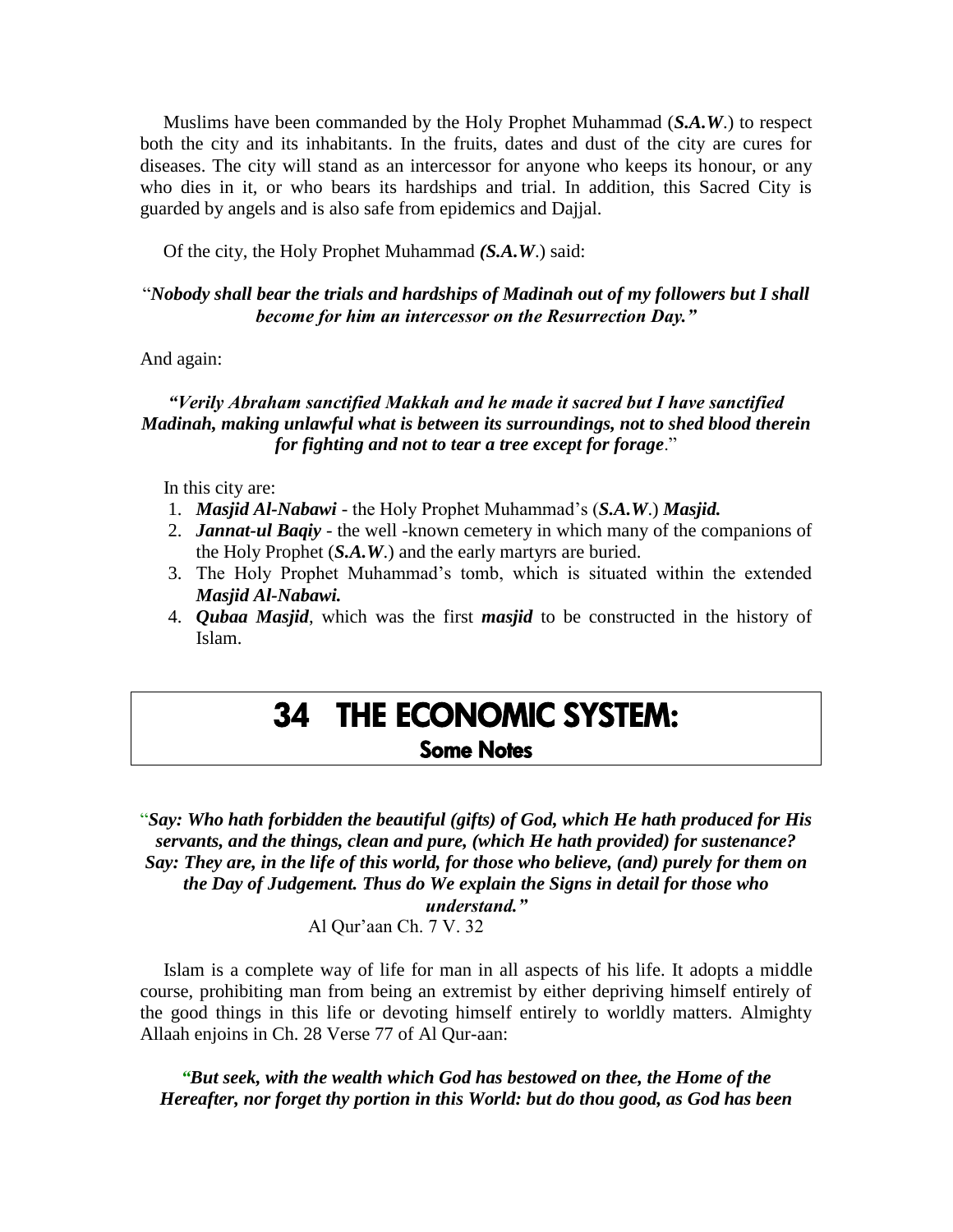#### *good to thee, and seek not occasions for mischief in the land: for God loves not those who do mischief."*

 The *Shariah* (Islamic Law) lays down the rules for man to follow in all aspects of his life: be it spiritual, physical, economic, business or any other aspect. In so far as the economic system in Islam is concerned, it is based to a large extent on the following verse of Al Our'aan:

*"What God has bestowed on His Apostle (and taken away) from the people of the townships, - belongs to God, - to His Apostle and to kindred and orphans, the needy and the wayfarer; in order that it may not (merely) make a circuit between the wealthy among you. So take what the Apostle assigns to you, and deny yourselves that which he withholds from you. And fear God: for God is strict in punishment."* Ch. 59 V. 7

 In connection with the above Dr. Amir Hasan Siddiqi, in his book entitled "Studies in Islamic History", states:

*"The cardinal principles of Islamic economic ideology are;*

- *The conception of wealth as something which should always be in circulation.*
- *The undesirability of the accumulation of wealth.*
- *The elimination of all kinds of economic exploitation.*
- *The removal of grave disparities in the economic conditions of individuals, thus eliminating class conflicts."*

The main means of obtaining these objectives are given below:

#### **1. All Earnings must be by Halaal (lawful) means**.

All earnings must be *halaal* (lawful). The Holy Prophet (*S.A.W*.) said:

*"Any servant (of Allaah) earns unlawful earnings and out of it spends as charity in the way of Allaah, that will not be accepted as such; if he spends on his person and family that will be devoid of blessings; if he dies leaving it behind him that will be a provision for his journey to Hell. Surely Allaah does not obliterate evil with evil but by good actions; foul does not remove filth."*

*"Fear God and be moderate in your pursuit of wealth: take only that which is allowed and leave that which is forbidden."*

#### **2. The Laws of** *Miiraath* **( inheritance )**

Islam lays down specific rules regarding the division of property of a deceased person by his family. These rules ensure that a deceased person's wealth is not concentrated in the hands of one or two persons but rather is spread among certain specified members of his the deceased family. This has been discussed in Section 28 of this book.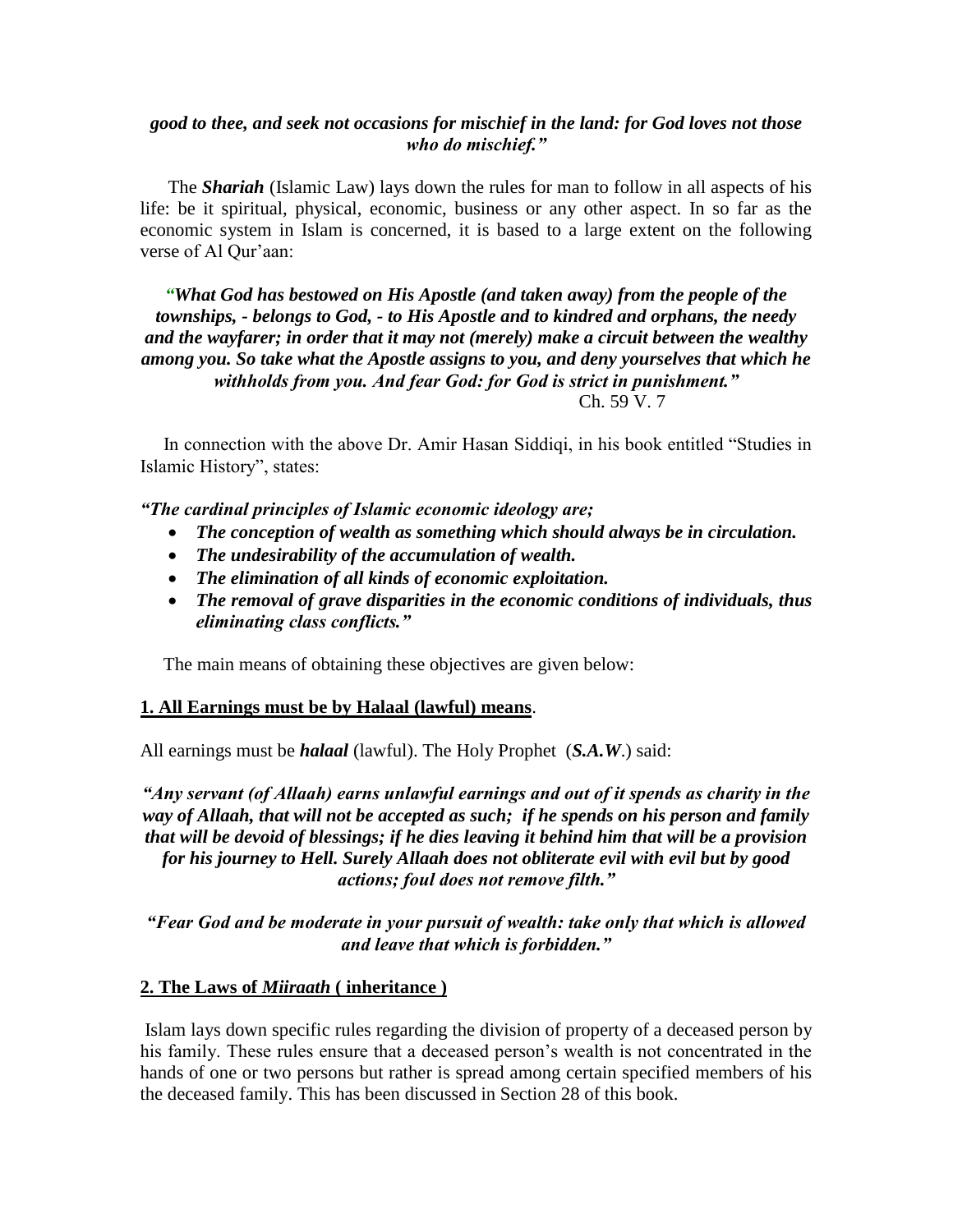#### 3**. The Payment of** *Zakaat* **- The Poor Rate**

This has been dealt with in Section 13 of this Book.

#### **4. Distribution of** *Sadaqah* **– Optional Charity**

**Sadaqah** is any voluntary charity given after a person has paid *Zakaat*.

Muslims are encouraged to give charity over and above *zakaat* as this will bring additional blessings. Such charity may be given for example for the construction of *masaajid* and educational institutions, health centres etc.

#### **5. The Prohibition of** *Ribaa* **(Interest)**

Islam allows one to increase one"s capital by means of trade as Almighty Allaah says in Al Qur'aan:

#### "*O you who believe, eat not up your property among yourselves in vanities, but let there be amongst you traffic and trade by mutual good-will…."* Ch. 4 V. 29

However, usury (interest) in any form is prohibited, as the the following verse of Al Quraan clearly shows:

#### "*O ye who believe! Devour not Usury, doubled and multiplied: but fear God; that ye may (really) prosper*." Ch. 3 V. 130

The concept here is that a person must work in order to earn income, or if he invests money in a business, share the loss or profit as the case may be. . This is not the case when a person lends money and earns an income (by way of interest) without bearing any risk.

#### **6. Natural Resources**

All natural resources, whether on land, sea or air, belong to the people as a whole and must therefore be used for their benefit.

#### **7. Other Means**

In addition, according to *Shariah* (Islamic Law) :

- Hoarding is prohibited.
- The seller must advise the prospective purchaser in advance of any defects in the merchandise.
- Traders must be truthful.
- The employer must pay the employee such a wage as would enable him to enjoy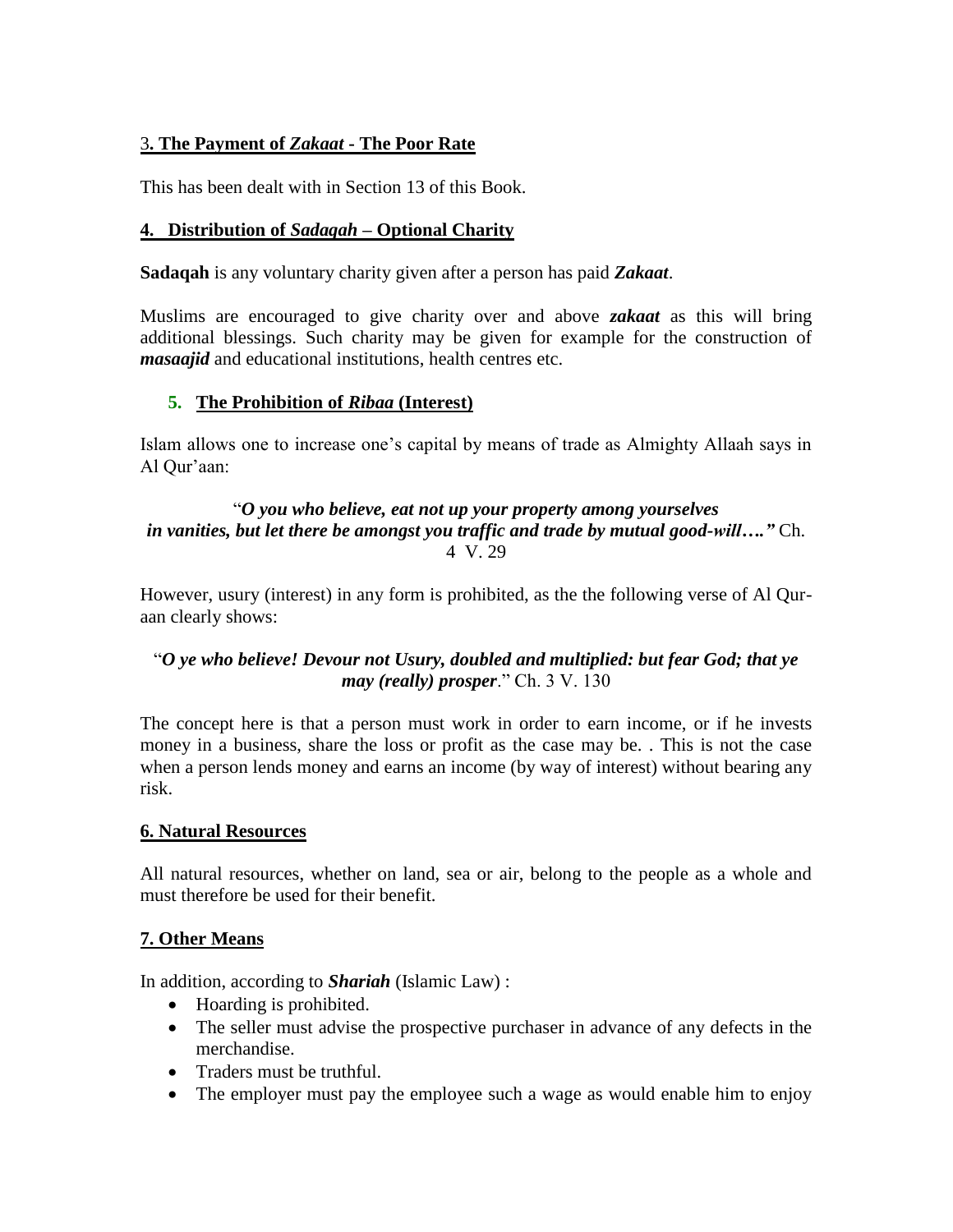"at least moderately good food".

- The employer must not overburden his employee with labour.
- Employees must be sincere to their employers.
- Begging is prohibited.
- Bribery is prohibited.
- Payment in advance is prohibited except under certain special conditions.
- Giving short weight is prohibited.
- All types of games of chance and gambling are prohibited (See Section 14).

 From the above you will agree that the Islamic economic system originates from Allaah Himself. It is therefore left to those in power and authority to institute this system in the interest of humanity as a whole.

# 35 THE *MASJID* (MOSQUE)

"*To God belong the East and the West: whithersoever ye turn, there is the presence of God. For God is All-Pervading, All-Knowing."* Al Qur"aan Ch. 2 V. 115

> *"The world, the whole of it, is a masjid."* The Holy Prophet Muhammad (*S.A.W*)

 *"Masjid*" is an Arabic word, the plural of which is *masaajid.* The *masjid* is the congregational place of worship and prayer for Muslims. It is easily recognisable by the following external features: the dome (rounded structure on the roof) and at least one minaret.

 A Muslim can offer *salaat* (prayer) anywhere as long as the place is clean, except in the following places: churches, graveyards, synagogues, slaughter-houses, public roads, toilets, above the Ka"aba, buildings housing animals and beasts, places containing dung, etc.

 The *masjid,* while essentially a place for worship, is also the centre of all activities of the Muslim community: meeting place, school etc. The further one lives from the *masjid*, the more blessings one obtains for going to pray in it, and the one who walks also obtains more blessings than the one who rides or drives.

Before leaving for the masjid the following du"a (supplication) should be made:

*Allaahummaj "al fee qalbee nuuran wa fee lisaanee nuuran. Allaahummaj "al fee sam"ee nuuran wa fee basaree nuuran, waj"al min khalfee nuuran wa min amaanee*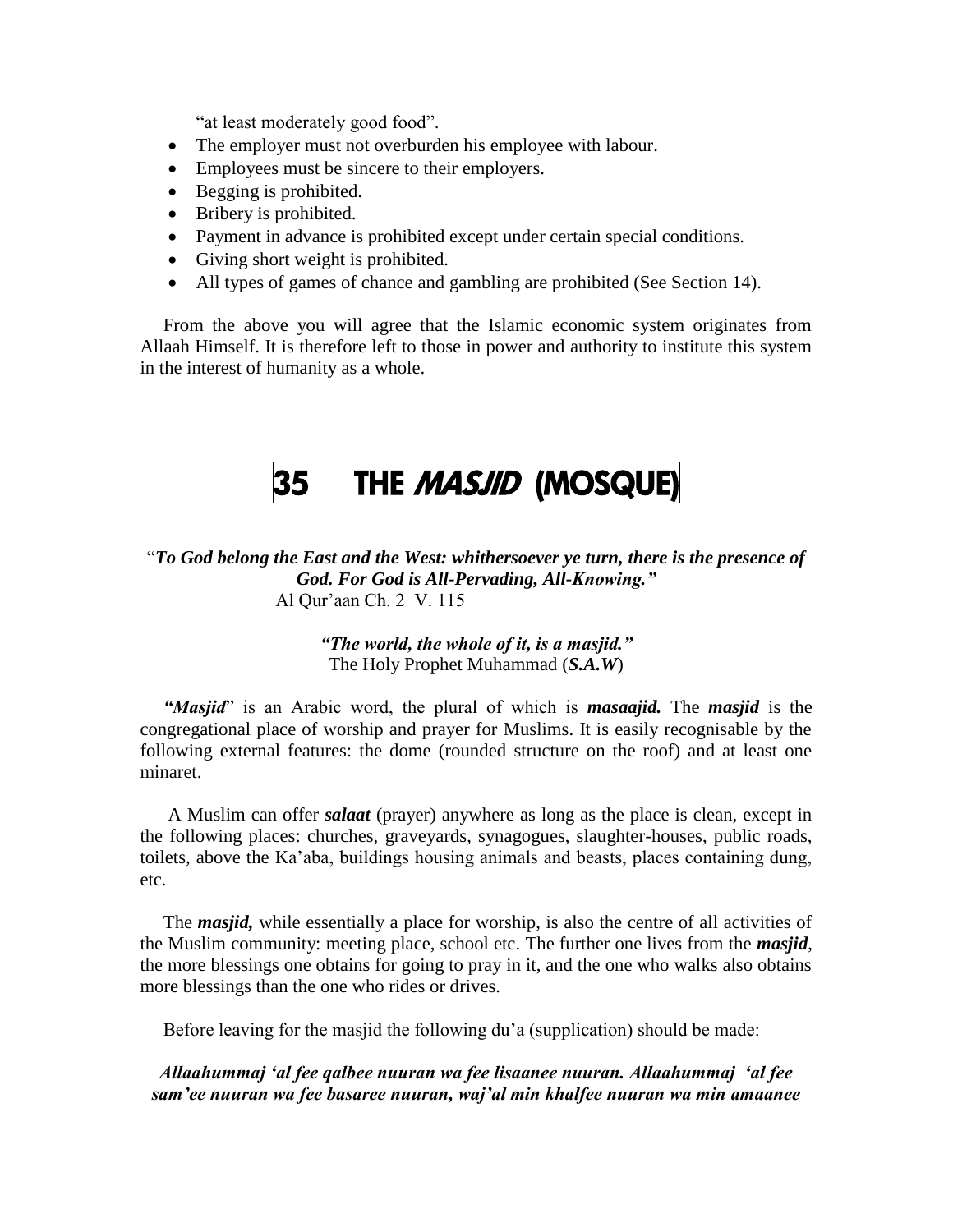#### *nuuran, waj"al min fauquee nuuran, wa min tahtee nuuran. Allaahumma "atinee nuraa.*

#### *"O Allaah, make light in my heart and light in my tongue. Allaah, make light in my ear and light in my eye. Make light behind me, and light before me, and light above me, and light beneath me. O Allaah, bestow light upon me".*

On reaching the *masjid*, one should enter with one's right foot first, saying:

#### *"Allaahummaf firlii dhunuubi waftahtah-lii-abwaaba rahmatika." "O AllaaH! Forgive me my sins and open for me the doors of Thy Mercy"*

 One should proceed to the front row if it is not filled. (Those who fill the front row receive more blessing than those who are in the second, and those in the second more than those in the third). In making one"s way to the front row, however, one should not cross over others. Neither should one cross in front of a person who is performing *salaat.*

 Upon taking a suitable place in a row one should read two *rakaats Tahiyyaat-ul Masjid*. While waiting for the *Adhaan* to be called, or the *Fard Salaat* to commence, one should not be engaged in idle talk.

 There are no reserved places in a *masjid* and the devotees arriving early should fill the first rows. Those coming later, whatever their position or status, must remain in the last rows.

 A *musallee* (worshipper) should not occupy the same place in the *masjid* every time he visits it to perform his *salaat*. Rather, he should endeavour to read *salaat* in different places, as on the Day of Judgement each place will testify on the **musallee"s** behalf. Nor should a **musallee** stretch his feet in the direction of the Ka"aba. If for some reason he has to keep his feet outstretched, he should turn it slightly sideways.

 It must be remembered that one of the main objectives in performing salaat in *Jamaat* (congregation) is for the reason that Muslims may get to know one another and discuss their problems. After the *salaat* therefore one should spend a few minutes greeting others and enquiring of their welfare before leaving. If one does not see a member of the congregation for a few days, enquiries should be made as to the person"s welfare.

 Finally, one should leave the *masjid* with the left foot first and make the following *du"a*:

#### *"Allaahummagh fir lii dhunuubii waftah lii abwaaba fadlika"*

*f*

*"O Allaah! Forgive me my sins and open for me the Gates of Thy Bounty. "*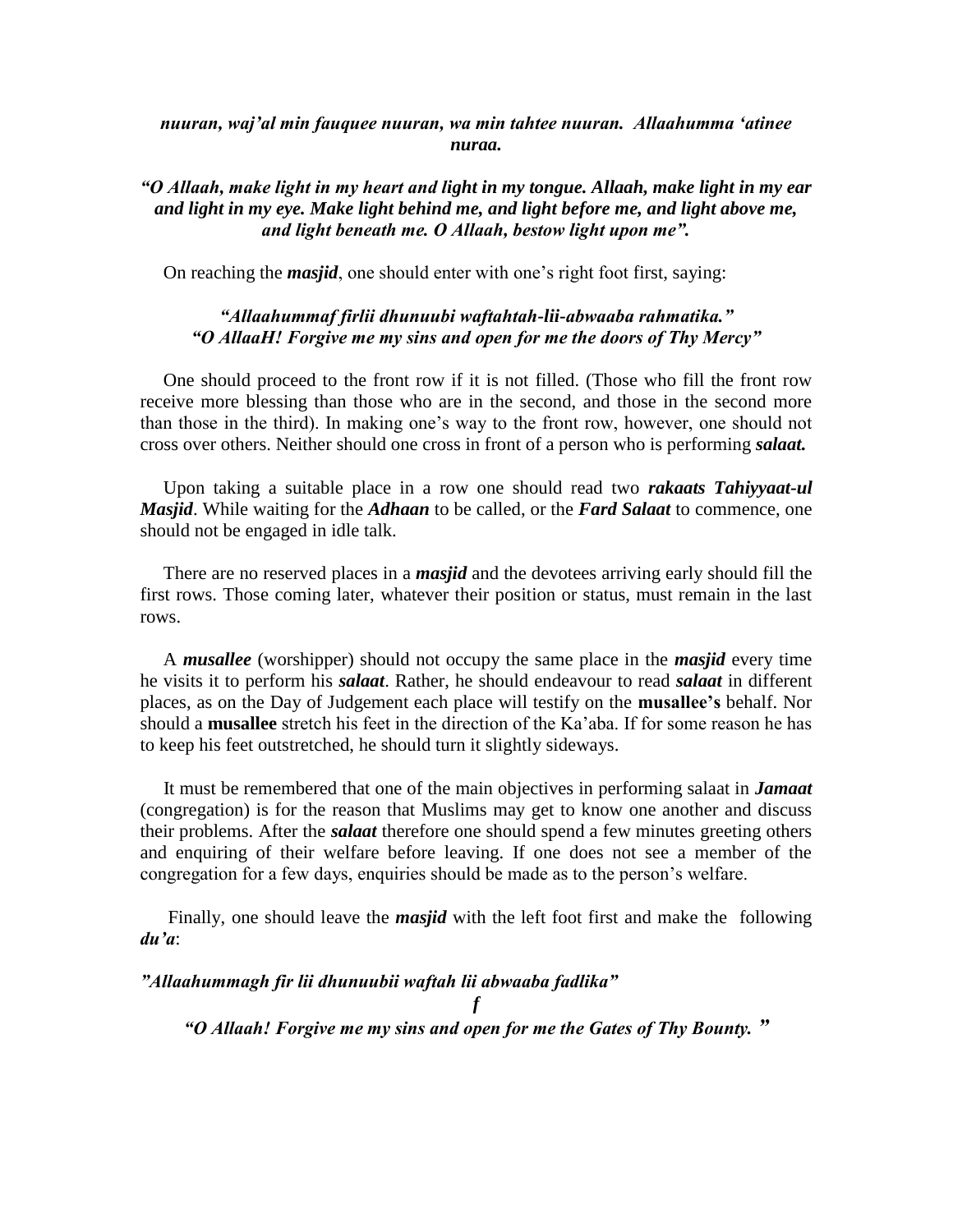# 36 ISLAMIC CELEBRATIONS AND OCCASIONS

*"Say: "In the Bounty of God, and in His Mercy, - in that let them rejoice": that is better than the wealth they hoard."* - Al Qur"aan Ch. 10 V. 58

### **Islamic Festivals**

 There are two religious celebrations in Islam namely *Eid-ul-Fitr* and *Eid-ul*-*Adha*. In addition a number of religious occasions are observed. Brief details of the two celebrations and of some of the special occasions are given below.

#### *Eid-ul-Fitr* **(The Festival of the Breaking of the Fast)**

 Eid-ul-Fitr marks the end of the month of compulsory fasting in Ramadaan, the ninth month in the Islamic calendar (See Section 19 of this Book). It is celebrated on the first day of *Shawwaal*, the month immediately after Ramadaan.

 E*id-ul-Fitr* is essentially a day of thanksgiving on which Muslims thank Almighty Allaah for having afforded them the opportunity of fasting during the month of Ramadaan and benefiting from the many blessings that can be derived by fasting and performing other acts of worship during that blessed month.

 Muslims offer their gratitude to Almighty Allaah on the occasion by offering a special prayer shortly after sunrise or as early as possible thereafter. The prayer is followed by an appropriate *Khutbah* (sermon) by the Imaam. The scenes in the various immediately after the special prayer is a mixture of joy and sorrow: joy in that one is happy that one has been able to fulfil the commands of one's Lord; sorrow in that one does not know whether one would be privileged to observe another Ramadaan.

 After the special prayer and *Khutbah* members of the congregation return to their respective homes and the rest of the day is spent in either entertaining family and friends or visiting them or a combination of both.

 An essential feature of the celebration is the paying of *Sadaqa-tul-Fitr*, which is a special poor-rate payable by those who are in possession of the nisaab (See Section 13 entitled *Zakaat*). This must be done by such persons not only on their own behalf, but also on behalf of those dependent on them. *Sadaqa-tul-Fitr* is distributed to the less fortunate members in the society so that they too can celebrate the occasion appropriately. It should accordingly preferably be paid before the special *Eid-ul-Fitr* prayer.

#### *Eid-ul-Adha* **(The Festival of the Sacrifice)**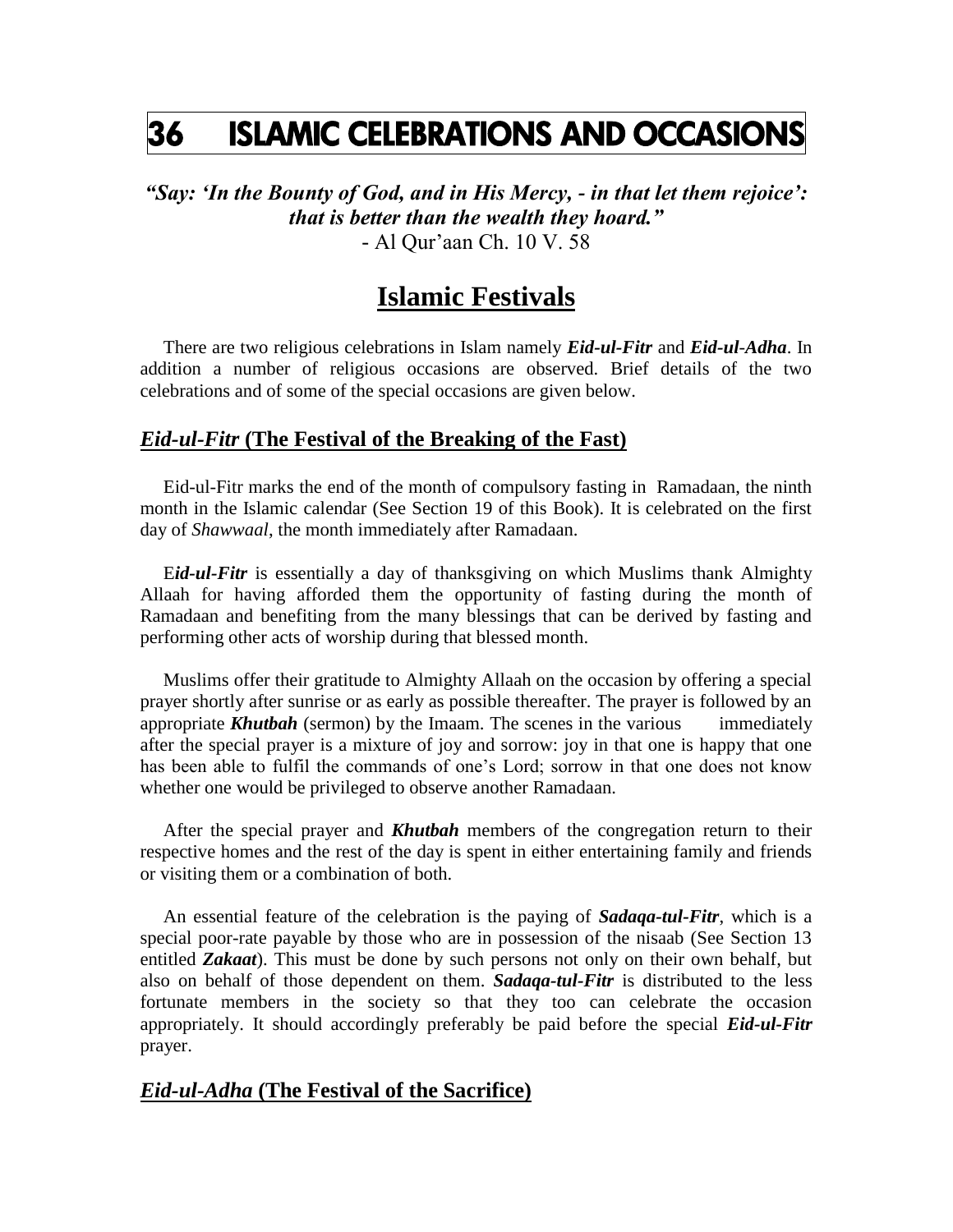*Eid-ul-Adha* commemorates the occasion on which Almighty God commanded Prophet Ibraahiim (Abraham) (*A.S*.). in a dream to sacrifice that which he loved most. Prophet Ibraahiim (*A.S*.) was then about eighty years old at the time and had, with the permission of his first wife Sarah, married Hagar who had give birth to a son, Ismaa"iil (*A.S*).

 Prophet Ibraahiim (*A.S*.) knew that Almighty God meant he should sacrifice young Ismaa"iil *A.S*., as he loved his (then) only son above all things. However, as one who had absolute faith in his Creator, he had no hesitation in deciding to carry out Almighty God"s command. He accordingly told young Ismaa"iil (A.S.) of his dream. Young Ismaa-iil (*A.S*.) also had a firm belief in Almighty God and so told his father to do as he had been commanded. Ismaa"iil (*A.S*.) however asked his father to tie him so that he would not be able to move and to blindfold him when the knife was being directed to him. Prophet Ibraahiim (*A.S*.). did as requested and, closing his eyes, plunged the knife into what he thought was his son"s heart. When he opened his eyes he found, to his utter surprise and of course happiness, that God had replaced his beloved son with a sheep.

 The event is marked every year on the 10th. of Zil Hajj, the last month of the Islamic calendar. It coincides with the *Hajj* (Pilgrimage to Makkah) and part of the *Hajj* rites include sacrificing an animal (in case of a sheep or goat) or joining with six others in sacrificing a cow or camel.

 Those who do not perform the *Hajj* must go to the *masjid* after sunrise to read a special congregational prayer, which is followed by an appropriate *Khutbah* (sermon). Such persons must also make the animal sacrifice, if they are liable to pay *Zakaat* (See Section 13).

 The meat of the animal should be disposed of as follows: one third for one"s self, onethird for one"s family and friends, and one third for the poor. However, if one wishes, one may distribute all the meat..

 It must be pointed out that animal sacrifice is not an end in itself as God says in Chapter 22 Verse 37 of Al Qur"aan:

*"It is not their meat nor their blood that reaches God: It is your piety that reaches Him: He has thus made them subject to you, that ye may glorify God for His Guidance to you:.."*

### **Islamic Occasions**

#### *"Aqiiqah*

(See Section 24- At Birth)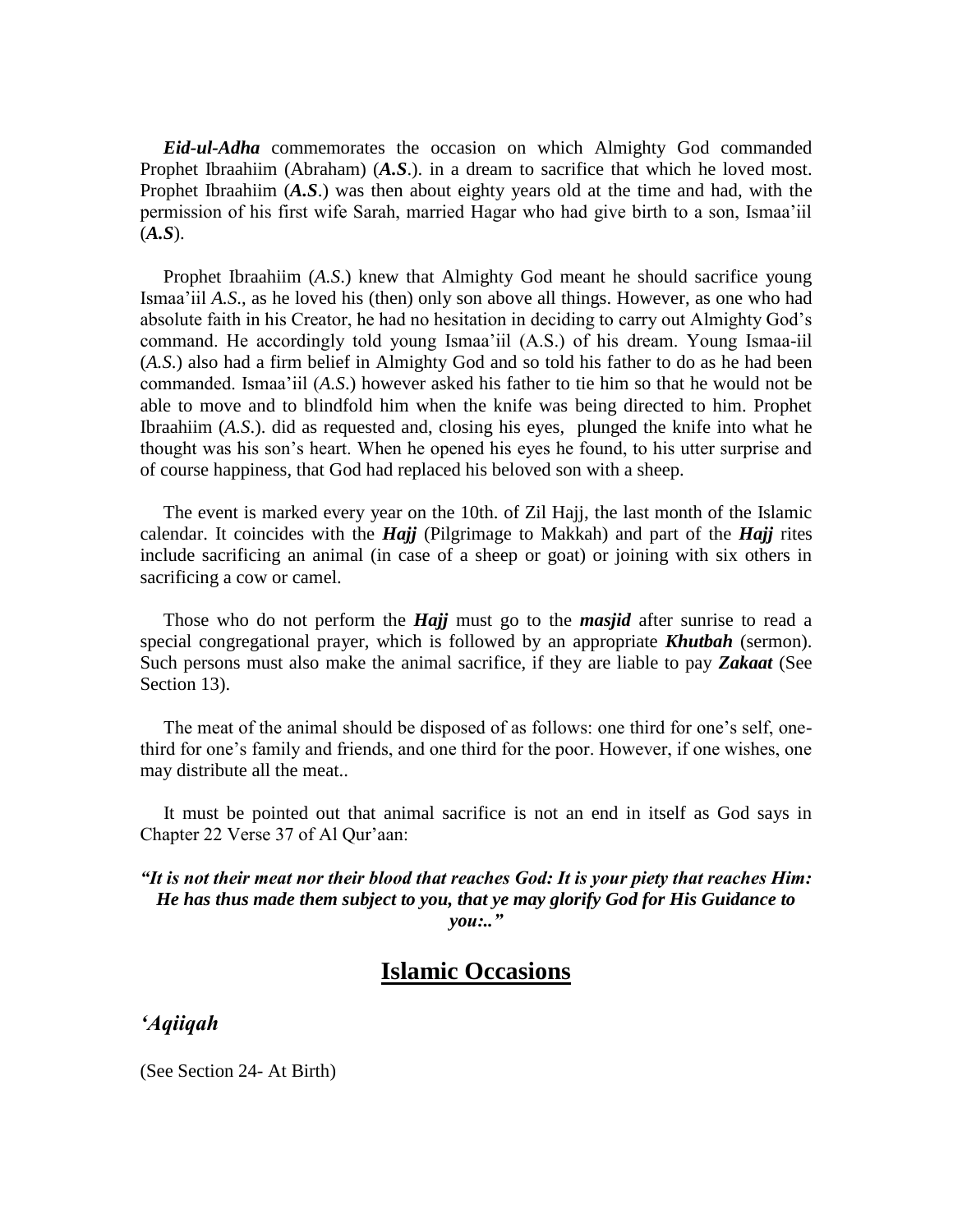#### *Aashuuraa*

 The 10th of Muharram, (the first month of the Islamic calendar), is known as *Aashuuraa*. Many important events took place on this date over the many thousand of years the world has been in existence. Some of these are give below:

- 1. Almighty Allaah created the world.
- 2. The first rains fell from Heaven.
- 3. Almighty Allaah"s first Mercy and Blessings descended from the heavens.
- 4. Prophet Adam (*A.S*.) was created and his repentance accepted.
- 5. Almighty Allaah saved Prophet Nuuh (Noah *A.S*.) and his companions in the Ark.
- 6. Prophet Ibraahiim (Abraham *-A.S*.) was saved from the fire.
- 7. Prophet Sulaiman"s (Solomon –*A.S*.) kingdom was restored to him.
- 8. Prophet Daaoud (David *A.S*.) was forgiven his sin.
- 9. Almighty Allaah caused the Red Sea to be divided so that Prophet Musa (Moses-*A.S*.) could cross it and thus be saved.
- 10. Prophet Iisaa (Jesus –*A.S*.) was born and was also physically taken up to heaven.
- 11. Imaam Hussain *(R.A*.), grandson of the Holy Prophet Muhammad (*S.A.W*.), was martyred in the Battle of Karbala.

 The night of *Aashuuraa* is also one of the sacred nights in Islam during which a believer's prayer is granted. Accordingly, the whole night, or at least part of it, should be spent in performing extra acts of worship. The opportunity should be taken during the day to give charity, feed the poor and needy, and to visit the sick.

*Nafl* (voluntary) fast should be kept on the 9<sup>th</sup>. and 10<sup>th</sup>. or the 10<sup>th</sup>. and 11<sup>th</sup>. of the month.

#### *Milad-un-Nabi (***Birthday of the Holy Prophet Muhammad** *–S.A.W.)*

 This falls on the 12th. of *Rabi-ul-Awwal*, the third month of the Islamic calendar, and is also the same date on which the Holy Prophet (*S.A.W*.) died some sixty three year later. The occasion is observed by reciting verses of Al Qur'aan and explaining them, relating the life of the Holy Prophet (*S.A.W*.) in prose and in verse forms, and sending peace and blessings on him.

 The *Milad-un-Nabi* is celebrated in the vast majority of masaajid in the country and indeed throughout most of the Muslim world. In order to facilitate the many persons who would want to attend more than one function, celebrations are generally held in different *masaajid* on different days and are spread over the entire month.

 The *Milad-un-Nabi* has served, and is still serving, as an important means of educating the Muslim community on the tenets of Islam and on bringing its members together.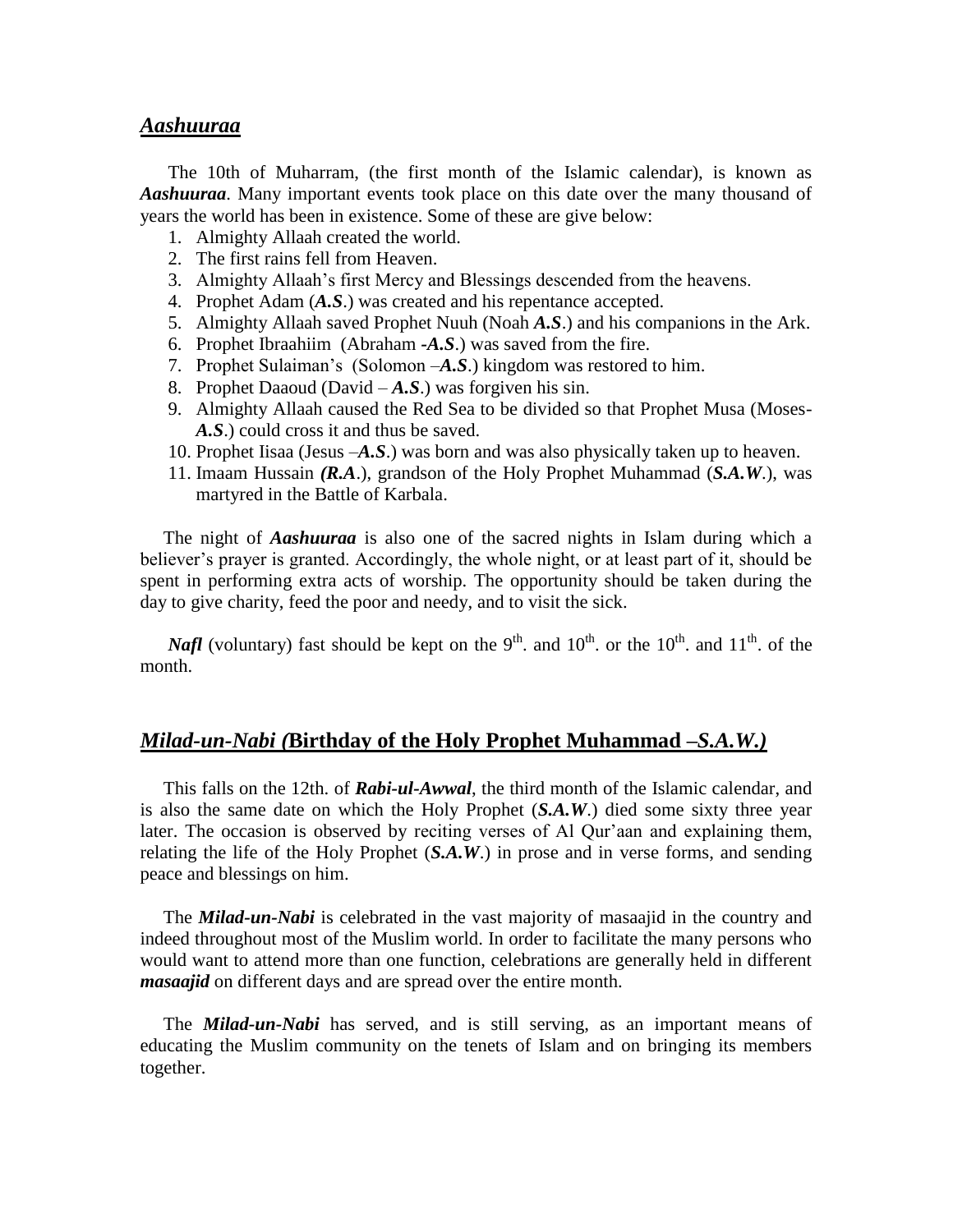#### *Mir"aaj-un-Nabi* **(Ascension of the Holy Prophet Muhammad-** *S.A.W***.)**

 This falls on the 27th. Rajab, the seventh month of the Islamic calendar. It marks the occasion when the Holy Prophet (*S.A.W*.) was called to the Presence of God (he did not actually see Him) and was given a number of gifts. The main gift was *salaat* or prayer at five prescribed times daily This occasion is celebrated in a manner similar to that of Milad-un-Nabi, as described immediately above.

#### *Shab-e-Baraat*

 This is also one of the sacred nights in Islam during which a believer"s prayer is accepted. It falls on the 15th. of *Shabaan*, the eight month of the Islamic calendar.

 *Shab-e-Baraat* is the night on which, among other things:

- Allaah's Mercy descends,
- Allaah"s Rewards and Sustenance are distributed,
- Lives are lengthened or shortened,
- Allaah pardons those who ask for pardon and accepts the repentance of those who repent.

 However, it must be mentioned that, in a tradition, the Holy Prophet Muhammad (*S.A.W*.) said that all believers, except those who fall under the following classes, will be forgiven:

- a. the magician,
- b. the drunkard,
- c. the confirmed adulterer,
- d. those who violate relationships,
- e. those who disobey their parents,
- f. the backbiters, and
- g. the misers and malicious persons (that is,,those who do not speak to a brother Muslim for more than thre days)..

The whole night should be devoted to prayer, reading Al Qur'aan etc. **Du'a** (supplication) should also be made for the souls of deceased persons, preferably at the cemeteries.

 The Holy Prophet Muhammad (*S.A.W*.) specially recommended voluntary fast be kept on this day.

#### *Laila-tul-Qadr (The Night of Power)*

 This is also one of the sacred nights in the Islamic calendar and is the one in which the first revelation of Al Qur"aan was made to the Holy Prophet Muhammad (*S.A.W*.). It falls on the 27th. of Ramadaan, the month of compulsory fasting.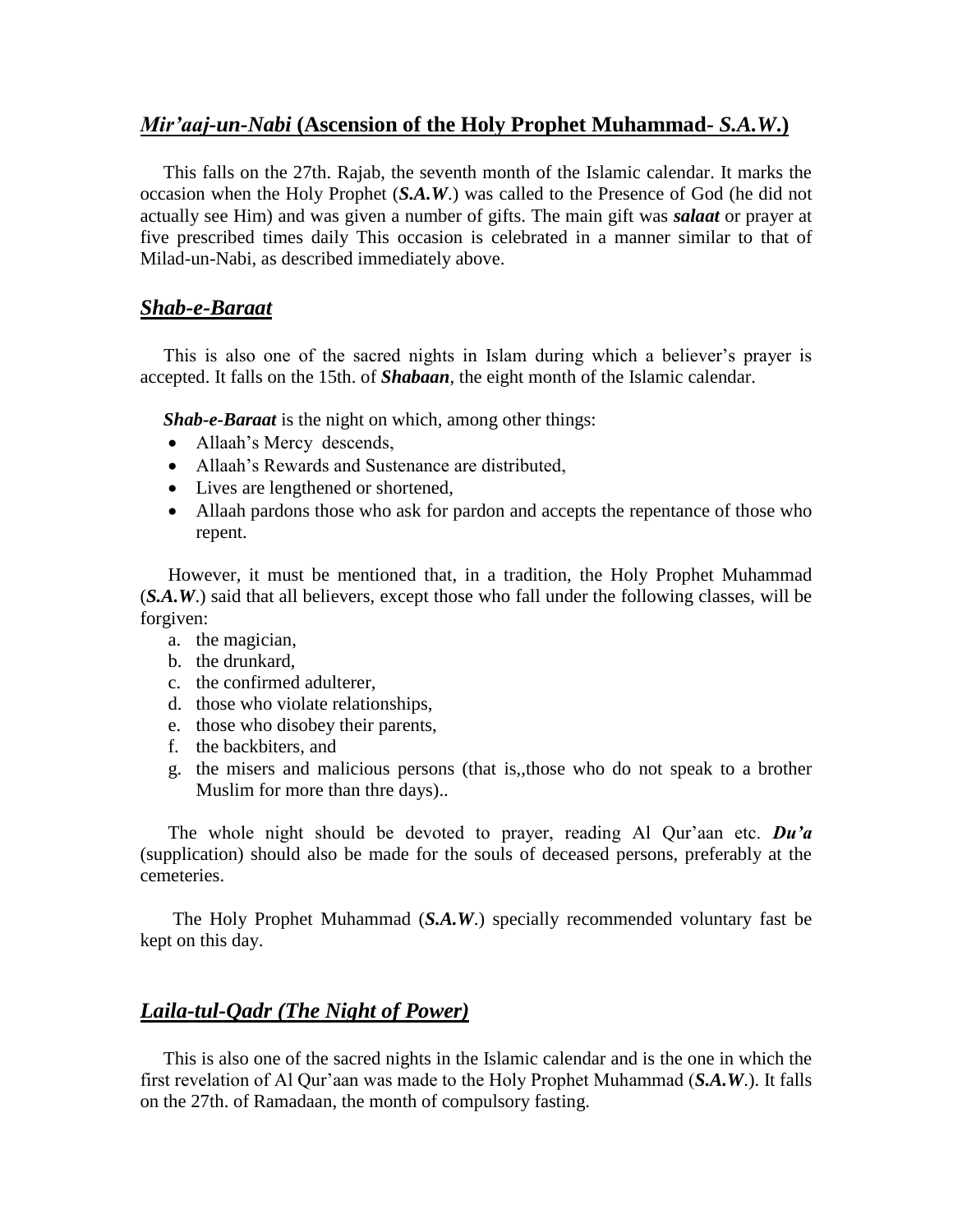Almighty Allaah says in Chapter 97 of Al Qur"aan that this night is better than (praying) a thousand months. Thus many persons spend the whole, or a great part of the night, performing extra acts of devotion such as offering additional prayers aaand reading Al Qur'aan either in the *masajid* or in their homes.

#### *Qur"aan Kwanee//Moulood* **Functions**

 Such functions are held to thank Almighty Allaah for any of a number of reasons, for example: recovery from illness, success in a particular endeavour, achieving promotion, passing examinations etc.

 Family and friends are invited to join in the reading of Al Qur"aan and the singing of *Hamds* (songs praising Almighty Allaah) and *Qaseedas* (songs depicting events in the life of the Holy Prophet Muhammad *S.A.W*.). Addresses are also given on aspects of the faith suitable to the occasion. Meals or light refreshments are served at the end.

 These functions are observed as the need dictates and serve as an important medium for promoting the religion and fostering brotherhood.

#### *"Forty Days"*

 Such functions are held to commemorate to fortieth day of the demise of a person. Friends and relatives are invited to join in the recitation of Al Qur"aan and in supplication for the deceased. Talks appropriate to the occasion are also given.

 These functions, like the *Milad* and *Mir"aaj* functions referred to above, also serve to remind the Muslim community of their obligations and to consolidate the community.

## 37 THE KHULAFAA' UR RAASHIDUUN

"*God has promised, to those among you who believe and work righteous deeds, that He will, of a surety, grant them in the land, inheritance (of power), as He granted it to those before them; that He will establish in authority their religion – the one which He has chosen for them; and that He will change (their state), after the fear in which they (lived), to one of security and peace*:..." Al Qur'aan Ch. 24 V. 55

 The word "*Khaliifaa*" (plural *Khulafaa*") is an Arabic word and was the title given to the early leaders of the Muslim community after the demise of the Holy Prophet Muhammad (*S.A.W*.). In the course of time, it eventually became the title given to the ruler of a Muslim State. The anglicised version of the word is "Caliph".

The first four *Khulafaa"* were: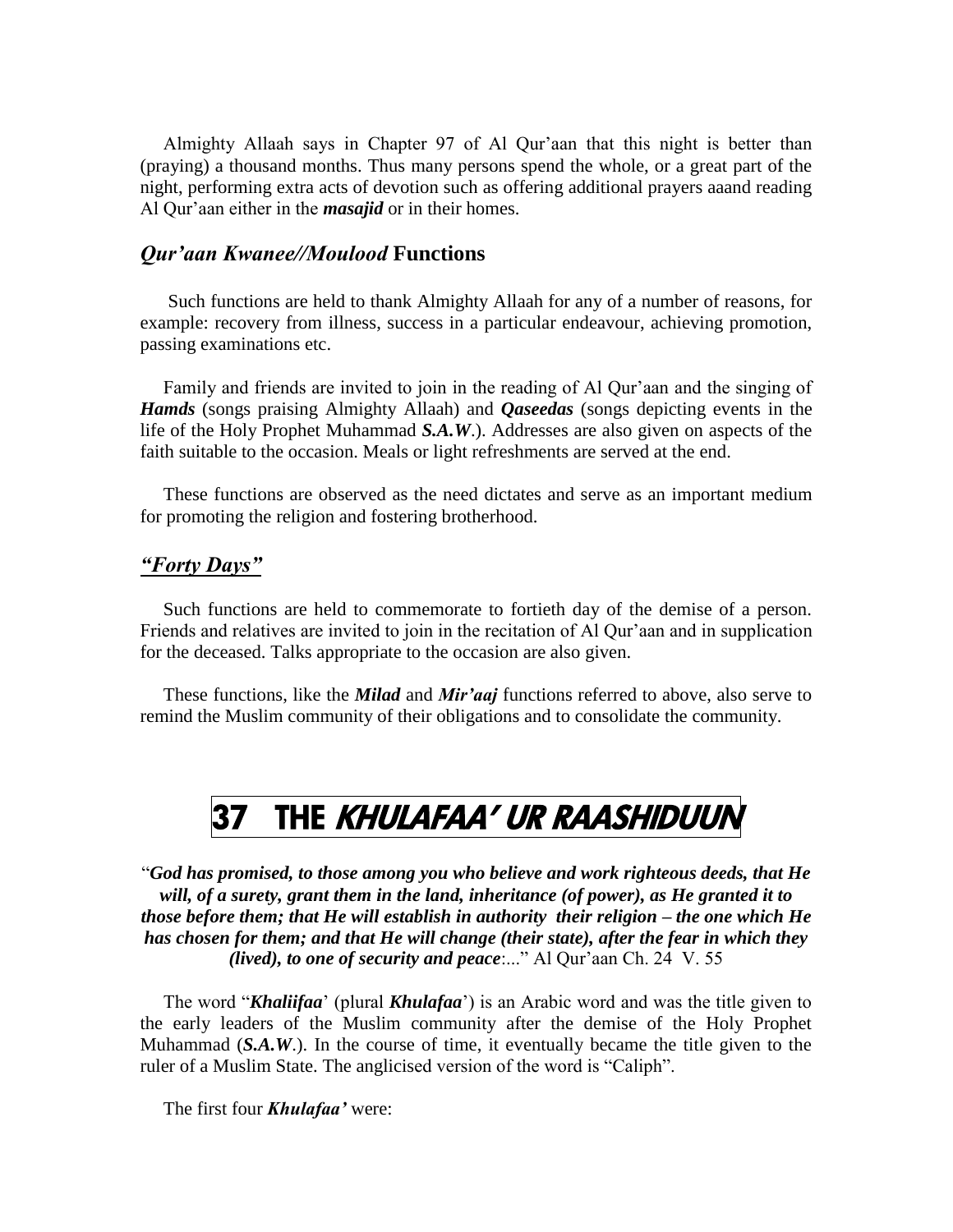- a. Hazrat Abu Bakr *As-Siddique* (*R.A*.)
- b. Hazrat "Umar *Al-Faaruuq* (*R.A*.)
- c. Hazrat "Uthmaan *Al-Ghani* (*R.A*.) and
- d. Hazrat Ali *Assadullaah* (*R.A*.).

They are called the *Khulafaa" Ur Raashiduun* (the Rightly Guided Caliphs) because of certain *Ahadith* (sayings of the Holy Prophet Muhammad - *S.A.W*). The Holy Prophet Muhammad (*S.A.W*.) emphasised their authority and importance when he said:

*"I have put you on a way which is clear, and even its night is like an enlightened day. Nobody will deviate from that way, after me, but a doomed person. You would come across with differences after me. But you should stick to my Sunnah (ways) and the Sunnah of my Rightly Guided Khulafaa" (successors). Hold to those ways with your teeth (that is, be firm on them), and follow them (that is, Muslim rulers) even though your ruler (that is, Muslim ruler) is a black slave because a believer is like a camel whose nose has been tied, therefore he is obedient to one who holds him."*

*The Khulafaa" Ur Raashiduun* head the list of persons known as *Al Asharatul Mubashshiriin* (The Blessed Ten). These were the ten persons who were given the good news by the Holy Prophet (*S.A.W*.), while yet alive, that they would enter Paradise.

 The *Khulafaa" Ur Raashiduun* were all very early followers of the Holy Prophet (*S.A.W*.), very pious, simple in their ways, well-versed in Islam, and approachable by members of the community. The message of Islam spread very far during their terms of office. They also introduced a number of innovations in Islam which have been followed by the Muslim community over the centuries, for example:

- Hazrat Abu Bakr (*R.A*.), at the constant urgings of Hazrat "Umar (*R.A*.), arranged for Al Qur'aan to be collected in book-form;
- Hazrat "Umar (*R.A*.) introduced the *Taraweeh salaat* in congregation and the Islamic calendar, and
- Hazrat "Uthmaan (*R.A*.) introduced the second *adhaan* (call to prayer) for the *Jumu'a salaat*.

Some very brief information is given below on the *Khulafaa" Ur Raashiduun.*

### **HAZRAT ABU BAKR** *AS-SIDDIQUE (R.A.)*

"*Abu Bakr"s name shall be called out from all the gates of paradise and he*  will be the first person of my Ummah (people) to enter it." The Holy Prophet Muhammad (*S.A.W*.)

 Hazrat Abu Bakr *As-Siddique* (*R.A*.) was about two and one half years younger than the Holy Prophet (*S.A.W*.). He was named Abdul Ka"aba (Servant of the Ka"aba) by his parents. On accepting Islam from his close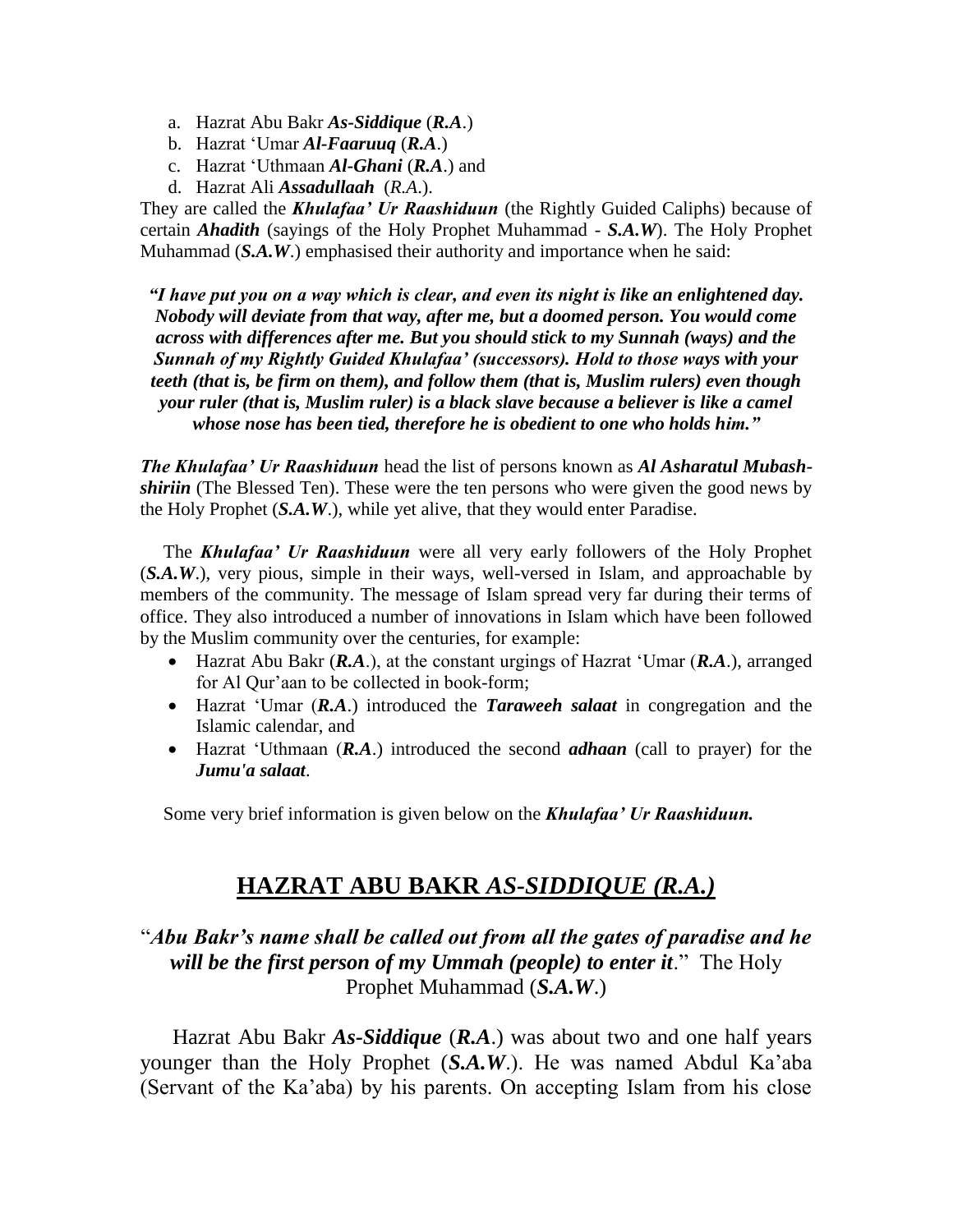friend, the Holy Prophet (*S.A.W*.), however he was given the name Abdullah by the Holy Prophet (*S.A.W*.). However, he is known in Islamic history by his patronymic name: Abu Bakr.

 Hazrat Abu Bakr *(R.A*.) was the first adult male and the third person to accept Islam. A rich merchant, he spent generously in the cause of Islam, purchasing slaves and freeing them and contributing towards various expeditions. It was his money that was used by the Holy Prophet (*S.A.W*.) to purchase the parcel of land in Madinah on which the first masjid was constructed after the Holy Prophet *(S.A.W*.) migrated to that city. And when the Holy Prophet (*S.A.W*.) made an appeal for funds to support the Battle of Tabuuk, Hazrat Abu Bakr *(R.A*.) donated all his remaining possessions to the cause. Asked then by the Holy Prophet (*S.A.W*.) what he had left for his family, he replied: "*Allaah and His Messenger."*

 Hazrat Abu Bakr (*R.A*.) was given the title of "*As-Siddique*" (the Most Truthful and Sincere person) by the Holy Prophet (*S.A.W*). He was given this title when, on the morning after the Holy Prophet"s *Mir"aaj* (Ascension to Heaven*)* he was told by the enemies of Islam that the Holy Prophet *(S.A.W*.) said he had been called to the Heavens by Almighty Allaah the night before and had spoken with Him. On hearing this from the opponents of the Holy Prophet (*S.A.W*.), he expressed full confidence in the Holy Prophet"s statement although he had not yet met him.

Hazrat Abu Bakr  $(R.A.)$  had the distinction (during the Holy Prophet's lifetime), among others, of;

- being the person who accompanied the Holy Prophet (*S.A.W*.) on the *Hijrah* (migration),
- being chosen by the Holy Prophet (*S.A.W*.) to lead the first *Hajj* by the Muslims, and
- being selected by the Holy Prophet (.*S.A.W*.) to lead the *salaat* (prayer) when the Holy Prophet (*S.A.W*.) was unable to do so due to illness.

 In light of the above it was not surprising that he was chosen to lead the Muslims on the death of the Holy Prophet (*S.A.W*.).

 Islam was still in a stage of infancy stage when the Holy Prophet (*S.A.W*.) passed away. Hazrat Abu Bakr (*R.A*.) had therefore to face a number of serious threats to the young religion: such as:

- rebellious movements.
- persons claiming to be prophets, and
- the refusal by some to pay the **Zakaat** (Poor-rate).

He, however, successfully overcame these problems and was not only able to consolidate and strengthen the Muslim community but also to start the spread of Islam to other countries such as Iraq and Syria.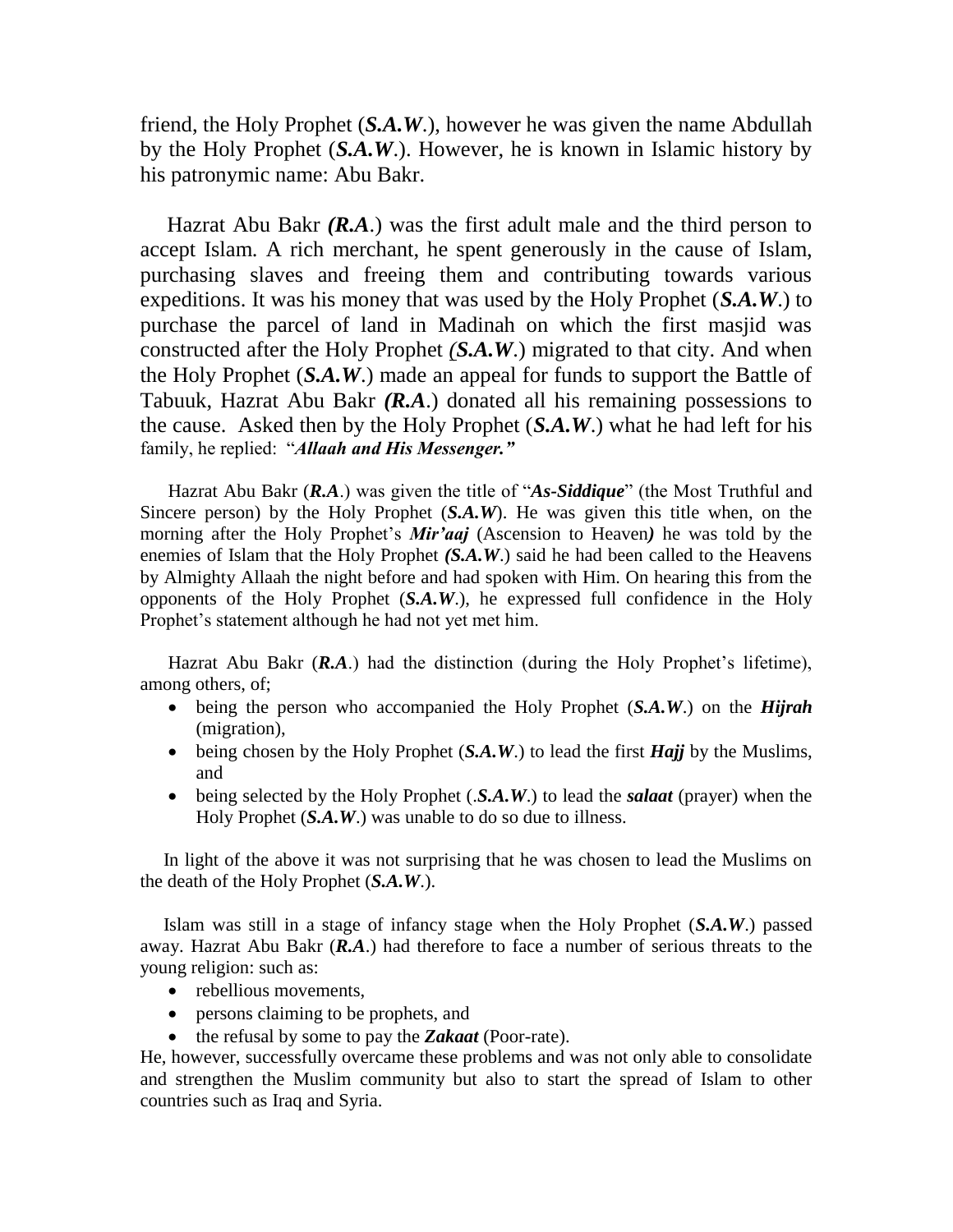Hazrat Abu Bakr (*R.A*.) led the Muslim community for two years and three month until his demise on the 22nd. *Rabi–ul-Akhir* 13 *A.H*.(634 C.E.) at the age of sixty three. Such was his humility and simplicity that, when on his death-bed, he directed that:

- whatever he owned be sold and the public treasury be re-imbursed with the full amount of the salaries he had received while he was *Khaliifaa"*, and
- no new cloth should be purchased in which to bury him, but rather the sheet which he used to cover his body be washed and used for that purpose.

 Hazrat Abu Bakr (*R.A*.) has the distinction, among others and in addition to those mentioned above, of being:

- buried next to the Holy Prophet (*S.A.W*.);
- the first person to exercise *"Ijtihaad"* ( the personal judgement of a jurist);
- the first *Khaliifaa*' in Islam; and
- the one who agreed, and caused his decision to be implemented, to have Al Qur"aan compiled in book-form (See Section 7 entitled Al Qur"aan).

### **HAZRAT "UIMAR** *AL\_FARUUQ* **(***R.A***.)**

#### *"Among the nations before your time there have been inspired people (who were not prophets), and if there is one among my people he is "Umar."* (The Holy Prophet Muhammad -*S.A.W.)*

Hazrat "Umar (*R.A*.) succeeded Hazrat Abu Bakr (*R.A*.) on the latter"s demise.

Hazrat 'Umar (**R.A**.) had accepted Islam in the sixth year of the Holy Prophet's mission. He was then about thirty three years. A trader, and of noble birth, he was noted for his skill in all the arts of warfare and for his oratory. Prior to his acceptance of Islam, the small Muslim community had to hide in order to practise their religion. In addition, they were subjected to harassment and hostile treatment by the idol-worshippers, including Hazrat "Umar (*R.A*.) himself.

 Immediately after accepting Islam, Hazrat "Umar (*R.A*.) requested the Holy Prophet (*S.A.W*.) to proceed to the Holy Ka"aba with some other Muslims and lead the *salaat* there. The Holy Prophet (*S.A.W*.) did so without any interference from the idolworshippers as they were afraid of Hazrat "Umar (*R.A*.). As a result of this the Holy Prophet (*S.A.W*.) gave Hazrat "Umar (*R.A*.) the title of "*Al-Faaruuq*", that is, "*one who distinguishes between right and wrong".*

 Hazrat "Umar (*R.A*.) had been a rich businessman at the time he accepted Islam but spent most of his wealth in the cause of Islam. He lived a very simple life and wore patched garments, and would receive ambassadors and Heads of state in such attire. An example of his simplicity was when he entered the City of Jerusalem, at the request of the Christian Patriarch of the City, to receive its surrender. On this occasion he set off from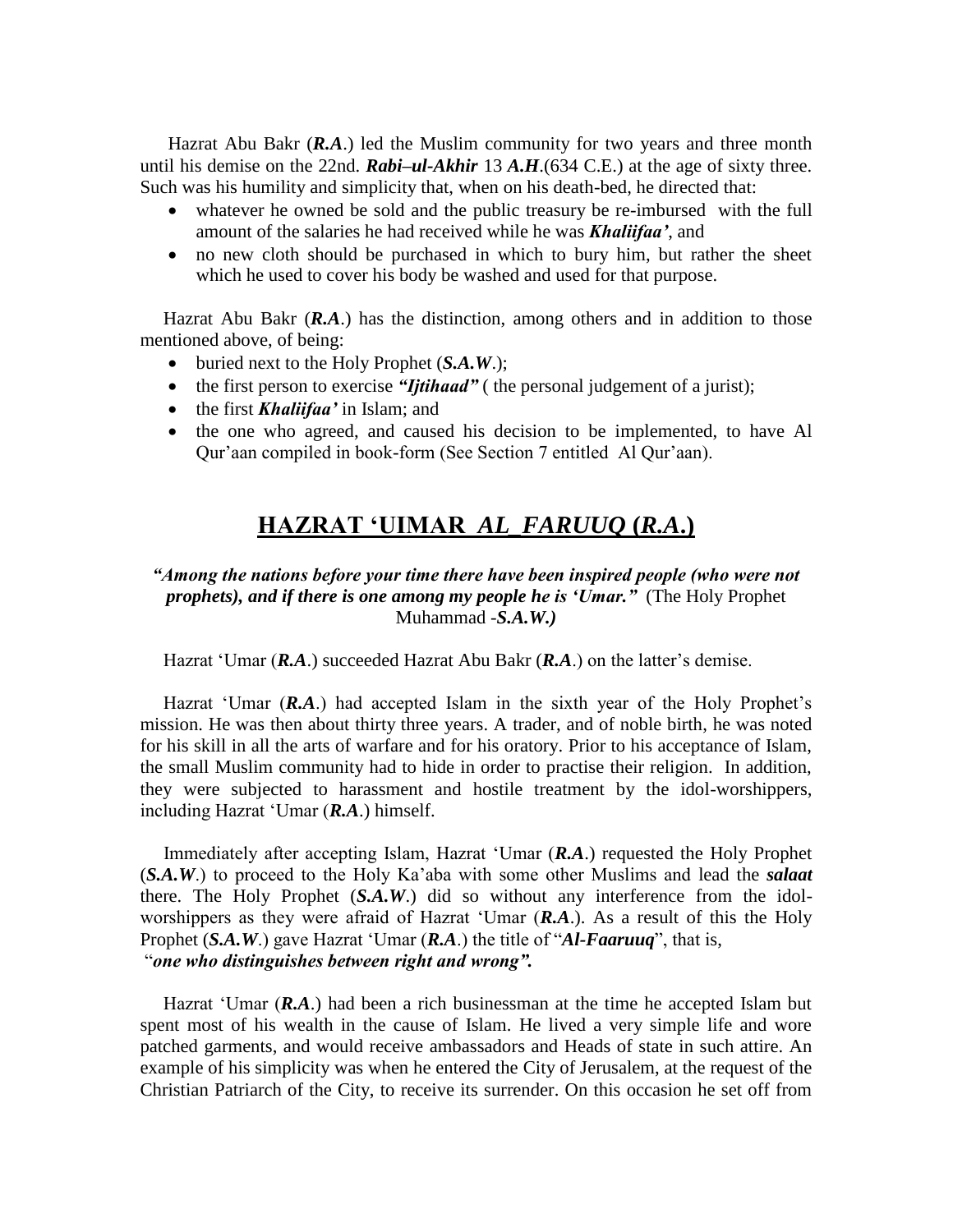his capital with one attendant and a camel. Both took turns in riding the camel. When the time came to enter the City it was the attendant"s turn to ride. The attendant requested the *Khaliifaa*" to ride instead pointing out that it would be inappropriate for the ruler of a country to walk while his attendant rode. The *Khaliifaa"* however refused to ride the camel as a matter of principle. They entered the City with the attendant riding the camel and the *Khaliifaa"* trotting alongside. All thought the person on the camel was the *Khaliifaa"*.

 In keeping with the tenets of Islam Hazrat "Umar (*R.A*.), in the treaty signed with the Patriarch of Jerusalem, guaranteed, among other things:

- : the security of their "churches and crosses";
- that all places of worship would remain intact;
- that the inhabitants would be free to practise their religion; and
- that no one would be persecuted for his religious beliefs.

Hazrat 'Umar (**R.A**.) was very concerned about the poor and the needy, and patrolled the streets at night with bags of supplies on his back to fulfil the needs of the poor. He worked in the day as a labourer, and carried out the duties of *Khaliifaa"* in the night. While carrying out his official duties in the night he would burn oil from the *Bait-ul-Mal* (Public Treasury) but as soon as he finished these duties he would put the light out.

 The Muslim empire expanded greatly under Hazrat "Umar"s rule. The two great empires of the time, the Persian and the Byzantine, as well as a number of countries came under Muslim rule during his term of office of ten years and six months. He passed away on the 1st. Muharram 23 *A.H.* (643 C.E.) at the age of sixty one.

### **HAZRAT "UTHMAAN** *AL-GHANI (R.A***.)**

*"Every Messenger of Allaah shall have a companion in Paradise and my close associate in paradise shall be "Uthmaan bin "Affaan (son of "Affaan)."*

Hazrat "Uthmaan (*R.A*.) succeeded Hazrat "Umar (*R.A*.) as *Khaliifaa"*.

 Hazrat "Uthmaan was six years younger than the Holy Prophet (*S.A.W*.) and was the fourth person to accept Islam. He did so at the hands of Hazrat Abu Bakr (*R.A*.), his close friend. He was one of the few persons at that time who could read and write and thus would, with a few others, record the Divine revelations which were received by the Holy Prophet (*S.A.W*.) over a the period of twenty three years.

 Hazrat "Uthmaan (*R.A*.) had the distinction of being married to two of the daughters of the Holy Prophet (*S.A.W*.). He was first married to Lady Ruqayyah and, after her death, to Lady "Umm Khulsum (*R.A*.). Hence he was called "*Dhun-nurain*" (the man with two lights).

Hazrat "Uthmaan (*R.A*.) also had the distinction of migrating twice for the sake of his religion. He and his wife Lady Ruqayyah (*R.A*.) were among the first batch of persons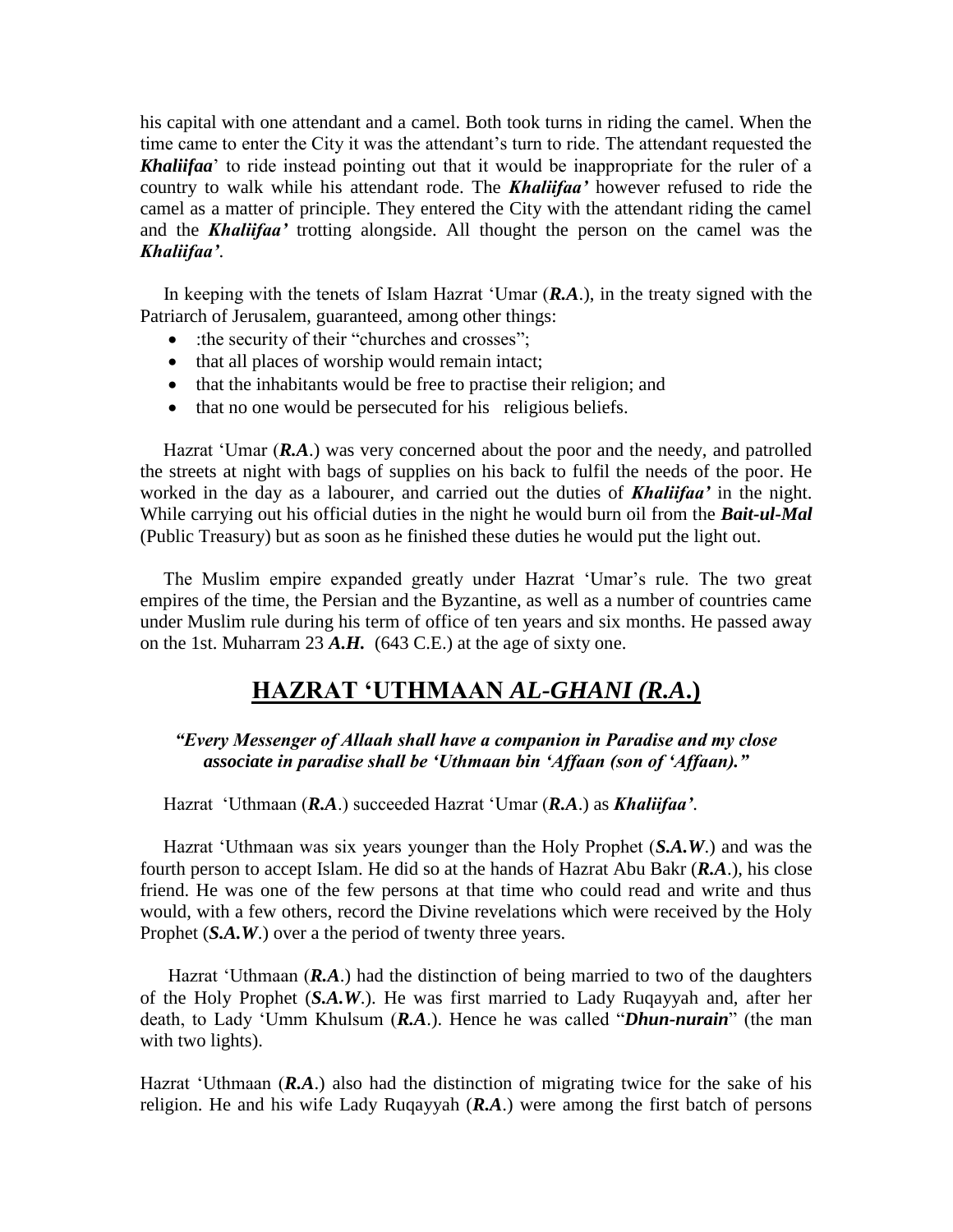who migrated to Abyssinia in order to avoid persecution. There they were given protection by the Christian Negus (King). They returned to Makkah after a few years when they heard that the Makkans had accepted Islam. However, when they found this to be untrue they had to migrate again, this time to Madinah.

 Hazrat "Uthmaan (*R.A*.) was a wealthy merchant and spent generously in aiding the poor and needy. He continued to do so after his acceptance of the new faith and, in addition, gave generous donations to the various causes associated with propagating Islam. After his conversion he freed a slave every Friday. When money was needed to purchase an additional parcel of land in order to extend the *Masjid (Al-Nabawi)* in Madinah he had no hesitation whatsoever in providing the necessary funds. He also established the first trust in Islam when he bought a well in Madinah from a Jew and donated it to the community so that they would obtain water free of charge.. As a result of his benevolence he was given the title of *Al-Ghani* (the Generous)

 Perhaps the most significant contribution made by Hazrat "Uthmaan (*R.A*.) was his decision, while *Khaliifaa"*, to have made a number of copies of Al Qur"aan, as compiled by Hazrat Zaid bin Thabit on the instructions of the first *Khaliifaa"*. These copies were then sent to different parts of the Islamic world in order to ensure that there was uniformity in this sacred text (See Section 7 of this Book). He achieved fame as "*Jami"ul Qur'aan*" that is, "The Compiler of Al Qur'aan" because of this great service.

 Hazrat "Uthmaan (*R"A*.) was a very pious, quiet, soft-spoken person who took pleasure in performing chores around the house. He would think of death very often and weep. He passed away at the age of 82 on the  $16<sup>th</sup>$ . Zil Hajj 35  $A.H.$  (656 C.E.)

### **HAZRAT ALI** *ASSADULLAAH (R.A.)*

#### *"You are unto me as Aaron (Haruun) was unto Moses (Musa) except that there will be no prophet after me."* (The Holy Prophet Muhammad - *S.A.W*)

 Hazrat Ali (*R.A*.) was the first cousin of the Holy Prophet (*S.A.W*.). His father was Abu Talib, the paternal uncle of the Holy Prophet (*S.A.W*.). He was thirty years younger than the Holy Prophet (*S.A.W*.).

 The Holy Prophet (*S.A.W*.) had lived with Abu Talib for seventeen years, that is, from the age of eight when his grandfather passed away until he married Lady Khadiijah (*R.A*.). Abu Talib held an important position in the community and had many children. He was of limited means. Therefore, shortly after the birth of the child Ali (*R.A*.), the Holy Prophet (*S.A.W*.) and Lady Khadiijah *(R.A*.) adopted the young child and brought him up as one of their own children.

 Being brought up in the household of the Holy Prophet (*S.A.W*.) had, as could be expected, a profound and lasting effect on the young child. He acquired many of qualities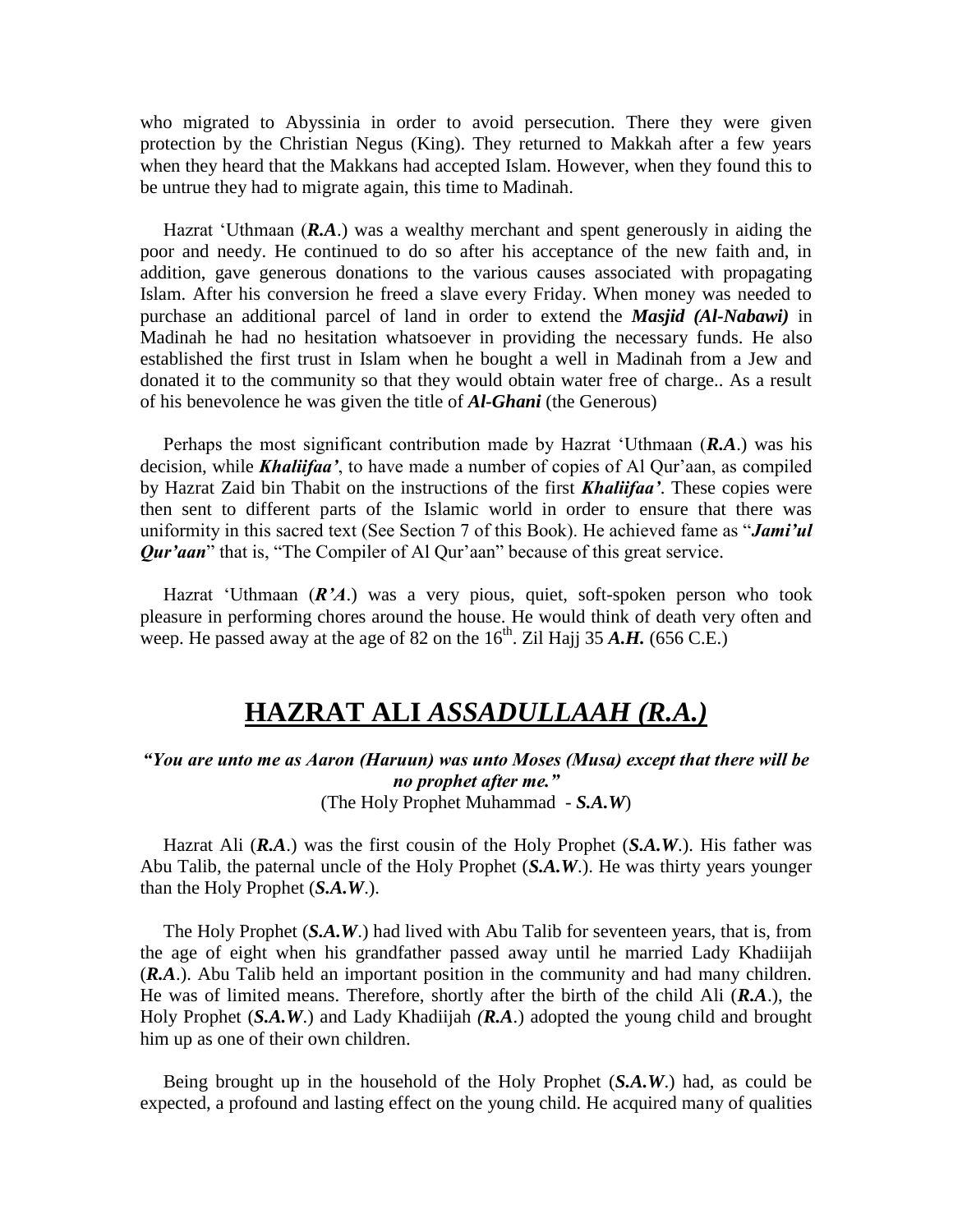of the Holy Prophet (*S.A.W*.) which served him in good standing throughout his life. It was not surprising therefore that young Ali was the first child, and the second person (after Lady Khadiijah -*R.A*.) to accept Islam. Hazrat Ali (*R.A*.) was well versed in many of the disciplines of warfare and was, among other things, a skilled wrestler and a noted warrior. He fought with distinction in many battles. As a result of his prowess on the battlefield he was called *"Assadullaah*" (the Lion of Allaah).

 Hazrat Ali (*R.A.)* was a poor person and earned his livelihood by working as a labourer. He would draw water from wells for others and carry the water, if required, to various persons" homes or fields. It was not unusual for him and his family to go without a meal for days.

 In spite of his poverty however Hazrat Ali (*R.A*.) was always willing to share whatever little he had with those less fortunate than himself. On one occasion as a young man he had earned some money by irrigating a field for someone. He bought some barley with the money, and divided it into three parts so that it could be cooked on three separate occasions. He cooked the first part and was about to partake of the meal when a beggar came seeking some food. Hazrat Ali (*R.A*.) gave all the cooked food to the beggar. He then cooked the second part and was about to partake of it when an orphan came seeking food. Hazrat Ali (*R.A*.) gave all of the second part to the orphan. Finally, he cooked the third, and last, portion of the barley and was about to eat it when a non-Muslim came seeking food. Again, Hazrat Ali (*R.A*.) gave all to the hungry man.

 The Holy Prophet (*S.A.W*.) had a great deal of confidence in Hazrat Ali (*R.A*.). This is shown by the fact that on the eve of the Holy Prophet"s *Hijrah* (migration to Madinah) he left Hazrat Ali (*R.A*.) in Makkah to return the valuables which many of the Makkans had left with him for safe keeping.

 Hazrat Ali (*R.A*.) was married Lady Faatimah (*R.A*.), one of the daughters of the Holy Prophet (*S.A.W*.) The Holy Prophet's progeny is descended from this marriage. Hazrat Ali"s two sons, Imams Hassan and Hussain (*R.A*.), were martyred, the latter at the Battle of Karbala.

 Hazrat Ali (*R.A*.) succeeded Hazrat "Uthmaan as *Khaliifaa"*. During the four years and nine months that he served in this position, he was faced with many internal problems, some of which had begun during the term of office of his predecessor. In spite of these problems however he was able to shine as a brilliant administrator. In addition he was a learned jurist, a scholar of Islam, a *Haafiz,* a brilliant orator and a writer. In addition, he had the distinction of being appinted as *Qadi* (judge) by the Holy Prophet (*S.A..W.*) during the latter's lifetime.

Hazrat Ali ( $\mathbf{R}$ , $\mathbf{A}$ .) was called to Almighty Allaah on the 21<sup>st</sup>. of Ramadaan 40  $\mathbf{A}$ , $\mathbf{H}$ . (661 C.E.) at the age of sixty-three years. His *Khilaafaah* (Caliphate) lasted four years and nine months.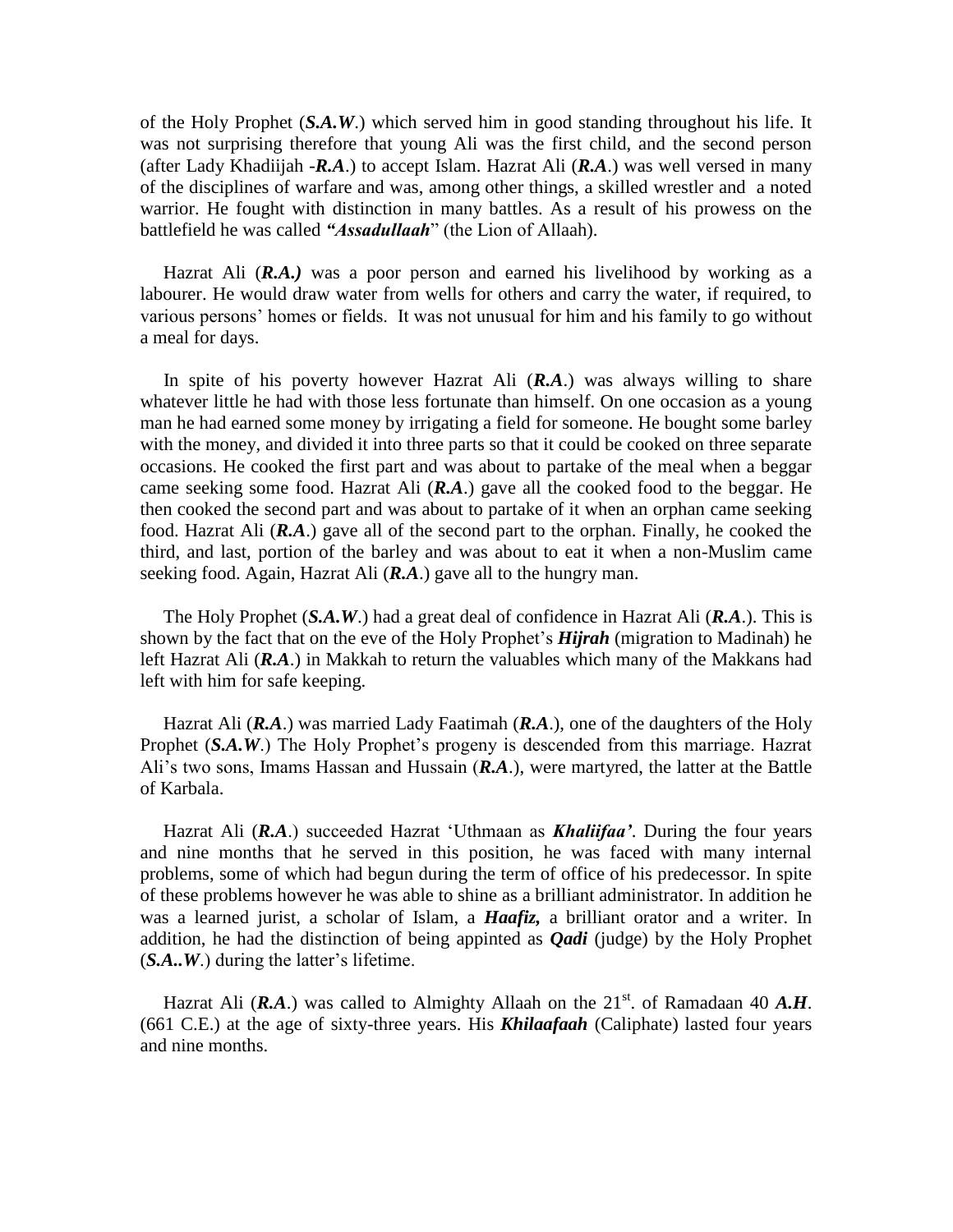# 38 AL-ASHARATUL MUBASH-SHIRIIN The ten persons who are assured of entering paradise

 The companions of the Holy Prophet Muhammad (*S.A.W*.), especially the very early converts, suffered untold hardships because of their acceptance of the noble Prophet"s message. Many were disowned by their immediate families and relatives, ostracised by their tribes, physically and mentally abused, and boycotted in their business activities. Notwithstanding these hardships, they persevered in their belief. In fact these adversities made them proud to be Muslims.

 Al Qur"aan testifies to the fact that the companions of the Holy Prophet (*S.A.W*) stand higher in rank than other followers. The following is one of the many verses in this connection:

## *"...Not equal among you are those who spent (freely) and fought, before the Victory, (with those who did so later). Those are higher in rank than those who spent (freely) and fought afterwards. But to all has God promised a goodly (reward). And God is well acquainted with what ye do."* (Ch. 57 V. 10)

 The Holy Prophet (*S.A.W*) gave the good news of their attaining paradise to ten persons during their lifetime. In this connection "Abdur Rahman bin "Auf (*R.A*.) reported that he (the Holy Prophet  $-S.A.W.$ ) said:

*""Abu Bakr will go to Paradise, "Umar will go to Paradise, "Uthmaan will go to Paradise, "Ali will go to Paradise, Talha will go to Paradise, Zubair will go to Paradise, "Abdur Rahman bin "Auf will go to Paradise, Sa"d bin Abi Waqqas will go to Paradise, Said bin Zaid will go to Paradise and Abu "Ubaidah bin al-Jarrah will go to Paradise."*

 The above-mentioned companions of the Holy Prophet (*S.A.W*.) are known as "*Al Asharatul Mubash-shiriin*" (the ten persons who are assured of entering Paradise). The first four mentioned are of course the well-known *Khulafaa" ur Raashiduun* and some details of their lives have been given in the previous Section. Brief notes on the remaining six are given below.

#### **Hazrat Talha Bin "Ubaidullah (***R.A***.)**

 Hazrat Talha (*R.A*.) took part in all the expeditions led by the Holy Prophet (*S.A.W*.) except the Battle of Badr. (He could not take part in that Battle because he and another person had been sent by the Holy Prophet (*S.A.W*.) on a special mission. During the Battle of Uhud several companions were killed protecting the Holy Prophet (*S.A.W*.), who was wounded while the Muslims were in temporary retreat. Hazrat Talha (*R.A*.) eventually took on this task and as a result he lost two fingers and received twenty wounds.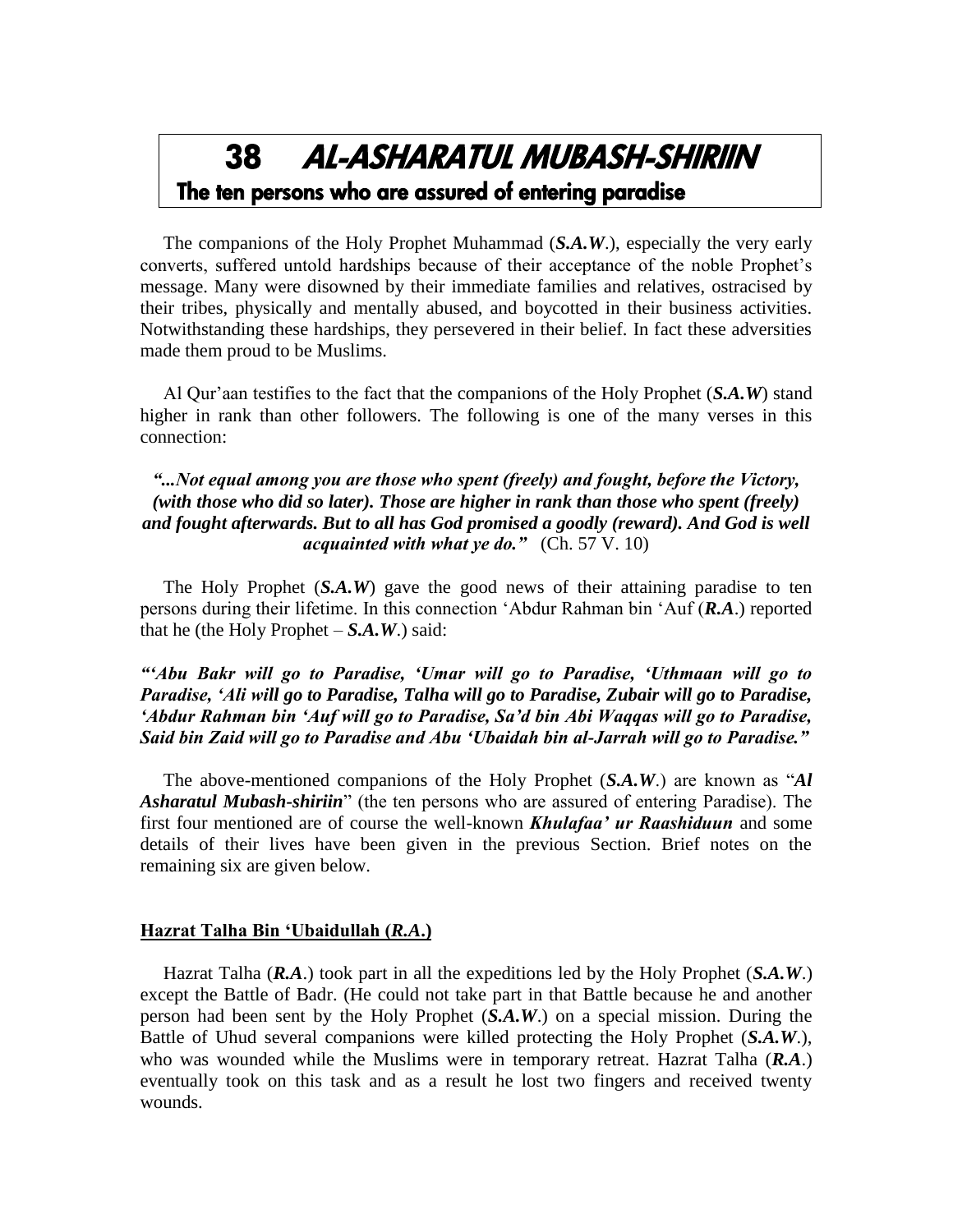#### **Hazrat Zubair bin Al-Awwan (***R.A***.)**

 Hazrat Zubair (*R.A*.) took part in all the battles led by the Holy Prophet (*S.A.W*.). He wore a yellow turban during the Battle of Badr. It is reported that the Holy Prophet (*S.A.W.),* on seeing him thus, said that the angels were descending in the form of Hazrat Zubair (*R.A*.).

#### **Hazrat "Abdur Rahman bin "Auf (***R.A***.)**

 **Hazrat "Abdur Rahman** *(R.A*.) fought in many battles. He received twenty-one wounds in the Battle of Uhud and was so severely wounded in his foot that he limped for the rest of his life. He also successfully led the Muslim army against the Christian Governor of Domatul Jundal.

#### **Haztat Sa"d bin Abi Waqqas (***R.A***.)**

 In the early days of Islam the Muslims were severely persecuted for their beliefs by the Makkans and had to hide to perform their salaat. On one occasion the Holy Prophet (*S.A.W*.) was leading a group of Muslims, which included Hazrat Sa"d (*R.A*.), in salaat in a secluded valley when some Makkans appeared and started to abuse them. A scuffle then ensued during which Hazrat Sa"d (*R.A*.) threw the head of a camel at one of the unbelievers. The head struck the unbeliever, causing blood to flow. This incident was the first in which a Muslim caused blood to flow in the cause of Islam.

#### **Hazrat Sa"id bin Zaid (***R.A***.)**

 Hazrat Sa"id (*R.A*.) was among the first set of Muslims to migrate to Madinah. He took part in all the battles led by the Holy Prophet (*S.A.W*.) except the Battle of Badr (he and Hazrat Talha bin "Ubaidallah -*R.A*.- having been sent on a scouting mission). He continued to serve Islam after the death of the Holy Prophet (*S.A.W*.). He was part of the army under the command of Khalid bin Walid who defeated the Byzantine army at Ajnadayn in 13 *A.H*. He also took part in the Battle of Yarmook in 13 *A.H.*

#### **Hazrat Abu "Ubaida bin al-Jarrah (***R.A***.)**

 Hazrat Abu "Ubaida (*R.A*.) fought in many of the Battles led by the Holy Prophet (*S.A.W*.) and continued to serve in the Muslim army during the Khilaafaat of Hazrat Abu Bakr Siddique (*R.A*.) and Hazrat "Umar (*R.A*.). During the Battle of Badr most of the enemy avoided facing him but there was one person who made every effort to confront him. Hazrat Abu "Ubaida (*R.A*.) tried for a long time to elude that person but after a while could no longer do so. They stood face to face ready to battle. Hazrat Aabau "Ubaidah (*R.A*.) struck one blow at the man"s head, cutting it off completely.. The enemy was his own father who was still a pagan and an enemy of Islam.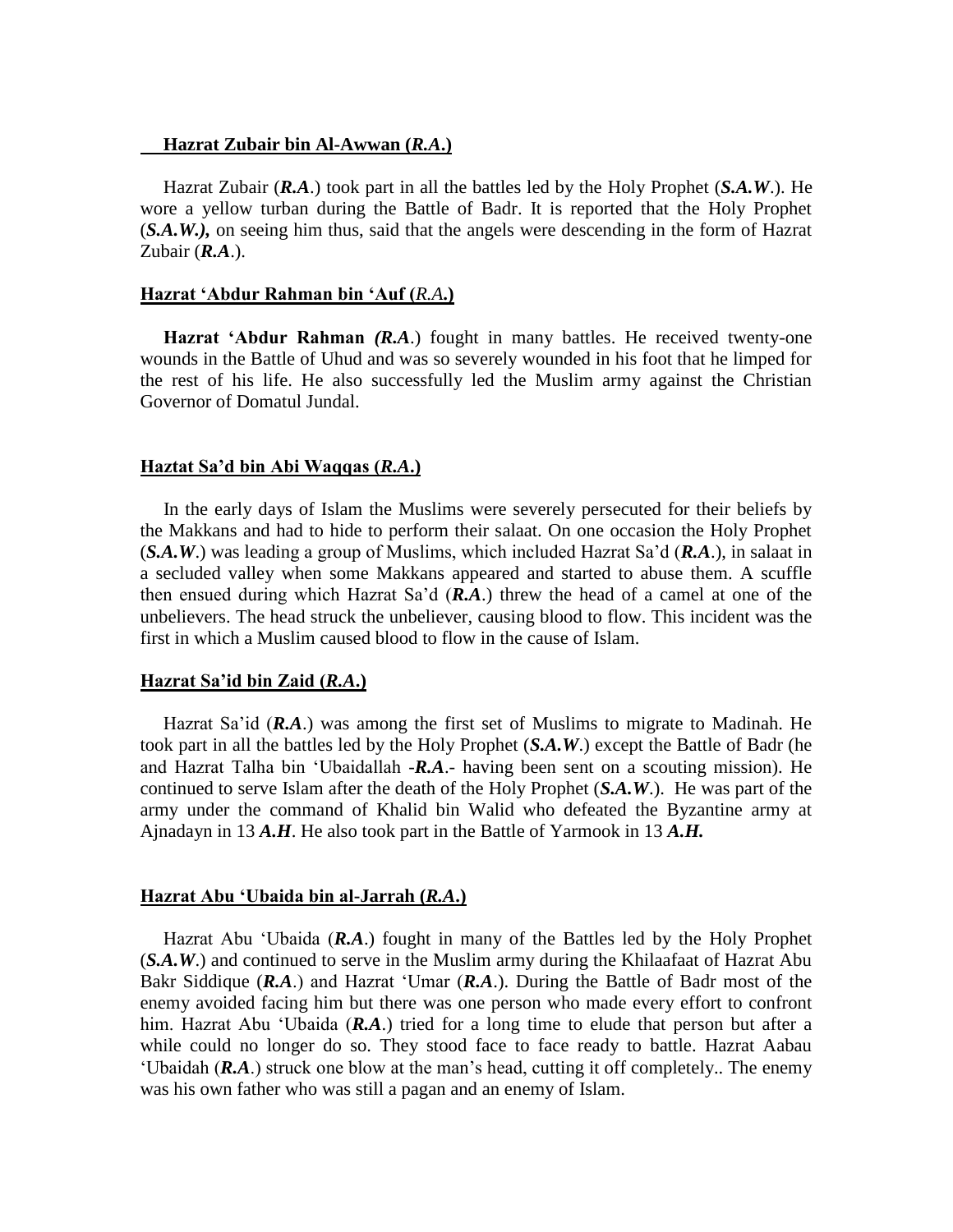# 39 BID'AH - Innovation in religion Let us think

 The average Muslim is given the impression that the word "*Bid"ah"* (plural *Bid"aat*) means an act or practice that is entirely against the teachings of Islam. Nothing can be further from the truth. The word is Arabic in origin and literally means "innovation". In the Islamic sense it means innovation in religion. However, innovation can be either good or bad.

Let us see whether there is provision for innovation in Islam.

We all accept that Almighty Allaah:

- created the universe and all that is in it,
- chose man as His vice-gerent or representative on earth,
- sent books and prophets for the guidance of man from time to time, and
- sent Al Qur-aan as the Final Revealed Message and the Holy Prophet Muhammad (*S.A.W*.) as the "Perfect Exemplar".

 In Al Qur-aan and the *Ahadith* (sayings and practices of the Holy Prophet Muhammad (*S.A.W*.) must therefore be found guidance or rules for the conduct of man for all times and in all aspects of his life.

Now, any law promulgated may be either:

A specific in nature, going into great detail, or

B general in nature, allowing for changes to suit time and place as long as the principles are not broken.

 If we take the view that as Muslims we must literally follow the Holy Prophet (*S.A.W*.) in every detail in every aspect of his life (as he is the "Perfect Exemplar") then, among other things, we must eat the same types of food which he ate, wear clothing of the same materials which he wore, and travel by the same means of transport which he used. I submit it would be illogical to adopt this view as it would be impracticable.

 We therefore have to take the second view, that is, that the laws are general in nature and can be adjusted to suit time and place so long as the principles are not broken. To illustrate, Islam requires that certain parts of a person"s body should be covered except in certain circumstances. The important point here is the covering of the parts. Whether we use the type of material used by the Holy Prophet (*S.A.W*.) or some other material such as polyester, which was not yet developed, is not pertiment. What is pertinent is that the relevant parts of the body are covered with material which is not prohibited.

Let us now remind ourselves of the main sources of *Sharia*h (Islamic Law) as given in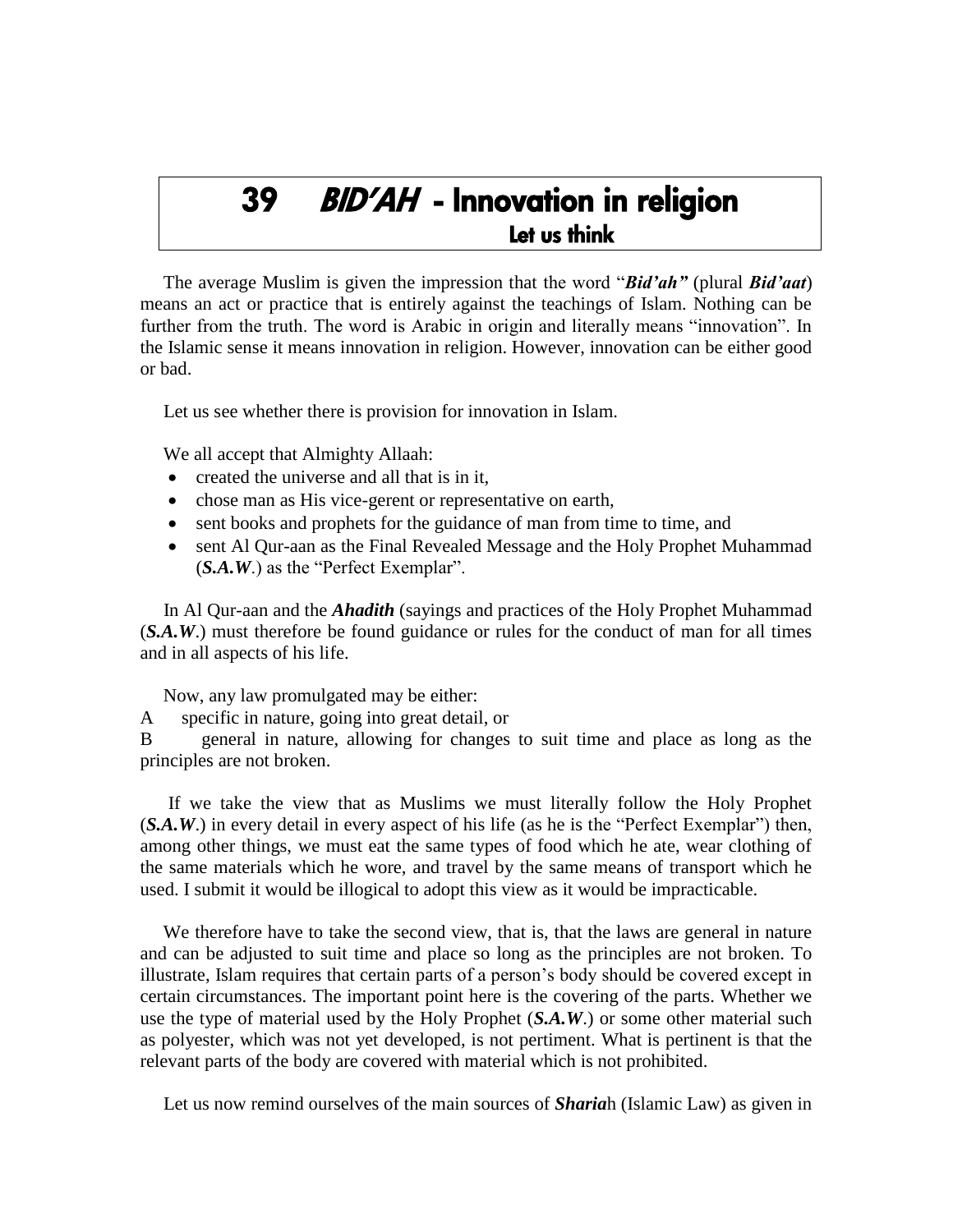Section 4 of this Book. These are repeated below for ease of reference:

Primary:

- Al Qur-aan, and
- *The Sunnah*, that is, the sayings and actions of the Holy Prophet Muhammad (*S.A.W*.).

 $\bullet$ Secondary:

- *Ijma* Consensus of opinion (of the Islamic Scholars)
- *Qiyas* Analogy
- *Istihsaan* Public interest
- *"Urf* Custom.

 In effect therefore when one is seeking guidance on any Islamic matter, one must first refer to Al Qur-aan. If guidance cannot be obtained therein then one must refer to the Sunnah. If guidance cannot be obtained in the Sunnah then one continues using the sources of Islamic Law until the matter is clarified.

Let us now look at an incident in the life of the Holy Prophet Muhammad (S.A.W.) which illustrates the procedure referred to in the previous paragraph. The King of Yemen sent a message to the Holy Prophet (*S.A.W*.) stating that he and his followers had accepted Islam and requested persons to teach the religion. The Holy Prophet (*S.A.W*.) appointed a group of persons for this purpose with Mu"adh bin Jabal as the *Ami*r (leader). Before the group left on their mission the Holy Prophet (*S.A.W*.) asked Mu"adh bin Jabal on what he will base his judgements. Muadh replied that his judgement on any matter would be based on the contents of Al Qur-aan. The Holy Prophet (*S.A.W*.) then asked Mu"adh what he would use if he could not find the answer in Al Qur-aan. Mu"adh replied that he would refer to the *Sunnah*. The Holy Prophet (*S.A.W*.) continued his questioning by asking Mu"adh what he would do if he could not find an answer in the *Sunnah*. Mu"adh responded by saying that he would exercise *ijtihad*, that is, exert himself to form his own judgement. The Holy Prophet (*S.A.W*.) was pleased with this last reply and praised Almighty Allaah.

 In paragraph 3 of Section 37 of this Book we quoted a *hadith* in which the Holy Prophet (*S.A.W*.) emphasized the importance and authority of the *Khulafaa" ur-Raashiduun*. This *hadith* states in part:

# *"But you should stick to my Sunnah (ways) and the Sunnah of my Rightly Guided Khulafaa"*

 It is to be noted that after the death of the Holy Prophet (*S.A.W*.) the *Khulafaa" ur Raashiduun* introduced a number of *Bid"aat*. For example:

- 1. Hazrat Abu Bakr *As-Siddique* (*R.A*.) was responsible for the verses of Al Qur-aan being collected and compiled in book form;
- 2. Hazrat Umar (*R.A.)* introduced the Islamic calendar and *Taraweeh salaat* in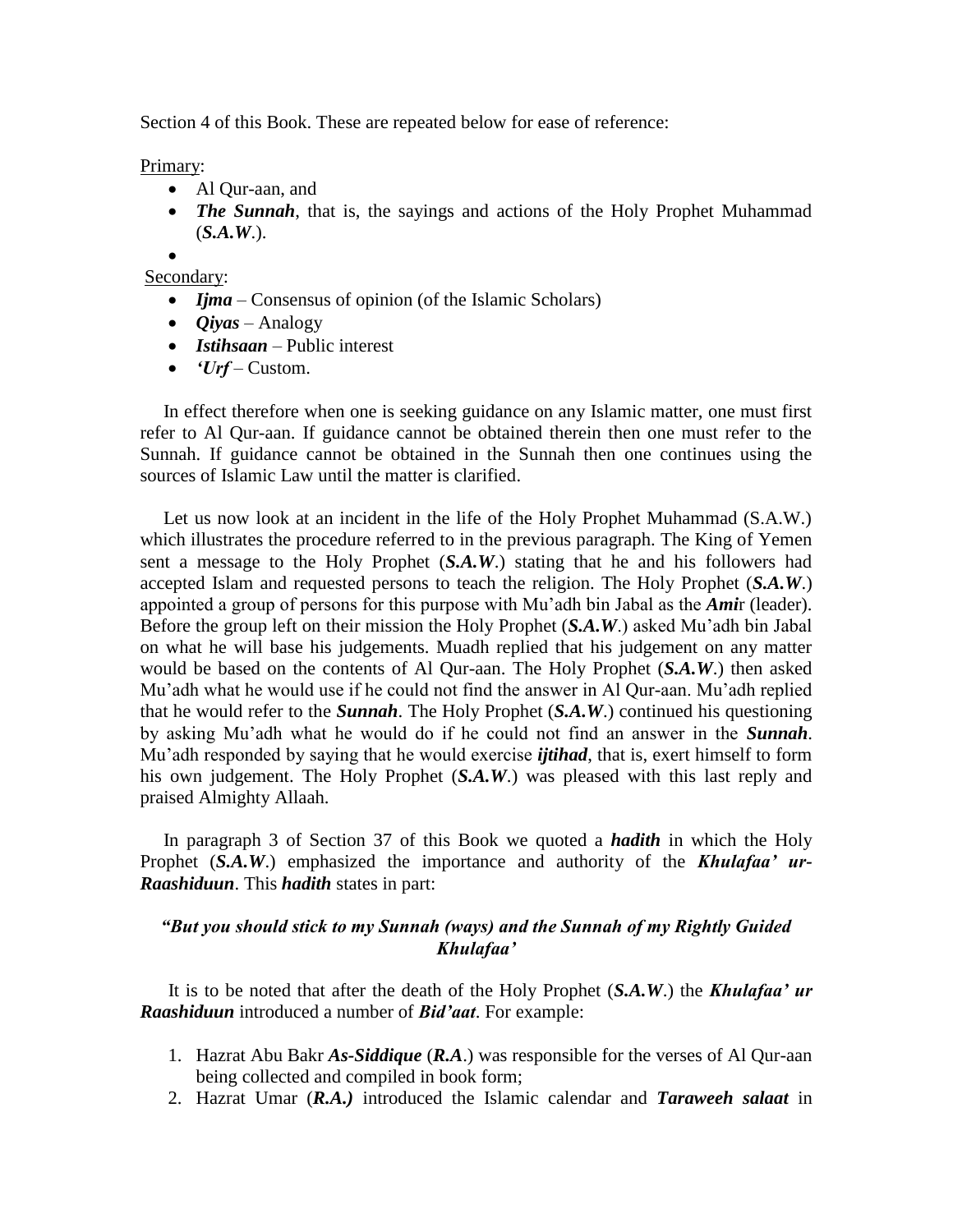congregation;

- 3. Hazrat Uthmaan (*R.A*.) made six copies of Al Qur"aan and had them distributed to different parts of the Muslim world to ensure there would be uniformity in the text; and
- 4. Hazrat "Uthmaan (*R.A*.) introduced the second *adhaan* in the *Jumu"a salaat*.

As regards the *Taraweeh salaat,* the following *hadith* is relevant:

*Narrated Abu Hurairah (R.A.): Allaah"s Apostle (S.A.W.) said: "Whoever prayed at night the whole month of Ramadaan with belief and a wish for reward for Allaah, then all his previous sins will be forgiven."*

Ibn Shibaah (a sub-narrator) said:

"*Allaah"s Apostle (S.A.W.) died and the people continued observing that (that is, Nawaafil offered individually, not in congregation) and it remained as it was during the Caliphate of Abu Bakr and the early days of "Umar"s Caliphate." Abdur Rahmaan bin Abdul Qaarii said: "I went out in company of "Umar bin Al-Khattaab one night in Ramadaan to the mosque and found the people praying in different groups: a man praying alone or a man praying with a little group behind him. So, "Umar said: "In my opinion I"d better collect these (people) under the leadership of one Qaarii (Reciter) (that is, let them pray in congregation)". So he made up his mind to congregate them behind Ubaii bin Ka"b. Then on another night I went again in his company and the people were praying behind their reciter. On that, "Umar remarked: 'What an excellent Bid"a (that is innovation in religion) this is; but the prayer which they do not perform,*  but sleep at its time is better than the one they are offering'. He meant the prayer in the *last part of the night. (In those days) people used to pray in the early part of the night.*

Sahih Al-Bukhari Vol. 111 No. 227

 Still on the question of the *Taraweeh* prayer, if one is to follow the *Sunnah* of the Holy Prophet (*S.A.W*.) fully in this matter, then one would:

- offer varying amounts of rakaats on different nights, and
- perform it for most of the month in one"s home and in the early hours of the morning

 From the preceding four paragraphs it is fair to assume that *bid"ah* is permissible in Islam as long as it:does not violate the injunctions in Al Qur-aan and the *Sunnah*, and assists in the propagation of the faith.

 The following extract from the book entitled "**The Excellence of the Objective in Celebrating the Birthday of the Noble Prophet (***S.A.W***.)**" by the well-known Muslim scholar and philosopher Imam Jalaluddin Al-Suyuti (translated from the Urdu version by Maulana Siddiq Ahmad Nasir) elucidates on the question of whether or not all bid"aat are unlawful:

*"His statement that the Milad Sharif can also not be Mubah because the Ijmaa" of the*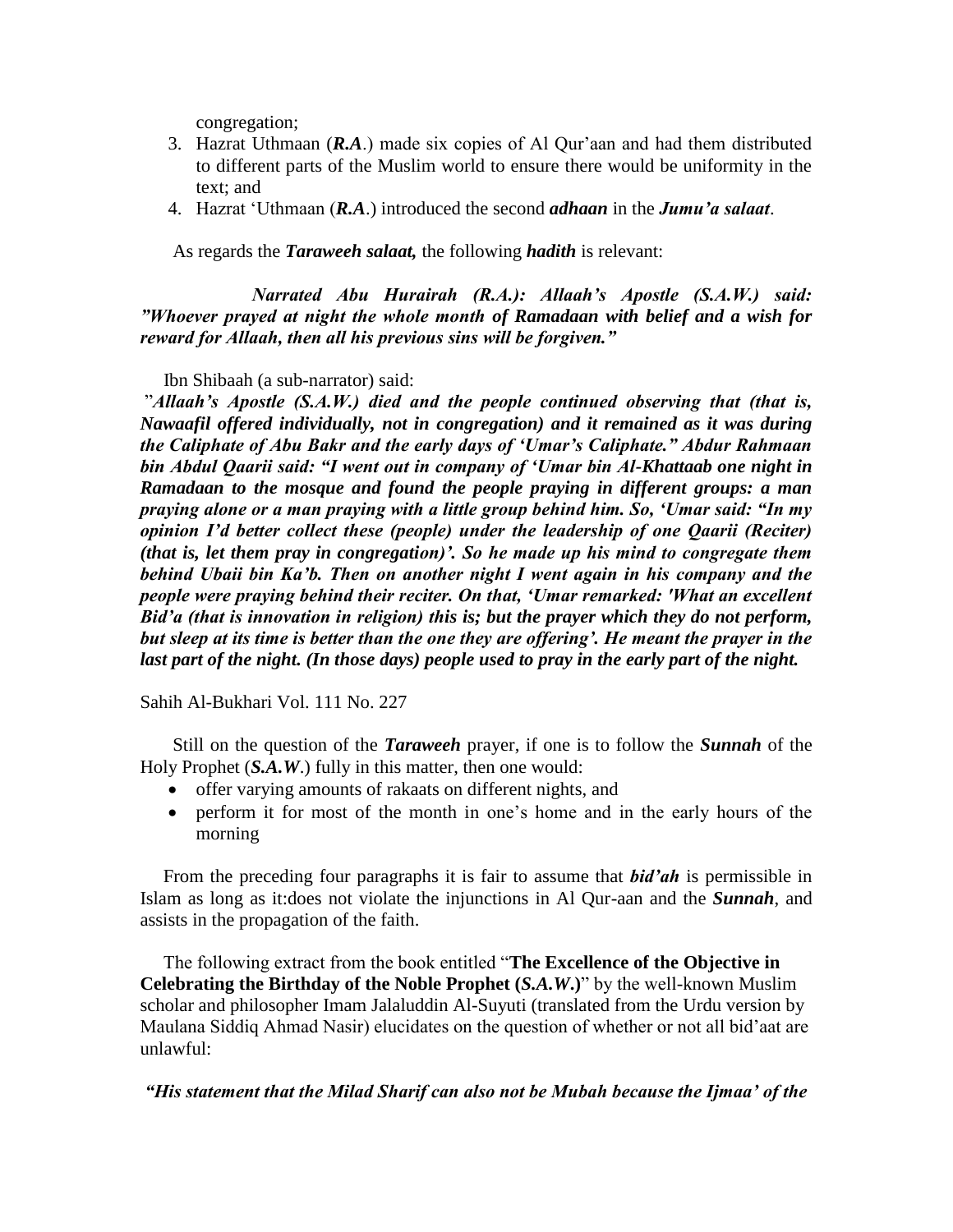*followers of Islam is that anything that is a Bid"ah (innovation) in religion cannot be Mubah, is one that is not accepted. This is because Bid"aat (innovations) are not classified only as Haraam or Makruuh, but they can also be Muubah as well as Manduub or Waajib. Imam al-Nawawi says in Tahdhiib al-Almaa wal Lugaat:*

*"Bidah in the Shari"ah is the invention of that which was not there in the period of the Messenger of Allaah (S.A.W.) and it is divided into two categories, HASANAH (or good) and QABIIHAH (or evil)".*

*Sheikh Izzuddin Ibn Abdal-Al-Salaam writes in al-Qawaaid :*

*"Bid"ah is divided into Waajib1, Haraam2, Maanduub3, Makruuh4 and Mubaah5. And the way to know to which category it belongs is to examine it together with the laws of Shari"ah.*

*If it falls in with the laws that deal with what is Waajib, then it is Waajib; if with those laws that deal with what is Haraam, then it is Haraam; if with the laws dealing with what is Manduub, then it is Manduub; if with the laws dealing with what is Makruuh, then it is Makruuh; if with the laws dealing with what is Mubaah, then Mubaah."*

*"After this he went on to give examples of the five kinds of Bid"ah and wrote: "As for Bid"ah that is Manduub, its examples are the setting up of inns and educational institutions and every good action which was not there in the first age. Among the latter are al-Taraawih, discussion on the intricacies of Tasawwuf and debates. And among these is the convening of assemblies for deduction of laws in connection with problems, providing that the motive thereof is to seek the pleasure of Allaah Ta-ala."*

*"Al-Bahaiqi in Manqib al-Shafi"ii transmitted with his isnad (chain of narrators) from Imam al-Shafi-ii himself, that he said: "The new things that are brought about are of two kinds. One kind is that which is* 

*brought about, inconsistent with something in the Qur"aan or the Sunnah or with some Athar or some Ijmaa". This is the category of Bid"ah dalaalah (heretic innovation). The second thing is that which is brought about from good things which are not inconsistent with any of the above."*

## *Umar (R.A.) did say about standing in prayer in the month of Ramadaan: "What a good Bid"ah this is! Meaning that this is a new thing which was not there before and being a new thing it does not contradict anything that went before" (End of extract)*

 Sufficient has now been written on this subject. I leave the reader to arrive at his or her own conclusion.

| 1 Waajib | An obligatory act, just below the status of <b>fard</b> (compulsory). |
|----------|-----------------------------------------------------------------------|
| 2 Haraam | Forbidden.                                                            |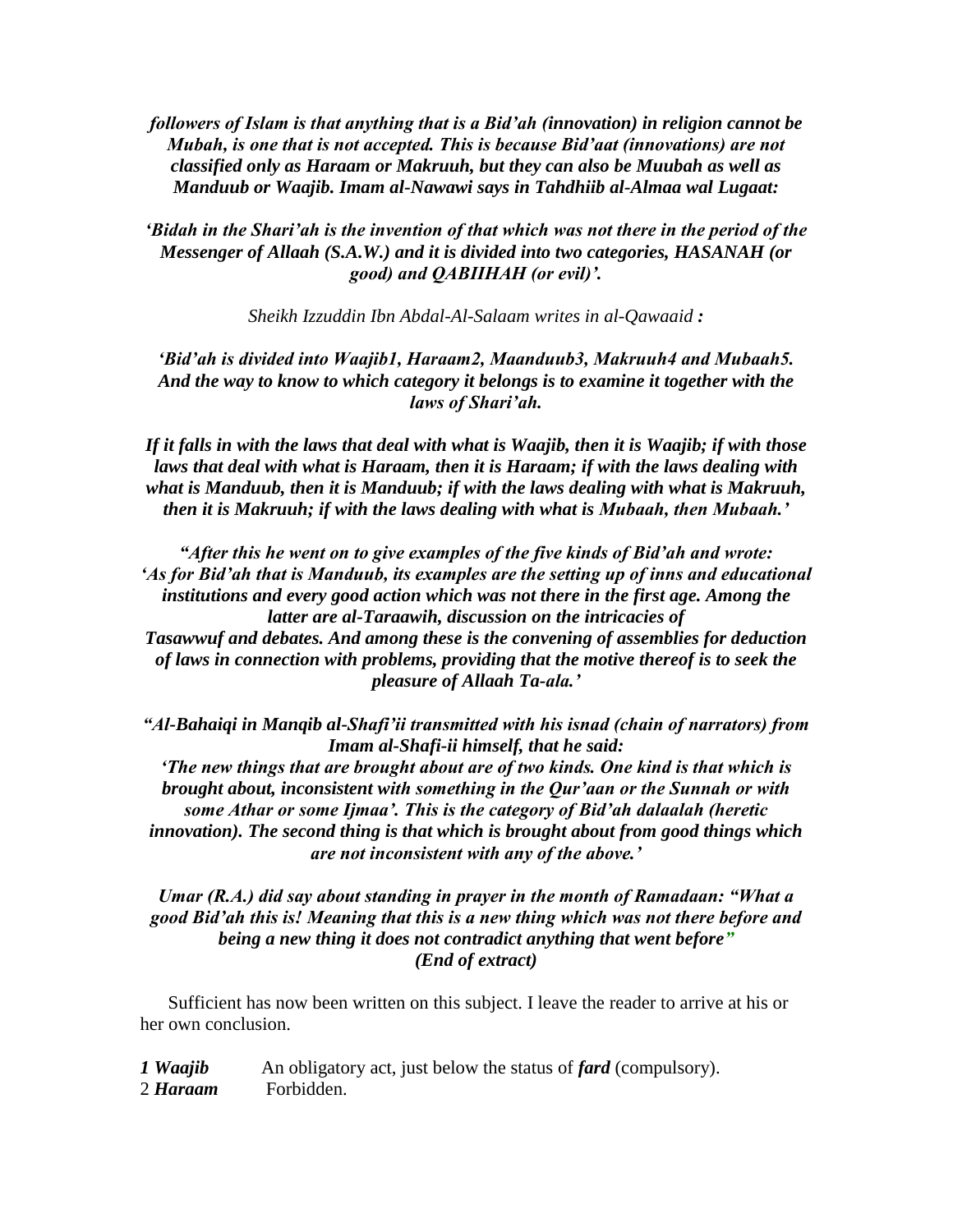*Manduub* An act which is recommended. *Makruuh* An improper act. *Mubaah* An act which is permitted by Islamic law but which has no religious value.\

# 40 THE NUMBER FORTY

The number "forty" is perhaps the most oft-recurring number in Al Qur'aan, the *Ahadith* (sayings and practices of the Holy Prophet –*S.A.W.)* and *Seerah* (Life of the Holy Prophet –*S.A.W.*). The following are some instances:

# **Al Qur"aan**

"And remember We appointed **forty nights** for Moses, and in his absence ye took the calf (for worship), and ye did grievous wrong." Ch. 2 V.51

"He (Moses) said: "O my lord! I have power only over myself and my brother: so separate us from this rebellious people"

. "God said: "Therefore will the land be out of their for reach for **forty years**: in distraction will they wander through the land: but sorrow not over these rebellious people." Ch. 5 V.28-29

"We appointed for Moses thirty nights, and completed (the period) with ten (more): thus was completed the term (of communion) with his Lord, **forty nights.** Ch. 7 V.142

"We have enjoined on man kindness to his parents: in pain did his mother bear him, and in pain did she give him birth. The carrying of the child to his weaning is (a period of) thirty months. At length, when he reaches the age of full strength and attains **forty years**, he says: "O my Lord! Grant me that I may be grateful for Thy favour which Thou hast bestowed upon me, and upon both my parents, and that I may work righteousness such as Thou mayest approve; and be gracious to me in my issue. Truly have I turned to Thee and truly do I bow (to Thee) in Islam."" Ch.46: V.15

# *Seerah*

 Lady Khadiijah (*R.A*.) was **forty years** old when she married the Holy Prophet Muhammad (*S.A.W*.).

The Holy Prophet Muhammad (*S.A.W*.) received the first revelation of Al Qur'aan when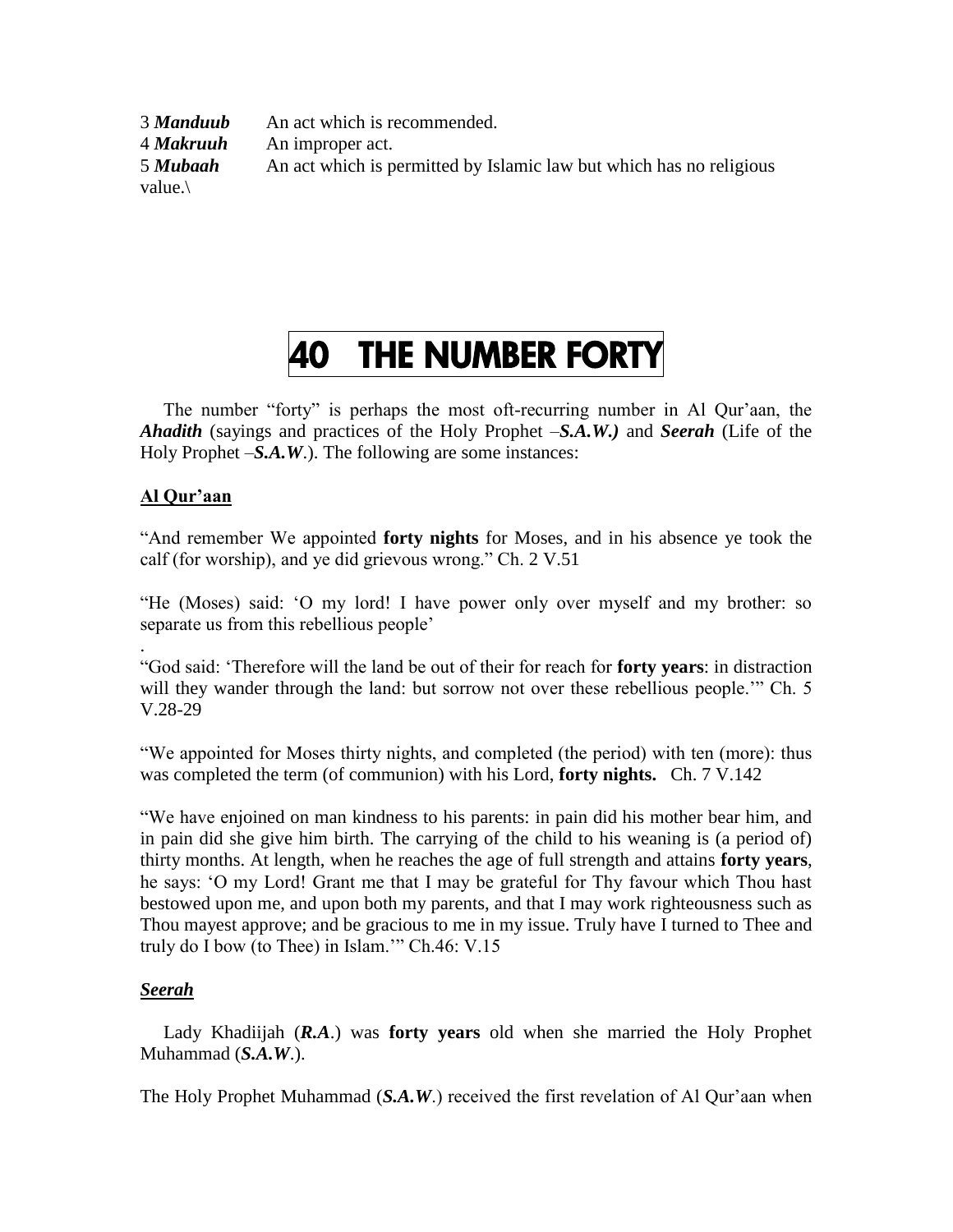he was **forty years** old.

 The Holy Prophet (*S.A.W*.) went to the Ka"aba and made the following declaration when the number of converts reached **forty**:

#### *"I am but a man like yourselves, (but) the inspiration has come to me, that your God is one God: whoever expects to meet his Lord, let him work righteousness, and, in the worship of his Lord, admit no one as partner*."

Ch. 18: 110

 Before the *Jumu"a salaat* was made obligatory the Ansars of Madinah decided to have a weekly congregational prayer on Fridays. The first such prayer was lead by Hadrat As"ad ibn Zurwich at Biaadah in Madinah. He led **forty persons** in this prayer.

## *Ahadith*

 It is reported in various *Ahadith* that the Holy Prophet Muhammad (S.A.W.) said, among other things, that:

- 1. "Verily the creation of each one of you is brought together in his mother"s belly for **forty days** in the form of a seed, then he is a clot of blood for **a like period**, then a morsel of flesh for **a like period**, then there is sent to him the angel who blows the breath of life into him and ...."
- 2. **"If anyone withholds grain for forty days** out of the desire for a high price, Allaah will renounce him."
- 3. "Whoever will preserve for my *Ummat* (follower) **forty ahadith** concerning important matters of their faith, Almighty Allaah will raise him, on the day of Judgement, as an *aalim* (religious scholar) and I will intercede on his behalf and stand witness in his favour." (In this connection it is worthy of note that An-Nawawi"s famous collection of *Ahadith* entitled "**Forty Hadith**" in fact contains forty one (41). Why then was the collection not given the title "Forty One Hadith"? It is also to be noted that An-Nawawi's collection of Hadith Qudsi contains exactly that number, that is, **forty**.).
- 4. "Allaah forgives **forty** grave sins of a person who has given bath to a dead person and kept secret his or her shortcomings or defects; and one who has lowered the dead body into the pit is like a person who has provided a house to the dead person till the day of resurrection…"
- 5. "Whoever killed a *Mu"ahid* (a person who is granted the pledge of protection by the Muslims) shall not smell the fragrance of Paradise though its fragrance can be smelt at a distance of **forty years** (of travelling)."
- 6. "The person who offers *forty (40)* prayers consecutively in my *masjid* (*Masjid*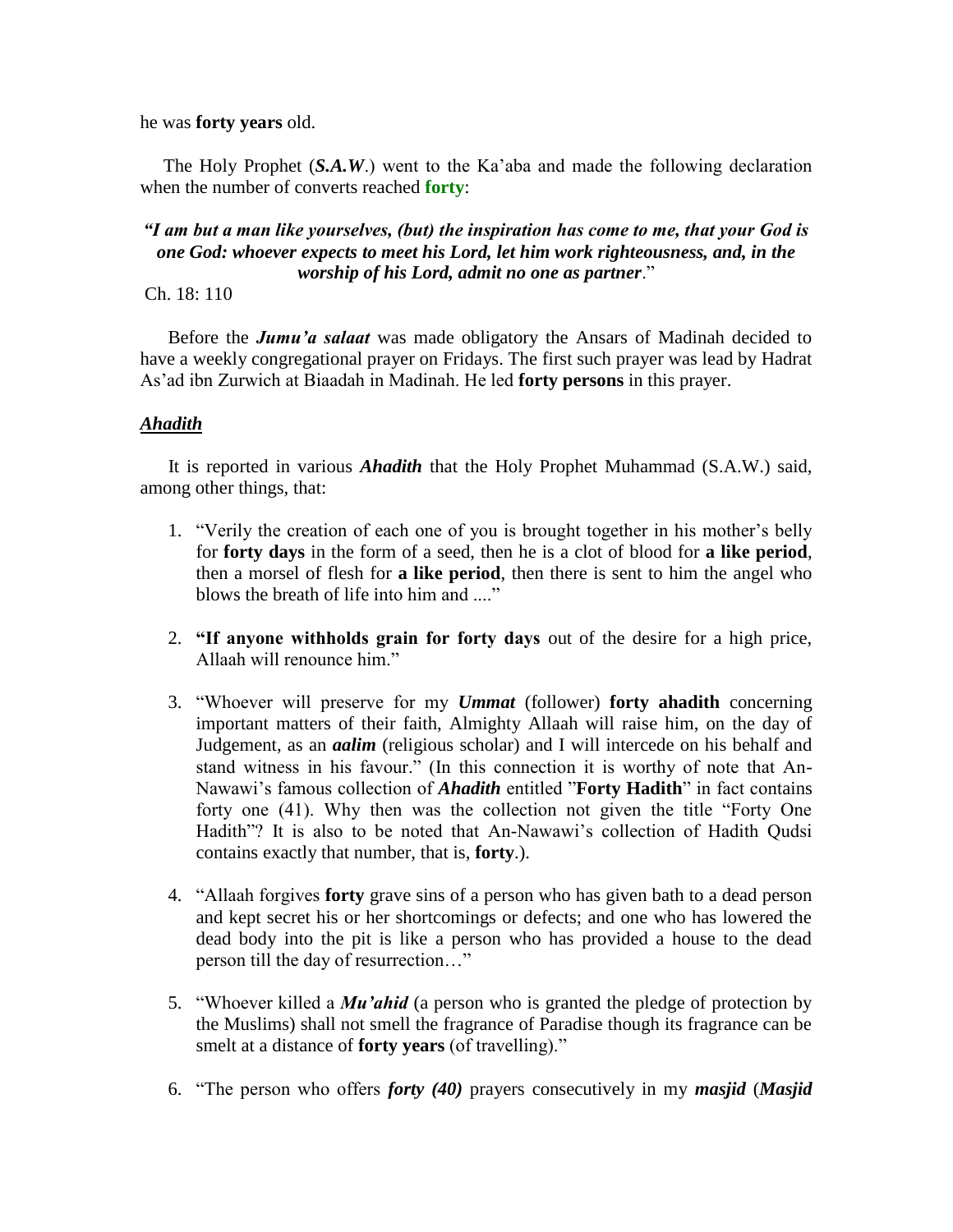*Nabawi*), without missing a prayer in between, will secure immunity against the fire of Hell and other torments and also against hypocrisy."

- 7. "Whoso prays in congregation for Allaah for **forty days** after overtaking the first bowing, two securities are recorded for him - one security from the fire, and another from hypocrisy".
- 8. "There are **forty virtuous deeds** and the best of these is in the maniha1 of a shegoat, and anyone who does one of these virtuous deeds hoping for Allaah"s reward with firm confidence that he will get it, then Allaah will make him enter Paradise......"
- 9. A person following a funeral procession should lift and carry the bier for at least **forty (40) steps**." See Section 26 for the proper procedure.
- 10. "The destitute among the emigrants will precede the rich emigrants by **forty years** in entering Paradise on the Day of Resurrection."
- 11. "The awnings of Hell have four thick walls, each wall a distance of **forty years**."
- 12. *Al-Masjid-ul-Haram* was the first masjid built and *Al-Masjid-ul-Aqsa* (in Jerusalem) the second. The period of time between them was **forty years.**
- 13. "Enforcing one of Allaah"s prescribed punishments is better than **forty nights** rain in Allaah's land."
- 14. "If anyone drinks wine Allaah will not accept prayer from him for **forty days** but if he repents Allaah will forgive him."
- 15. "If the one who passes in front of a man praying knew what he was bringing upon himself, it would be better for him to stop for **forty** than to pass in front of him."
- 16. The maximum period of *nifaas* (the bleeding that occurs in women after more than half of the baby is delivered) is **forty days.** (During the period of nifaas a woman is not allowed to perform certain acts e.g. salaat).
- 17. A neighbourhood extends to forty houses in all directions.
- 18. The time period to trim the moustache, cut the nails, pluck out the underarm hairs and cut the pubic hairs is **forty days**.
- 19. "When a man puts into his stomach a morsel of what is forbidden his prayers are not accepted for **forty days**, and a servant of Allaah whose body is nourished by usury or by what is forbidden becomes more deserving of Hell fire."
- 20. The angels Munkir and Nakir appear to a deceased to question him when the last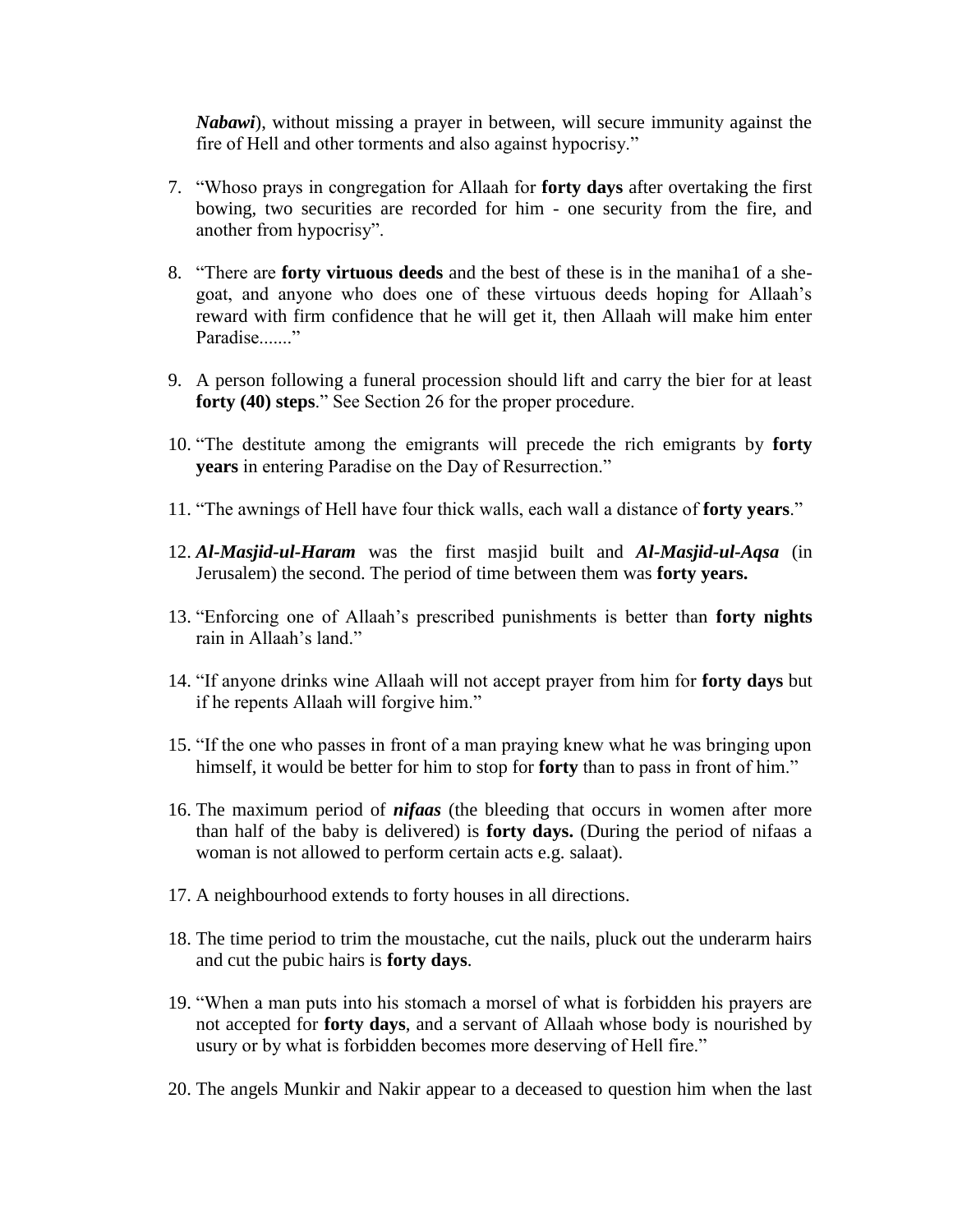person to leave the gravesite is **forty steps** away.

- 21. "There is no Muslim who dies and then **forty men** who do not set up anything with Allaah stand for his funeral prayer but Allaah accepts their pleading for him."
- 22. Abu Huraira reported: The Holy Prophet (*S.A.W*.) said: "Between the two blowing of the trumpets there will be **forty**." The people said: "O Abu Huraira! **Forty years**?" I refused to reply. They said: "**Forty years**?" I refused to reply and added: "Everything of the human body will decay except the coccy bone (of the tail) and from that bone Allaah will reconstruct the whole body."
- 23. "Every day Allaah descend one hundred and twenty folds of His Mercy to His slaves who perform Hajj (to His House). Sixty fold of these are specified for the people performing *tawaaf*, **forty fold** for those who pray there and twenty for those who look at the Ka"aba."
- 24. "Dajjal will say on earth for fort**y days**, one day like a year, one day like a month, one day like a week, and the rest of the days like your days."
- 25. "If a piece of lead like this (pointing to something like a bowl) were sent from Heaven to Earth, which is a journey of five hundred years, it would reach the earth before night, and if it were sent from the top of the chain it would travel **forty years** night and day before reaching its foot (or its bottom)."
- 26. "There is no prophet between me and him, that is, Jesus (peace be on him). He will descend (to the earth). When you see him, recognise him: a man of medium height, reddish fair wearing two light yellow garments, looking as if drops were falling down from his head though it will not be wet. He will fight the people for the cause of Islam. He will break the cross, kill the swine, and abolish *jizyah*. Allaah will perish all religions except Islam.. He will destroy the Antichrist and will live on the earth for **forty years** and then he will die. The Muslims will pray over him."
- 27. Anas reported: My mother, Umm Sulaim, took a Mudd (2) of barley grain, ground it and made porridge from it, and pressed (over it) a butter skin she had with her. Then she sent me to the Prophet and I reached him while he was sitting with his companions. I invited him, where he said: "And those who are with me?" I returned and said: "He says "And those who are with me?"" Abu Talha went out to him and said: "O Allaah"s Apostle! It is just a meal prepared by Umm Sulaim." The Prophet (*S.A.W*.) entered and the food was brought to him. He said: "Let ten persons enter upon me." Those ten entered and ate their fill. Again he said: "Let ten (more) enter upon me." Those ten entered and ate their fill. Then he said: "Let ten (more) enter upon me. Then he said: "Let ten (more) enter upon me." He called **forty persons** in all. Then Allaah"s Apostle ate and got up. I started looking (at the food) to see if it decreased or not.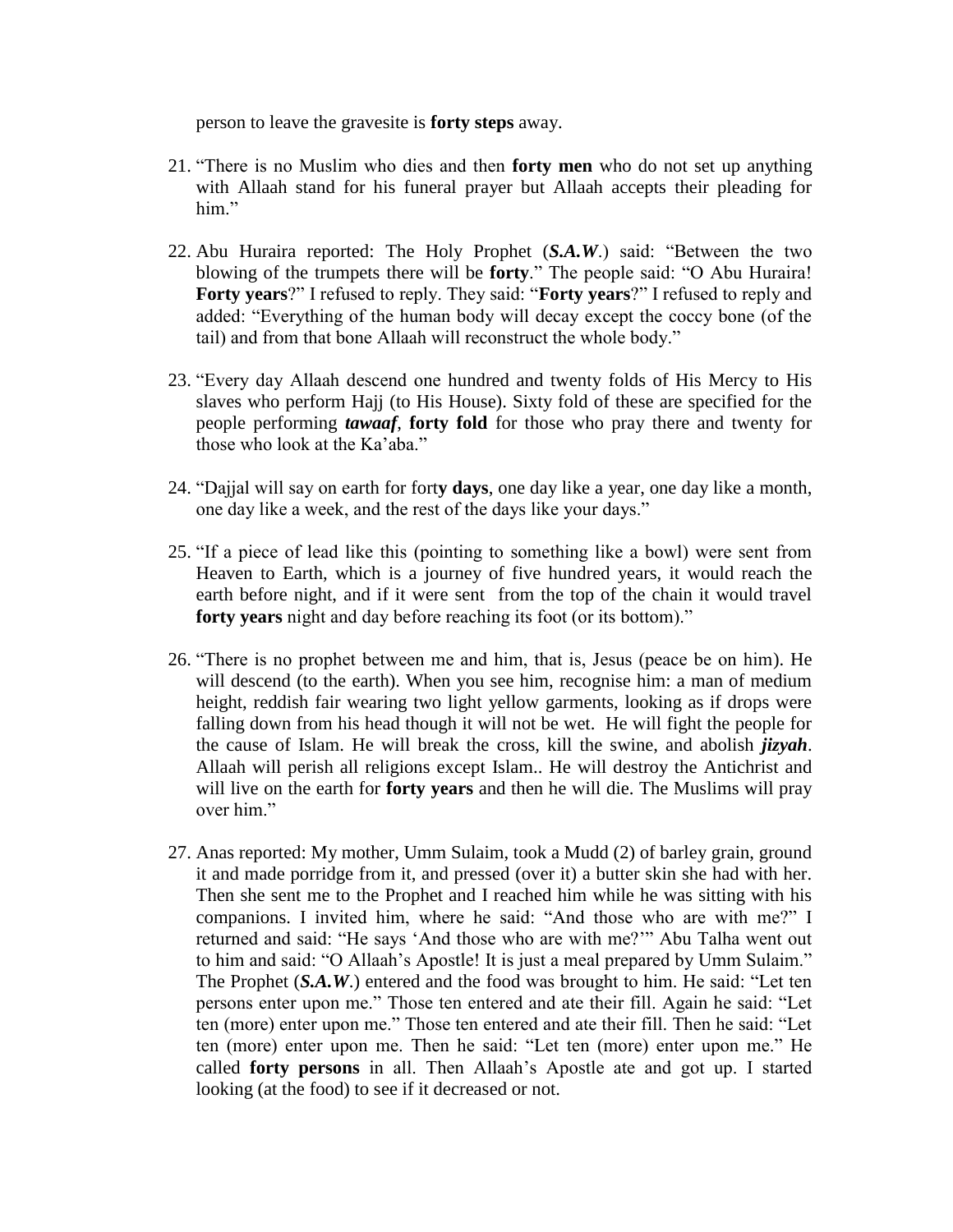- 28. Abu Huraira reported: the Prophet (*S.A.W.)* said: "Adam and Moses argued with each other. Moses said to Adam: "O Adam! You are our father who disappointed us and turned us out of Paradise." Then Adam said to him: "O Moses! Allaah favoured you with His talk (talked to you directly) and He wrote (the Torah) for you with His Own Hand. Do you blame me for action which Allaah had written in my fate for **forty years** before my creation?" So Adam confuted Moses. "Adam confuted Moses" the Prophet added, repeating the statement three times.
- 29. Anas bin Malik reported: "The Prophet beat a drunk with palm-leaf stalks and shoes. And Abu Bakr gave (such a sinner) **forty lashes.**""
- 30. "Whoso shall be sincere to God for **forty days**, streams of l wisdom will appear from his heart upon his tongue."

#### **Other**

*Zakaat* (see Section 12) is payable at the rate of one fortieth on gold, silver, jewellery etc.

Within recent times the Government of Pakistan commemorated the *Chaliswa* **(**3)of the death of its late President, Zia-ul-Haqq, while the Kingdoms of Jordan and Morocco declared **forty days** of mourning when their respective kings, King Hussein and King Hassan 11, died..

#### **In Christianity**

It is interesting to note that the number **"forty"** keeps recurring in Christianity, both as regards a number of incidents recorded in the Bible and also in some of the practices.

#### **Conclusion**

From the above the conclusion can safely be drawn that there appears to be something mystical about the number **"forty"**. It is not surprising therefore that the vast majority of Muslims in this country and in many parts of the world commemorate the "**Forty Days**" of deceased relatives by reading Al Qur"aan, and praying for the souls of the deceased persons.

(1) *Maniih* - a milch she-camel or a sheep lent to someone to use its milk and return it to its owner afterwards.

(2) *Mudd* - a certain measure of volume

(3) *Chaliswa* - (Urdu) **Forty**, Reading of Al Qur-aan and making supplication for a deceased person on the fortieth day after the person has died..

(**Author"s Note**: The orignal Handbook hastily prepared for the *Tarbiyyah* as referred to in the Preface consisted of thirteen articles. Following the decision to review the Handbook and publish it, other subjects were added from time to time in order to give a more comprehensive view of Islam. The number eventually reached **forty**.. This was not by design. Was it by chance, or by Divine Will?)